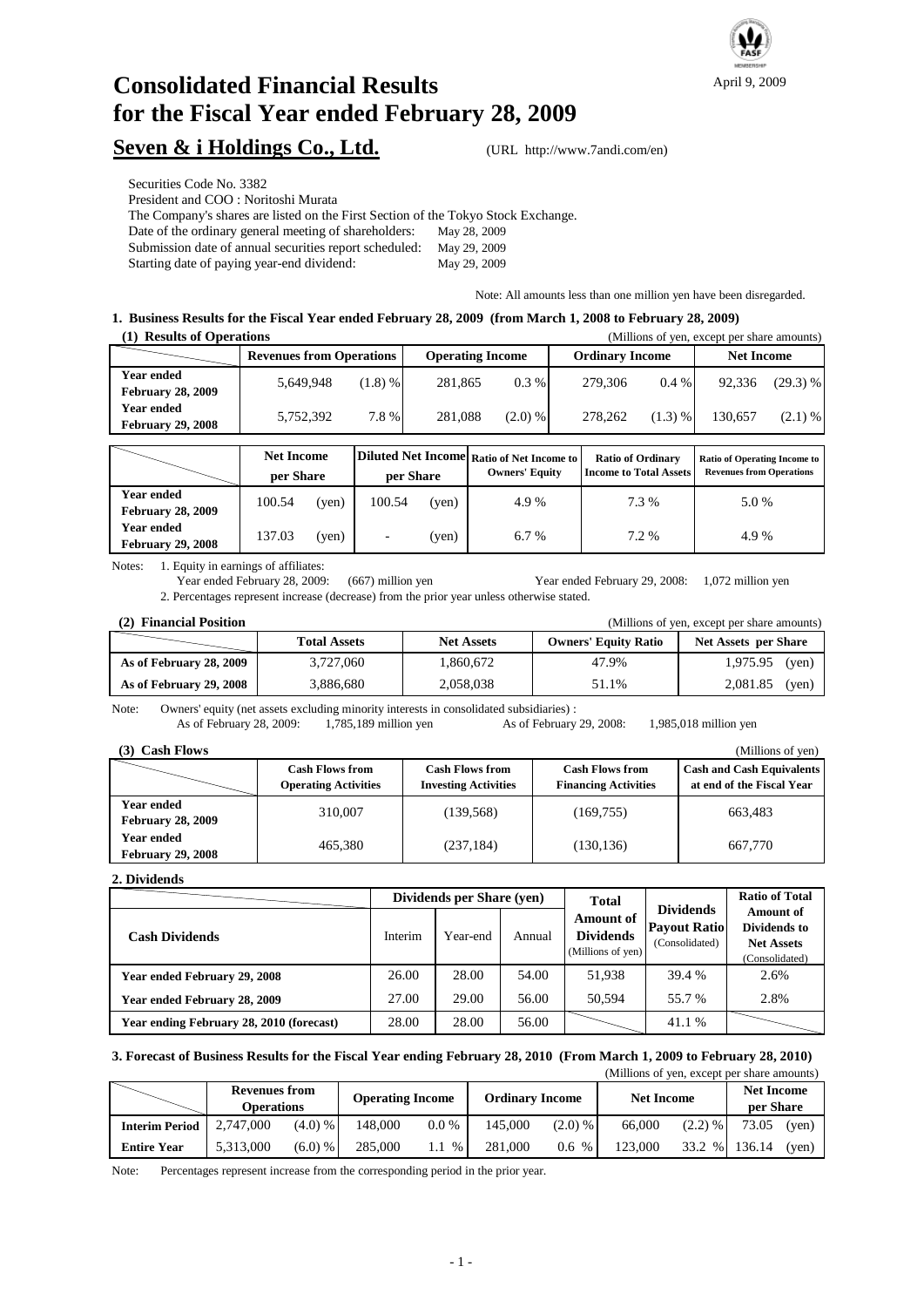#### **4. Others**

| (1) Changes in significant subsidiaries during the fiscal year ended February 28, 2009<br>(changes in specific subsidiaries accompanying change in scope of consolidation): None<br>Excluded: none<br>Added: none                                                                 |                          |                  |  |  |  |  |  |
|-----------------------------------------------------------------------------------------------------------------------------------------------------------------------------------------------------------------------------------------------------------------------------------|--------------------------|------------------|--|--|--|--|--|
| (2) Changes in accounting principles, procedures, and method of presentation for preparing the consolidated financial<br>statements (those to be described in the section of Significant Accounting Policies for the Preparation of Consolidated<br><b>Financial Statements</b> ) |                          |                  |  |  |  |  |  |
| Changes due to amendment of accounting standards: None<br>Changes due to other reasons: None                                                                                                                                                                                      |                          |                  |  |  |  |  |  |
| (3) Number of shares outstanding (common stock)                                                                                                                                                                                                                                   |                          |                  |  |  |  |  |  |
| Number of shares outstanding at the end of period (including treasury stock)                                                                                                                                                                                                      |                          |                  |  |  |  |  |  |
| As of February 28, 2009: 906, 441, 983 shares<br>As of February 29, 2008:<br>956,441,983 shares                                                                                                                                                                                   |                          |                  |  |  |  |  |  |
| Number of treasury stock at the end of period<br>As of February 28, 2009: 2,982,472 shares                                                                                                                                                                                        | As of February 29, 2008: | 2.954.728 shares |  |  |  |  |  |
| Note: Eartha musclear of choice as a boais of coloulating not income non choic (consolidated), plases infor to Day Choic                                                                                                                                                          |                          |                  |  |  |  |  |  |

Note: For the number of shares as a basis of calculating net income per share (consolidated), please refer to Per Share Information on page 54 of attached materials.

#### **Reference: Summary of Nonconsolidated Financial Statements 1. Nonconsolidated Business Results for the Fiscal Year ended February 28, 2009 (from March 1, 2008 to February 28, 2009)**

| <b>Results of Operations</b> |                                 |                             | (Millions of yen, except per share amounts) |
|------------------------------|---------------------------------|-----------------------------|---------------------------------------------|
|                              | <b>Revenues from Operations</b> | <b>Operating Income</b>     | <b>Ordinary Income</b>                      |
| <b>Year ended</b>            | 6.7%                            | 7.1%                        | 2.0%                                        |
| <b>February 28, 2009</b>     | 62.683                          | 55,622                      | 51,321                                      |
| Year ended                   | 58.734                          | 51.943                      | (3.7)%                                      |
| <b>February 29, 2008</b>     | (5.8)%                          | $(2.3)\%$                   | 50.294                                      |
|                              |                                 |                             |                                             |
|                              | <b>Net Income</b>               | <b>Net Income per Share</b> | <b>Diluted Net Income per Share</b>         |
| Year ended                   | 49,327                          | 53.67                       | 53.67                                       |
| <b>February 28, 2009</b>     | 3.0%                            | (yen)                       | (yen)                                       |
| Year ended                   | 47.899                          | 50.15                       | (yen)                                       |
| <b>February 29, 2008</b>     | (8.1)%                          | (yen)                       |                                             |

Note: Percentages represent increase (decrease) from the prior year unless otherwise stated.

| (2) Financial Position<br>(Millions of yen, except per share amounts) |                     |                   |                     |                             |  |  |  |  |  |  |
|-----------------------------------------------------------------------|---------------------|-------------------|---------------------|-----------------------------|--|--|--|--|--|--|
|                                                                       | <b>Total Assets</b> | <b>Net Assets</b> | <b>Equity Ratio</b> | <b>Net Assets per Share</b> |  |  |  |  |  |  |
| As of February 28, 2009                                               | 1,754,152           | 1.380.214         | 78.7%               | $1,527.29$ (yen)            |  |  |  |  |  |  |
| As of February 29, 2008                                               | 1,768,915           | 1.565.344         | 88.5%               | $1,636.77$ (yen)            |  |  |  |  |  |  |

Note: Owners' equity (net assets excluding subscriptions to shares) :<br>As of February 28, 2009: 1,379,871 million yen As of February 28, 2009: 1,379,871 million yen As of February 29, 2008: 1,565,344 million yen

#### **FORWARD LOOKING STATEMENTS**

The forecast for the year ending February 28, 2010 is based on Seven & i Holdings' hypotheses, plans and estimates at the date of publication. It is possible that some uncertain factors will cause the Company's future performance to differ significantly from the contents of forecast.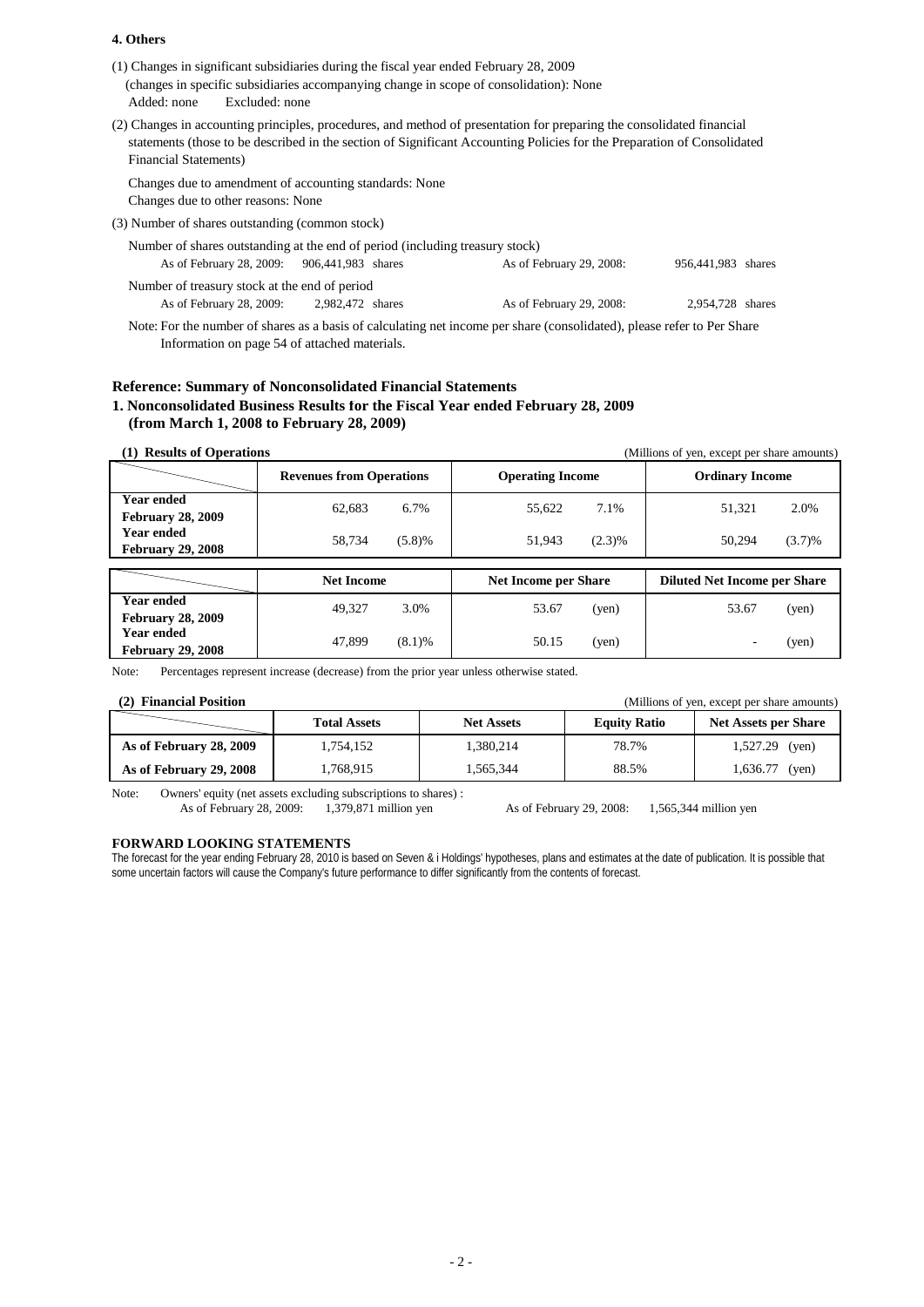### **MAJOR SEVEN & i HOLDINGS GROUP COMPANIES**

Seven & i Holdings Group consists 98 diversified retail companies, mainly engaged in convenience store operations, superstore operations, department store operations, food services and financial services. Business segments, major group companies and number of companies are as follows.

This segmentation is same as the business segment shown in the section of segment information.

| <b>Business Segments</b>                      | <b>Major Group Companies</b>                                                                                                                                                                                                                                                                                                                                                                                                                   | Number of Companies                                                                         |                    |
|-----------------------------------------------|------------------------------------------------------------------------------------------------------------------------------------------------------------------------------------------------------------------------------------------------------------------------------------------------------------------------------------------------------------------------------------------------------------------------------------------------|---------------------------------------------------------------------------------------------|--------------------|
| <b>Convenience Store</b><br><b>Operations</b> | Seven-Eleven Japan Co., Ltd. 7-Eleven, Inc.<br>SEVEN-ELEVEN CHINA Co., Ltd.<br>SEVEN-ELEVEN (BEIJING) CO., LTD.<br>SEVEN-ELEVEN (HAWAII), INC. SEJ Finance LLC<br>SEJ Service LLC<br>WHP Holdings Corporation<br>White Hen Pantry, Inc. Pantry Select, Inc.<br>TOWER BAKERY CO., LTD.                                                                                                                                                          | <b>Consolidated Subsidiaries</b><br><b>Unconsolidated Subsidiary</b><br>Affiliates<br>Total | 34<br>1<br>4<br>39 |
| <b>Superstore</b><br><b>Operations</b>        | Ito-Yokado Co., Ltd. Marudai Co., Ltd. Hua Tang Yokado Commercial Co., Ltd.<br>Chengdu Ito-Yokado Co., Ltd. York-Benimaru Co., Ltd. Life Foods Co., Ltd.<br>FUJIKOSHI CO., LTD. York Mart Co., Ltd.<br>K.K. Sanei<br>Beijing Wang fu jing Yokado Commercial Co., Ltd.<br>Robinson Department Store Co., Ltd. Mary Ann Co., Ltd.<br>Oshman's Japan Co., Ltd. Akachan Honpo Co., Ltd. IY Foods K.K.                                              | <b>Consolidated Subsidiaries</b><br>Affiliate<br>Total                                      | 16<br>1<br>17      |
| <b>Department Store</b><br><b>Operations</b>  | Millennium Retailing, Inc. Sogo Co., Ltd.<br>THE SEIBU DEPARTMENT STORES, LTD. THE LOFT CO., LTD.<br>SHELL GARDEN CO., LTD. MILLENNIUM Casting Inc.<br>IKEBUKURO SHOPPING PARK CO., LTD.<br>Yatsugatake Kogen Lodge Co., Ltd. GOTTSUO BIN CO., LTD.<br>DISTRICT HEATING AND COOLING CHIBA CO., LTD.<br>K.K. Sky Plaza Kashiwa K.K. K.S. Building<br>CHIBA SENCITY CORPORATION<br>K.K. Kashiwa Ekimae Building Kaihatsu<br>K.K. Omiya Sky Plaza | <b>Consolidated Subsidiaries</b><br>Affiliates<br>Total                                     | 12<br>5<br>17      |
| <b>Food Services</b>                          | Seven & i Food Systems Co., Ltd.                                                                                                                                                                                                                                                                                                                                                                                                               | <b>Consolidated Subsidiary</b>                                                              | 1                  |
| <b>Financial</b><br><b>Services</b>           | SE CAPITAL CORPORATION<br>Seven Bank, Ltd. IY Card Service Co., Ltd.<br>K.K. York Insurance Seven Cash Works Co., Ltd.<br>SEVEN & i Financial Center Co., Ltd. SEVEN & i FINANCIAL GROUP CO., LTD.                                                                                                                                                                                                                                             | <b>Consolidated Subsidiaries</b>                                                            | 7                  |
| <b>Others</b>                                 | SEVEN & i Publishing Co., Ltd. IY Real Estate Co., Ltd.<br>K.K. York Keibi<br>Seven & i Netmedia Co., Ltd. 7dream.com<br>Seven-Meal Service Co., Ltd. K.K. Terre Verte<br>SEVEN & i Life Design Institute Co., Ltd. Seven and Y Corp.<br>Mall & SC Development Inc. S-WILL Co., Ltd.<br>Seven Culture Network Co., Ltd.<br>I ing Co., Ltd. Susukino Jujigai Building K.K.                                                                      | <b>Consolidated Subsidiaries</b><br>Affiliates<br>Total                                     | 13<br>3<br>16      |

1. On April 10, 2008, SEVEN-ELEVEN CHINA Co., Ltd. was established as a wholly owned subsidiary of the Company.

2. SEJ Finance LLC and SEJ Service LLC are the holding companies of 7-Eleven, Inc.

3. WHP Holdings Corporation is the holding company of White Hen Pantry, Inc. and Pantry Select, Inc.

4. TOWER BAKERY CO., LTD., K.K. Sky Plaza Kashiwa, K.K. K.S. Building, CHIBA SENCITY CORPORATION, K.K. Kashiwa Ekimae Building Kaihatsu, K.K*.* Omiya Sky Plaza, I ing Co., Ltd., and Susukino Jujigai Building K.K. are affiliates and other companies are consolidated subsidiaries.

5. Millennium Retailing, Inc. is the holding company of Sogo Co., Ltd., and THE SEIBU DEPARTMENT STORES, LTD., etc.

6. On July 11, 2008, Seven & i Netmedia Co., Ltd. was established as a wholly owned subsidiary of the Company.

7. On January 15, 2009, Seven Culture Network Co., Ltd. was established as a wholly owned subsidiary of the Company.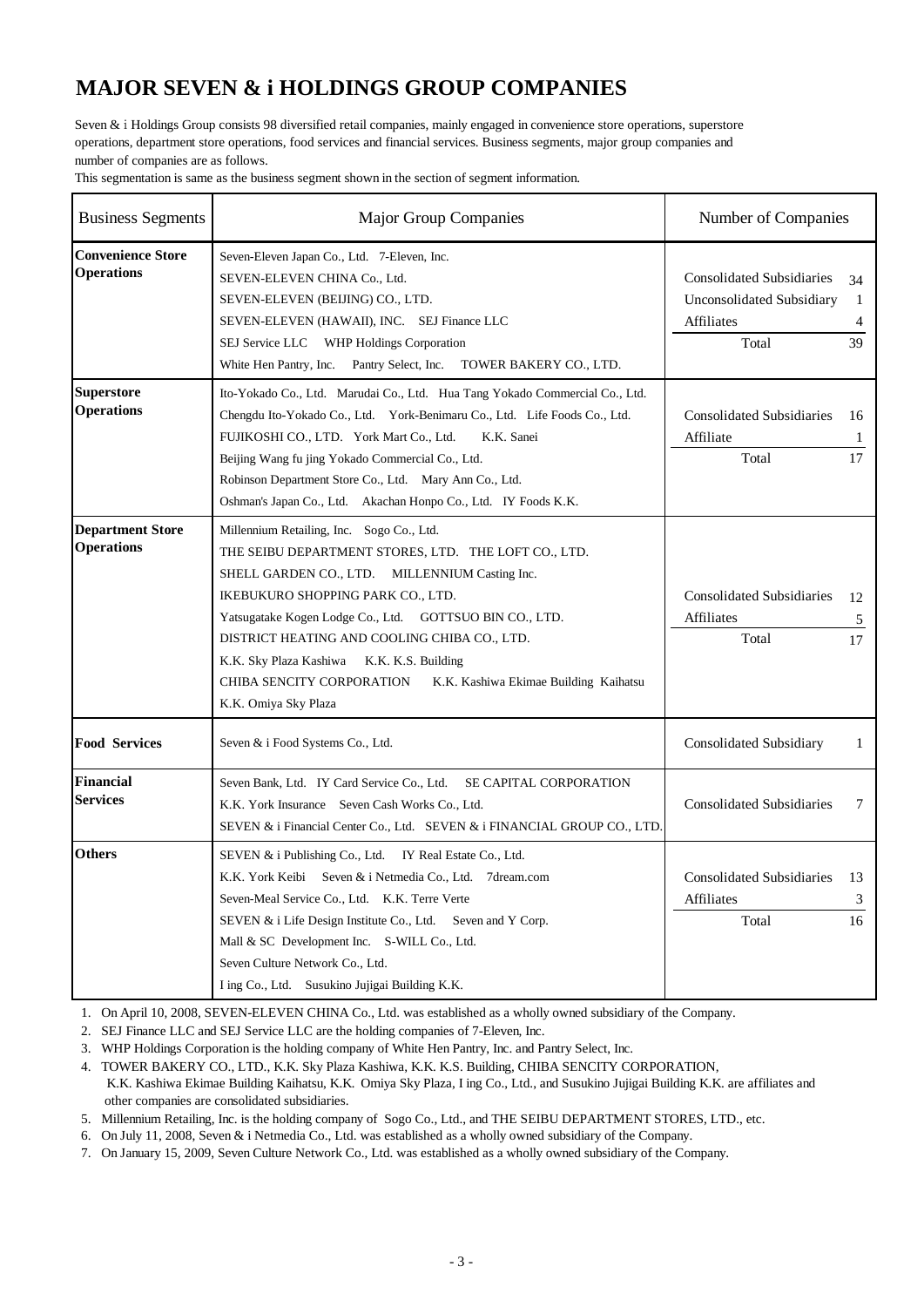## **BUSINESS RELATION IN GROUP**



Consolidated subsidiary \*

Affiliate accounted for using the equity method +

Notes: 1. Each franchised store is operated by an independent franchisee which enters into franchise agreement with Seven-Eleven Japan Co., Ltd. or 7-Eleven, Inc.

2. As of February 28, 2009, Seven Bank, Ltd. placed 13,755 units of ATMs mainly in the stores of group companies.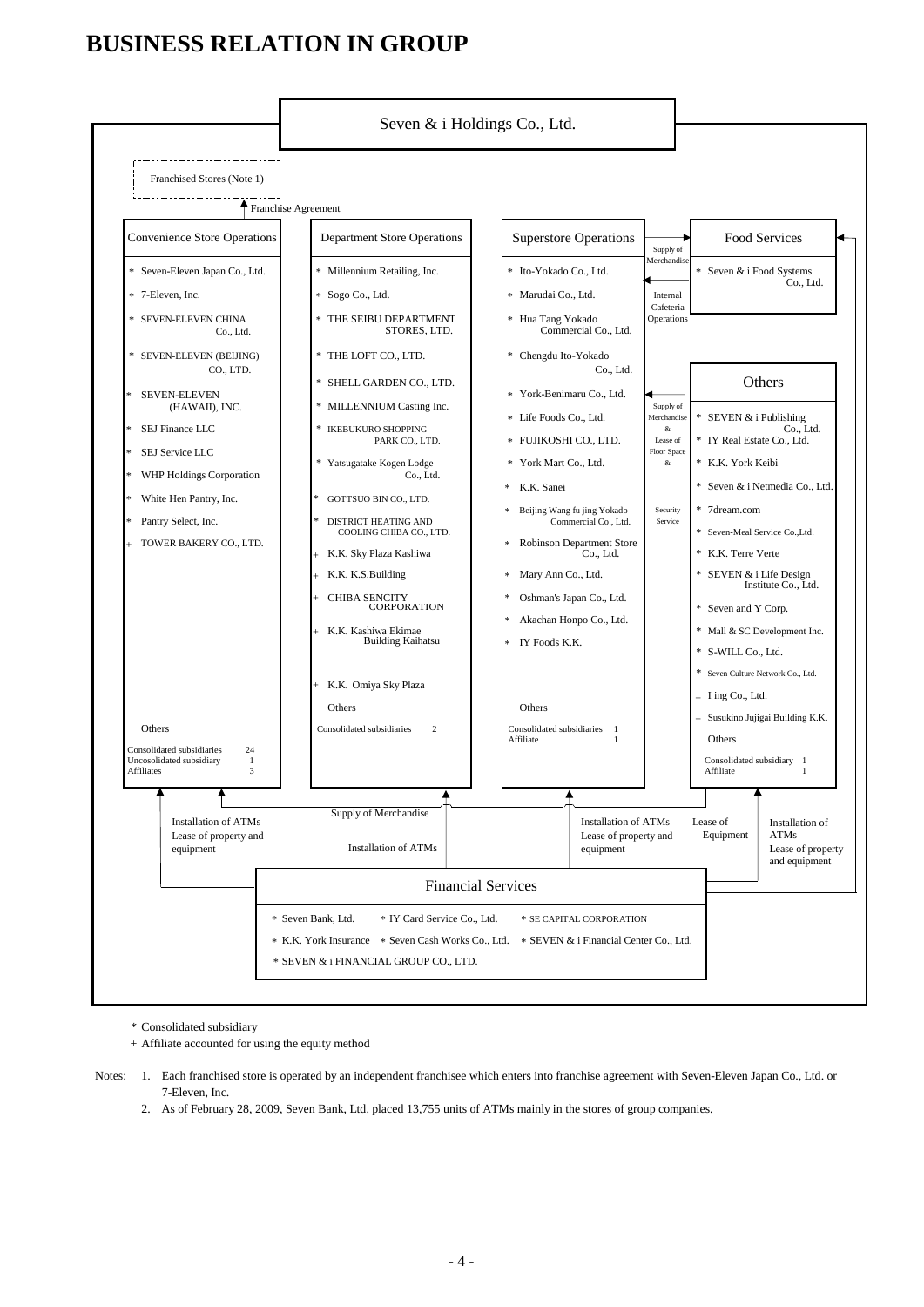### Subsidiaries and Affiliates

|                                           |                            |                                           |                                 |                                 | Description of Relationship |                         |                                                                                                                                                                                        |  |
|-------------------------------------------|----------------------------|-------------------------------------------|---------------------------------|---------------------------------|-----------------------------|-------------------------|----------------------------------------------------------------------------------------------------------------------------------------------------------------------------------------|--|
| Name                                      | Address                    | Capital<br>(Millions of yen)              | Principal<br><b>Business</b>    | <b>Voting Rights</b><br>Held by |                             | <b>Shared Positions</b> |                                                                                                                                                                                        |  |
|                                           |                            |                                           |                                 | Company (%)                     | Officers                    | Employees               | <b>Business Relationship</b>                                                                                                                                                           |  |
| <b>Consolidated Subsidiaries</b>          |                            |                                           |                                 |                                 |                             |                         |                                                                                                                                                                                        |  |
| Seven-Eleven Japan Co., Ltd.<br>$*3$      | Chiyoda-ku,<br>Tokyo       | 17,200                                    | Convenience<br>store operations | 100.0                           | 4                           | 3                       | The Company provides management<br>strategies as well as other services and<br>various convenience for considerations<br>The Company are entrusted with various<br>types of businesses |  |
| 7-Eleven, Inc.                            | Texas,<br>U.S.A.           | Thousands of<br>U.S. dollars<br>11        | Convenience<br>store operations | 100.0<br>(100.0)                | 1                           |                         |                                                                                                                                                                                        |  |
| Ito-Yokado Co., Ltd.<br>$*3,4$            | Chiyoda-ku,<br>Tokyo       | 40,000                                    | Superstore<br>operations        | 100.0                           | 7                           | 3                       | The Company provides management<br>strategies as well as other services and<br>various convenience for considerations<br>The Company are entrusted with various<br>types of businesses |  |
| York-Benimaru Co., Ltd.<br>$*3$           | Koriyama-shi,<br>Fukushima | 9,927                                     | Superstore<br>operations        | 100.0                           | $\overline{2}$              |                         | The Company provides management<br>strategies as well as other services and<br>various convenience for considerations<br>The Company are entrusted with various<br>types of businesses |  |
| Millennium Retailing, Inc.<br>$*3$        | Chiyoda-ku,<br>Tokyo       | 37,733                                    | Department<br>store operations  | 100.0                           | $\overline{c}$              | 1                       | The Company provides management<br>strategies as well as other services and<br>various convenience for considerations<br>The Company are entrusted with various<br>types of businesses |  |
| Sogo Co., Ltd.                            | Chuo-ku,<br>Osaka-shi      | 1,000                                     | Department<br>store operations  | 100.0<br>(100.0)                |                             | L.                      |                                                                                                                                                                                        |  |
| THE SEIBU DEPARTMENT<br>STORES, LTD<br>*3 | Toshima-ku,<br>Tokyo       | 6,000                                     | Department<br>store operations  | 100.0<br>(100.0)                |                             | 1                       |                                                                                                                                                                                        |  |
| Seven & i Food Systems Co.,<br>Ltd.       | Chiyoda-ku,<br>Tokyo       | 3,000                                     | Food services                   | 100.0                           | $\mathbf{1}$                |                         | The Company provides management<br>strategies as well as other services and<br>various convenience for considerations<br>The Company are entrusted with various<br>types of businesses |  |
| Seven Bank, Ltd.<br>$*3,4,5$              | Chiyoda-ku,<br>Tokyo       | 30,500                                    | Financial<br>services           | 47.8<br>(47.8)                  | $\overline{c}$              | $\mathbf{1}$            |                                                                                                                                                                                        |  |
| SEVEN-ELEVEN CHINA Co.,<br>Ltd.           | Beijing,<br>China          | Thousands of<br>Yuan<br>50,000            | Convenience<br>store operations | 100.0<br>(100.0)                |                             | 4                       |                                                                                                                                                                                        |  |
| SEVEN-ELEVEN (BEIJING)<br>CO., LTD.       | Beijing,<br>China          | Thousands of<br>U.S. dollars<br>35,000    | Convenience<br>store operations | 65.0<br>(65.0)                  |                             | 1                       |                                                                                                                                                                                        |  |
| SEVEN-ELEVEN (HAWAII),<br>INC.            | Hawaii,<br>U.S.A.          | Thousands of<br>U.S. dollars<br>20,000    | Convenience<br>store operations | 100.0<br>(100.0)                | $\mathbf{1}$                | 1                       |                                                                                                                                                                                        |  |
| SEJ Finance LLC<br>$*3$                   | Delaware,<br>U.S.A.        | Thousands of<br>U.S. dollars<br>916,147   | Convenience<br>store operations | 100.0<br>(100.0)                |                             |                         |                                                                                                                                                                                        |  |
| SEJ Service LLC<br>$*3$                   | Delaware,<br>U.S.A.        | Thousands of<br>U.S. dollars<br>1,276,984 | Convenience<br>store operations | 100.0<br>(100.0)                |                             |                         |                                                                                                                                                                                        |  |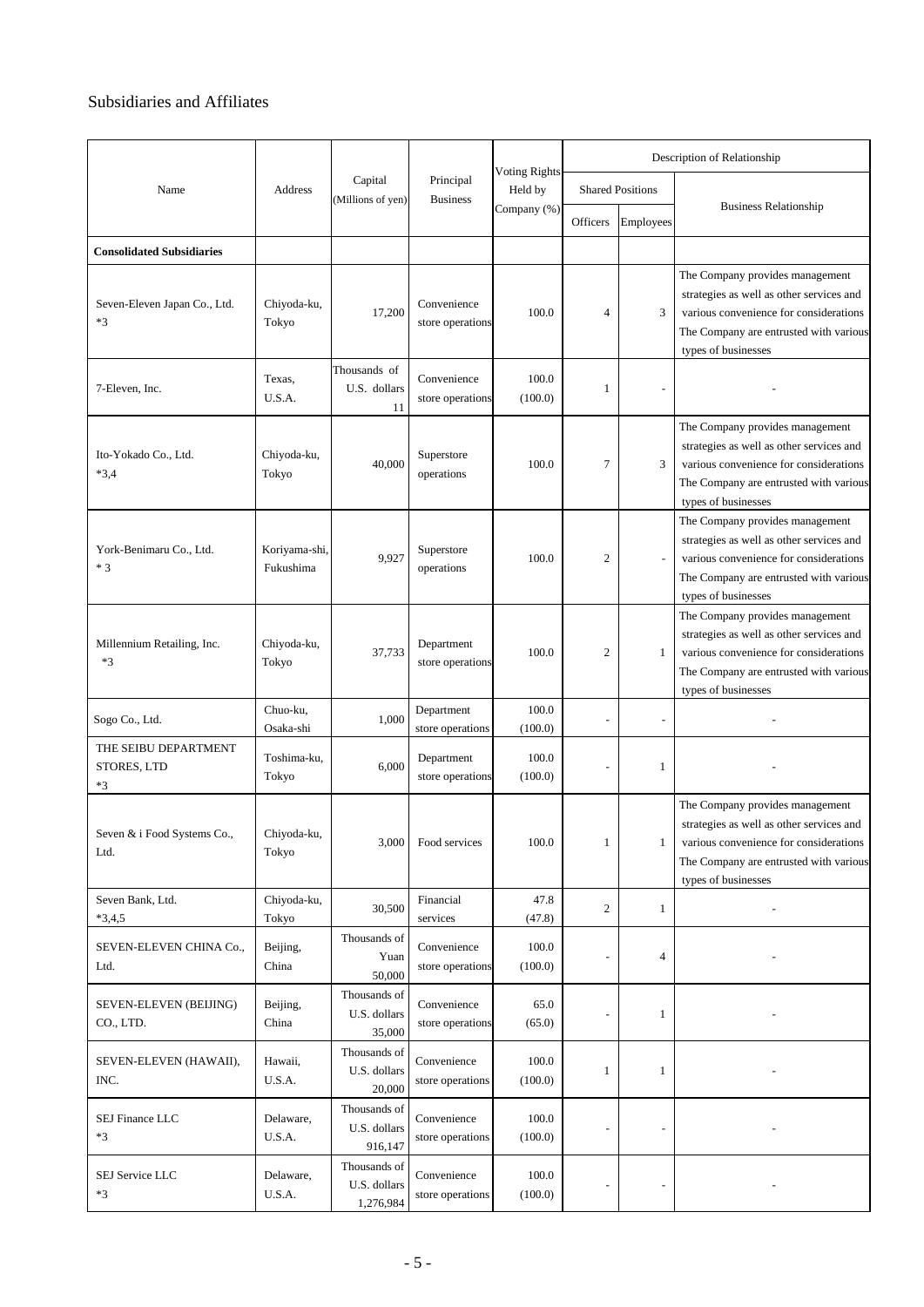|                                                     |                                             |                                        |                                 |                                 | Description of Relationship |                         |                                                                                                                                                                                        |
|-----------------------------------------------------|---------------------------------------------|----------------------------------------|---------------------------------|---------------------------------|-----------------------------|-------------------------|----------------------------------------------------------------------------------------------------------------------------------------------------------------------------------------|
| Name                                                | Address                                     | Capital                                | Principal                       | <b>Voting Rights</b><br>Held by |                             | <b>Shared Positions</b> |                                                                                                                                                                                        |
|                                                     |                                             | (Millions of yen)                      | <b>Business</b>                 | Company (%)                     | Officers                    | Employees               | <b>Business Relationship</b>                                                                                                                                                           |
| WHP Holdings Corporation                            | Delaware,<br>U.S.A                          | U.S. dollars<br>17,098                 | Convenience<br>store operations | 100.0<br>(100.0)                |                             | Ξ                       |                                                                                                                                                                                        |
| White Hen Pantry, Inc.                              | Delaware,<br>U.S.A                          | U.S. dollars<br>13,130                 | Convenience<br>store operations | 100.0<br>(100.0)                |                             | $\frac{1}{2}$           |                                                                                                                                                                                        |
| Pantry Select, Inc.                                 | Illinois,<br>U.S.A.                         | U.S.dollars<br>10                      | Convenience<br>store operations | 100.0<br>(100.0)                |                             |                         |                                                                                                                                                                                        |
| Marudai Co., Ltd.                                   | Nagaoka-shi,<br>Niigata                     | 213                                    | Superstore<br>operations        | 100.0<br>(100.0)                | 1                           | 1                       | The Company provides management<br>strategies as well as other services and<br>various convenience for considerations<br>The Company are entrusted with various<br>types of businesses |
| Hua Tang Yokado Commercial<br>Co., Ltd.<br>$*3$     | Beijing,<br>China                           | Thousands of<br>U.S. dollars<br>65,000 | Superstore<br>operations        | 75.8<br>(75.8)                  |                             |                         |                                                                                                                                                                                        |
| Chengdu Ito-Yokado Co., Ltd.                        | Sichuan,<br>China                           | Thousands of<br>U.S. dollars<br>23,000 | Superstore<br>operations        | 74.0<br>(74.0)                  |                             |                         |                                                                                                                                                                                        |
| York Mart Co., Ltd.                                 | Chiyoda-ku,<br>Tokyo                        | 1,000                                  | Superstore<br>operations        | 100.0                           | 1                           | $\mathbf{1}$            | The Company provides management<br>strategies as well as other services and<br>various convenience for considerations<br>The Company are entrusted with<br>various types of businesses |
| K.K. Sanei                                          | Ishinomaki<br>-shi.<br>Miyagi               | 138                                    | Superstore<br>operations        | 100.0<br>(100.0)                | ÷,                          | 3                       | The Company provides management<br>strategies as well as other services and<br>various convenience for considerations<br>The Company are entrusted with<br>various types of businesses |
| Beijing Wang fu jing Yokado<br>Commercial Co., Ltd. | Beijing,<br>China                           | Thousands of<br>U.S. dollars<br>12,000 | Superstore<br>operations        | 60.0<br>(60.0)                  | 1                           | $\overline{a}$          |                                                                                                                                                                                        |
| Robinson Department Store Co.,<br>Ltd.<br>$*3$      | Kasukabe-shi,<br>Saitama                    | 5,500                                  | Superstore<br>operations        | 87.5<br>(87.5)                  |                             |                         | The Company provides management<br>strategies as well as other services and<br>various convenience for considerations<br>The Company are entrusted with<br>various types of businesses |
| Mary Ann Co., Ltd.                                  | Chiyoda-ku,<br>Tokyo                        | 200                                    | Superstore<br>operations        | 100.0<br>(100.0)                |                             |                         | The Company provides management<br>strategies as well as other services and<br>various convenience for considerations<br>The Company are entrusted with various<br>types of businesses |
| Oshman's Japan Co., Ltd.                            | Chiyoda-ku,<br>Tokyo                        | 1,200                                  | Superstore<br>operations        | 100.0<br>(100.0)                |                             | 1                       | The Company provides management<br>strategies as well as other services and<br>various convenience for considerations<br>The Company are entrusted with<br>various types of businesses |
| Akachan Honpo Co., Ltd.                             | Chuo-ku,<br>Osaka-shi                       | 680                                    | Superstore<br>operations        | 66.7<br>(66.7)                  |                             |                         |                                                                                                                                                                                        |
| IY Foods K.K.                                       | Otone-cho,<br>Kita-Saitama-<br>gun, Saitama | 75                                     | Superstore<br>operations        | 100.0<br>(100.0)                |                             | 1                       | The Company provides management<br>strategies as well as other services and<br>various convenience for considerations<br>The Company are entrusted with<br>various types of businesses |
| Life Foods Co., Ltd.                                | Koriyama-shi,<br>Fukushima                  | 120                                    | Superstore<br>operations        | 100.0<br>(100.0)                | 1                           | ÷,                      |                                                                                                                                                                                        |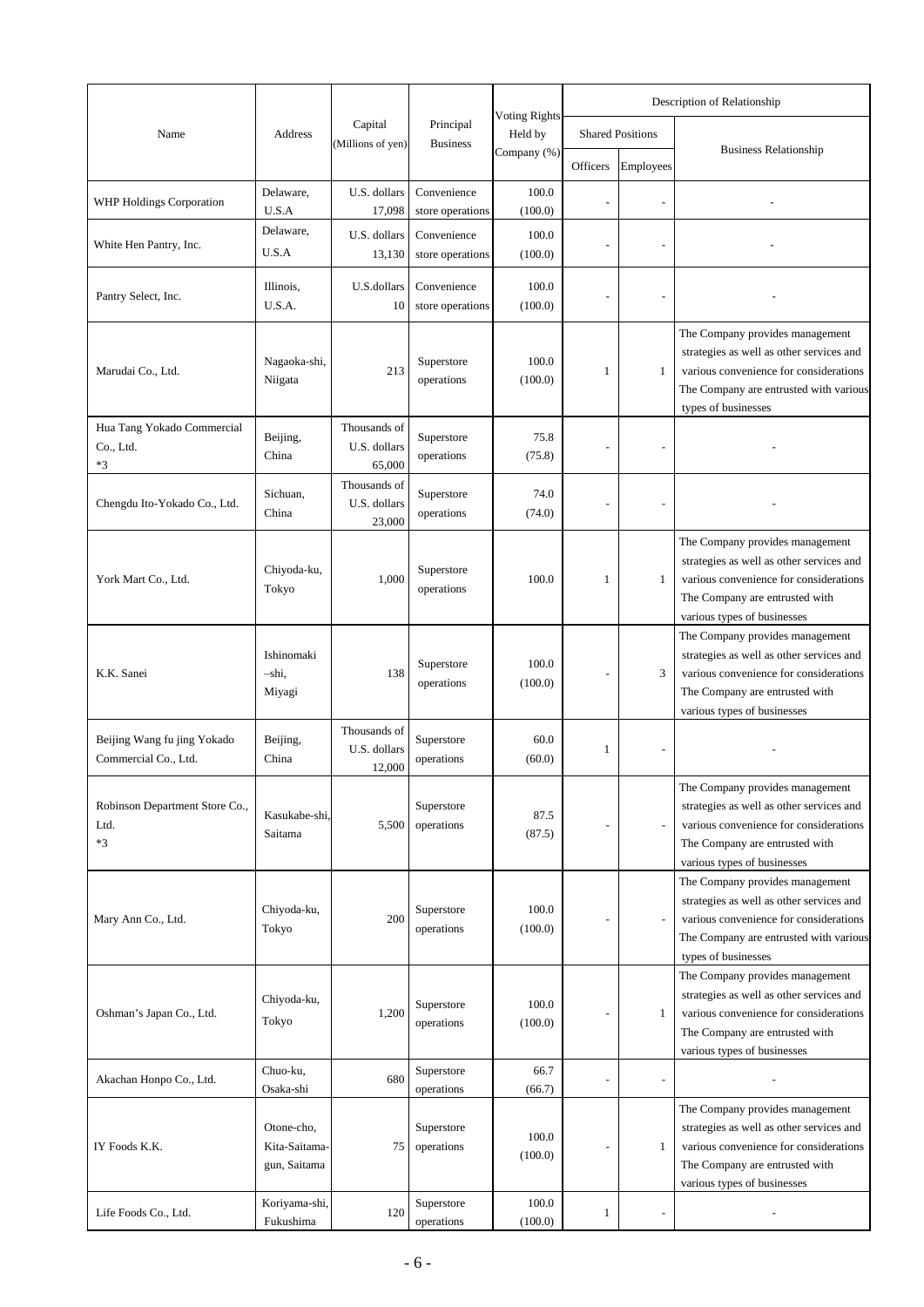|                                                        |                                                  |                   |                                |                                 |                          |                         | Description of Relationship                                                                                                                                                            |  |
|--------------------------------------------------------|--------------------------------------------------|-------------------|--------------------------------|---------------------------------|--------------------------|-------------------------|----------------------------------------------------------------------------------------------------------------------------------------------------------------------------------------|--|
| Name                                                   | Address                                          | Capital           | Principal                      | <b>Voting Rights</b><br>Held by |                          | <b>Shared Positions</b> |                                                                                                                                                                                        |  |
|                                                        |                                                  | (Millions of yen) | <b>Business</b>                | Company (%)                     | Officers                 | Employees               | <b>Business Relationship</b>                                                                                                                                                           |  |
| FUJIKOSHI CO., LTD.                                    | Iwaki-shi,<br>Fukushima                          | 10                | Superstore<br>operations       | 100.0<br>(100.0)                | 1                        |                         |                                                                                                                                                                                        |  |
| THE LOFT CO., LTD.                                     | Shibuya-ku,<br>Tokyo                             | 750               | Department<br>store operation  | 70.7<br>(70.7)                  |                          |                         |                                                                                                                                                                                        |  |
| SHELL GARDEN CO., LTD.                                 | Meguro-ku,<br>Tokyo                              | 989               | Department<br>store operations | 100.0<br>(100.0)                | -                        |                         |                                                                                                                                                                                        |  |
| MILLENNIUM Casting Inc.                                | Chuo-ku,<br>Tokyo                                | 208               | Department<br>store operations | 51.8<br>(51.8)<br>[48.2]        |                          |                         |                                                                                                                                                                                        |  |
| <b>IKEBUKURO SHOPPING</b><br>PARK CO., LTD.            | Toshima-ku.<br>Tokyo                             | 1,200             | Department<br>store operations | 50.6<br>(50.6)                  |                          |                         |                                                                                                                                                                                        |  |
| Yatsugatake Kogen Lodge Co.,<br>Ltd.                   | Nanmoku<br>-mura,<br>Minami-Saku<br>-gun, Nagano | 100               | Department<br>store operations | 100.0<br>(100.0)                | ÷                        |                         |                                                                                                                                                                                        |  |
| GOTTSUO BIN CO., LTD.                                  | Toshima-ku,<br>Tokyo                             | 10                | Department<br>store operations | 100.0<br>(100.0)                |                          |                         |                                                                                                                                                                                        |  |
| <b>DISTRICT HEATING AND</b><br>COOLING CHIBA CO., LTD. | Chuo-ku,<br>Chiba-shi                            | 1,000             | Department<br>store operations | 43.4<br>(43.4)<br>[18.2]        |                          |                         |                                                                                                                                                                                        |  |
| IY Card Service Co., Ltd.                              | Chiyoda-ku,<br>Tokyo                             | 2,500             | Financial<br>services          | 94.1                            | $\overline{\phantom{a}}$ | $\overline{2}$          | The Company provides management<br>strategies as well as other services and<br>various convenience for considerations<br>The Company are entrusted with various<br>types of businesses |  |
| SE CAPITAL CORPORATION                                 | Chiyoda-ku,<br>Tokyo                             | 75                | Financial<br>services          | 100.0<br>(90.0)                 | 1                        | $\overline{2}$          | The Company provides management<br>strategies as well as other services and<br>various convenience for considerations<br>The Company are entrusted with<br>various types of businesses |  |
| K.K. York Insurance                                    | Chiyoda-ku,<br>Tokyo                             | 30                | Financial<br>services          | 100.0                           | $\overline{\phantom{a}}$ | 2                       | The Company provides management<br>strategies as well as other services and<br>various convenience for considerations<br>The Company are entrusted with various<br>types of businesses |  |
| Seven Cash Works Co., Ltd.                             | Chiyoda-ku,<br>Tokyo                             | 1,500             | Financial<br>services          | 85.5<br>(85.5)                  |                          | 1                       | The Company are entrusted with various<br>types of businesses                                                                                                                          |  |
| SEVEN & i Financial Center Co<br>Ltd.                  | Chiyoda-ku,<br>Tokyo                             | 10                | Financial<br>services          | 100.0                           | 1                        | 3                       | The Company are entrusted with various<br>types of businesses                                                                                                                          |  |
| SEVEN & i FINANCIAL<br>GROUP CO., LTD.                 | Chiyoda-ku,<br>Tokyo                             | 10                | Financial<br>services          | 100.0                           | 1                        | $\mathfrak{2}$          | The Company are entrusted with various<br>types of businesses                                                                                                                          |  |
| Seven & i Netmedia Co., Ltd.                           | Chiyoda-ku,<br>Tokyo                             | 665               | Others                         | 100.0                           | 1                        | 1                       | The Company are entrusted with various<br>types of businesses                                                                                                                          |  |
| SEVEN & i Publishing Co., Ltd.                         | Chiyoda-ku,<br>Tokyo                             | 242               | Others                         | 100.0<br>(100.0)                |                          |                         | The Company provides management<br>strategies as well as other services and<br>various convenience for considerations<br>The Company are entrusted with various<br>types of businesses |  |
| IY Real Estate Co., Ltd.                               | Chiyoda-ku,<br>Tokyo                             | 58                | Others                         | 100.0<br>(100.0)                |                          | 3                       | The Company provides management<br>strategies as well as other services and<br>various convenience for considerations<br>The Company are entrusted with various<br>types of businesses |  |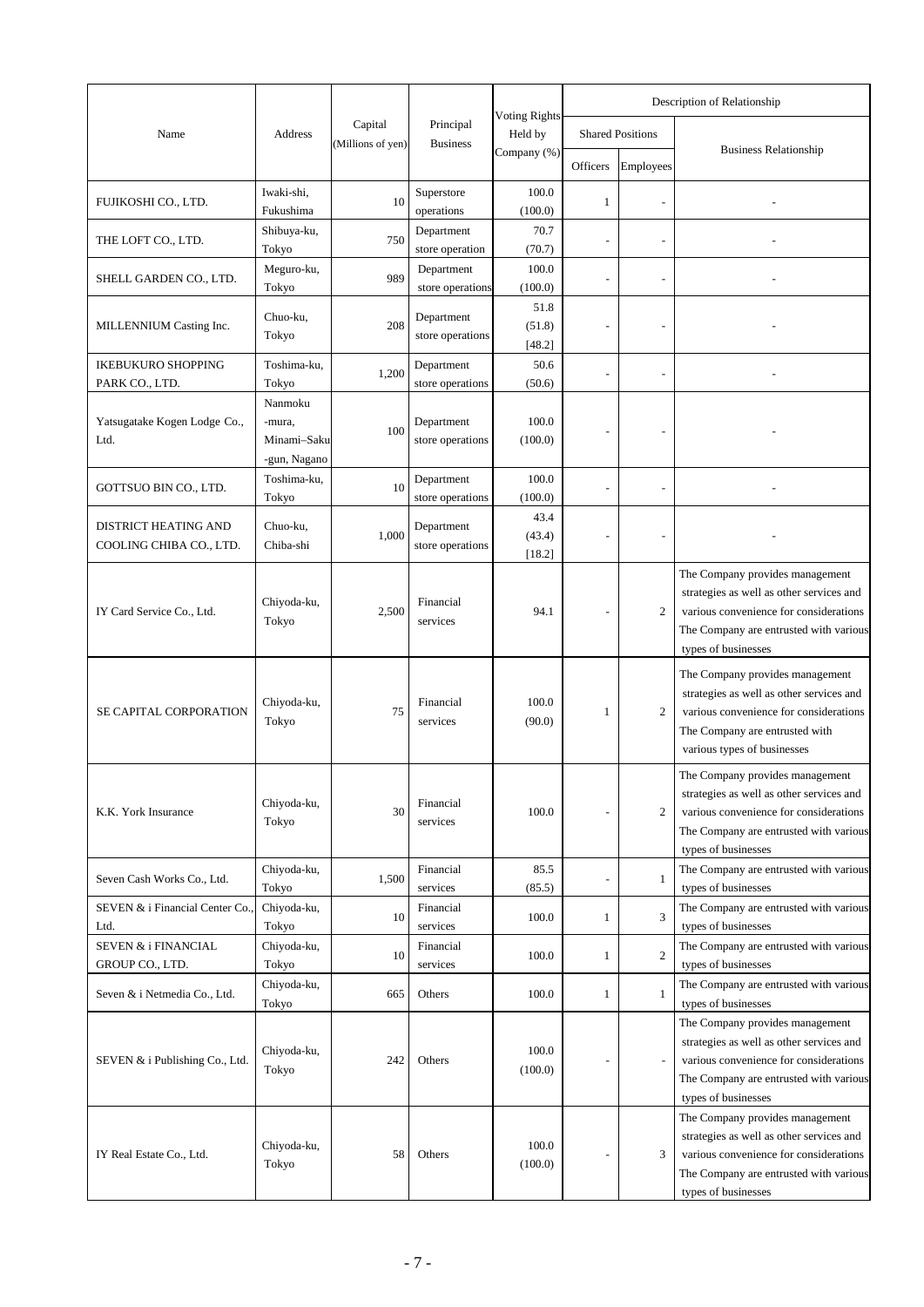|                                              |                         |                              |                              | <b>Voting Rights</b> |                 |                         | Description of Relationship                                                                                                                                                            |  |
|----------------------------------------------|-------------------------|------------------------------|------------------------------|----------------------|-----------------|-------------------------|----------------------------------------------------------------------------------------------------------------------------------------------------------------------------------------|--|
| Name                                         | Address                 | Capital<br>(Millions of yen) | Principal<br><b>Business</b> | Held by              |                 | <b>Shared Positions</b> |                                                                                                                                                                                        |  |
|                                              |                         |                              |                              | Company (%)          | <b>Officers</b> | Employees               | <b>Business Relationship</b>                                                                                                                                                           |  |
| K.K. York Keibi                              | Chiyoda-ku,<br>Tokyo    | 10                           | Others                       | 100.0<br>(100.0)     |                 | $\overline{c}$          | The Company provides management<br>strategies as well as other services and<br>various convenience for considerations<br>The Company are entrusted with various<br>types of businesses |  |
| 7dream.com<br>$*3$                           | Chiyoda-ku,<br>Tokyo    | 5,000                        | Others                       | 68.0<br>(68.0)       |                 | 2                       | The Company provides management<br>strategies as well as other services and<br>various convenience for considerations                                                                  |  |
| Seven-Meal Service Co., Ltd.                 | Chiyoda-ku,<br>Tokyo    | 300                          | Others                       | 90.0<br>(90.0)       | 1               | 1                       | The Company provides management<br>strategies as well as other services and<br>various convenience for considerations                                                                  |  |
| K.K. Terre Verte                             | Kitami-shi.<br>Hokkaido | 400                          | Others                       | 99.0<br>(99.0)       | 1               | 1                       | The Company provides management<br>strategies as well as other services and<br>various convenience for considerations<br>The Company are entrusted with various<br>types of businesses |  |
| SEVEN & i Life Design Institute<br>Co., Ltd. | Chiyoda-ku,<br>Tokyo    | 435                          | Others                       | 100.0<br>(14.5)      | $\overline{c}$  |                         | The Company are entrusted with various<br>types of businesses                                                                                                                          |  |
| Seven and Y Corp.                            | Chiyoda-ku,<br>Tokyo    | 438                          | Others                       | 50.8<br>(50.8)       |                 | $\mathbf{1}$            |                                                                                                                                                                                        |  |
| Mall & SC Development Inc.                   | Chiyoda-ku,<br>Tokyo    | 622                          | Others                       | 90.0<br>(15.0)       | 1               | 3                       | The Company provides management<br>strategies as well as other services and<br>various convenience for considerations<br>The Company are entrusted with various<br>types of businesses |  |
| Seven Culture Network Co., Ltd.              | Chiyoda-ku,<br>Tokyo    | 450                          | Others                       | 100.0<br>(100.0)     | 1               | 1                       | The Company are entrusted with various<br>types of businesses                                                                                                                          |  |
| S-WILL Co., Ltd.                             | Chiyoda-ku,<br>Tokyo    | $\boldsymbol{0}$             | Others                       | 100.0                |                 |                         | The Company are entrusted with various<br>types of businesses                                                                                                                          |  |
| Other 28 Companies<br>*6                     |                         |                              |                              |                      |                 |                         |                                                                                                                                                                                        |  |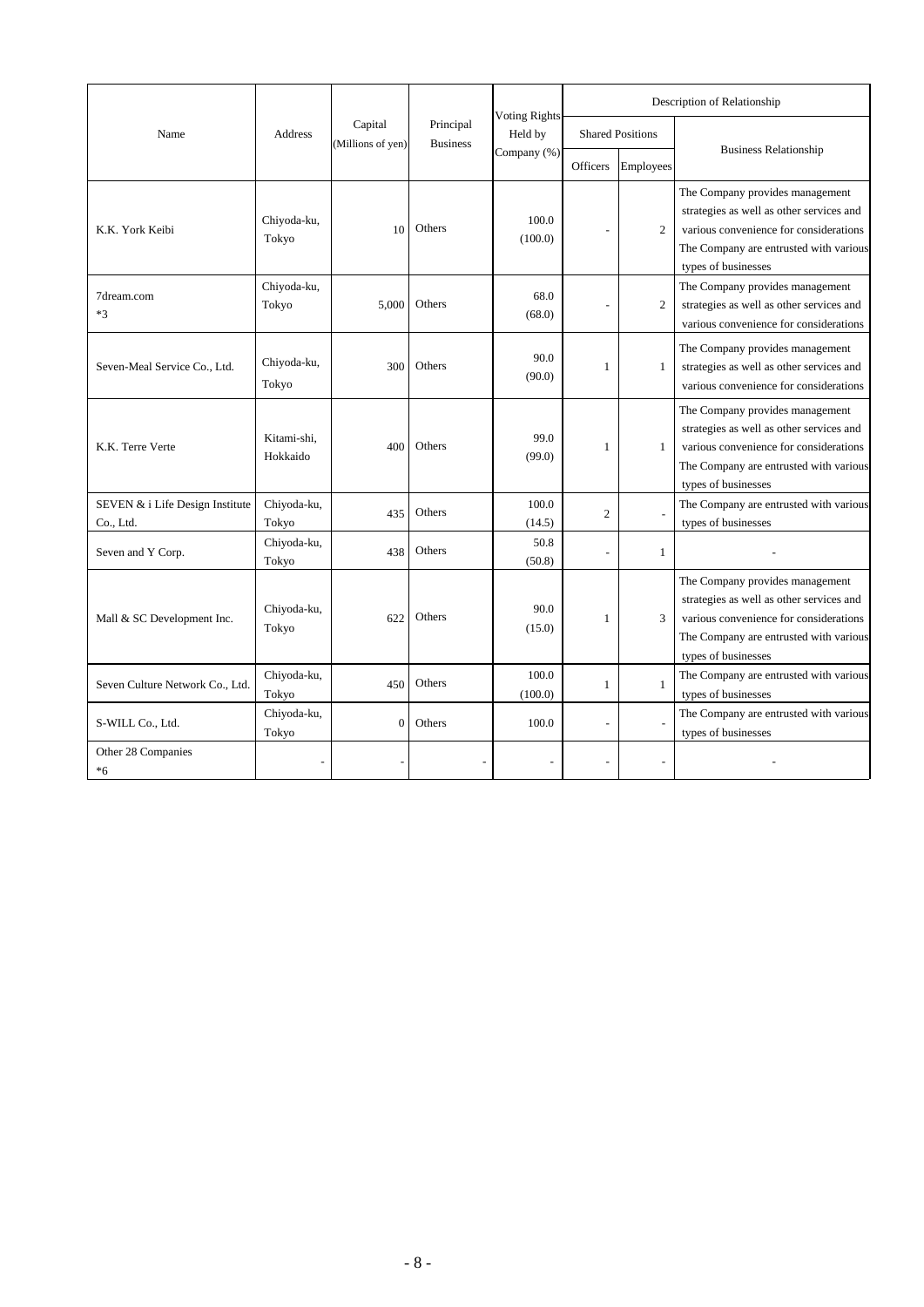|                                            |                               |                              |                                 | <b>Voting Rights</b>     |                          |                          | Description of Relationship  |
|--------------------------------------------|-------------------------------|------------------------------|---------------------------------|--------------------------|--------------------------|--------------------------|------------------------------|
| Name                                       | Address                       | Capital<br>(Millions of yen) | Principal<br><b>Business</b>    | Held by                  |                          | <b>Shared Positions</b>  |                              |
|                                            |                               |                              |                                 | Company (%)              | Officers                 | Employees                | <b>Business Relationship</b> |
| <b>Equity Method - affiliates</b>          |                               |                              |                                 |                          |                          |                          |                              |
| TOWER BAKERY CO., LTD                      | Koshigaya<br>-shi,<br>Saitama | 495                          | Convenience<br>store operations | 20.0<br>(20.0)           | $\overline{\phantom{a}}$ |                          |                              |
| K.K. Sky Plaza Kashiwa                     | Kashiwa-shi,<br>Chiba         | 10                           | Department<br>store operations  | 45.5<br>(45.5)           | $\overline{\phantom{a}}$ | $\overline{\phantom{a}}$ |                              |
| K.K. K.S. Building                         | Chuo-ku,<br>Kobe-shi          | 100                          | Department<br>store operations  | 40.0<br>(40.0)           | $\overline{\phantom{0}}$ |                          |                              |
| <b>CHIBA SENCITY</b><br><b>CORPORATION</b> | Chuo-ku,<br>Chiba-shi         | 297                          | Department<br>store operations  | 34.8<br>(34.8)           | ٠                        |                          |                              |
| K.K. Kashiwa Ekimae Building<br>Kaihatsu   | Kashiwa-shi,<br>Chiba         | 10                           | Department<br>store operations  | 27.2<br>(27.2)           | ٠                        | $\overline{\phantom{a}}$ |                              |
| K.K. Omiya Sky Plaza                       | Omiya-ku,<br>Saitama-shi      | 10                           | Department<br>store operations  | 20.0<br>(20.0)           | ۰                        | $\overline{\phantom{a}}$ |                              |
| Susukino Jujigai Building K.K              | Chuo-ku,<br>Sapporo-shi       | 100                          | Others                          | 37.6<br>(37.6)           | ٠                        | 2                        |                              |
| I ing Co., Ltd                             | Chiyoda-ku,<br>Tokyo          | 107                          | Others                          | 23.2<br>(23.2)           | ٠                        | $\overline{c}$           |                              |
| Other 5 Companies<br>$*6$                  |                               |                              | $\overline{\phantom{0}}$        | $\overline{\phantom{a}}$ | $\overline{\phantom{a}}$ | $\overline{\phantom{a}}$ |                              |

\* 1. The business segment within Group operations is listed under the Principal Business column.

2. Figures in parentheses ( ) in Voting Rights Held by Company column indicate the share of indirect voting rights. Those in brackets [ ] indicate share of related or approved parties (supernumerary).

3. Designated subsidiaries.

4. These companies file security registration statement or annual financial reports.

5. Seven Bank Ltd. is considered as a consolidated subsidiary substantially.

6. Key financial data for other companies have been omitted because their effects on the Consolidated Financial Statements are not considered material.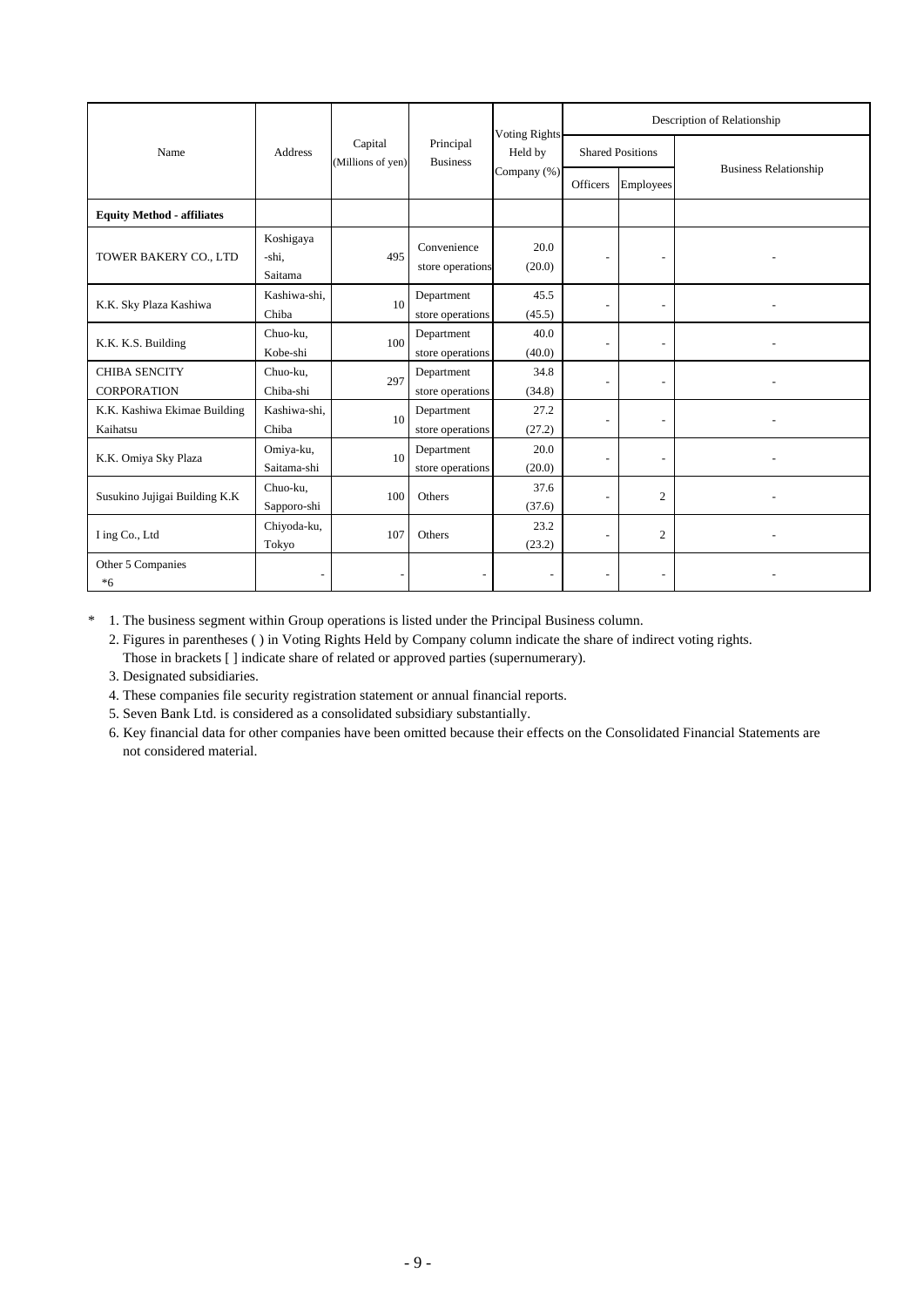# CONSOLIDATED BALANCE SHEETS

|                                                |                   |         |                   |       | (Millions of yen)      |
|------------------------------------------------|-------------------|---------|-------------------|-------|------------------------|
|                                                | February 29, 2008 |         | February 28, 2009 |       | Increase<br>(Decrease) |
|                                                | Amount            | $\%$    | Amount            | $\%$  | Amount                 |
| <b>ASSETS</b>                                  |                   |         |                   |       |                        |
| <b>Current assets</b>                          | 1,354,417         | 34.8    | 1,397,102         | 37.5  | 42,684                 |
| Cash and bank deposits                         | 649,167           |         | 650,949           |       | 1,782                  |
| Call Loan                                      | 23,500            |         | 10,000            |       | (13,500)               |
| Notes and accounts receivable, trade           | 128,852           |         | 116,902           |       | (11, 949)              |
| Trade accounts receivable - financial services | 75,741            |         | 78,042            |       | 2,301                  |
| Marketable securities                          | 94,524            |         | 94,824            |       | 300                    |
| Inventories                                    | 169,026           |         | 169,534           |       | 508                    |
| Prepaid expenses                               | 33,298            |         | 28,584            |       | (4,713)                |
| Deferred income taxes                          | 35,730            |         | 28,656            |       | (7,073)                |
| Other                                          | 147,563           |         | 223,928           |       | 76,364                 |
| Allowance for doubtful accounts                | (2,987)           |         | (4,321)           |       | (1, 334)               |
| <b>Non-current assets</b>                      | 2,531,954         | 65.2    | 2,329,776         | 62.5  | (202, 178)             |
| <b>Property and equipment</b>                  | 1,337,142         | 34.4    | 1,222,427         | 32.8  | (114, 714)             |
| Buildings and structures                       | 548,784           |         | 510,945           |       | (37, 838)              |
| Furniture, fixtures and equipment              | 173,772           |         | 146,174           |       | (27, 597)              |
| Vehicles                                       | 145               |         | 136               |       | (9)                    |
| Land                                           | 561,204           |         | 525,022           |       | (36, 182)              |
| Construction in progress                       | 53,234            |         | 40,147            |       | (13,086)               |
| <b>Intangible assets</b>                       | 465,847           | 12.0    | 421,647           | 11.3  | (44,200)               |
| Goodwill                                       | 360,348           |         | 318,945           |       | (41, 402)              |
| Software                                       | 41,247            |         | 37,674            |       | (3,572)                |
| Other.                                         | 64,251            |         | 65,026            |       | 775                    |
| <b>Investments and other assets</b>            | 728,964           | 18.8    | 685,701           | 18.4  | (43,263)               |
| Investments in securities                      | 160,094           |         | 140,149           |       | (19, 944)              |
| Long-term loans receivable                     | 15,177            |         | 14,270            |       | (907)                  |
| Prepaid pension cost                           | 12,727            |         | 16,486            |       | 3,758                  |
| Long-term leasehold deposits                   | 460,951           |         | 442,416           |       | (18, 535)              |
| Advances for store construction                | 11,489            |         | 13,298            |       | 1,809                  |
| Deferred income taxes                          | 28,114            |         | 22,966            |       | (5, 147)               |
| Other                                          | 48,985            |         | 46,405            |       | (2,580)                |
| Allowance for doubtful accounts                | (8,575)           |         | (10,291)          |       | (1,716)                |
| <b>Deferred assets</b>                         | 308               | $0.0\,$ | 182               | 0.0   | (126)                  |
| New organization costs                         | 308               |         | 182               |       | (126)                  |
| <b>TOTAL ASSETS</b>                            | 3,886,680         | 100.0   | 3,727,060         | 100.0 | (159,619)              |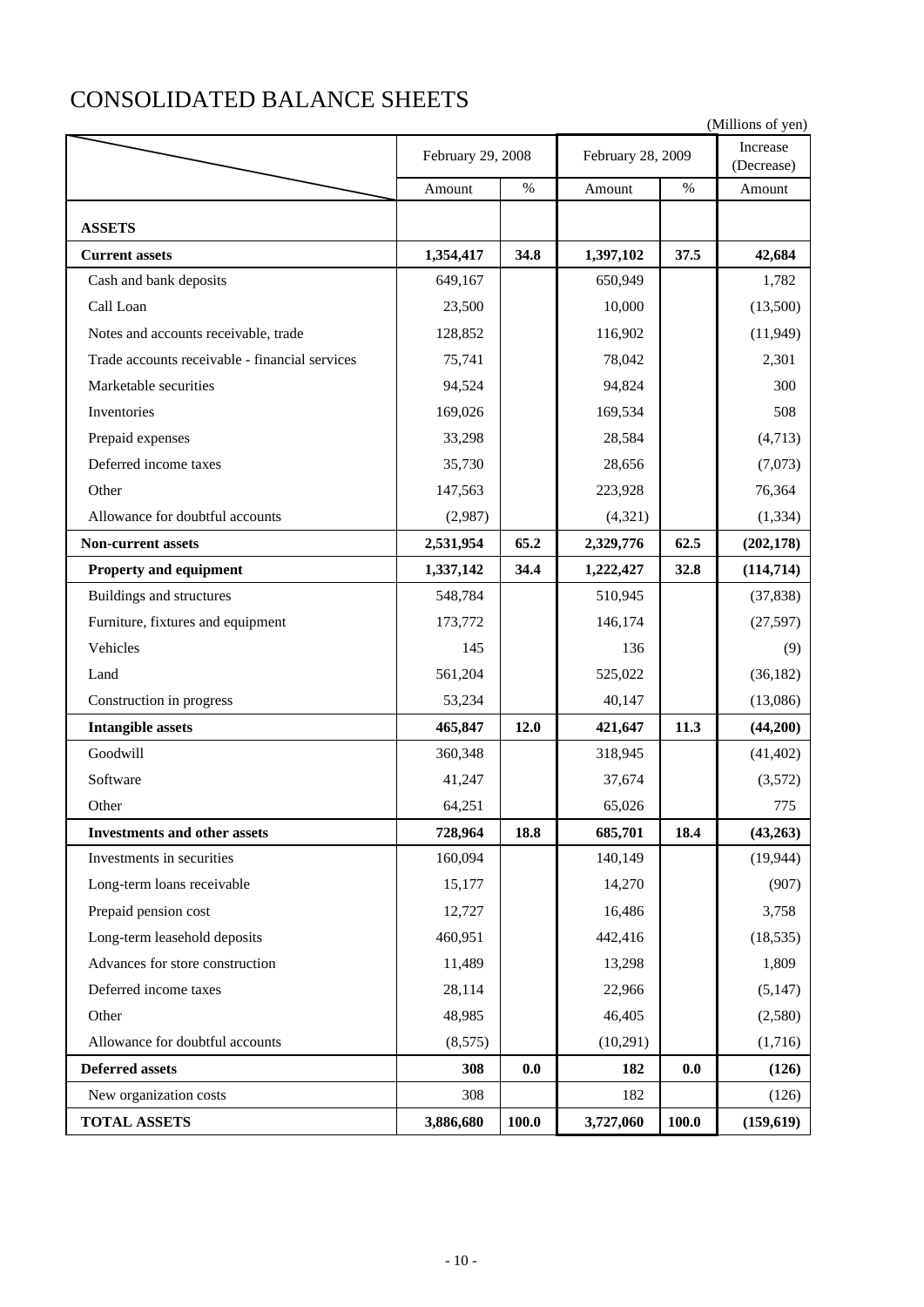|                                                                                 |                   |       |                   |       | (Millions of yen)      |
|---------------------------------------------------------------------------------|-------------------|-------|-------------------|-------|------------------------|
|                                                                                 | February 29, 2008 |       | February 28, 2009 |       | Increase<br>(Decrease) |
|                                                                                 | Amount            | %     | Amount            | $\%$  | Amount                 |
| <b>LIABILITIES</b>                                                              |                   |       |                   |       |                        |
| <b>Current liabilities</b>                                                      | 1,177,493         | 30.3  | 1,254,927         | 33.7  | 77,434                 |
| Notes and accounts payable, trade                                               | 321,402           |       | 297,783           |       | (23, 618)              |
| Short-term loans                                                                | 149,861           |       | 191,100           |       | 41,239                 |
| Current portion of long-term loans                                              | 120,419           |       | 103,352           |       | (17,066)               |
| Current portion of bonds                                                        | 16,217            |       | 50,592            |       | 34,375                 |
| Income taxes payable                                                            | 44,773            |       | 53,311            |       | 8,537                  |
| Accrued expenses                                                                | 84,605            |       | 78,622            |       | (5,982)                |
| Deposits received                                                               | 87,205            |       | 120,038           |       | 32,832                 |
| Allowance for sales promotion expenses                                          | 21,188            |       | 16,601            |       | (4,587)                |
| Allowance for bonuses to employees                                              | 16,109            |       | 15,705            |       | (404)                  |
| Allowance for bonuses to directors and                                          |                   |       |                   |       |                        |
| corporate auditors                                                              | 326               |       | 292               |       | (34)                   |
| Allowance for loss on future collection of<br>gift certificates                 | 6,899             |       | 6,024             |       | (874)                  |
| Deposits received in banking business                                           | 142,205           |       | 165,712           |       | 23,506                 |
| Other                                                                           | 166,280           |       | 155,791           |       | (10, 488)              |
| <b>Non-current liabilities</b>                                                  | 651,147           | 16.7  | 611,459           | 16.4  | (39, 687)              |
| <b>Bonds</b>                                                                    | 131,077           |       | 180,448           |       | 49,370                 |
| Long-term loans                                                                 | 321,336           |       | 249,685           |       | (71, 651)              |
| Commercial paper                                                                | 11,777            |       | 18,688            |       | 6,911                  |
| Deferred income taxes                                                           | 62,017            |       | 44,094            |       | (17, 922)              |
| Allowance for accrued pension and                                               |                   |       |                   |       |                        |
| severance costs                                                                 | 4,347             |       | 3,510             |       | (837)                  |
| Allowance for retirement benefits to directors                                  | 4,032             |       | 3,480             |       | (551)                  |
| and corporate auditors                                                          |                   |       |                   |       |                        |
| Deposits received from tenants and<br>franchised stores                         | 61,534            |       | 60,276            |       | (1,257)                |
| Other                                                                           | 55,023            |       | 51,274            |       | (3,748)                |
| <b>TOTAL LIABILITIES</b>                                                        |                   | 47.0  |                   | 50.1  |                        |
|                                                                                 | 1,828,641         |       | 1,866,387         |       | 37,746                 |
| <b>NET ASSETS</b>                                                               |                   |       |                   |       |                        |
| Shareholders' equity                                                            | 1,979,848         | 51.0  | 1,862,962         | 50.0  | (116, 885)             |
| Common stock                                                                    | 50,000            |       | 50,000            |       |                        |
| Capital surplus                                                                 | 731,621           |       | 576,074           |       | (155, 547)             |
| Retained earnings                                                               | 1,205,042         |       | 1,246,165         |       | 41,123                 |
| Treasury stock, at cost                                                         | (6, 815)          |       | (9,277)           |       | (2,461)                |
| <b>Accumulated gains (losses) from</b><br>valuation and translation adjustments | 5,170             | 0.1   | (77, 773)         | (2.1) | (82, 943)              |
| Unrealized gains (losses) on available-for-sale<br>securities, net of taxes     | 3,885             |       | 247               |       | (3,637)                |
| Unrealized gains (losses) on hedging derivatives,<br>net of taxes               | (676)             |       | (622)             |       | 54                     |
| Foreign currency translation adjustments                                        | 1,961             |       | (77, 398)         |       | (79, 360)              |
| <b>Subscriptions to shares</b>                                                  |                   |       | 391               | 0.0   | 391                    |
| Minority interests in consolidated subsidiaries                                 | 73,020            | 1.9   | 75,092            | 2.0   | 2,071                  |
| <b>TOTAL NET ASSETS</b>                                                         | 2,058,038         | 53.0  | 1,860,672         | 49.9  | (197, 366)             |
| TOTAL LIABILITIES AND NET ASSETS                                                | 3,886,680         | 100.0 | 3,727,060         | 100.0 | (159, 619)             |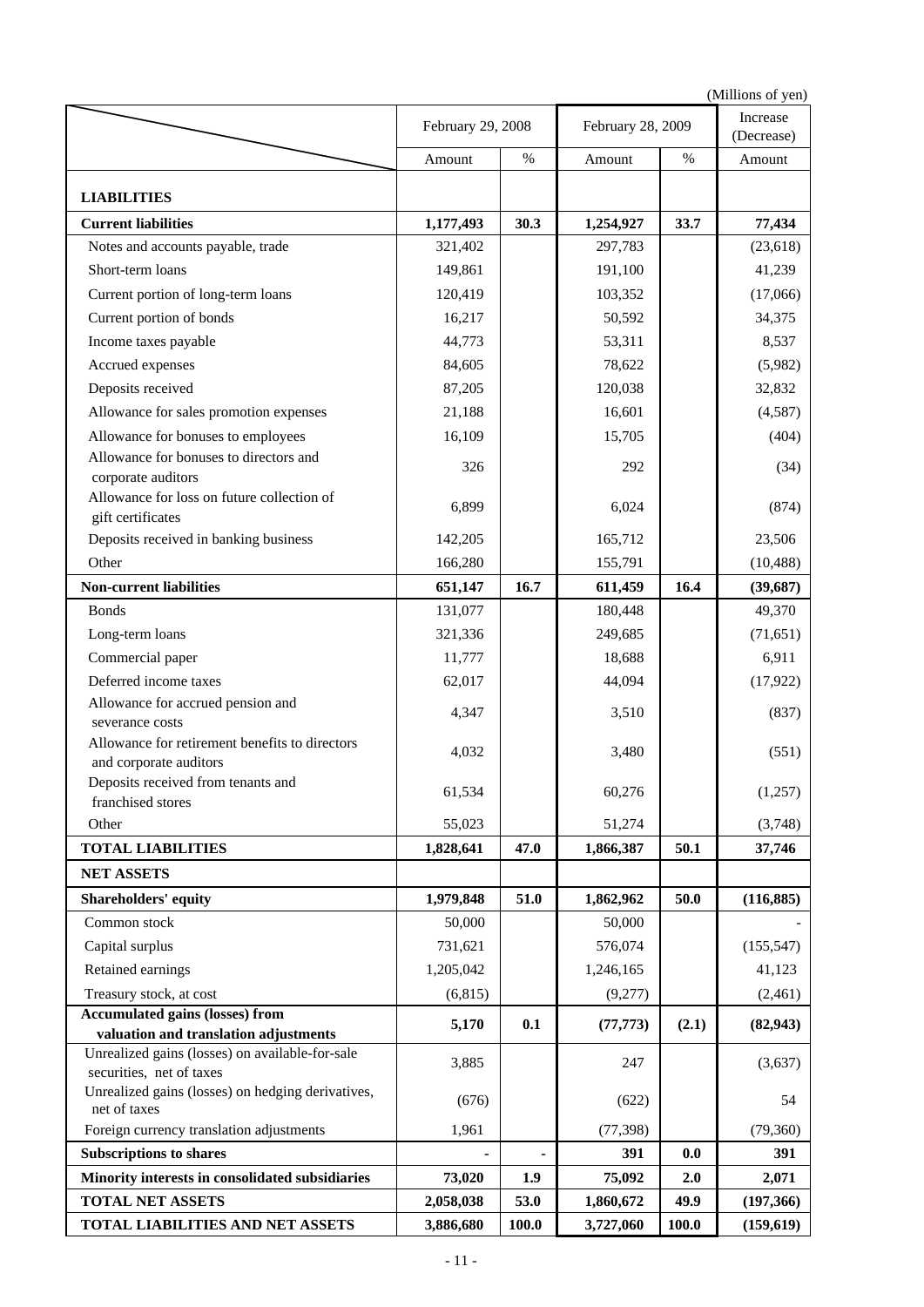# CONSOLIDATED STATEMENTS OF INCOME

| Year ended<br>Year ended<br>Increase (Decrease)<br>February 29, 2008<br>February 28, 2009<br>$\%$<br>$\%$<br>$\%$<br>Amount<br>Amount<br>Amount<br>[5,649,948]<br>[5,752,392]<br>[(102, 444)]<br>[98.2]<br>[ Revenues from operations ]<br>Net sales<br>100.0<br>5,223,832<br>5,094,757<br>100.0<br>(129,075)<br>97.5<br>Cost of sales<br>74.0<br>3,789,598<br>(74, 249)<br>98.1<br>3,863,847<br>74.4<br>Gross profit on sales<br>26.0<br>25.6<br>(54, 826)<br>1,359,984<br>1,305,158<br>96.0<br>Other operating revenues<br>528,560<br>10.2<br>555,191<br>10.9<br>26,631<br>105.0<br><b>Gross profit from operations</b><br>1,888,545<br>36.2<br>1,860,350<br>36.5<br>98.5<br>(28, 195)<br>Selling, general and administrative expenses<br>30.8<br>1,578,484<br>31.0<br>(28,972)<br>98.2<br>1,607,457<br>Advertising and decoration expenses<br>115,789<br>106,575<br>Salaries and wages<br>439,713<br>423,866<br>Provision for bonuses to employees<br>16,065<br>15,645<br>8,895<br>Pension expenses<br>11,249<br>Legal welfare expenses<br>50,834<br>50,213<br>Land and building rent<br>244,575<br>254,337<br>Depreciation and amortization<br>136,110<br>131,813<br>Utility expenses<br>100,124<br>105,417<br>Store maintenance and repair expenses<br>79,781<br>73,101<br>Other<br>415,566<br>406,264<br><b>Operating Income</b><br>5.4<br>5.5<br>777<br>100.3<br>281,088<br>281,865<br>Non-operating income<br>0.2<br>0.3<br>(268)<br>98.0<br>13,371<br>13,102<br>Interest and dividends income<br>6,431<br>7,048<br>Equity in earnings of affiliates<br>1,072<br>Other<br>5,866<br>6,053<br>0.3<br>(535)<br>Non-operating expenses<br>16,196<br>15,661<br>0.3<br>96.7<br>Interest expenses<br>10,901<br>8,470<br>Interest on bonds<br>764<br>1,843<br>Equity in losses of affiliates<br>667<br>Foreign currency exchange losses<br>2,244<br>955<br>Other<br>2,286<br>3,725<br><b>Ordinary income</b><br>278,262<br>5.3<br>5.5<br>1,044<br>100.4<br>279,306<br><b>Special gains</b><br>22,352<br>0.5<br>6,202<br>(16, 150)<br>27.7<br>0.1<br>5,330<br>Gain on sales of property and equipment<br>7,128<br>Gain on sales of subsidiary's common stock<br>2,620<br>U.S. federal excise tax refund<br>4,035<br>Gain on increase of the Company's interest in<br>5,016<br>consolidated subsidiaries<br>Gain on donations received<br>1,600<br>Other<br>1,952<br>872<br>70,393<br><b>Special losses</b><br>73,173<br>1.4<br>1.4<br>(2,779)<br>96.2<br>Loss on disposals of property and equipment<br>8,480<br>6,185<br><b>Impairment</b> loss<br>20,030<br>39,372<br>Loss on sales of investments in securities<br>17,942<br>85<br>Valuation loss on investments in securities<br>11,354<br>11,122<br>Provision for loss on future collection of<br>7,085<br>gift certificates<br>3,076<br>Additional retirement benefits for early retirement<br>8,512<br>10,318<br>Other<br>Income before income taxes and minority interests<br>227,441<br>4.4<br>215,115<br>4.2<br>(12, 326)<br>94.6<br>2.1<br>1,769<br>101.6<br>Income taxes - current<br>109,461<br>111,231<br>2.2<br>Income taxes - deferred<br>0.0<br>(21, 222)<br>(0.4)<br>2,626<br>23,849<br>Minority interests in net income of consolidated<br>0.2<br>8,920<br>0.2<br>104.4<br>8,545<br>375<br>subsidiaries<br>130,657<br>2.5<br>70.7<br>Net income<br>92,336<br>1.8<br>(38, 321) |  |  |  | (Millions of yen) |
|-------------------------------------------------------------------------------------------------------------------------------------------------------------------------------------------------------------------------------------------------------------------------------------------------------------------------------------------------------------------------------------------------------------------------------------------------------------------------------------------------------------------------------------------------------------------------------------------------------------------------------------------------------------------------------------------------------------------------------------------------------------------------------------------------------------------------------------------------------------------------------------------------------------------------------------------------------------------------------------------------------------------------------------------------------------------------------------------------------------------------------------------------------------------------------------------------------------------------------------------------------------------------------------------------------------------------------------------------------------------------------------------------------------------------------------------------------------------------------------------------------------------------------------------------------------------------------------------------------------------------------------------------------------------------------------------------------------------------------------------------------------------------------------------------------------------------------------------------------------------------------------------------------------------------------------------------------------------------------------------------------------------------------------------------------------------------------------------------------------------------------------------------------------------------------------------------------------------------------------------------------------------------------------------------------------------------------------------------------------------------------------------------------------------------------------------------------------------------------------------------------------------------------------------------------------------------------------------------------------------------------------------------------------------------------------------------------------------------------------------------------------------------------------------------------------------------------------------------------------------------------------------------------------------------------------------------------------------------------------------------------------------------------------------------------------------------------------------------------------------------------------------------------------------------------------------------------------------------------------------------------------------------------------------------------------------------------------------------|--|--|--|-------------------|
|                                                                                                                                                                                                                                                                                                                                                                                                                                                                                                                                                                                                                                                                                                                                                                                                                                                                                                                                                                                                                                                                                                                                                                                                                                                                                                                                                                                                                                                                                                                                                                                                                                                                                                                                                                                                                                                                                                                                                                                                                                                                                                                                                                                                                                                                                                                                                                                                                                                                                                                                                                                                                                                                                                                                                                                                                                                                                                                                                                                                                                                                                                                                                                                                                                                                                                                                                 |  |  |  |                   |
|                                                                                                                                                                                                                                                                                                                                                                                                                                                                                                                                                                                                                                                                                                                                                                                                                                                                                                                                                                                                                                                                                                                                                                                                                                                                                                                                                                                                                                                                                                                                                                                                                                                                                                                                                                                                                                                                                                                                                                                                                                                                                                                                                                                                                                                                                                                                                                                                                                                                                                                                                                                                                                                                                                                                                                                                                                                                                                                                                                                                                                                                                                                                                                                                                                                                                                                                                 |  |  |  |                   |
|                                                                                                                                                                                                                                                                                                                                                                                                                                                                                                                                                                                                                                                                                                                                                                                                                                                                                                                                                                                                                                                                                                                                                                                                                                                                                                                                                                                                                                                                                                                                                                                                                                                                                                                                                                                                                                                                                                                                                                                                                                                                                                                                                                                                                                                                                                                                                                                                                                                                                                                                                                                                                                                                                                                                                                                                                                                                                                                                                                                                                                                                                                                                                                                                                                                                                                                                                 |  |  |  |                   |
|                                                                                                                                                                                                                                                                                                                                                                                                                                                                                                                                                                                                                                                                                                                                                                                                                                                                                                                                                                                                                                                                                                                                                                                                                                                                                                                                                                                                                                                                                                                                                                                                                                                                                                                                                                                                                                                                                                                                                                                                                                                                                                                                                                                                                                                                                                                                                                                                                                                                                                                                                                                                                                                                                                                                                                                                                                                                                                                                                                                                                                                                                                                                                                                                                                                                                                                                                 |  |  |  |                   |
|                                                                                                                                                                                                                                                                                                                                                                                                                                                                                                                                                                                                                                                                                                                                                                                                                                                                                                                                                                                                                                                                                                                                                                                                                                                                                                                                                                                                                                                                                                                                                                                                                                                                                                                                                                                                                                                                                                                                                                                                                                                                                                                                                                                                                                                                                                                                                                                                                                                                                                                                                                                                                                                                                                                                                                                                                                                                                                                                                                                                                                                                                                                                                                                                                                                                                                                                                 |  |  |  |                   |
|                                                                                                                                                                                                                                                                                                                                                                                                                                                                                                                                                                                                                                                                                                                                                                                                                                                                                                                                                                                                                                                                                                                                                                                                                                                                                                                                                                                                                                                                                                                                                                                                                                                                                                                                                                                                                                                                                                                                                                                                                                                                                                                                                                                                                                                                                                                                                                                                                                                                                                                                                                                                                                                                                                                                                                                                                                                                                                                                                                                                                                                                                                                                                                                                                                                                                                                                                 |  |  |  |                   |
|                                                                                                                                                                                                                                                                                                                                                                                                                                                                                                                                                                                                                                                                                                                                                                                                                                                                                                                                                                                                                                                                                                                                                                                                                                                                                                                                                                                                                                                                                                                                                                                                                                                                                                                                                                                                                                                                                                                                                                                                                                                                                                                                                                                                                                                                                                                                                                                                                                                                                                                                                                                                                                                                                                                                                                                                                                                                                                                                                                                                                                                                                                                                                                                                                                                                                                                                                 |  |  |  |                   |
|                                                                                                                                                                                                                                                                                                                                                                                                                                                                                                                                                                                                                                                                                                                                                                                                                                                                                                                                                                                                                                                                                                                                                                                                                                                                                                                                                                                                                                                                                                                                                                                                                                                                                                                                                                                                                                                                                                                                                                                                                                                                                                                                                                                                                                                                                                                                                                                                                                                                                                                                                                                                                                                                                                                                                                                                                                                                                                                                                                                                                                                                                                                                                                                                                                                                                                                                                 |  |  |  |                   |
|                                                                                                                                                                                                                                                                                                                                                                                                                                                                                                                                                                                                                                                                                                                                                                                                                                                                                                                                                                                                                                                                                                                                                                                                                                                                                                                                                                                                                                                                                                                                                                                                                                                                                                                                                                                                                                                                                                                                                                                                                                                                                                                                                                                                                                                                                                                                                                                                                                                                                                                                                                                                                                                                                                                                                                                                                                                                                                                                                                                                                                                                                                                                                                                                                                                                                                                                                 |  |  |  |                   |
|                                                                                                                                                                                                                                                                                                                                                                                                                                                                                                                                                                                                                                                                                                                                                                                                                                                                                                                                                                                                                                                                                                                                                                                                                                                                                                                                                                                                                                                                                                                                                                                                                                                                                                                                                                                                                                                                                                                                                                                                                                                                                                                                                                                                                                                                                                                                                                                                                                                                                                                                                                                                                                                                                                                                                                                                                                                                                                                                                                                                                                                                                                                                                                                                                                                                                                                                                 |  |  |  |                   |
|                                                                                                                                                                                                                                                                                                                                                                                                                                                                                                                                                                                                                                                                                                                                                                                                                                                                                                                                                                                                                                                                                                                                                                                                                                                                                                                                                                                                                                                                                                                                                                                                                                                                                                                                                                                                                                                                                                                                                                                                                                                                                                                                                                                                                                                                                                                                                                                                                                                                                                                                                                                                                                                                                                                                                                                                                                                                                                                                                                                                                                                                                                                                                                                                                                                                                                                                                 |  |  |  |                   |
|                                                                                                                                                                                                                                                                                                                                                                                                                                                                                                                                                                                                                                                                                                                                                                                                                                                                                                                                                                                                                                                                                                                                                                                                                                                                                                                                                                                                                                                                                                                                                                                                                                                                                                                                                                                                                                                                                                                                                                                                                                                                                                                                                                                                                                                                                                                                                                                                                                                                                                                                                                                                                                                                                                                                                                                                                                                                                                                                                                                                                                                                                                                                                                                                                                                                                                                                                 |  |  |  |                   |
|                                                                                                                                                                                                                                                                                                                                                                                                                                                                                                                                                                                                                                                                                                                                                                                                                                                                                                                                                                                                                                                                                                                                                                                                                                                                                                                                                                                                                                                                                                                                                                                                                                                                                                                                                                                                                                                                                                                                                                                                                                                                                                                                                                                                                                                                                                                                                                                                                                                                                                                                                                                                                                                                                                                                                                                                                                                                                                                                                                                                                                                                                                                                                                                                                                                                                                                                                 |  |  |  |                   |
|                                                                                                                                                                                                                                                                                                                                                                                                                                                                                                                                                                                                                                                                                                                                                                                                                                                                                                                                                                                                                                                                                                                                                                                                                                                                                                                                                                                                                                                                                                                                                                                                                                                                                                                                                                                                                                                                                                                                                                                                                                                                                                                                                                                                                                                                                                                                                                                                                                                                                                                                                                                                                                                                                                                                                                                                                                                                                                                                                                                                                                                                                                                                                                                                                                                                                                                                                 |  |  |  |                   |
|                                                                                                                                                                                                                                                                                                                                                                                                                                                                                                                                                                                                                                                                                                                                                                                                                                                                                                                                                                                                                                                                                                                                                                                                                                                                                                                                                                                                                                                                                                                                                                                                                                                                                                                                                                                                                                                                                                                                                                                                                                                                                                                                                                                                                                                                                                                                                                                                                                                                                                                                                                                                                                                                                                                                                                                                                                                                                                                                                                                                                                                                                                                                                                                                                                                                                                                                                 |  |  |  |                   |
|                                                                                                                                                                                                                                                                                                                                                                                                                                                                                                                                                                                                                                                                                                                                                                                                                                                                                                                                                                                                                                                                                                                                                                                                                                                                                                                                                                                                                                                                                                                                                                                                                                                                                                                                                                                                                                                                                                                                                                                                                                                                                                                                                                                                                                                                                                                                                                                                                                                                                                                                                                                                                                                                                                                                                                                                                                                                                                                                                                                                                                                                                                                                                                                                                                                                                                                                                 |  |  |  |                   |
|                                                                                                                                                                                                                                                                                                                                                                                                                                                                                                                                                                                                                                                                                                                                                                                                                                                                                                                                                                                                                                                                                                                                                                                                                                                                                                                                                                                                                                                                                                                                                                                                                                                                                                                                                                                                                                                                                                                                                                                                                                                                                                                                                                                                                                                                                                                                                                                                                                                                                                                                                                                                                                                                                                                                                                                                                                                                                                                                                                                                                                                                                                                                                                                                                                                                                                                                                 |  |  |  |                   |
|                                                                                                                                                                                                                                                                                                                                                                                                                                                                                                                                                                                                                                                                                                                                                                                                                                                                                                                                                                                                                                                                                                                                                                                                                                                                                                                                                                                                                                                                                                                                                                                                                                                                                                                                                                                                                                                                                                                                                                                                                                                                                                                                                                                                                                                                                                                                                                                                                                                                                                                                                                                                                                                                                                                                                                                                                                                                                                                                                                                                                                                                                                                                                                                                                                                                                                                                                 |  |  |  |                   |
|                                                                                                                                                                                                                                                                                                                                                                                                                                                                                                                                                                                                                                                                                                                                                                                                                                                                                                                                                                                                                                                                                                                                                                                                                                                                                                                                                                                                                                                                                                                                                                                                                                                                                                                                                                                                                                                                                                                                                                                                                                                                                                                                                                                                                                                                                                                                                                                                                                                                                                                                                                                                                                                                                                                                                                                                                                                                                                                                                                                                                                                                                                                                                                                                                                                                                                                                                 |  |  |  |                   |
|                                                                                                                                                                                                                                                                                                                                                                                                                                                                                                                                                                                                                                                                                                                                                                                                                                                                                                                                                                                                                                                                                                                                                                                                                                                                                                                                                                                                                                                                                                                                                                                                                                                                                                                                                                                                                                                                                                                                                                                                                                                                                                                                                                                                                                                                                                                                                                                                                                                                                                                                                                                                                                                                                                                                                                                                                                                                                                                                                                                                                                                                                                                                                                                                                                                                                                                                                 |  |  |  |                   |
|                                                                                                                                                                                                                                                                                                                                                                                                                                                                                                                                                                                                                                                                                                                                                                                                                                                                                                                                                                                                                                                                                                                                                                                                                                                                                                                                                                                                                                                                                                                                                                                                                                                                                                                                                                                                                                                                                                                                                                                                                                                                                                                                                                                                                                                                                                                                                                                                                                                                                                                                                                                                                                                                                                                                                                                                                                                                                                                                                                                                                                                                                                                                                                                                                                                                                                                                                 |  |  |  |                   |
|                                                                                                                                                                                                                                                                                                                                                                                                                                                                                                                                                                                                                                                                                                                                                                                                                                                                                                                                                                                                                                                                                                                                                                                                                                                                                                                                                                                                                                                                                                                                                                                                                                                                                                                                                                                                                                                                                                                                                                                                                                                                                                                                                                                                                                                                                                                                                                                                                                                                                                                                                                                                                                                                                                                                                                                                                                                                                                                                                                                                                                                                                                                                                                                                                                                                                                                                                 |  |  |  |                   |
|                                                                                                                                                                                                                                                                                                                                                                                                                                                                                                                                                                                                                                                                                                                                                                                                                                                                                                                                                                                                                                                                                                                                                                                                                                                                                                                                                                                                                                                                                                                                                                                                                                                                                                                                                                                                                                                                                                                                                                                                                                                                                                                                                                                                                                                                                                                                                                                                                                                                                                                                                                                                                                                                                                                                                                                                                                                                                                                                                                                                                                                                                                                                                                                                                                                                                                                                                 |  |  |  |                   |
|                                                                                                                                                                                                                                                                                                                                                                                                                                                                                                                                                                                                                                                                                                                                                                                                                                                                                                                                                                                                                                                                                                                                                                                                                                                                                                                                                                                                                                                                                                                                                                                                                                                                                                                                                                                                                                                                                                                                                                                                                                                                                                                                                                                                                                                                                                                                                                                                                                                                                                                                                                                                                                                                                                                                                                                                                                                                                                                                                                                                                                                                                                                                                                                                                                                                                                                                                 |  |  |  |                   |
|                                                                                                                                                                                                                                                                                                                                                                                                                                                                                                                                                                                                                                                                                                                                                                                                                                                                                                                                                                                                                                                                                                                                                                                                                                                                                                                                                                                                                                                                                                                                                                                                                                                                                                                                                                                                                                                                                                                                                                                                                                                                                                                                                                                                                                                                                                                                                                                                                                                                                                                                                                                                                                                                                                                                                                                                                                                                                                                                                                                                                                                                                                                                                                                                                                                                                                                                                 |  |  |  |                   |
|                                                                                                                                                                                                                                                                                                                                                                                                                                                                                                                                                                                                                                                                                                                                                                                                                                                                                                                                                                                                                                                                                                                                                                                                                                                                                                                                                                                                                                                                                                                                                                                                                                                                                                                                                                                                                                                                                                                                                                                                                                                                                                                                                                                                                                                                                                                                                                                                                                                                                                                                                                                                                                                                                                                                                                                                                                                                                                                                                                                                                                                                                                                                                                                                                                                                                                                                                 |  |  |  |                   |
|                                                                                                                                                                                                                                                                                                                                                                                                                                                                                                                                                                                                                                                                                                                                                                                                                                                                                                                                                                                                                                                                                                                                                                                                                                                                                                                                                                                                                                                                                                                                                                                                                                                                                                                                                                                                                                                                                                                                                                                                                                                                                                                                                                                                                                                                                                                                                                                                                                                                                                                                                                                                                                                                                                                                                                                                                                                                                                                                                                                                                                                                                                                                                                                                                                                                                                                                                 |  |  |  |                   |
|                                                                                                                                                                                                                                                                                                                                                                                                                                                                                                                                                                                                                                                                                                                                                                                                                                                                                                                                                                                                                                                                                                                                                                                                                                                                                                                                                                                                                                                                                                                                                                                                                                                                                                                                                                                                                                                                                                                                                                                                                                                                                                                                                                                                                                                                                                                                                                                                                                                                                                                                                                                                                                                                                                                                                                                                                                                                                                                                                                                                                                                                                                                                                                                                                                                                                                                                                 |  |  |  |                   |
|                                                                                                                                                                                                                                                                                                                                                                                                                                                                                                                                                                                                                                                                                                                                                                                                                                                                                                                                                                                                                                                                                                                                                                                                                                                                                                                                                                                                                                                                                                                                                                                                                                                                                                                                                                                                                                                                                                                                                                                                                                                                                                                                                                                                                                                                                                                                                                                                                                                                                                                                                                                                                                                                                                                                                                                                                                                                                                                                                                                                                                                                                                                                                                                                                                                                                                                                                 |  |  |  |                   |
|                                                                                                                                                                                                                                                                                                                                                                                                                                                                                                                                                                                                                                                                                                                                                                                                                                                                                                                                                                                                                                                                                                                                                                                                                                                                                                                                                                                                                                                                                                                                                                                                                                                                                                                                                                                                                                                                                                                                                                                                                                                                                                                                                                                                                                                                                                                                                                                                                                                                                                                                                                                                                                                                                                                                                                                                                                                                                                                                                                                                                                                                                                                                                                                                                                                                                                                                                 |  |  |  |                   |
|                                                                                                                                                                                                                                                                                                                                                                                                                                                                                                                                                                                                                                                                                                                                                                                                                                                                                                                                                                                                                                                                                                                                                                                                                                                                                                                                                                                                                                                                                                                                                                                                                                                                                                                                                                                                                                                                                                                                                                                                                                                                                                                                                                                                                                                                                                                                                                                                                                                                                                                                                                                                                                                                                                                                                                                                                                                                                                                                                                                                                                                                                                                                                                                                                                                                                                                                                 |  |  |  |                   |
|                                                                                                                                                                                                                                                                                                                                                                                                                                                                                                                                                                                                                                                                                                                                                                                                                                                                                                                                                                                                                                                                                                                                                                                                                                                                                                                                                                                                                                                                                                                                                                                                                                                                                                                                                                                                                                                                                                                                                                                                                                                                                                                                                                                                                                                                                                                                                                                                                                                                                                                                                                                                                                                                                                                                                                                                                                                                                                                                                                                                                                                                                                                                                                                                                                                                                                                                                 |  |  |  |                   |
|                                                                                                                                                                                                                                                                                                                                                                                                                                                                                                                                                                                                                                                                                                                                                                                                                                                                                                                                                                                                                                                                                                                                                                                                                                                                                                                                                                                                                                                                                                                                                                                                                                                                                                                                                                                                                                                                                                                                                                                                                                                                                                                                                                                                                                                                                                                                                                                                                                                                                                                                                                                                                                                                                                                                                                                                                                                                                                                                                                                                                                                                                                                                                                                                                                                                                                                                                 |  |  |  |                   |
|                                                                                                                                                                                                                                                                                                                                                                                                                                                                                                                                                                                                                                                                                                                                                                                                                                                                                                                                                                                                                                                                                                                                                                                                                                                                                                                                                                                                                                                                                                                                                                                                                                                                                                                                                                                                                                                                                                                                                                                                                                                                                                                                                                                                                                                                                                                                                                                                                                                                                                                                                                                                                                                                                                                                                                                                                                                                                                                                                                                                                                                                                                                                                                                                                                                                                                                                                 |  |  |  |                   |
|                                                                                                                                                                                                                                                                                                                                                                                                                                                                                                                                                                                                                                                                                                                                                                                                                                                                                                                                                                                                                                                                                                                                                                                                                                                                                                                                                                                                                                                                                                                                                                                                                                                                                                                                                                                                                                                                                                                                                                                                                                                                                                                                                                                                                                                                                                                                                                                                                                                                                                                                                                                                                                                                                                                                                                                                                                                                                                                                                                                                                                                                                                                                                                                                                                                                                                                                                 |  |  |  |                   |
|                                                                                                                                                                                                                                                                                                                                                                                                                                                                                                                                                                                                                                                                                                                                                                                                                                                                                                                                                                                                                                                                                                                                                                                                                                                                                                                                                                                                                                                                                                                                                                                                                                                                                                                                                                                                                                                                                                                                                                                                                                                                                                                                                                                                                                                                                                                                                                                                                                                                                                                                                                                                                                                                                                                                                                                                                                                                                                                                                                                                                                                                                                                                                                                                                                                                                                                                                 |  |  |  |                   |
|                                                                                                                                                                                                                                                                                                                                                                                                                                                                                                                                                                                                                                                                                                                                                                                                                                                                                                                                                                                                                                                                                                                                                                                                                                                                                                                                                                                                                                                                                                                                                                                                                                                                                                                                                                                                                                                                                                                                                                                                                                                                                                                                                                                                                                                                                                                                                                                                                                                                                                                                                                                                                                                                                                                                                                                                                                                                                                                                                                                                                                                                                                                                                                                                                                                                                                                                                 |  |  |  |                   |
|                                                                                                                                                                                                                                                                                                                                                                                                                                                                                                                                                                                                                                                                                                                                                                                                                                                                                                                                                                                                                                                                                                                                                                                                                                                                                                                                                                                                                                                                                                                                                                                                                                                                                                                                                                                                                                                                                                                                                                                                                                                                                                                                                                                                                                                                                                                                                                                                                                                                                                                                                                                                                                                                                                                                                                                                                                                                                                                                                                                                                                                                                                                                                                                                                                                                                                                                                 |  |  |  |                   |
|                                                                                                                                                                                                                                                                                                                                                                                                                                                                                                                                                                                                                                                                                                                                                                                                                                                                                                                                                                                                                                                                                                                                                                                                                                                                                                                                                                                                                                                                                                                                                                                                                                                                                                                                                                                                                                                                                                                                                                                                                                                                                                                                                                                                                                                                                                                                                                                                                                                                                                                                                                                                                                                                                                                                                                                                                                                                                                                                                                                                                                                                                                                                                                                                                                                                                                                                                 |  |  |  |                   |
|                                                                                                                                                                                                                                                                                                                                                                                                                                                                                                                                                                                                                                                                                                                                                                                                                                                                                                                                                                                                                                                                                                                                                                                                                                                                                                                                                                                                                                                                                                                                                                                                                                                                                                                                                                                                                                                                                                                                                                                                                                                                                                                                                                                                                                                                                                                                                                                                                                                                                                                                                                                                                                                                                                                                                                                                                                                                                                                                                                                                                                                                                                                                                                                                                                                                                                                                                 |  |  |  |                   |
|                                                                                                                                                                                                                                                                                                                                                                                                                                                                                                                                                                                                                                                                                                                                                                                                                                                                                                                                                                                                                                                                                                                                                                                                                                                                                                                                                                                                                                                                                                                                                                                                                                                                                                                                                                                                                                                                                                                                                                                                                                                                                                                                                                                                                                                                                                                                                                                                                                                                                                                                                                                                                                                                                                                                                                                                                                                                                                                                                                                                                                                                                                                                                                                                                                                                                                                                                 |  |  |  |                   |
|                                                                                                                                                                                                                                                                                                                                                                                                                                                                                                                                                                                                                                                                                                                                                                                                                                                                                                                                                                                                                                                                                                                                                                                                                                                                                                                                                                                                                                                                                                                                                                                                                                                                                                                                                                                                                                                                                                                                                                                                                                                                                                                                                                                                                                                                                                                                                                                                                                                                                                                                                                                                                                                                                                                                                                                                                                                                                                                                                                                                                                                                                                                                                                                                                                                                                                                                                 |  |  |  |                   |
|                                                                                                                                                                                                                                                                                                                                                                                                                                                                                                                                                                                                                                                                                                                                                                                                                                                                                                                                                                                                                                                                                                                                                                                                                                                                                                                                                                                                                                                                                                                                                                                                                                                                                                                                                                                                                                                                                                                                                                                                                                                                                                                                                                                                                                                                                                                                                                                                                                                                                                                                                                                                                                                                                                                                                                                                                                                                                                                                                                                                                                                                                                                                                                                                                                                                                                                                                 |  |  |  |                   |
|                                                                                                                                                                                                                                                                                                                                                                                                                                                                                                                                                                                                                                                                                                                                                                                                                                                                                                                                                                                                                                                                                                                                                                                                                                                                                                                                                                                                                                                                                                                                                                                                                                                                                                                                                                                                                                                                                                                                                                                                                                                                                                                                                                                                                                                                                                                                                                                                                                                                                                                                                                                                                                                                                                                                                                                                                                                                                                                                                                                                                                                                                                                                                                                                                                                                                                                                                 |  |  |  |                   |
|                                                                                                                                                                                                                                                                                                                                                                                                                                                                                                                                                                                                                                                                                                                                                                                                                                                                                                                                                                                                                                                                                                                                                                                                                                                                                                                                                                                                                                                                                                                                                                                                                                                                                                                                                                                                                                                                                                                                                                                                                                                                                                                                                                                                                                                                                                                                                                                                                                                                                                                                                                                                                                                                                                                                                                                                                                                                                                                                                                                                                                                                                                                                                                                                                                                                                                                                                 |  |  |  |                   |
|                                                                                                                                                                                                                                                                                                                                                                                                                                                                                                                                                                                                                                                                                                                                                                                                                                                                                                                                                                                                                                                                                                                                                                                                                                                                                                                                                                                                                                                                                                                                                                                                                                                                                                                                                                                                                                                                                                                                                                                                                                                                                                                                                                                                                                                                                                                                                                                                                                                                                                                                                                                                                                                                                                                                                                                                                                                                                                                                                                                                                                                                                                                                                                                                                                                                                                                                                 |  |  |  |                   |
|                                                                                                                                                                                                                                                                                                                                                                                                                                                                                                                                                                                                                                                                                                                                                                                                                                                                                                                                                                                                                                                                                                                                                                                                                                                                                                                                                                                                                                                                                                                                                                                                                                                                                                                                                                                                                                                                                                                                                                                                                                                                                                                                                                                                                                                                                                                                                                                                                                                                                                                                                                                                                                                                                                                                                                                                                                                                                                                                                                                                                                                                                                                                                                                                                                                                                                                                                 |  |  |  |                   |
|                                                                                                                                                                                                                                                                                                                                                                                                                                                                                                                                                                                                                                                                                                                                                                                                                                                                                                                                                                                                                                                                                                                                                                                                                                                                                                                                                                                                                                                                                                                                                                                                                                                                                                                                                                                                                                                                                                                                                                                                                                                                                                                                                                                                                                                                                                                                                                                                                                                                                                                                                                                                                                                                                                                                                                                                                                                                                                                                                                                                                                                                                                                                                                                                                                                                                                                                                 |  |  |  |                   |
|                                                                                                                                                                                                                                                                                                                                                                                                                                                                                                                                                                                                                                                                                                                                                                                                                                                                                                                                                                                                                                                                                                                                                                                                                                                                                                                                                                                                                                                                                                                                                                                                                                                                                                                                                                                                                                                                                                                                                                                                                                                                                                                                                                                                                                                                                                                                                                                                                                                                                                                                                                                                                                                                                                                                                                                                                                                                                                                                                                                                                                                                                                                                                                                                                                                                                                                                                 |  |  |  |                   |
|                                                                                                                                                                                                                                                                                                                                                                                                                                                                                                                                                                                                                                                                                                                                                                                                                                                                                                                                                                                                                                                                                                                                                                                                                                                                                                                                                                                                                                                                                                                                                                                                                                                                                                                                                                                                                                                                                                                                                                                                                                                                                                                                                                                                                                                                                                                                                                                                                                                                                                                                                                                                                                                                                                                                                                                                                                                                                                                                                                                                                                                                                                                                                                                                                                                                                                                                                 |  |  |  |                   |
|                                                                                                                                                                                                                                                                                                                                                                                                                                                                                                                                                                                                                                                                                                                                                                                                                                                                                                                                                                                                                                                                                                                                                                                                                                                                                                                                                                                                                                                                                                                                                                                                                                                                                                                                                                                                                                                                                                                                                                                                                                                                                                                                                                                                                                                                                                                                                                                                                                                                                                                                                                                                                                                                                                                                                                                                                                                                                                                                                                                                                                                                                                                                                                                                                                                                                                                                                 |  |  |  |                   |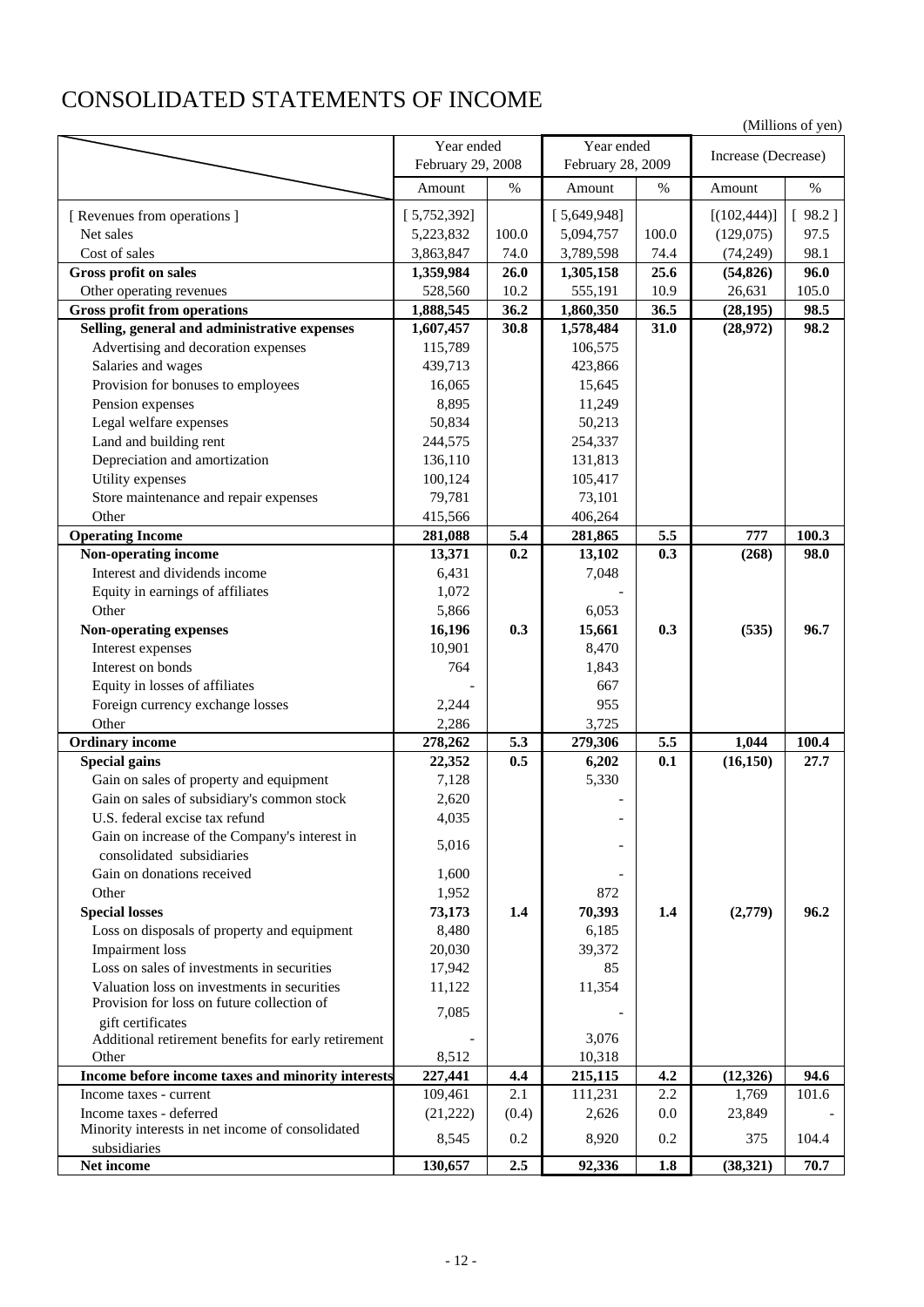### CONSOLIDATED STATEMENTS OF CHANGES IN NET ASSETS

Year ended February 29, 2008 (From March 1, 2007 to February 29, 2008) (Millions of yen)

|                                                                                               | <b>Shareholders' equity</b> |                 |                   |                            |                                         |  |  |  |  |
|-----------------------------------------------------------------------------------------------|-----------------------------|-----------------|-------------------|----------------------------|-----------------------------------------|--|--|--|--|
|                                                                                               | Common stock                | Capital surplus | Retained earnings | Treasury stock,<br>at cost | <b>Total</b><br>shareholders'<br>equity |  |  |  |  |
| <b>Balance at February 28, 2007</b>                                                           | 50,000                      | 766,185         | 1,124,892         | (41,309)                   | 1,899,768                               |  |  |  |  |
| Increase (decrease) for the year                                                              |                             |                 |                   |                            |                                         |  |  |  |  |
| Cash dividends                                                                                |                             |                 | (50, 536)         |                            | (50, 536)                               |  |  |  |  |
| Net income                                                                                    |                             |                 | 130,657           |                            | 130,657                                 |  |  |  |  |
| Purchase of treasury stock                                                                    |                             |                 |                   | (76)                       | (76)                                    |  |  |  |  |
| Sales of treasury stock                                                                       |                             | $\overline{2}$  |                   | 5                          | 8                                       |  |  |  |  |
| Cancellation of treasury stock                                                                |                             | (34, 565)       |                   | 34,565                     | ۰                                       |  |  |  |  |
| Increase (decrease) resulting from<br>adoption of U.S. GAAP by U.S.<br>subsidiaries           |                             |                 | 27                |                            | 27                                      |  |  |  |  |
| Other                                                                                         |                             |                 |                   | (1)                        | (1)                                     |  |  |  |  |
| Increase (decrease) of items for the<br>year except those included in<br>shareholders' equity |                             |                 |                   |                            |                                         |  |  |  |  |
| Net increase (decrease) for the year                                                          |                             | (34, 563)       | 80,149            | 34,493                     | 80,079                                  |  |  |  |  |
| <b>Balance at February 29, 2008</b>                                                           | 50,000                      | 731,621         | 1,205,042         | (6, 815)                   | 1,979,848                               |  |  |  |  |

|                                                                                               |                                                                                          | <b>Accumulated gains (losses) from valuation</b>                           |                                                   |                                                                                                      |                                                                 |                                   |
|-----------------------------------------------------------------------------------------------|------------------------------------------------------------------------------------------|----------------------------------------------------------------------------|---------------------------------------------------|------------------------------------------------------------------------------------------------------|-----------------------------------------------------------------|-----------------------------------|
|                                                                                               |                                                                                          |                                                                            | and translation adjustments                       |                                                                                                      |                                                                 |                                   |
|                                                                                               | Unrealized<br>gains (losses)<br>on available-<br>for-sale<br>securities.<br>net of taxes | Unrealized<br>gains (losses)<br>on hedging<br>derivatives.<br>net of taxes | Foreign<br>currency<br>translation<br>adjustments | <b>Total</b><br>accumulated<br>gains (losses)<br>from valuation<br>and<br>translation<br>adjustments | <b>Minority</b><br>interests in<br>consolidated<br>subsidiaries | <b>TOTAL NET</b><br><b>ASSETS</b> |
| <b>Balance at February 28, 2007</b>                                                           | (2,100)                                                                                  | (370)                                                                      | 9,500                                             | 7,029                                                                                                | 62,350                                                          | 1,969,149                         |
| Increase (decrease) for the year                                                              |                                                                                          |                                                                            |                                                   |                                                                                                      |                                                                 |                                   |
| Cash dividends                                                                                |                                                                                          |                                                                            |                                                   |                                                                                                      |                                                                 | (50, 536)                         |
| Net income                                                                                    |                                                                                          |                                                                            |                                                   |                                                                                                      |                                                                 | 130,657                           |
| Purchase of treasury stock                                                                    |                                                                                          |                                                                            |                                                   |                                                                                                      |                                                                 | (76)                              |
| Sales of treasury stock                                                                       |                                                                                          |                                                                            |                                                   |                                                                                                      |                                                                 | 8                                 |
| Cancellation of treasury stock                                                                |                                                                                          |                                                                            |                                                   |                                                                                                      |                                                                 |                                   |
| Increase (decrease) resulting from<br>adoption of U.S. GAAP by U.S.<br>subsidiaries           |                                                                                          |                                                                            |                                                   |                                                                                                      |                                                                 | 27                                |
| Other                                                                                         |                                                                                          |                                                                            |                                                   |                                                                                                      |                                                                 | (1)                               |
| Increase (decrease) of items for the<br>year except those included in<br>shareholders' equity | 5,985                                                                                    | (305)                                                                      | (7,538)                                           | (1,859)                                                                                              | 10,669                                                          | 8,810                             |
| Net increase (decrease) for the year                                                          | 5,985                                                                                    | (305)                                                                      | (7,538)                                           | (1,859)                                                                                              | 10,669                                                          | 88,889                            |
| <b>Balance at February 29, 2008</b>                                                           | 3,885                                                                                    | (676)                                                                      | 1,961                                             | 5,170                                                                                                | 73,020                                                          | 2,058,038                         |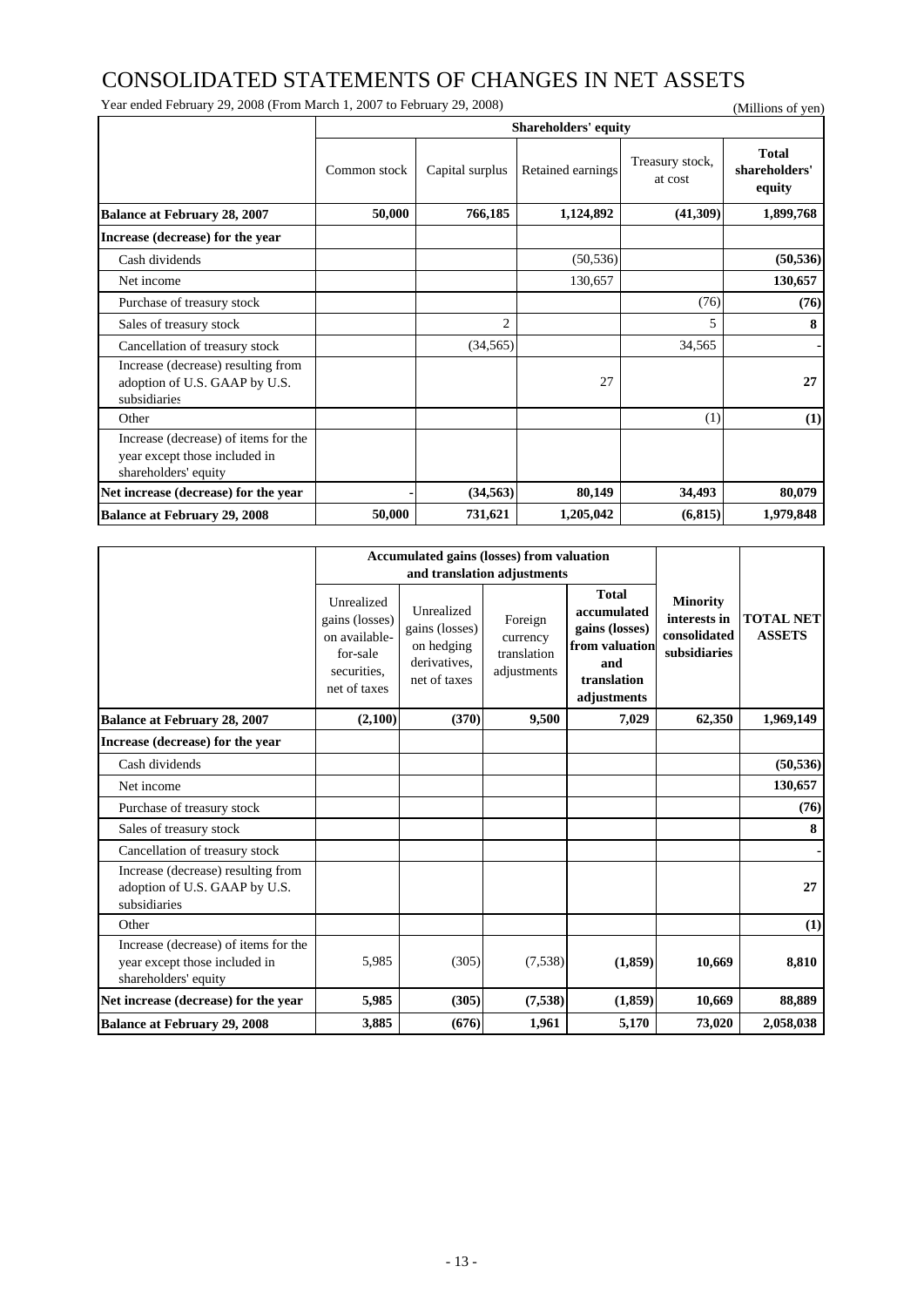# Year ended February 28, 2009 (From March 1, 2008 to February 28, 2009) (Millions of yen)

|                                                                                               |              | <b>Shareholders' equity</b> |                   |                            |                                         |  |  |  |
|-----------------------------------------------------------------------------------------------|--------------|-----------------------------|-------------------|----------------------------|-----------------------------------------|--|--|--|
|                                                                                               | Common stock | Capital surplus             | Retained earnings | Treasury stock,<br>at cost | <b>Total</b><br>shareholders'<br>equity |  |  |  |
| <b>Balance at February 29, 2008</b>                                                           | 50,000       | 731,621                     | 1,205,042         | (6, 815)                   | 1,979,848                               |  |  |  |
| Increase (decrease) for the year                                                              |              |                             |                   |                            |                                         |  |  |  |
| Cash dividends                                                                                |              |                             | (51,091)          |                            | (51,091)                                |  |  |  |
| Net income                                                                                    |              |                             | 92,336            |                            | 92,336                                  |  |  |  |
| Purchase of treasury stock                                                                    |              |                             |                   | (158, 018)                 | (158, 018)                              |  |  |  |
| Sales of treasury stock                                                                       |              | (0)                         |                   | 37                         | 36                                      |  |  |  |
| Cancellation of treasury stock                                                                |              | (155, 546)                  |                   | 155,546                    |                                         |  |  |  |
| Increase (decrease) resulting from<br>adoption of U.S. GAAP by U.S.<br>subsidiaries           |              |                             | (121)             |                            | (121)                                   |  |  |  |
| Other                                                                                         |              |                             |                   | (26)                       | (26)                                    |  |  |  |
| Increase (decrease) of items for the<br>year except those included in<br>shareholders' equity |              |                             |                   |                            |                                         |  |  |  |
| Net increase (decrease) for the year                                                          |              | (155, 547)                  | 41,123            | (2,461)                    | (116, 885)                              |  |  |  |
| <b>Balance at February 28, 2009</b>                                                           | 50,000       | 576,074                     | 1,246,165         | (9,277)                    | 1,862,962                               |  |  |  |

|                                                                                               |                                                                                          | <b>Accumulated gains (losses) from valuation</b>                           |                                                   |                                                                                                      |                                   |                                                                 |                                   |
|-----------------------------------------------------------------------------------------------|------------------------------------------------------------------------------------------|----------------------------------------------------------------------------|---------------------------------------------------|------------------------------------------------------------------------------------------------------|-----------------------------------|-----------------------------------------------------------------|-----------------------------------|
|                                                                                               |                                                                                          |                                                                            | and translation adjustments                       |                                                                                                      |                                   |                                                                 |                                   |
|                                                                                               | Unrealized<br>gains (losses)<br>on available-<br>for-sale<br>securities.<br>net of taxes | Unrealized<br>gains (losses)<br>on hedging<br>derivatives.<br>net of taxes | Foreign<br>currency<br>translation<br>adjustments | <b>Total</b><br>accumulated<br>gains (losses)<br>from<br>valuation and<br>translation<br>adjustments | <b>Subscriptions</b><br>to shares | <b>Minority</b><br>interests in<br>consolidated<br>subsidiaries | <b>TOTAL NET</b><br><b>ASSETS</b> |
| <b>Balance at February 29, 2008</b>                                                           | 3,885                                                                                    | (676)                                                                      | 1,961                                             | 5,170                                                                                                |                                   | 73,020                                                          | 2,058,038                         |
| Increase (decrease) for the year                                                              |                                                                                          |                                                                            |                                                   |                                                                                                      |                                   |                                                                 |                                   |
| Cash dividends                                                                                |                                                                                          |                                                                            |                                                   |                                                                                                      |                                   |                                                                 | (51,091)                          |
| Net income                                                                                    |                                                                                          |                                                                            |                                                   |                                                                                                      |                                   |                                                                 | 92,336                            |
| Purchase of treasury stock                                                                    |                                                                                          |                                                                            |                                                   |                                                                                                      |                                   |                                                                 | (158, 018)                        |
| Sales of treasury stock                                                                       |                                                                                          |                                                                            |                                                   |                                                                                                      |                                   |                                                                 | 36                                |
| Cancellation of treasury stock                                                                |                                                                                          |                                                                            |                                                   |                                                                                                      |                                   |                                                                 |                                   |
| Increase (decrease) resulting from<br>adoption of U.S. GAAP by U.S.<br>subsidiaries           |                                                                                          |                                                                            |                                                   |                                                                                                      |                                   |                                                                 | (121)                             |
| Other                                                                                         |                                                                                          |                                                                            |                                                   |                                                                                                      |                                   |                                                                 | (26)                              |
| Increase (decrease) of items for the<br>year except those included in<br>shareholders' equity | (3,637)                                                                                  | 54                                                                         | (79,360)                                          | (82, 943)                                                                                            | 391                               | 2,071                                                           | (80, 480)                         |
| Net increase (decrease) for the year                                                          | (3,637)                                                                                  | 54                                                                         | (79,360)                                          | (82, 943)                                                                                            | 391                               | 2,071                                                           | (197, 366)                        |
| <b>Balance at February 28, 2009</b>                                                           | 247                                                                                      | (622)                                                                      | (77, 398)                                         | (77, 773)                                                                                            | 391                               | 75,092                                                          | 1,860,672                         |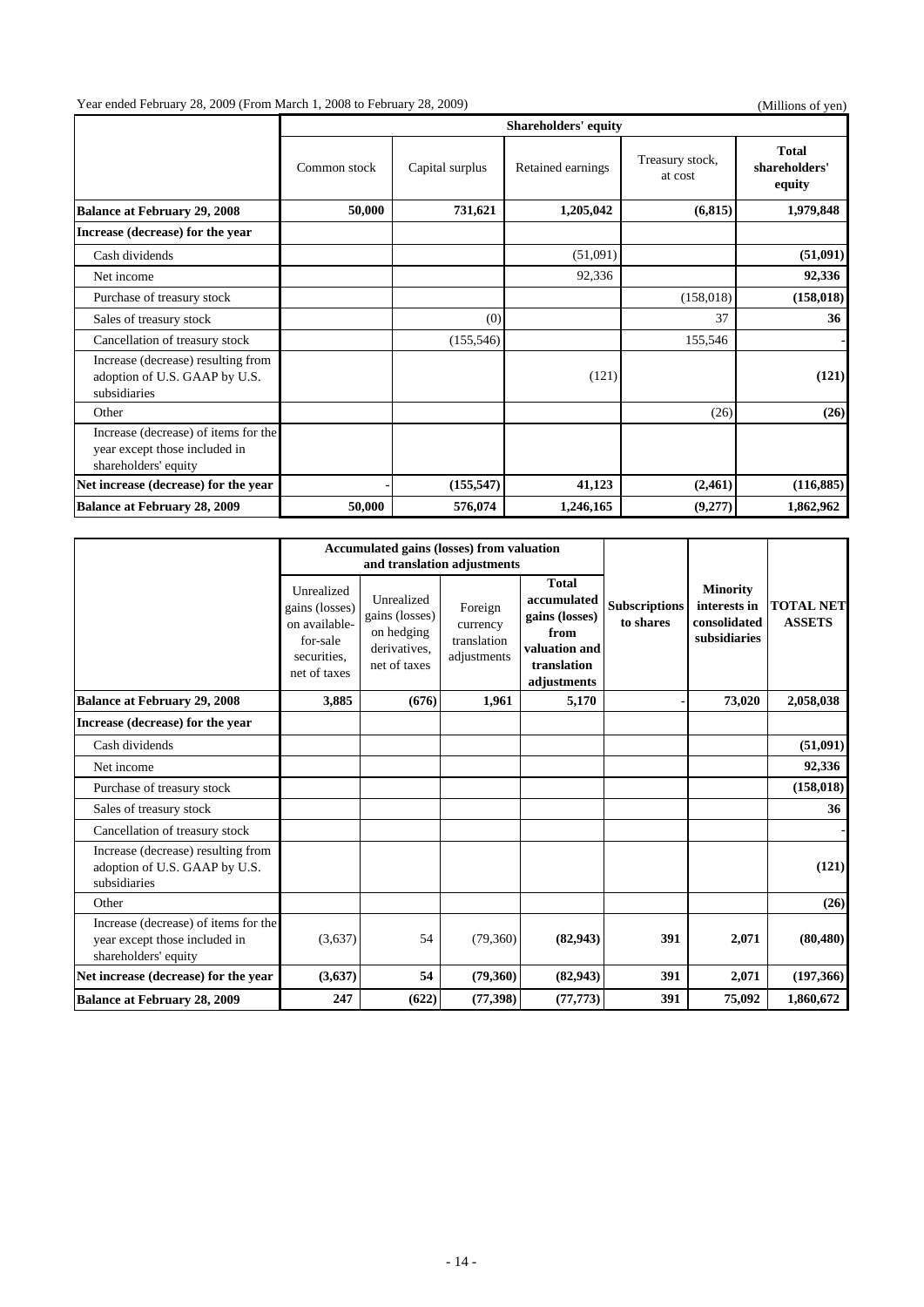## CONSOLIDATED STATEMENTS OF CASH FLOWS

|                                                                             |                   |                   | (Millions of yen) |
|-----------------------------------------------------------------------------|-------------------|-------------------|-------------------|
|                                                                             | Year ended        | Year ended        | Increase          |
|                                                                             | February 29, 2008 | February 28, 2009 | (Decrease)        |
| Cash flows from operating activities:                                       |                   |                   |                   |
| Income before income taxes and minority interests                           | 227,441           | 215,115           | (12, 326)         |
| Depreciation and amortization                                               | 143,642           | 140,529           | (3, 113)          |
| <b>Impairment</b> loss                                                      | 20,030            | 39,372            | 19,341            |
| (Decrease) increase in allowance for bonuses to employees                   | 984               | (404)             | (1,388)           |
| Increase in prepaid pension cost                                            | (6,701)           | (3,655)           | 3,046             |
| Interest and dividends income                                               | (6, 431)          | (7,048)           | (617)             |
| Interest expenses and interest on bonds                                     | 11,665            | 10,313            | (1,352)           |
| Foreign currency exchange losses                                            | 789               | 1,505             | 715               |
| Equity in losses (earnings) of affiliates                                   | (1,072)           | 667               | 1,739             |
| Gain on sales of property and equipment                                     | (7,128)           | (5,330)           | 1,797             |
| Loss on disposals of property and equipment                                 | 8,480             | 6,185             | (2,294)           |
| Gain on sales of subsidiary's common stock                                  | (2,620)           |                   | 2,620             |
| Gain on increase of the Company's interest in consolidated subsidiaries     | (5,016)           |                   | 5,016             |
| Loss on sales of investments in securities                                  | 17,942            | 85                | (17, 856)         |
| Valuation loss on investments in securities                                 | 11,122            | 11,354            | 232               |
| Decrease (increase) in notes and accounts receivable, trade                 | (333)             | 9,241             | 9,574             |
| Increase in trade accounts receivable - financial services                  | (3,167)           | (2,301)           | 865               |
| (Increase) decrease in inventories                                          | 1,463             | (8, 565)          | (10,029)          |
| (Decrease) increase in notes and accounts payable, trade                    | 5,191             | (14, 455)         | (19, 647)         |
| Proceeds from loans in banking business                                     |                   | 4,000             | 4,000             |
| Payment for issuance of bonds in subsidiary (Bank)                          |                   | (15,000)          | (15,000)          |
| Net increase in deposits received in banking business                       | 36,037            | 23,506            | (12, 531)         |
| Net decrease in call loan in banking business                               | 107,800           | 13,500            | (94, 300)         |
| Net increase in call money in banking business                              |                   | 12,300            | 12,300            |
| Net decrease in ATM-related temporary accounts                              |                   | (38, 217)         | (38, 217)         |
| Other                                                                       | 16,269            | 26,335            | 10,065            |
| Sub-total                                                                   | 576,391           | 419,033           | (157, 358)        |
| Interest and dividends received                                             | 4,474             | 4,780             | 305               |
| Interest paid                                                               | (11, 576)         | (10,076)          | 1,500             |
| Income taxes paid                                                           | (103,909)         | (103, 730)        | 178               |
| Net cash provided by operating activities                                   | 465,380           | 310,007           | (155,373)         |
| Cash flows from investing activities:                                       |                   |                   |                   |
| Acquisition of property and equipment                                       | (177, 357)        | (147, 431)        | 29,926            |
| Proceeds from sales of property and equipment                               | 20,213            | 27,286            | 7,073             |
| Acquisition of intangible assets                                            | (16, 842)         | (12, 183)         | 4,658             |
| Payment for purchase of investments in securities                           | (454, 543)        | (260, 770)        | 193,772           |
| Proceeds from sales and maturity of investments in securities               | 449,104           | 260,488           | (188, 616)        |
| Acquisition of investments in subsidiaries                                  | (420)             |                   | 420               |
| Acquisition of investments in newly consolidated subsidiaries               | (7,108)           |                   | 7,108             |
| Proceeds from acquisition of investments in newly consolidated subsidiaries | 2,360             |                   | (2,360)           |
| Payment of loans receivable                                                 | (637)             | (539)             | 97                |
| Collection of loans receivable                                              | 2,087             | 1,070             | (1,017)           |
| Payment for long-term leasehold deposits and advances                       |                   |                   |                   |
| for store construction                                                      | (29, 757)         | (25, 622)         | 4,135             |
| Refund of long-term leasehold deposits                                      | 30,924            | 33,290            | 2,365             |
| Proceeds from deposits from tenants                                         | 5,535             | 2,813             | (2,721)           |
| Return of deposits from tenant                                              | (3, 449)          | (3,757)           | (308)             |
| Payment for time deposits                                                   | (28, 353)         | (29, 107)         | (753)             |
| Payment for negotiable certificates of deposits                             | (42,000)          | (106,000)         | (64,000)          |
| Proceeds from withdrawal of time deposits                                   |                   | 30,892            | 30,892            |
| Proceeds from withdrawal of negotiable certificates of deposits             |                   | 96,000            | 96,000            |
| Other                                                                       | 13,058            | (5,997)           | (19,056)          |
| Net cash used in investing activities                                       | (237, 184)        | (139, 568)        | 97,615            |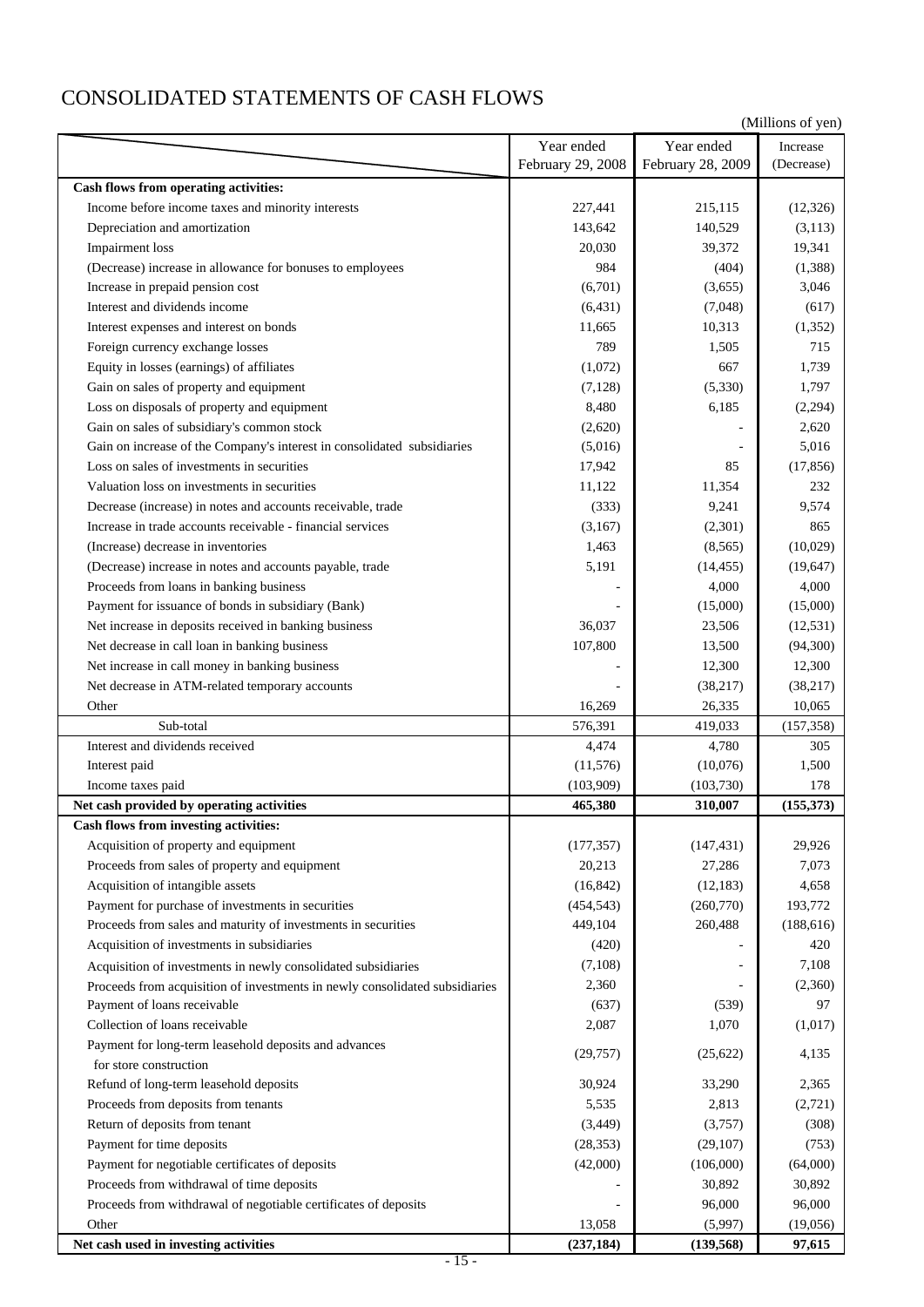(Millions of yen) **Cash flows from financing activities:** Net increase (decrease) increase in short-term loans (39,231) 38,239 77,470 Proceeds from long-term loans 65,869 27,600 (38,269) Repayment of long-term loans (67,354) (116,570) (49,216) Proceeds from commercial paper 715,519 596,066 (119,452) Payment for redemption of commercial paper (725,063) (599,704) 125,359 Proceeds from issuance of bonds 6 199,616 99,616 99,616 99,616 99,616 99,616 99,616 Payment for redemption of bonds (30,390) (1,217) 29,172 Dividends paid (50,498) (51,046) (547) Capital contribution from minority interests (63) 435 435 371 (63) Dividends paid for minority interests (3,240) (4,363) (1,123) Payment for acquisition of treasury stock (158,122) (158,122) (158,122) Proceeds from sales of treasury stock 8 36 36 28 Proceeds from sales of treasury stock by one of a subsidiary 7,134  $(7,134)$  (7,134) Other (3,324) (660) 2,664 Net cash used in financing activities (130,136) (169,755) (39,618) **Effect of exchange rate changes on cash and cash equivalents (422) (4,969) (4,547)** (4,547) Net (decrease) increase in cash and cash equivalents **97,636** (4,286) (101,923) Cash and cash equivalents at beginning of year 570,133 667,770 97,636 **Cash and cash equivalents at end of year 667,770 663,483** (4,286) Year ended February 29, 2008 Year ended February 28, 2009 Increase (Decrease)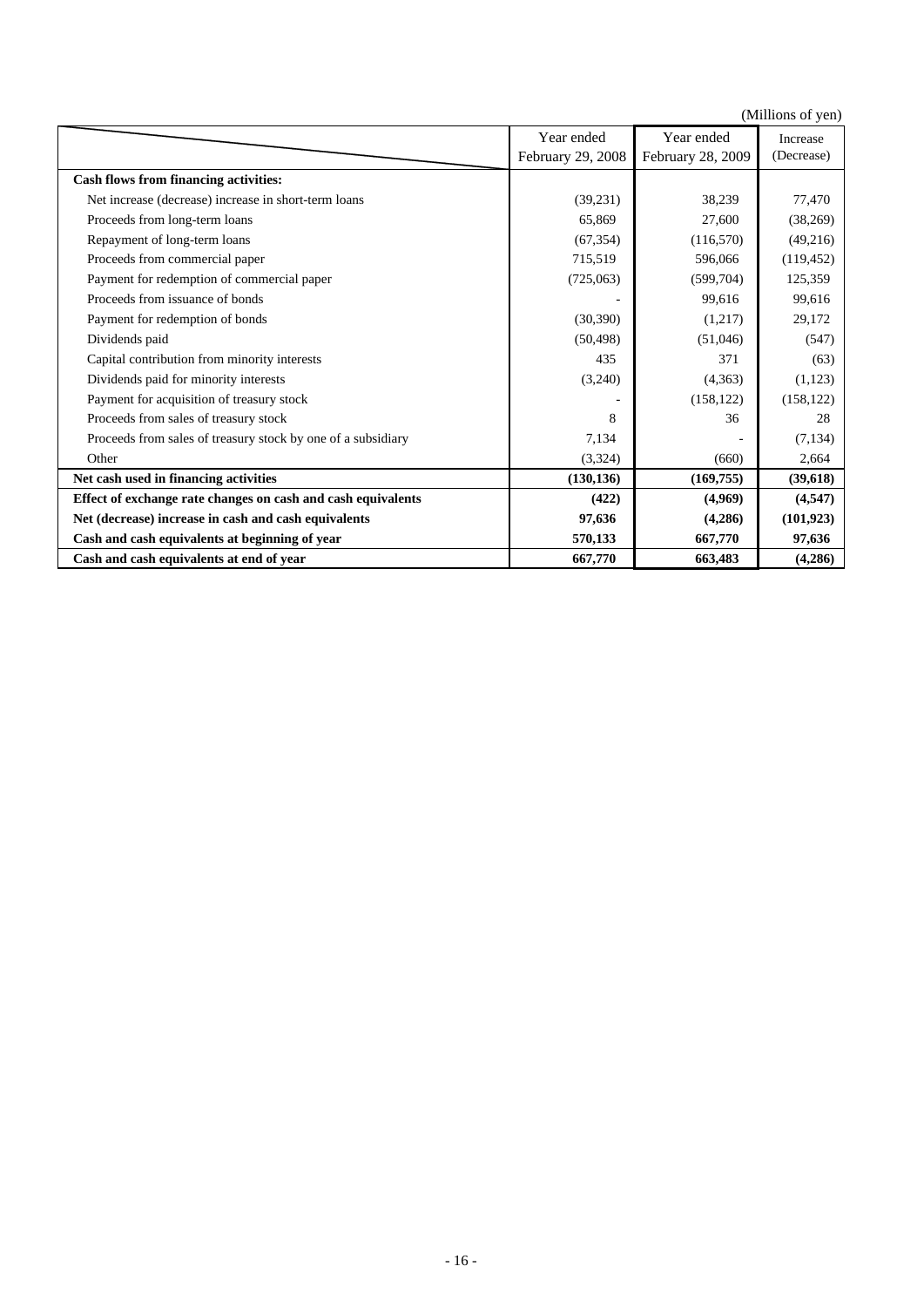#### **Doubts on the premise of going concern**

None

### **Accounting Policies for the Preparation of Consolidated Financial Statements**

1. Scope of consolidation

(1) Number of consolidated subsidiaries: 83

Major consolidated subsidiaries: Seven-Eleven Japan Co., Ltd., Ito-Yokado Co., Ltd., Millennium Retailing, Inc., Sogo Co., Ltd., THE SEIBU DEPARTMENT STORES, LTD., Seven & i Food Systems Co., Ltd., York-Benimaru Co., Ltd., Seven Bank, Ltd. and 7-Eleven, Inc.

Consolidated subsidiaries increased by three, due to the establishment of SEVEN-ELEVEN CHINA CO., LTD. , Seven & i Netmedia Co., Ltd. and Seven Culture Network Co.,Ltd. On the other hand, consolidated subsidiaries decreased because FUJIKOSHI CO., LTD merged with its four subsidiaries.

(2) Number of unconsolidated subsidiary: 1

Name: 7-Eleven Limited

Reason for non-consolidation: Its total assets, sales, the Company's portion of its net income or loss, retained earnings and the effect on the Company's Consolidated Financial Statements are not considered material.

#### 2. Application of equity method

- (1) Number of unconsolidated subsidiary to which equity method was applied: none
- (2) Number of affiliates to which equity method was applied: 13 Major affiliates: PRIME DELICA CO., LTD
- (3) Name of unconsolidated subsidiary to which equity method was not applied:
	- 7-Eleven Limited

Reason for not applying equity method: The Company's portion of its net income or loss (as calculated by the equity method), retained earnings (as calculated by the equity method) and the effect on the Company's Consolidated Financial Statements are not considered material.

- (4) Procedure for applying equity method
	- (a) The affiliates which have different closing dates are included in the Consolidated Financial Statements based on their respective fiscal year-end.
	- (b) The advance to an affiliate that has negative net assets is reduced.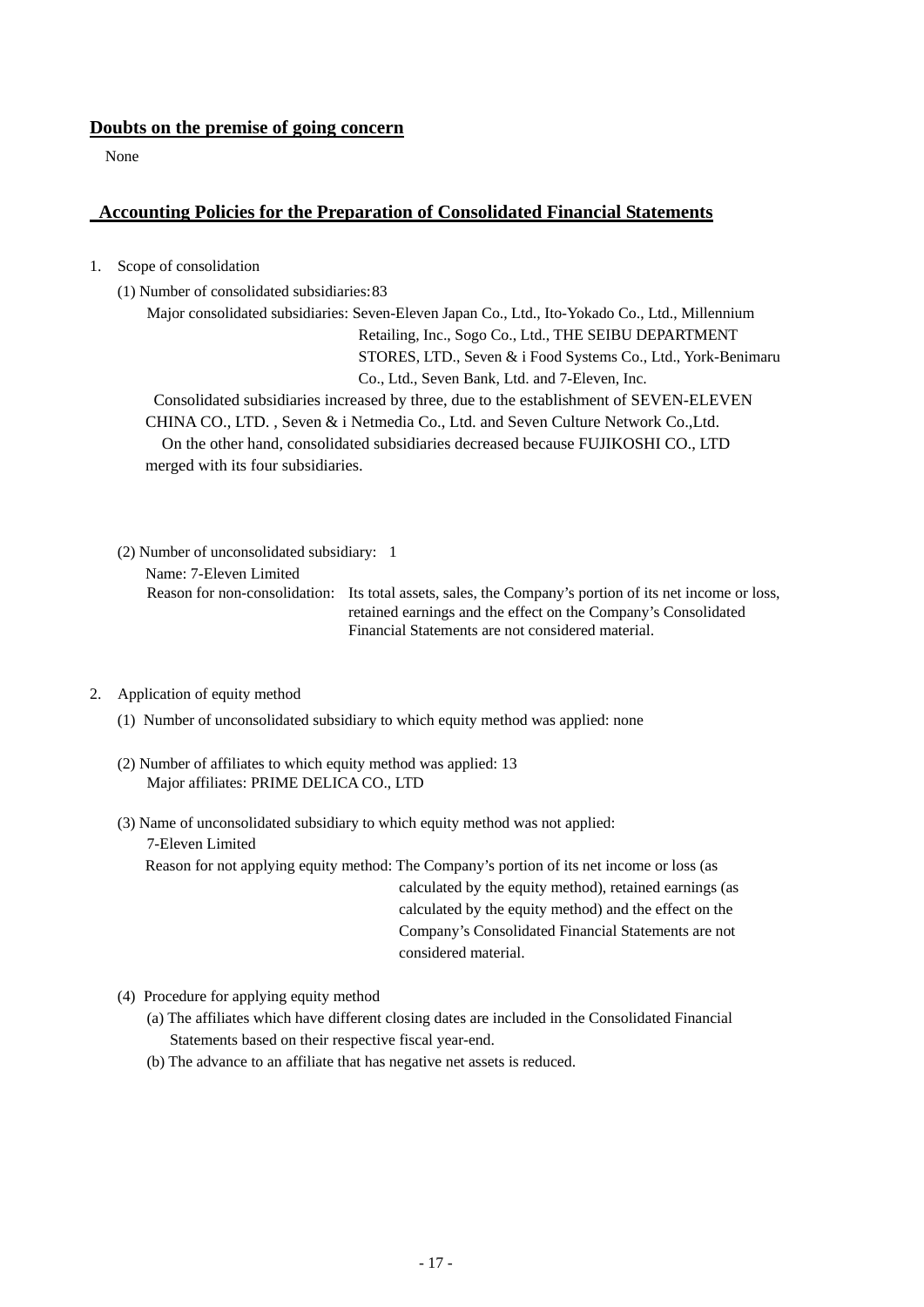3. Accounting period of consolidated subsidiaries

The fiscal year-end of some subsidiaries is December 31. The financial statements of such subsidiaries as of and for the year ended December 31 are used in preparing the Consolidated Financial Statements of the Company. All material transactions during the period from January 1 to February 28 are adjusted for in the consolidation process.

The closing date of certain subsidiary is March 31. Pro forma financial statements as of February 28 prepared in a manner that is substantially identical to the preparation of the official financial statements were prepared in order to facilitate its consolidation.

- 4. Summary of significant accounting policies
	- (1) Valuation method for major assets
		- (a) Valuation method for securities
			- (I) Held-to-maturity debt securities are carried at amortized cost.

 (II) Available-for-sale securities are classified into two categories, where: (i) the fair value is available and (ii) the fair value is not available.

(i) Securities whose fair value is available are valued at the quoted market price prevailing at the end of the fiscal year. Net unrealized gains or losses on these securities are reported as a separate component of net assets at a net-of-tax amount. Cost of sales is determined using the moving-average method.

(ii) Securities whose fair value is not available are valued at cost, determined using the moving-average method.

(b) Valuation method for derivatives

Derivative financial instruments are valued at fair value.

- (c) Valuation method for inventories
	- (I) Merchandise:

Inventories are valued principally at the lower of cost or market. Cost is determined principally by the average retail method for domestic consolidated subsidiaries and by the LIFO method for foreign consolidated subsidiaries.

(II) Supplies:

Supplies are carried at cost which is mainly determined by the last purchase price method.

#### (2) Depreciation and amortization

(a) Property and equipment

Depreciation of property and equipment is computed generally using the declining-balance method for the Company and its domestic consolidated subsidiaries except for the domestic consolidated subsidiaries in the department store business and using the straight-line method for the domestic consolidated subsidiaries in the department store business and foreign consolidated subsidiaries. Supplemental information

In accordance with the amendment of the Corporation Tax Law, the Company and its domestic consolidated subsidiaries depreciate their property and equipment acquired on or before March 31, 2007 up to one yen over five years evenly from the fiscal year following the year in which accumulated depreciation amount reaches 95% of the acquisition cost based on the previous depreciation method. Impact of this application on the Consolidated Statement of Income was immaterial.

(b) Intangible assets

Intangible assets are amortized using the straight-line method for the Company and domestic consolidated subsidiaries. Software for internal use is amortized using the straight-line method over an estimated useful life of 5 years.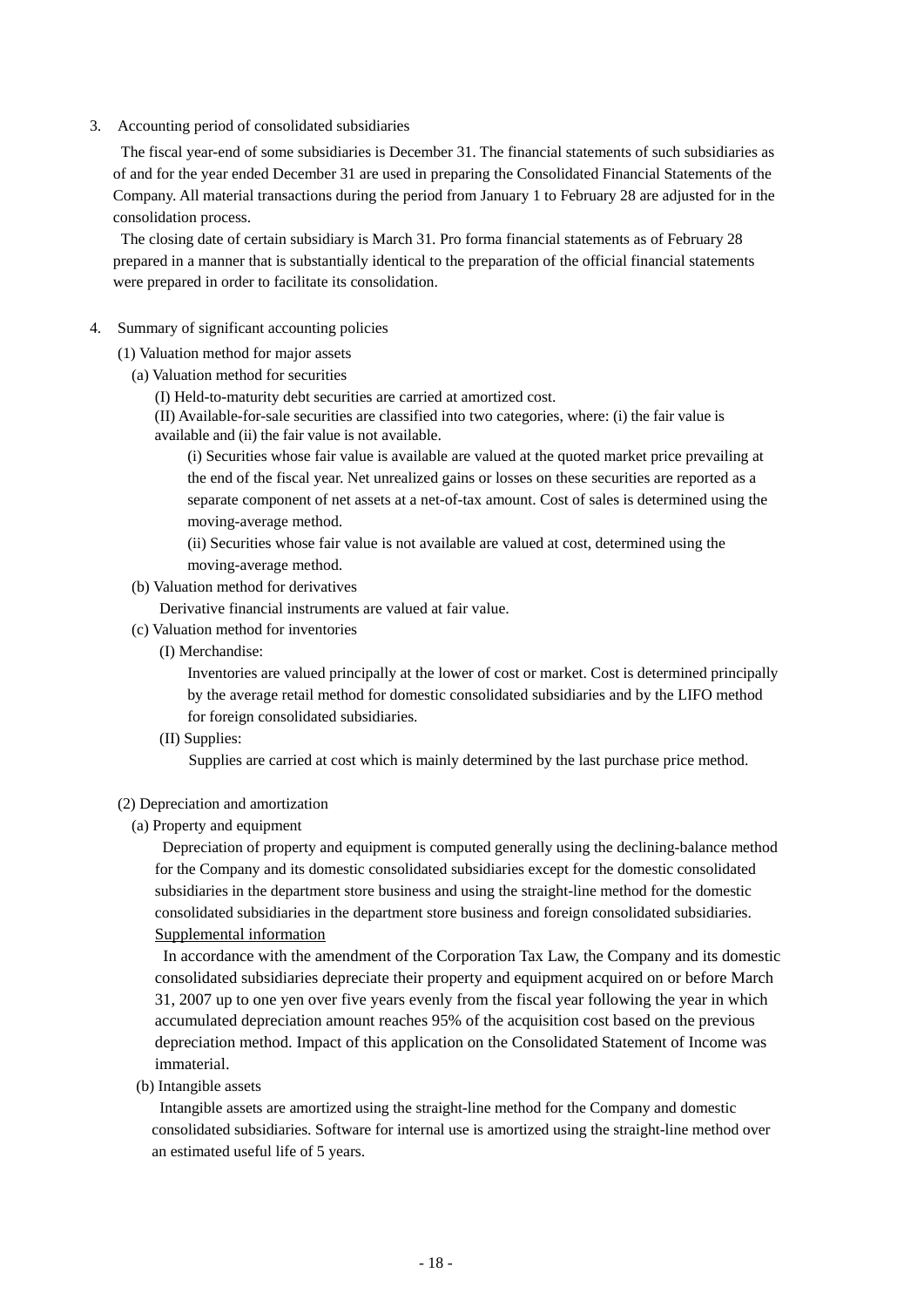#### (3) Accounting for deferred assets

New organization costs are amortized using the straight-line method over 5 years, or charged to income if immaterial.

#### (4) Allowances

(a) Allowance for doubtful accounts

Allowance for doubtful accounts is provided in an amount sufficient to cover probable losses on collection. It consists of the estimated uncollectible amount with respect to certain identified doubtful receivables and an amount calculated using the actual historical rate of losses.

(b) Allowance for sales promotion expenses

Allowance for sales promotion expenses is provided for the use of points given to customers at the amount expected to be used on the balance sheet date in accordance with the sales promotion point card program. In the department store business, estimated costs of sales for goods to be purchased by coupon tickets issued through point system are provided for.

(c) Allowance for loss on future collection of gift certificates

Allowance for loss on future collection of gift certificates issued by certain domestic consolidated subsidiaries is provided for collection of gift certificates recognized as income after certain periods from their issuance. The amount is calculated using the historical results of collection.

(d) Allowance for bonuses to employees

Allowance for bonuses to employees is provided at the amount expected to be paid in respect of the calculation period ended on the balance sheet date.

(e) Allowance for bonuses to directors and corporate auditors

Allowance for bonuses to directors and corporate auditors is provided at the amount estimated to be paid.

(f) Allowance for accrued pension and severance costs (Prepaid pension cost)

Allowance for accrued pension and severance costs is provided at the amount incurred during the current fiscal year, which is based on the estimated present value of the projected benefit obligation less the estimated fair value of plan assets at the end of the fiscal year. The excess amount of the estimated fair value of the plan assets over the estimated present value of projected benefit obligation adjusted by unrecognized actuarial differences at February 28, 2009 is recorded as prepaid pension cost. Also, certain domestic consolidated subsidiaries and consolidated subsidiaries in the United States provide allowance for accrued pension and severance cost.

Unrecognized actuarial differences are amortized on a straight-line basis over the period of mainly 10 years from the next year in which they arise which is shorter than the average remaining years of service of the eligible employees. Unrecognized prior service costs are amortized on a straight-line basis over the period of mainly 5 years.

(g) Allowance for retirement benefits to directors and corporate auditors

Allowance for retirement benefits to directors and corporate auditors is provided in accordance with the Company's internal policy. The Company and certain consolidated subsidiaries abolished the program of retirement benefits to directors and corporate auditors, and certain consolidated subsidiaries decided to pay it at the time of their resignation.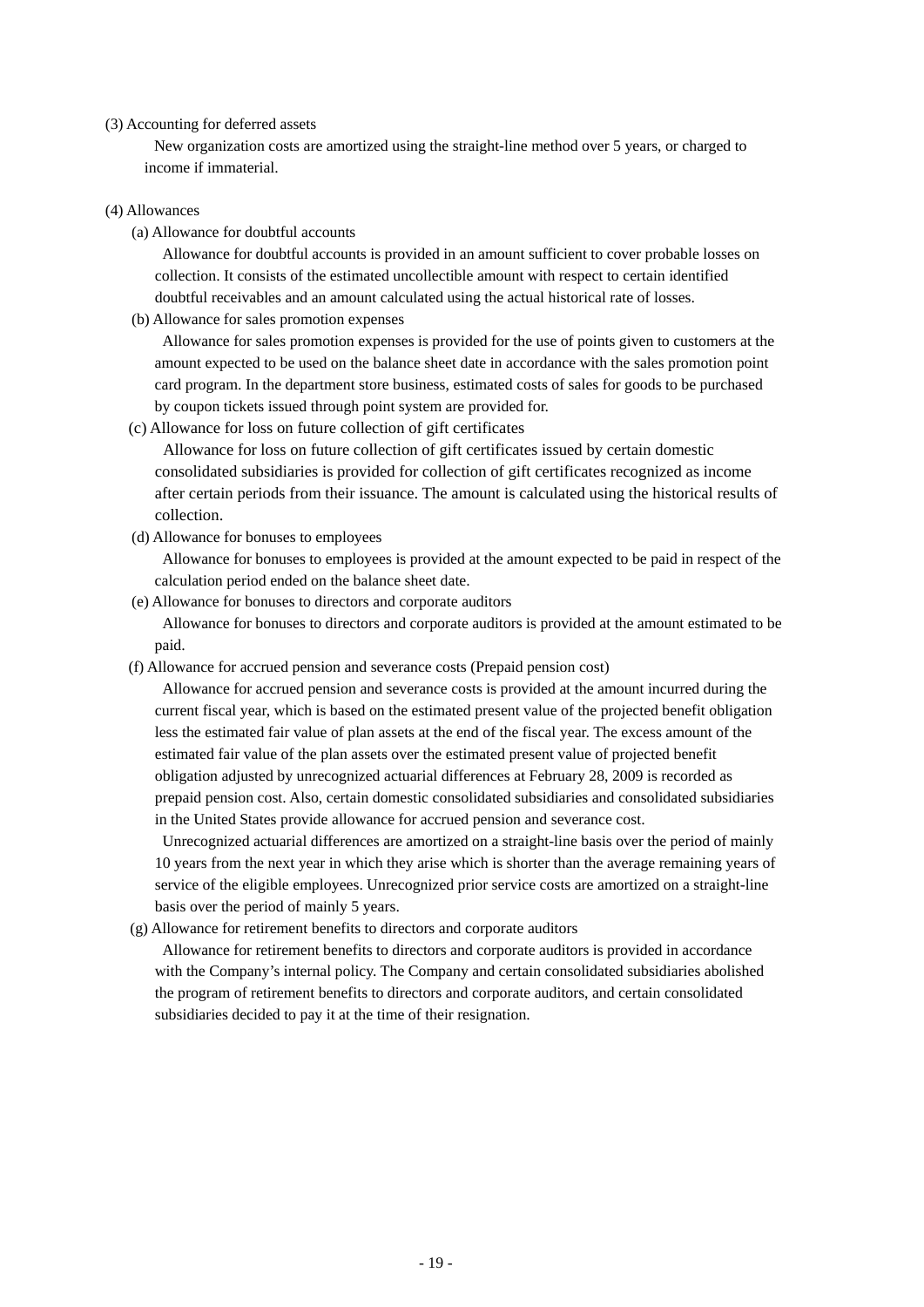(5) Foreign currency translation for major assets and liabilities denominated in foreign currency

All assets and liabilities of the Company and its domestic consolidated subsidiaries denominated in foreign currencies are translated into Japanese yen at the exchange rate in effect at the respective balance sheet dates. Translation gains or losses are included in the accompanying Consolidated Statements of Income.

All balance sheets accounts of foreign subsidiaries are translated into Japanese yen at the exchange rate in effect at the respective balance sheet dates except for shareholders' equity, which is translated at the historical rates. All income and expense accounts are translated at the average exchange rate for the period. The resulting translation adjustments are included in the accompanying Consolidated Balance Sheets under "Foreign currency translation adjustments" and "Minority interests in consolidated subsidiaries".

#### (6) Leases

The Company and its domestic consolidated subsidiaries account for finance leases, except those for which ownership of the leased asset is considered to be transferred to the lessee, as operating leases. Foreign subsidiaries mainly account for finance leases as assets and obligations at an amount equal

to the present value of future minimum lease payments, during the lease term.

#### (7) Hedge accounting

(a) Hedge accounting

If interest rate swap contracts are used as hedges and meet certain hedging criteria, the recognition of gains and losses resulting from the changes in fair value of interest rate swap contracts is deferred until the related gains and losses on the hedged items are recognized. However, certain interest rate swap contracts which meet specific hedging criteria are not measured at market value but the differences between the paid and received amount under the swap contracts are recognized and included in interest income or expense as incurred.

(b) Hedge instruments and hedged items

Hedge instruments - Interest swap Hedged items - Loans payable

- 
- (c) Hedging policies

The Company and its subsidiaries have policies to utilize derivative instruments for the purposes of hedging their exposure to fluctuations in foreign currency rates and interest rates and reducing financing costs. The Company and its subsidiaries do not hold or issue derivative instruments for trading or speculative purposes.

(d) Assessing hedge effectiveness

The hedge effectiveness for interest rate swap contracts is assessed quarterly except for those that meet specific hedging criteria.

#### (8) Other accounting issues

(a) Accounting for franchised stores in convenience store operations

7-Eleven, Inc. includes the assets, liabilities, net assets and results of operations of its franchised stores in its consolidated financial statements. Seven-Eleven Japan Co., Ltd. recognizes franchise fees from its franchised stores as revenues and includes it in "Other operating revenues".

(b) Accounting for consumption taxes and excise tax

The Japanese consumption taxes withheld and consumption taxes paid are not included in the accompanying Consolidated Statements of Income. The excise tax levied in the U.S. and Canada is included in the revenues from operations.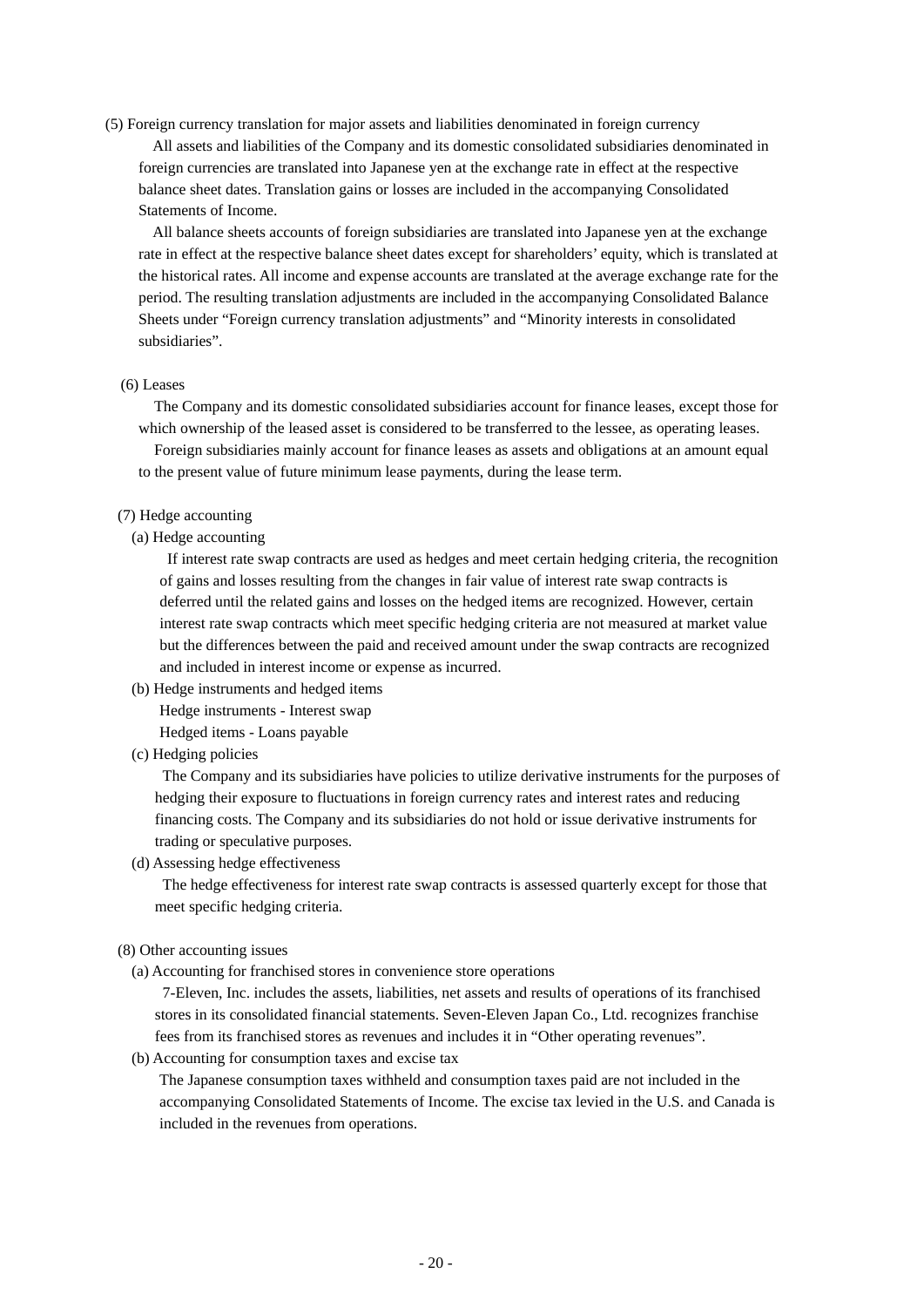5. Valuation of the assets and liabilities of consolidated subsidiaries

In the elimination of investments in subsidiaries, the assets and liabilities of the subsidiaries, excluding the portion attributable to minority shareholders, are evaluated using the fair value at the time when the Company acquired control of the respective subsidiaries.

6. Goodwill and negative goodwill

Goodwill and negative goodwill arising from domestic consolidated subsidiaries is mainly amortized over a period of 20 years on a straight-line basis, or charged to income if immaterial. The goodwill recognized in applying the equity method was treated in the same manner.

The consolidated subsidiaries in the United States carry out an impairment test for goodwill and other intangible assets with indefinite lives in accordance with the provisions of Statement of Financial Accounting Standard No. 142 "Goodwill and Other Intangible Assets", and decrease the book value if required.

7. Cash and cash equivalents

Cash and cash equivalents in the accompanying Consolidated Statements of Cash Flows are comprised of cash on hand, demand deposits and short-term investments with maturities of three months or less from the date of acquisition, that are liquid, readily convertible into cash and are subject to minimum risk of price fluctuation.

### **Changes in method of presentation**

(Consolidated Statements of Cash Flows)

1. Net decrease in ATM-related temporary accounts in Consolidated Statement of Cash Flows from operating activities, which was included in Other for the fiscal year end of February 29, 2008, was separately presented due to the materiality. Net decrease in ATM-related temporary accounts included in Other for the fiscal year ended February 29, 2008 totaled 6,070 million yen.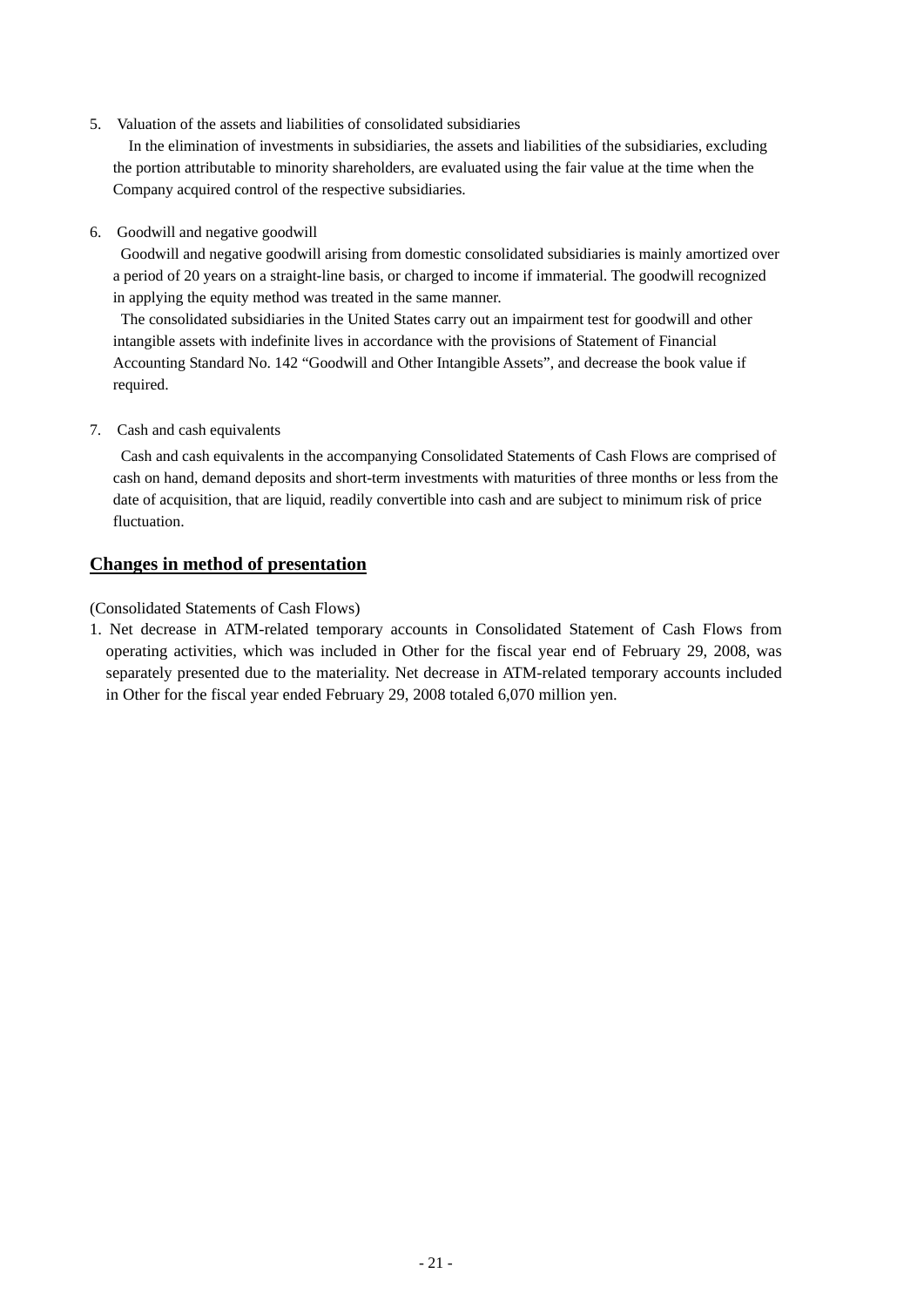# Notes to Consolidated Financial Statements

*Consolidated Balance Sheets;*

1. Accumulated depreciation of Property and equipment

(Millions of yen)

|                          | As of February 29, 2008 | As of February 28, 2009 |
|--------------------------|-------------------------|-------------------------|
| Accumulated depreciation | 1,148,496               | 155.608                 |

#### 2. Assets pledged as collateral

|                                                           |                         | (Millions of yen)       |
|-----------------------------------------------------------|-------------------------|-------------------------|
|                                                           | As of February 29, 2008 | As of February 28, 2009 |
| Other current assets                                      | 2,274                   |                         |
| Buildings and structures                                  | 61,594                  | 38,592                  |
| Furniture, fixtures and equipment                         | 790                     | 625                     |
| Land                                                      | 102,902                 | 66,901                  |
| Other intangible assets                                   | 10,355                  | 10,151                  |
| Investments in securities                                 | 64,473                  | 59,020                  |
| Long-term leasehold deposits                              | 4,606                   | 4,451                   |
| Total                                                     | 246,998                 | 179,743                 |
| Debts for which above assets are pledged as<br>collateral |                         |                         |
| Call money                                                |                         | 7,300                   |
| Short-term loans                                          | 2,569                   | 3,000                   |
| Long-term loans                                           | 214,565                 | 138,877                 |
| (including current portion of long-term loans)            |                         |                         |
| Long-term accounts payable, other                         | 1,216                   | 1,105                   |
| Deposits received from tenants and franchised<br>stores   | 188                     | 171                     |

*Assets pledged as collateral for the loans of affiliates and vendors* 

(Millions of yen)

|                                                 | As of February 29, 2008 | As of February 28, 2009 |
|-------------------------------------------------|-------------------------|-------------------------|
| <b>Buildings</b>                                | 1,020                   | 945                     |
| Land                                            | 2,032                   | 2,032                   |
| Loans of affiliates and vendors for which above | 3,985                   | 3,985                   |
| assets are pledged as collateral                |                         |                         |

*Assets pledged as collateral for exchange settlement transaction* 

(Millions of yen)

|                           | As of February 29, 2008 As of February 28, 2009 |  |
|---------------------------|-------------------------------------------------|--|
| Investments in securities |                                                 |  |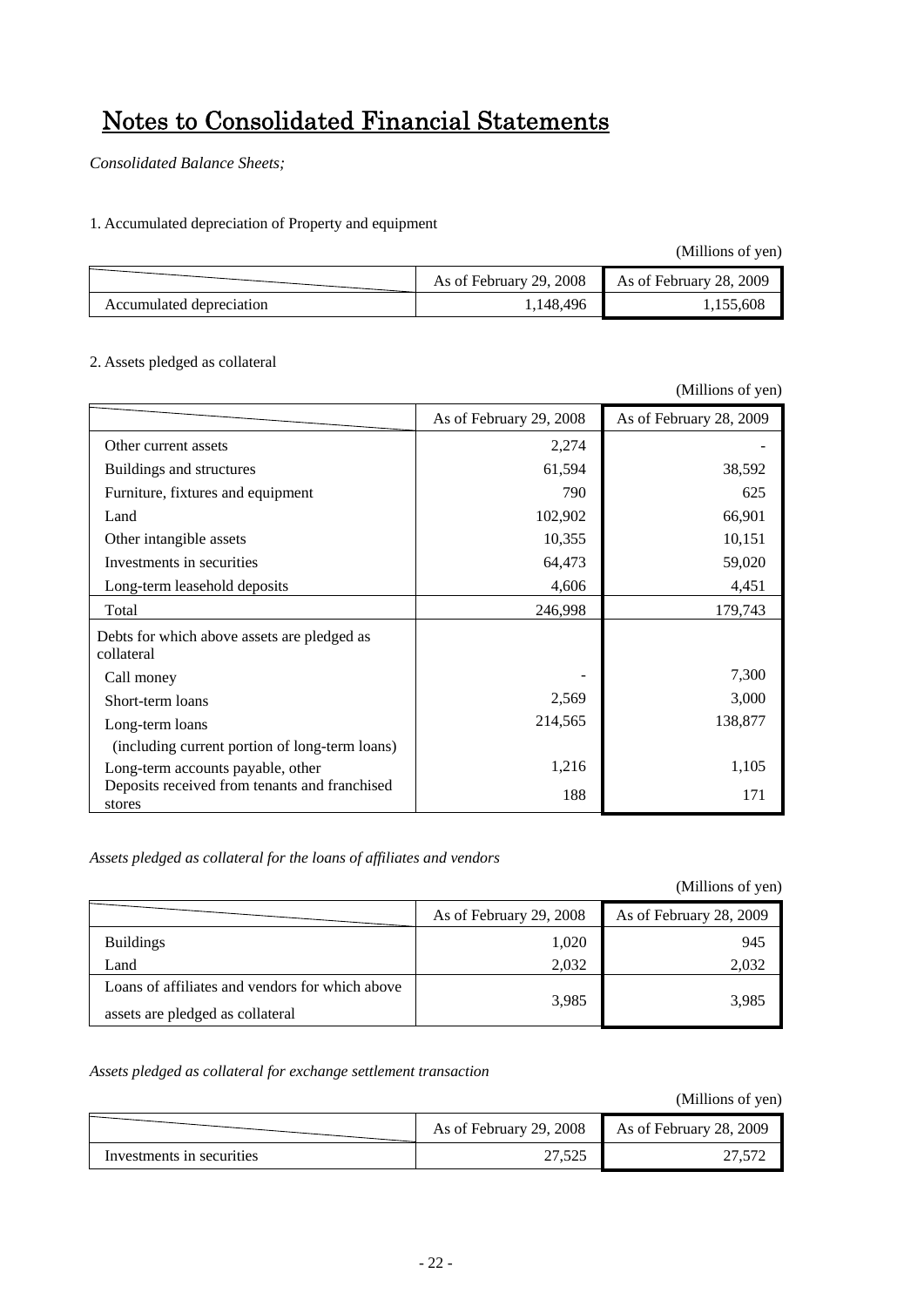*Assets pledged as collateral under building lots and building transaction business law*

(Millions of yen)

|                              | As of February 29, 2008 | As of February 28, 2009 |
|------------------------------|-------------------------|-------------------------|
| Investments in securities    |                         |                         |
| Long-term leasehold deposits |                         |                         |

*Assets pledged as collateral for call loan* 

(Millions of yen)

|                           | As of February 29, 2008 | As of February 28, 2009 |
|---------------------------|-------------------------|-------------------------|
| Investments in securities |                         |                         |

*Assets pledged as collateral under installment sales law* 

(Millions of yen)

|                              | As of February 29, 2008 | As of February 28, 2009 |
|------------------------------|-------------------------|-------------------------|
| Long-term leasehold deposits | 1.87′                   | .670                    |

*Additional assets pledged as collateral* 

(Millions of yen)

|                              | As of February 29, 2008 | As of February 28, 2009 |
|------------------------------|-------------------------|-------------------------|
| Investments in securities    | 580                     | 580                     |
| Long-term leasehold deposits | 259                     | 329                     |

#### 3. Guarantees

(Millions of yen)

|                                        | As of February 29, 2008 | As of February 28, 2009 |
|----------------------------------------|-------------------------|-------------------------|
| Loans of Goshogawara Machi Dukuri K.K. | 336                     | 261                     |
| Employees' housing Loans               | 908                     | 724                     |
| Total                                  | .244                    | 985                     |

#### 4. Loan commitment

(As of February 28, 2009)

IY Card Service Co., Ltd. conducts cashing business which is associated with its credit card business. Unused credit balance related to loan commitment in cashing business is as follows.

|                                        | (Millions of yen) |
|----------------------------------------|-------------------|
| Credit availability of loan commitment | 490,862           |
| <b>Outstanding balance</b>             | 19,538            |
| Unused credit balance                  | 471,323           |

Unused credit balance will not have a material impact on future cash flows because most of the unused credit balance will remain unused considering the historical records. IY Card Service Co., Ltd. will cease finance services or reduce the credit limit based on the credit situation of customers or other reasonable reasons.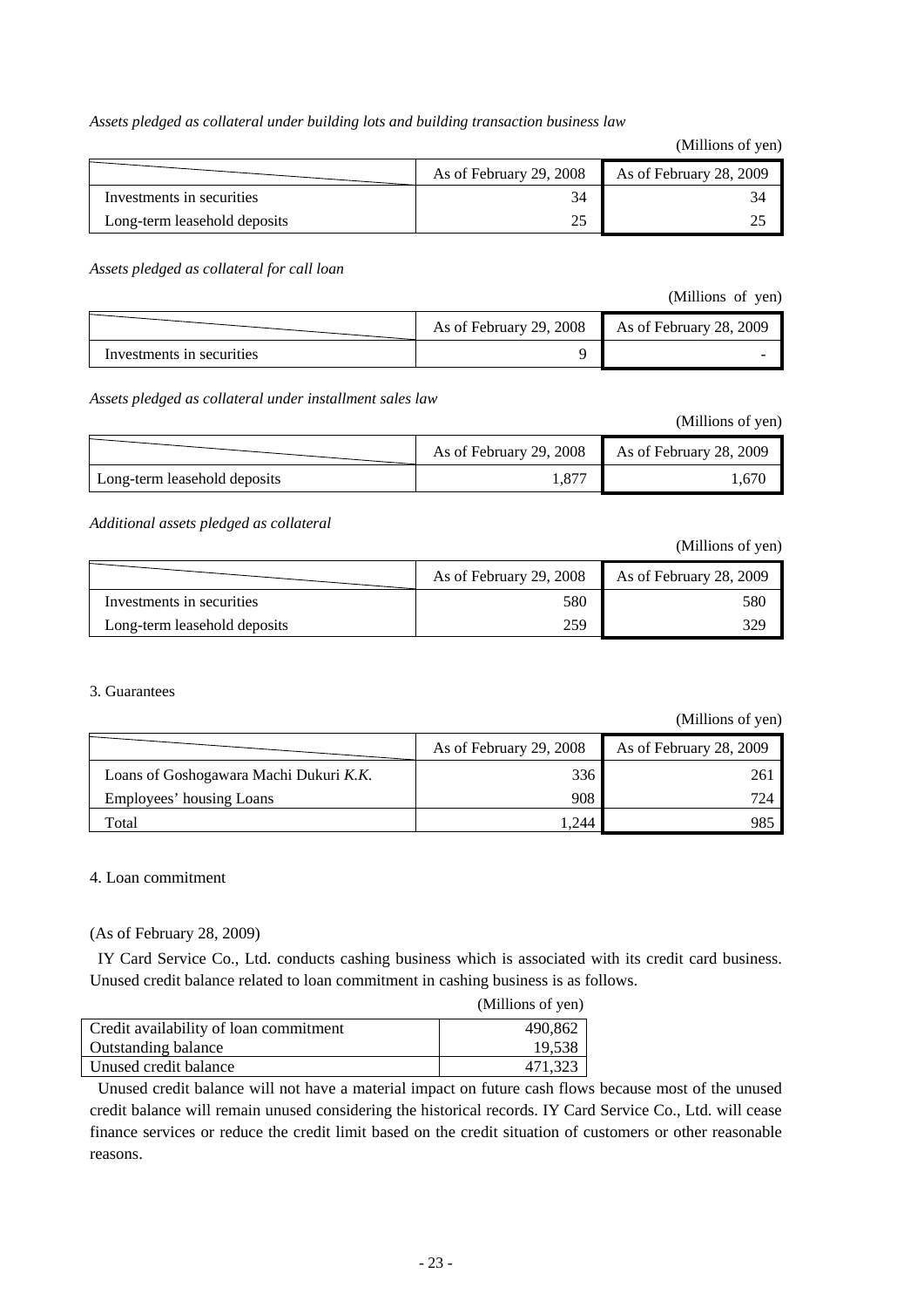#### 5. Others

(As of February 29, 2008)

(1) Securitization of store properties

 The SEIBU DEPARTMENT STORES, LTD. ("SEIBU"), a consolidated subsidiary of the Company, established a real estate trust comprising of the land, land leasehold right and part of the buildings of a store and sold the beneficiary right of the trust to a Special Purpose Corporation ("SPC"). Concurrently, SEIBU has entered into a silent partnership arrangement with the SPC with a certain investment. Also, SEIBU leased back such store properties from the SPC who has the beneficiary right of the trust.

Under these arrangements, the above noted investment is subordinated to all liabilities to other members of silent partnership and third parties other than members of the silent partnership.

A summary of Store name, amount of investment and the SPC name is as follows:

(Millions of yen)

| Store name | Amount of  | Special purpose corporation |          |              |
|------------|------------|-----------------------------|----------|--------------|
|            | investment | Name                        | Year-end | Total assets |
| Ikebukuro  | 5.850      | Asset Ikesei Corp.          | July     | 124.866      |

(2) Government Bonds held by Seven Bank, Ltd.

 Seven Bank, Ltd., one of a consolidated subsidiary, holds government bonds to serve as collateral for exchange settlement transactions and overdraft transactions with the Bank of Japan. These government bonds are recorded in "Investments in securities" in the Consolidated Balance Sheet due to its nature of restriction though they have redemption at maturity less than one year.

(As of February 28, 2009)

(1) Securitization of store properties

 A summary of Special Purpose Corporation ("SPC") is described in the Special Purpose Corporation on page 53.

#### (2) Government Bonds held by Seven Bank, Ltd.

 Seven Bank, Ltd., one of a consolidated subsidiary, holds government bonds to serve as collateral for exchange settlement transactions and overdraft transactions with the Bank of Japan. These government bonds are recorded in "Investments in securities" in the Consolidated Balance Sheet due to its nature of restriction though they have redemption at maturity less than one year.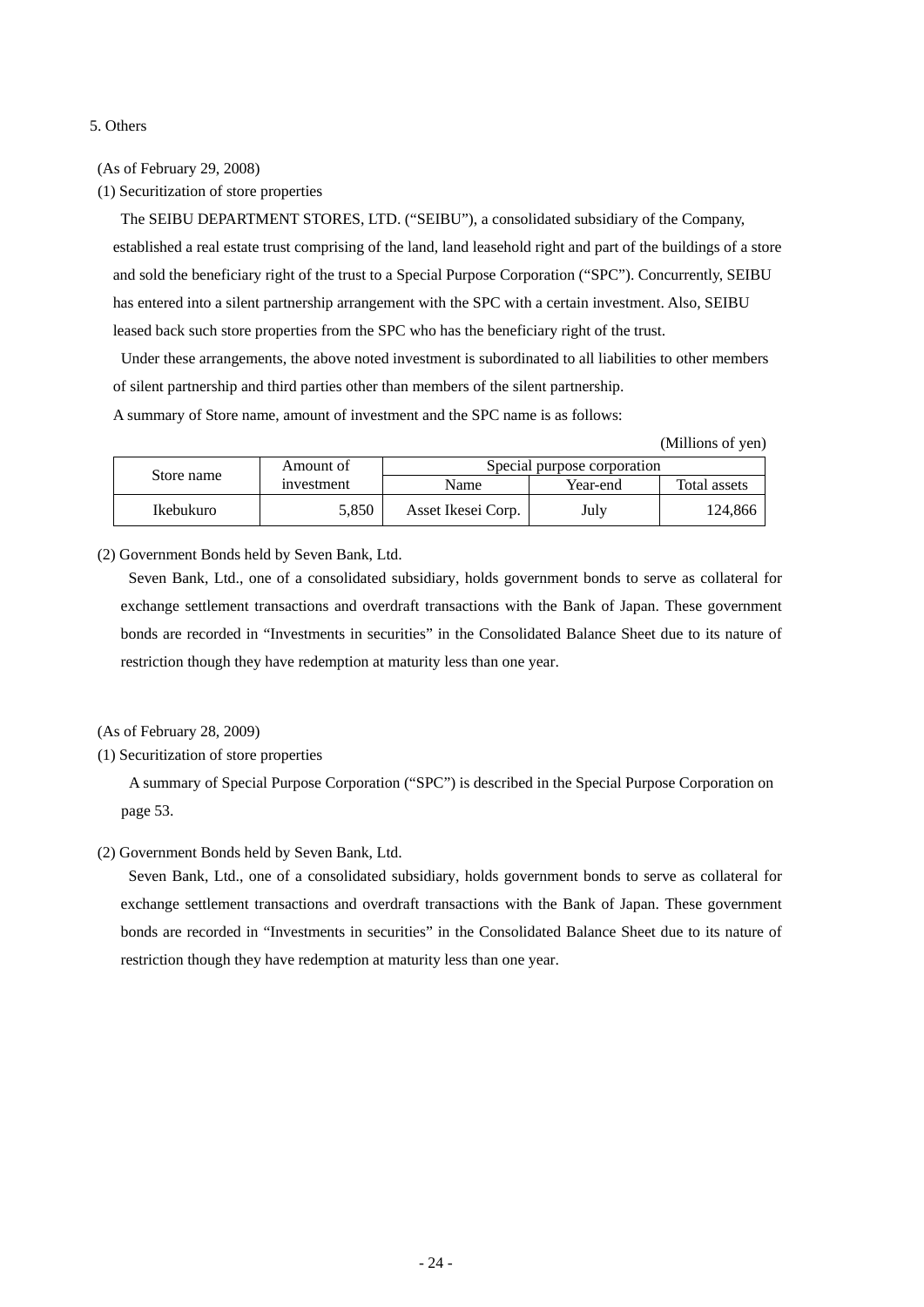#### *Consolidated Statements of Income;*

1. Inventories valuation loss included in "Cost of sales" is as follows:

(Millions of yen)

|                            | For the year ended<br><b>February 29, 2008</b> | For the year ended<br>February 28, 2009 |
|----------------------------|------------------------------------------------|-----------------------------------------|
| Inventories valuation loss | 3.476                                          | .361                                    |

2. The franchised commission from Seven-Eleven Japan Co., Ltd.'s franchised stores is included in "Other operating revenues".

The franchised commission from franchised stores and net sales of franchised stores are as follows:

|                                              |                    | (Millions of yen)  |
|----------------------------------------------|--------------------|--------------------|
|                                              | For the year ended | For the year ended |
|                                              | February 29, 2008  | February 28, 2009  |
| Franchised commission from franchised stores | 369,466            | 394,863            |
| Net sales of franchised stores               | 2,421,352          | 2,621,567          |

3. Major items included in "Gain on sales of property and equipment" are as follows:

(Millions of yen)

|                          | For the year ended | For the year ended |  |
|--------------------------|--------------------|--------------------|--|
|                          | February 29, 2008  | February 28, 2009  |  |
| Buildings and structures | 4,091              | 1,613              |  |
| Land                     | 2,168              | 3,540              |  |
| Others                   | 868                | 176                |  |
| Total                    | 7,128              | 5,330              |  |

4. "Gain on donations received"

 $=$ 

Gain on donations received recorded for the fiscal year ended February 29, 2008 was received in cash.

5. Major items included in "Loss on disposals of property and equipment" are as follows:

(Millions of yen)

|                                   | For the year ended | For the year ended |
|-----------------------------------|--------------------|--------------------|
|                                   | February 29, 2008  | February 28, 2009  |
| Buildings and structures          | 3,579              | 3,568              |
| Furniture, fixtures and equipment | 1,958              | 811                |
| Others                            | 2,942              | 1,805              |
| Total                             | 8,480              | 6,185              |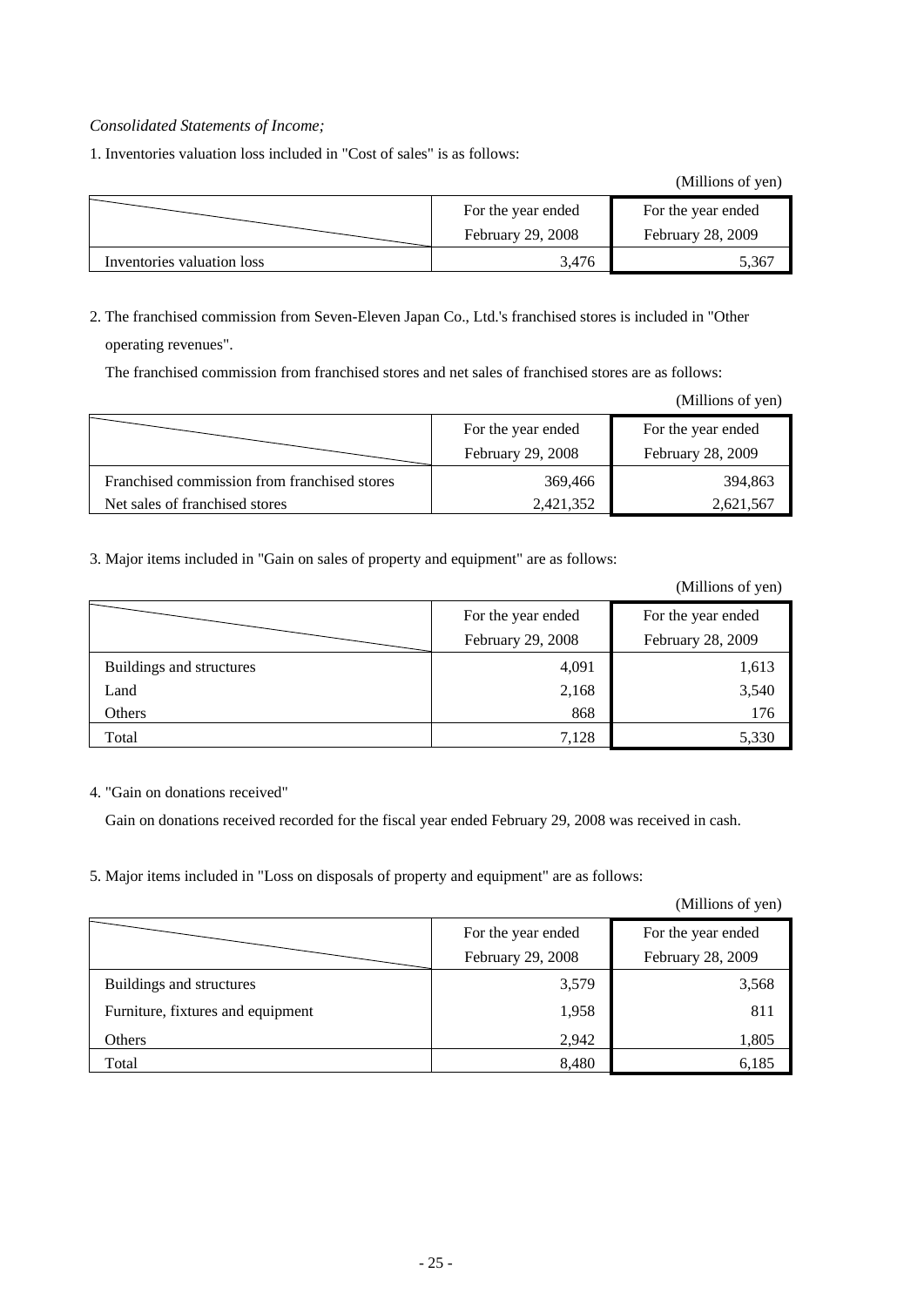#### 6. Impairment loss

For the fiscal year ended February 29, 2008, the Company and its consolidated subsidiaries recognized 20,030 million yen of impairment loss on the following group of assets.

(Millions of yen)

| Description                           | Classification                 | Location                  |    |               | Amount |
|---------------------------------------|--------------------------------|---------------------------|----|---------------|--------|
|                                       |                                | Tokyo                     | 70 | <b>Stores</b> |        |
| <b>Stores</b><br>(Convenience stores) | Land and buildings<br>etc.     | Kanagawa Pref.            | 39 | <b>Stores</b> |        |
|                                       |                                | Others (including U.S.)   |    |               |        |
|                                       |                                | Fukushima Pref.           | 14 | <b>Stores</b> |        |
| Stores (Superstores)                  | Land and buildings<br>etc.     | Saitama Pref.             | 5  | <b>Stores</b> | 18,403 |
|                                       |                                | Others                    | 15 | <b>Stores</b> |        |
| <b>Stores</b>                         | Buildings and                  | Osaka                     | 1  | <b>Store</b>  |        |
| (Department stores)                   | structures etc.                | Kanagawa Pref.            |    | Store         |        |
| Stores (Food services)                | Land and buildings             | 130<br>Tokyo & others     |    | <b>Stores</b> |        |
| Other facility etc.                   | Buildings and<br>software etc. | Osaka<br>U. S. $&$ others |    | 1,627         |        |
|                                       |                                | Total                     |    |               | 20,030 |

The Company and its domestic consolidated subsidiaries group their fixed assets by store, which is the minimum cash-generating unit. The book values of stores whose land had significantly declined in market prices or which incurred consecutive operating losses were reduced to recoverable amounts, and such deducted amount was recorded as impairment loss in special losses.

Breakdown of impairment loss are as follows:

|                         |               |                          | (Millions of yen) |
|-------------------------|---------------|--------------------------|-------------------|
|                         | <b>Stores</b> | Other facilities etc.    | Total             |
| Building and structures | 10,304        | 12                       | 10,317            |
| Land                    | 5,851         | $\overline{\phantom{a}}$ | 5,851             |
| Software                |               | 1,573                    | 1,574             |
| Other                   | 2,246         | 41                       | 2,288             |
| Total                   | 18,403        | 1,627                    | 20,030            |

In the case where net selling prices were used as recoverable amounts, relevant assets were evaluated based on real estate appraisal standards, and in the case where values in use were used as recoverable amounts, relevant assets were evaluated by discounting estimated future cash flows to which the 3.1% - 6.0% discount rates were applied.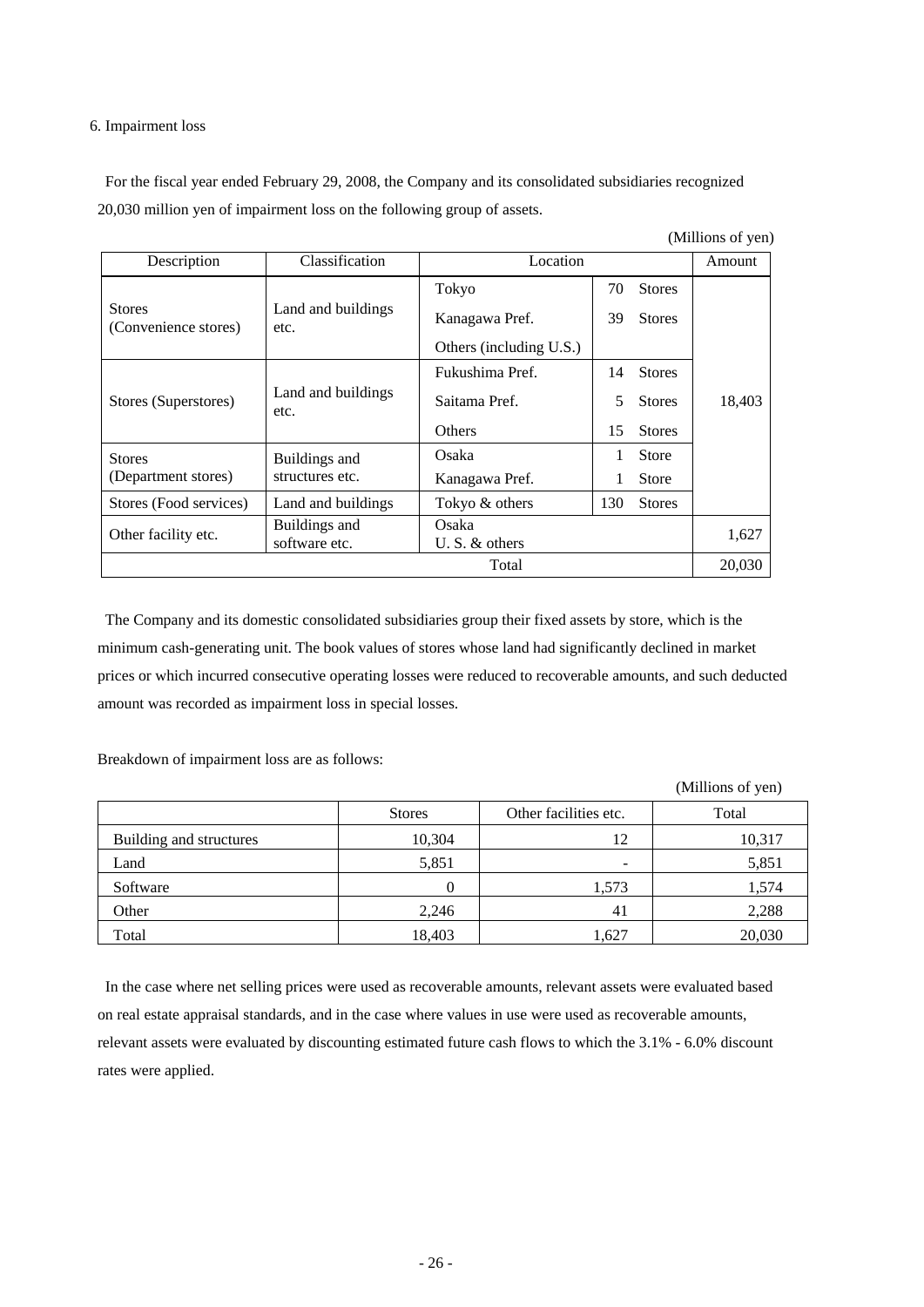For the fiscal year ended February 28, 2009, the Company and its consolidated subsidiaries recognized 39,372 million yen of impairment loss on the following group of assets.

| (Millions of yen) |  |  |
|-------------------|--|--|
|                   |  |  |

| Description                           | Classification             | Location                |    |               | Amount |
|---------------------------------------|----------------------------|-------------------------|----|---------------|--------|
|                                       |                            | Tokyo                   | 53 | <b>Stores</b> |        |
| <b>Stores</b><br>(Convenience stores) | Land and buildings<br>etc. | Osaka                   | 38 | <b>Stores</b> |        |
|                                       |                            | Others (including U.S.) |    |               |        |
|                                       |                            | Tokyo                   | 5  | <b>Stores</b> |        |
| Stores (Superstores)                  | Land and buildings<br>etc. | Kanagawa Pref.          | 4  | <b>Stores</b> |        |
|                                       |                            | <b>Others</b>           | 20 | <b>Stores</b> | 37,353 |
| <b>Stores</b>                         | Land and buildings         | Tokyo                   | 1  | <b>Store</b>  |        |
| (Department stores)                   | etc.                       | Osaka & others          | 1  | <b>Store</b>  |        |
| Stores (Food services)                | Land and buildings<br>etc. | Tokyo & others          |    | <b>Stores</b> |        |
| Other facility etc.                   | Land and buildings         | Osaka                   |    | 2,019         |        |
|                                       | etc.                       | U. S. $&$ others        |    |               |        |
|                                       |                            | Total                   |    |               | 39,372 |

The Company and its domestic consolidated subsidiaries group their fixed assets by store, which is the minimum cash-generating unit. The book values of stores whose land had significantly declined in market prices or which incurred consecutive operating losses were reduced to recoverable amounts, and such deducted amount was recorded as impairment loss in special losses.

Breakdown of impairment loss are as follows:

Stores **CE** Other facilities etc. Total Building and structures 18,809 154 18,963 Land 15,878 133 16,012 Software 26  $26$  476 503 Other 2,638 1,254 3,892 Total 39,372 39,372

In the case where net selling prices were used as recoverable amounts, relevant assets were evaluated based on real estate appraisal standards, and in the case where values in use were used as recoverable amounts, relevant assets were evaluated by discounting estimated future cash flows to which the 2.9% - 6.0% discount rates were applied.

(Millions of yen)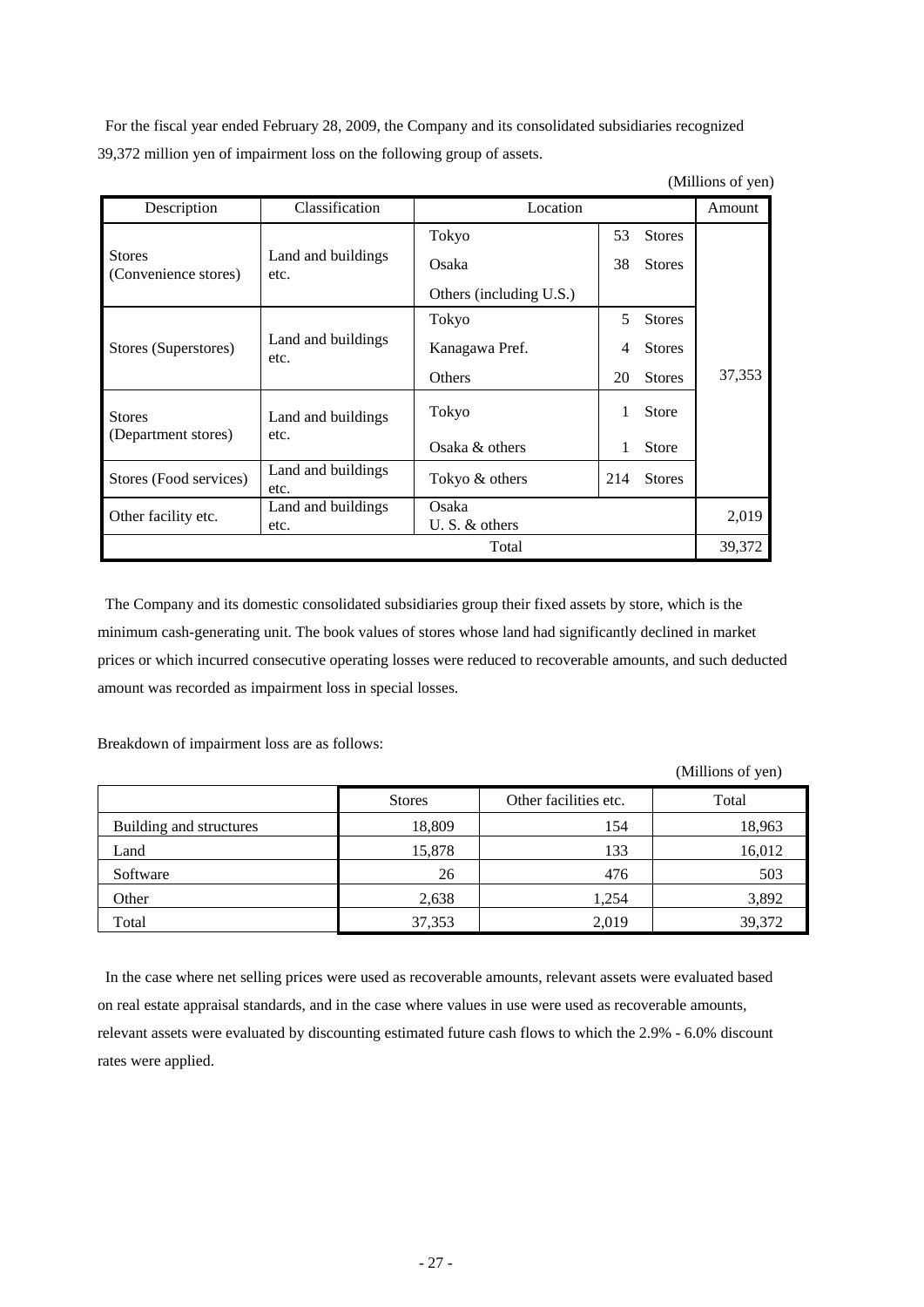*Consolidated Statement of changes in net assets (from March 1, 2007 to February 29, 2008);* 

- 1. Type and number of shares of outstanding and treasury stock
- (1) Outstanding stock

#### (Thousands of shares)

|                       | As of February 28,<br>2007 | Number of shares<br><i>ncreased</i> | Number of shares<br>decreased<br>(Note) | As of February 29,<br>2008 |
|-----------------------|----------------------------|-------------------------------------|-----------------------------------------|----------------------------|
| <b>Ordinary Share</b> | 967.770                    | $\overline{\phantom{0}}$            | 1.329                                   | 956.441                    |

(Note) 11,329 thousand shares have decreased due to the cancellation of treasury stock.

#### (2) Treasury stock

(Thousands of shares)

|                       | Number of shares<br>As of February 28,<br>2007 |    | Number of shares<br>decreased<br>(Note 2) | As of February 29,<br>2008 |
|-----------------------|------------------------------------------------|----|-------------------------------------------|----------------------------|
| <b>Ordinary Share</b> | 14.262                                         | າາ | 11.331                                    | 2.954                      |

(Notes) (1) 23 thousand shares have increased mainly due to the acquisition of odd-lot shares.

(2) 11,329 thousand shares out of 11,331 thousand shares have decreased by the cancellation of treasury stock.

#### 2. Deposit for subscriptions to shares and deposit for subscriptions to treasury stock

None

#### 3. Matters related to dividends

(1) Dividend payments

| Resolution                                                     | Type                     | Total amount of<br>cash dividends | Dividend<br>per share | Record date      | Effective<br>date |
|----------------------------------------------------------------|--------------------------|-----------------------------------|-----------------------|------------------|-------------------|
| May 24, 2007<br>Ordinary general<br>meeting of<br>shareholders | Ordinary<br><b>Share</b> | 26,128 million yen                | 27.00 yen             | Feb. 28,<br>2007 | May 25,<br>2007   |
| October 11, 2007<br>Board of directors'<br>meeting             | Ordinary<br><b>Share</b> | 25,160 million yen                | 26.00 yen             | Aug. 31,<br>2007 | Nov. 15,<br>2007  |

(2) Dividends whose record date is within the fiscal year ended February 29, 2008 but to be effective after the fiscal year-end

| Resolution                                                     | Type              | Funds for<br>dividends | Total amount of<br>cash dividends | Dividend<br>per share | Record<br>date   | Effective<br>date |
|----------------------------------------------------------------|-------------------|------------------------|-----------------------------------|-----------------------|------------------|-------------------|
| May 22, 2008<br>Ordinary general<br>meeting of<br>shareholders | Ordinary<br>Share | Retained<br>earnings   | 26,778 million yen                | 28.00 yen             | Feb. 29,<br>2008 | May 23,<br>2008   |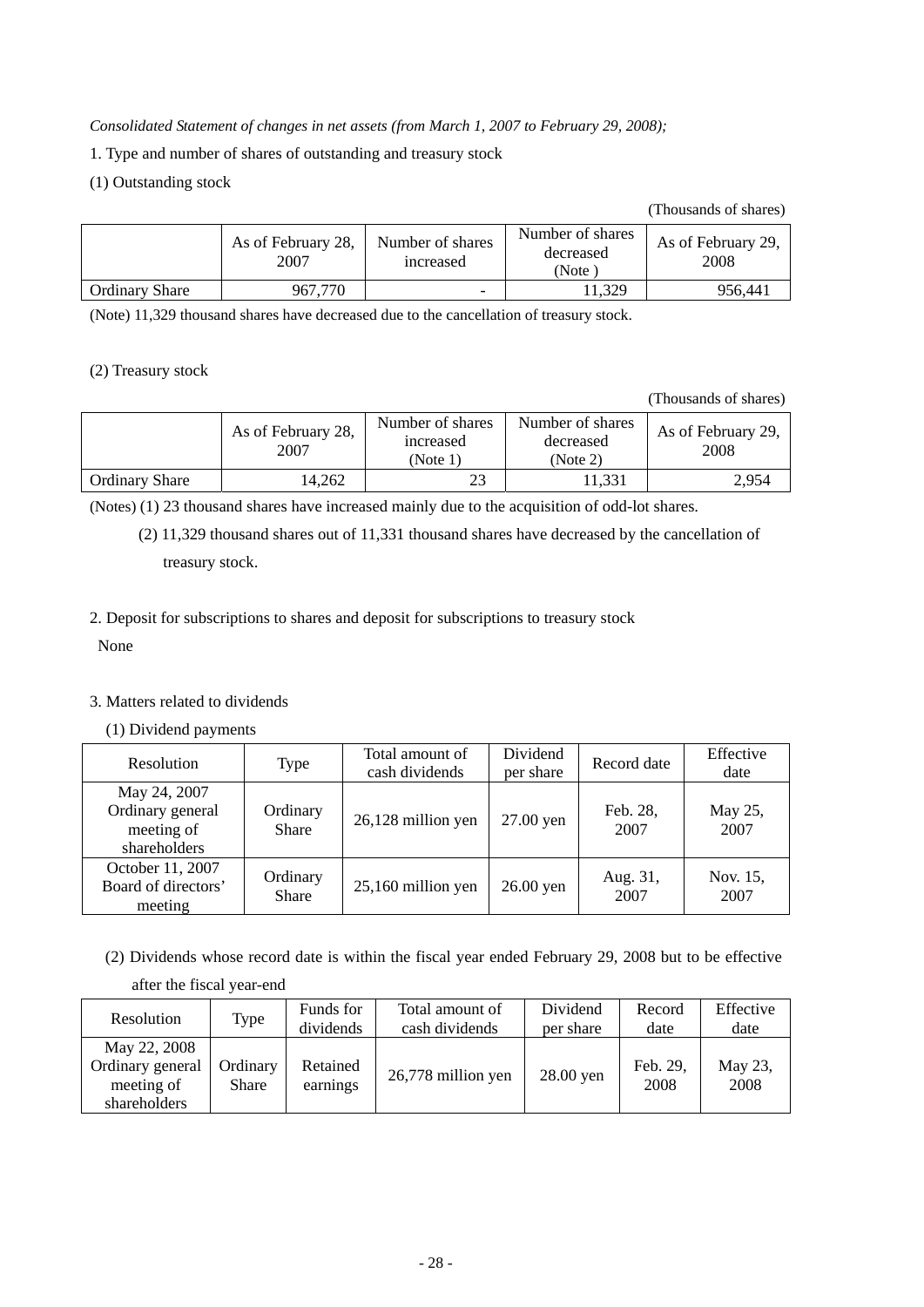*Consolidated Statement of changes in net assets (from March 1, 2008 to February 28, 2009);* 

1. Type and number of shares of outstanding and treasury stock

(1) Outstanding stock

#### (Thousands of shares)

|                       | As of February 29,<br>2008 | Number of shares<br><i>ncreased</i> | Number of shares<br>decreased<br>(Note) | As of February 28,<br>2009 |
|-----------------------|----------------------------|-------------------------------------|-----------------------------------------|----------------------------|
| <b>Ordinary Share</b> | 956.441                    | $\overline{\phantom{0}}$            | 50.000                                  | 906.441                    |

(Note) 50,000 thousand shares have decreased due to the cancellation of treasury stock.

(2) Treasury stock

(Thousands of shares)

|                       | As of February 29,<br>2008 | Number of shares<br>increased<br>(Note1 | Number of shares<br>decreased<br>(Note2) | As of February 28,<br>2009 |
|-----------------------|----------------------------|-----------------------------------------|------------------------------------------|----------------------------|
| <b>Ordinary Share</b> | 2.954                      | 50,039                                  | 50.011                                   | 2,982                      |

(Notes) (1) 50,000 thousand shares out of 50,039 thousand shares have increased by the acquisition of

treasury stock based on the approval of the Company's Board of Directors.

(2) 50,000 thousand shares out of 50,011 thousand shares have decreased by the cancellation of treasury stock.

2. Deposit for subscriptions to shares and deposit for subscriptions to treasury stock

| Entity                                                                          |                                                        | The Company                                                                   | Consolidated<br>subsidiaries                                                  |       |
|---------------------------------------------------------------------------------|--------------------------------------------------------|-------------------------------------------------------------------------------|-------------------------------------------------------------------------------|-------|
| Description of subscriptions                                                    |                                                        | Subscriptions<br>to shares as<br>stock-linked<br>compensation<br>stock option | Subscriptions<br>to shares as<br>stock-linked<br>compensation<br>stock option | Total |
| Type of shares to be issued upon excise of the<br>rights                        |                                                        |                                                                               |                                                                               |       |
|                                                                                 | Number of shares<br>at the end of<br>February 29, 2008 |                                                                               |                                                                               |       |
| Number of shares<br>to be issued<br>upon the exercise of<br>the rights (shares) | Number of shares<br>increased                          |                                                                               |                                                                               |       |
|                                                                                 | Number of shares<br>decreased                          |                                                                               |                                                                               |       |
|                                                                                 | Number of shares<br>at the end of<br>February 28, 2009 |                                                                               |                                                                               |       |
| Balance at the end of February 28, 2009<br>(millions of yen)                    |                                                        | 342                                                                           | 48                                                                            | 391   |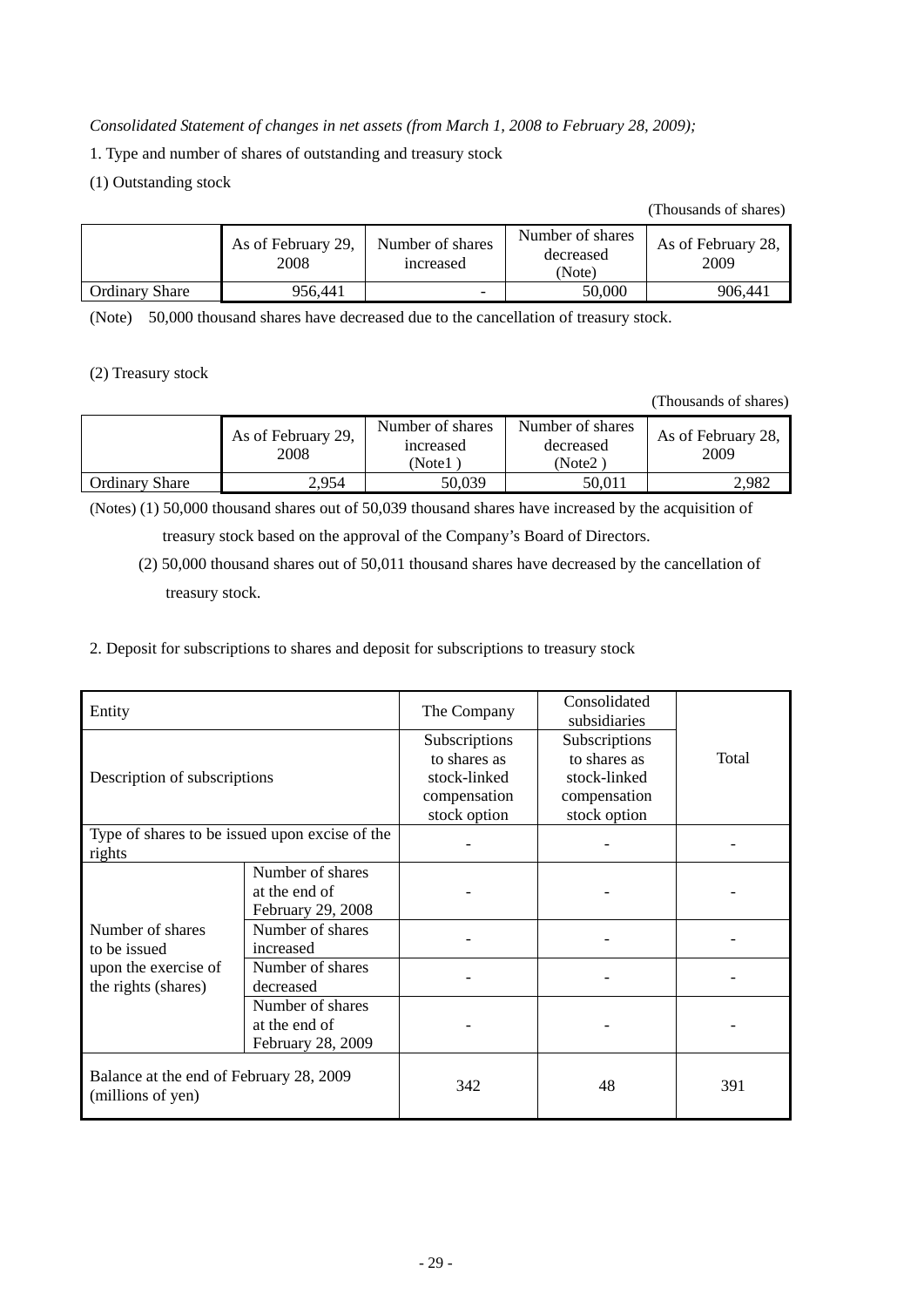#### 3. Matters related to dividends

#### (1) Dividend payments

| Resolution                                                     | Type                     | Total amount of<br>cash dividends | Dividend<br>per share | Record date      | Effective<br>date |
|----------------------------------------------------------------|--------------------------|-----------------------------------|-----------------------|------------------|-------------------|
| May 22, 2008<br>Ordinary general<br>meeting of<br>shareholders | Ordinary<br><b>Share</b> | 26,778 million yen                | 28.00 yen             | Feb. 29,<br>2008 | May 23,<br>2008   |
| October 9, 2008<br>Board of directors'<br>meeting              | Ordinary<br><b>Share</b> | 24,394 million yen                | 27.00 yen             | Aug. 31,<br>2008 | Nov. 14,<br>2008  |

(2) Dividends whose record date is within the fiscal year ended February 28, 2009, but to be effective after the fiscal year-end

| Resolution                                                     | Type                     | Funds for<br>dividends | Total amount of<br>cash dividends | Dividend<br>per share | Record<br>date   | Effective<br>date |
|----------------------------------------------------------------|--------------------------|------------------------|-----------------------------------|-----------------------|------------------|-------------------|
| May 28, 2009<br>Ordinary general<br>meeting of<br>shareholders | Ordinary<br><b>Share</b> | Retained<br>earnings   | 26,200 million yen                | 29.00 yen             | Feb. 28,<br>2009 | May 29,<br>2009   |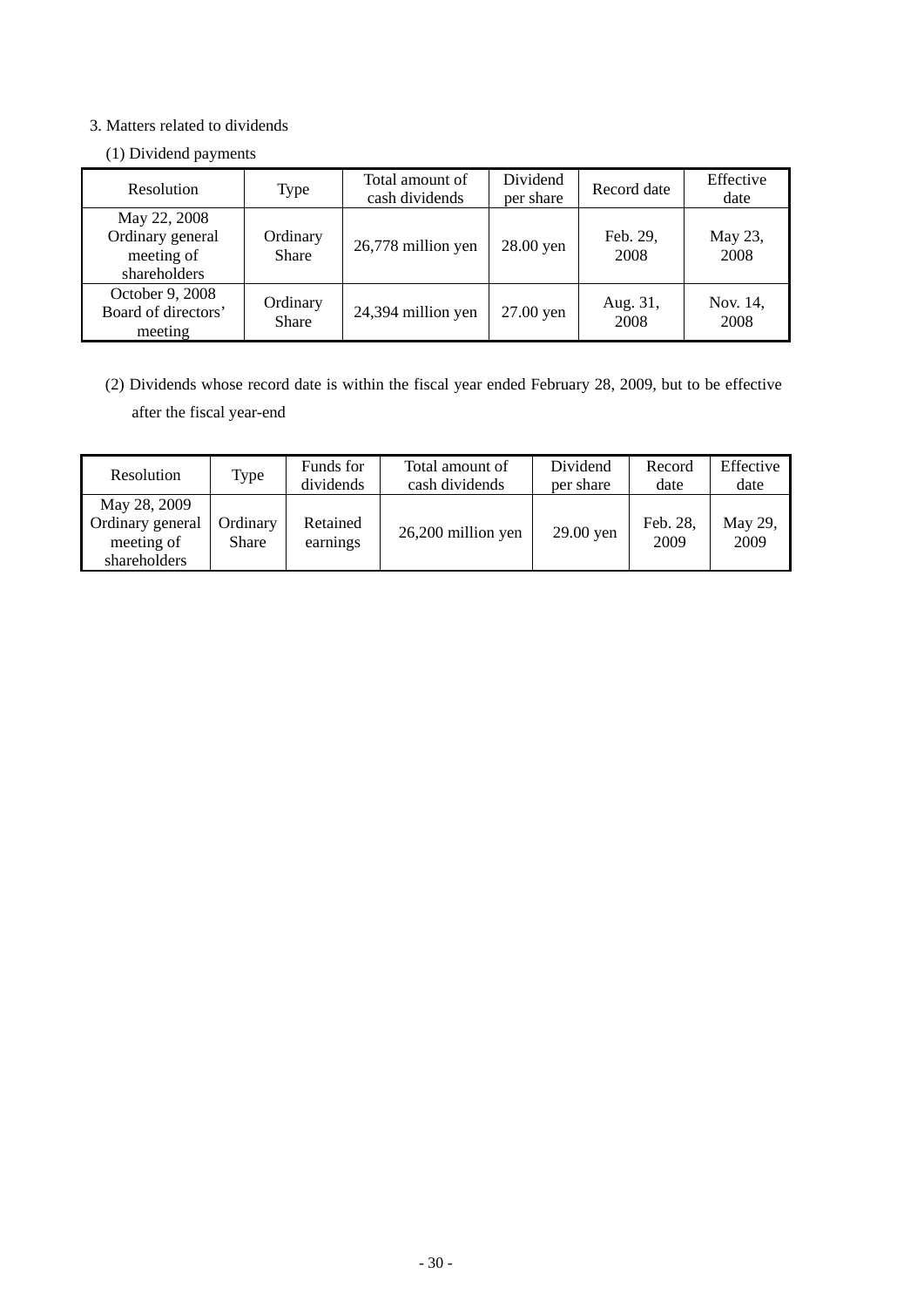#### *Consolidated Statements of Cash Flows*

(For the fiscal year ended February 29, 2008)

1. Reconciliation of cash and cash equivalents of consolidated statements of cash flows and account balances of consolidated balance sheets

|                                                                        | (Millions of yen)       |
|------------------------------------------------------------------------|-------------------------|
|                                                                        | As of February 29, 2008 |
| Cash and bank deposits                                                 | 649,167                 |
| Negotiable certificates of deposits included in marketable securities  | 94,500                  |
| Time deposits and negotiable certificates of deposits with an original | (75,896)                |
| maturity of more than three months                                     |                         |
| Cash and cash equivalents                                              | 667,770                 |

2. Summary of net assets (assets and liabilities) and acquisition costs of companies which became consolidated subsidiaries due to the acquisition of shares for current fiscal year

#### THE LOFT CO., LTD. (THE LOFT)

|                                                                                                                                 | (Millions of yen)      |
|---------------------------------------------------------------------------------------------------------------------------------|------------------------|
|                                                                                                                                 | As of acquisition date |
| Current assets                                                                                                                  | 10,096                 |
| Non-current assets                                                                                                              | 5,519                  |
| Goodwill                                                                                                                        | 8,263                  |
| Current liabilities                                                                                                             | (9,972)                |
| Non-current liabilities                                                                                                         | (752)                  |
| Minority interests                                                                                                              | (1,431)                |
| Sub-total                                                                                                                       | 11,722                 |
| Carrying value of investment in THE LOFT under equity method at<br>the time that the Company acquired majority of voting rights | (1,747)                |
| Acquisition cost                                                                                                                | 9,975                  |
| Cash and cash equivalents of THE LOFT                                                                                           | (3,260)                |
| Payment for acquisition of investments in THE LOFT                                                                              | 6,714                  |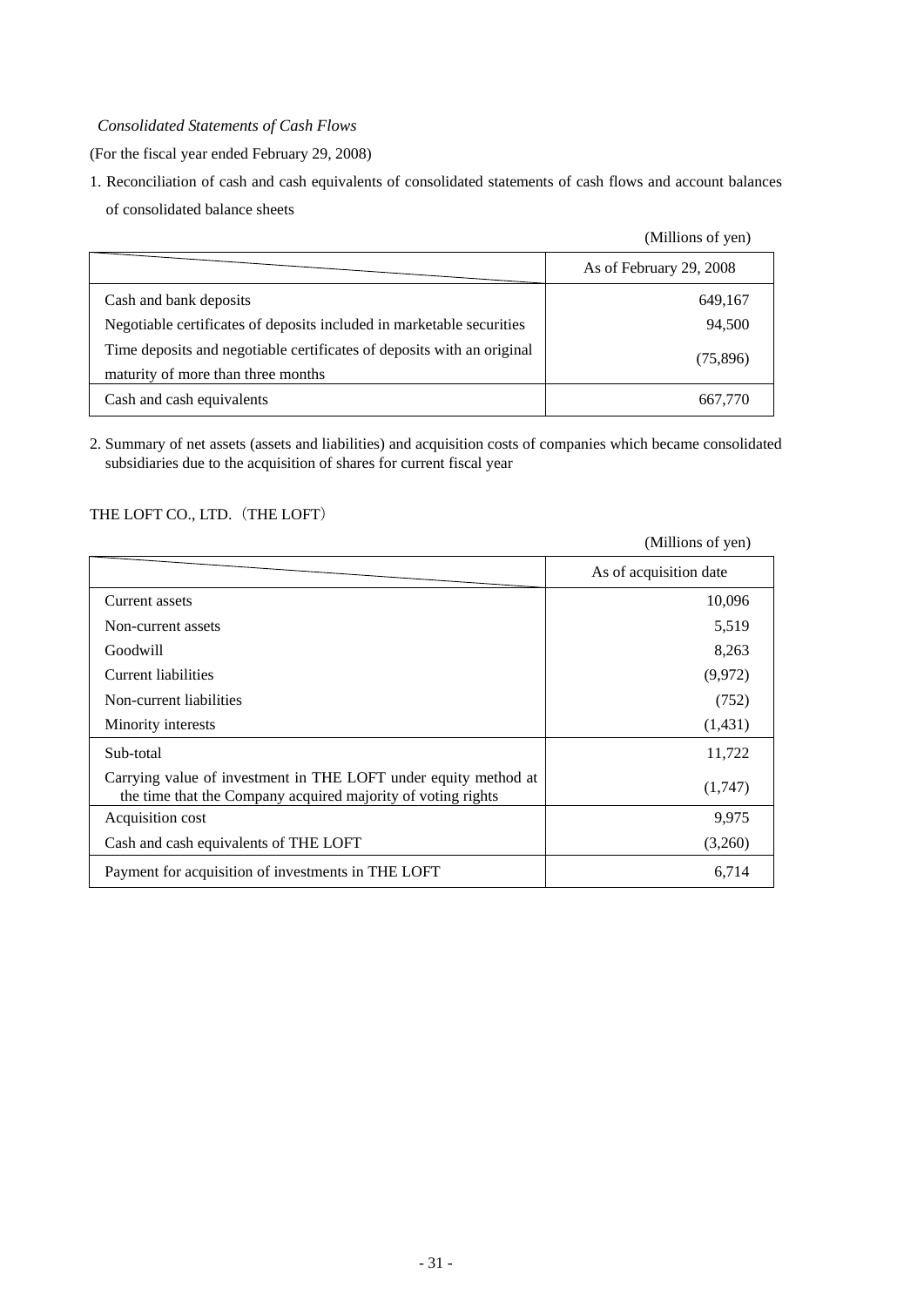#### Akachan Honpo Co., Ltd. (Akachan Honpo)

(Millions of yen)

|                                                           | As of acquisition date |
|-----------------------------------------------------------|------------------------|
| Current assets                                            | 14,723                 |
| Non-current assets                                        | 23,783                 |
| Goodwill                                                  | (1,295)                |
| Current liabilities                                       | (25, 406)              |
| Non-current liabilities                                   | (9,403)                |
| Minority interests                                        | (1,167)                |
| Acquisition cost                                          | 1,235                  |
| Cash and cash equivalents of Akachan Honpo                | (3,563)                |
| Proceeds from acquisition of investments in Akachan Honpo | (2,328)                |

#### 3. Major non-cash transactions

|                                                                                                                            | (Millions of yen)                      |
|----------------------------------------------------------------------------------------------------------------------------|----------------------------------------|
|                                                                                                                            | Fiscal year ended February 29,<br>2008 |
| Finance lease obligations for property and equipment recorded in<br>consolidated balance sheet for the current fiscal year | 63                                     |

(For the fiscal year ended February 28, 2009)

1. Reconciliation of cash and cash equivalents of consolidated statements of cash flows and account balances

of consolidated balance sheets

|                                                                                                              | (Millions of yen)       |
|--------------------------------------------------------------------------------------------------------------|-------------------------|
|                                                                                                              | As of February 28, 2009 |
| Cash and bank deposits                                                                                       | 650,949                 |
| Negotiable certificates of deposits included in marketable securities                                        | 94,600                  |
| Time deposits and negotiable certificates of deposits with an original<br>maturity of more than three months | (82,065)                |
| Cash and cash equivalents                                                                                    | 663.483                 |

2. Summary of net assets (assets and liabilities) and acquisition costs of companies which became consolidated subsidiaries due to the acquisition of shares for current fiscal year

None

#### 3. Major non-cash transactions

(Millions of yen)

|                                                                                                                            | Fiscal year ended February 28,<br>2009 |
|----------------------------------------------------------------------------------------------------------------------------|----------------------------------------|
| Finance lease obligations for property and equipment recorded in<br>consolidated balance sheet for the current fiscal year | 2.071                                  |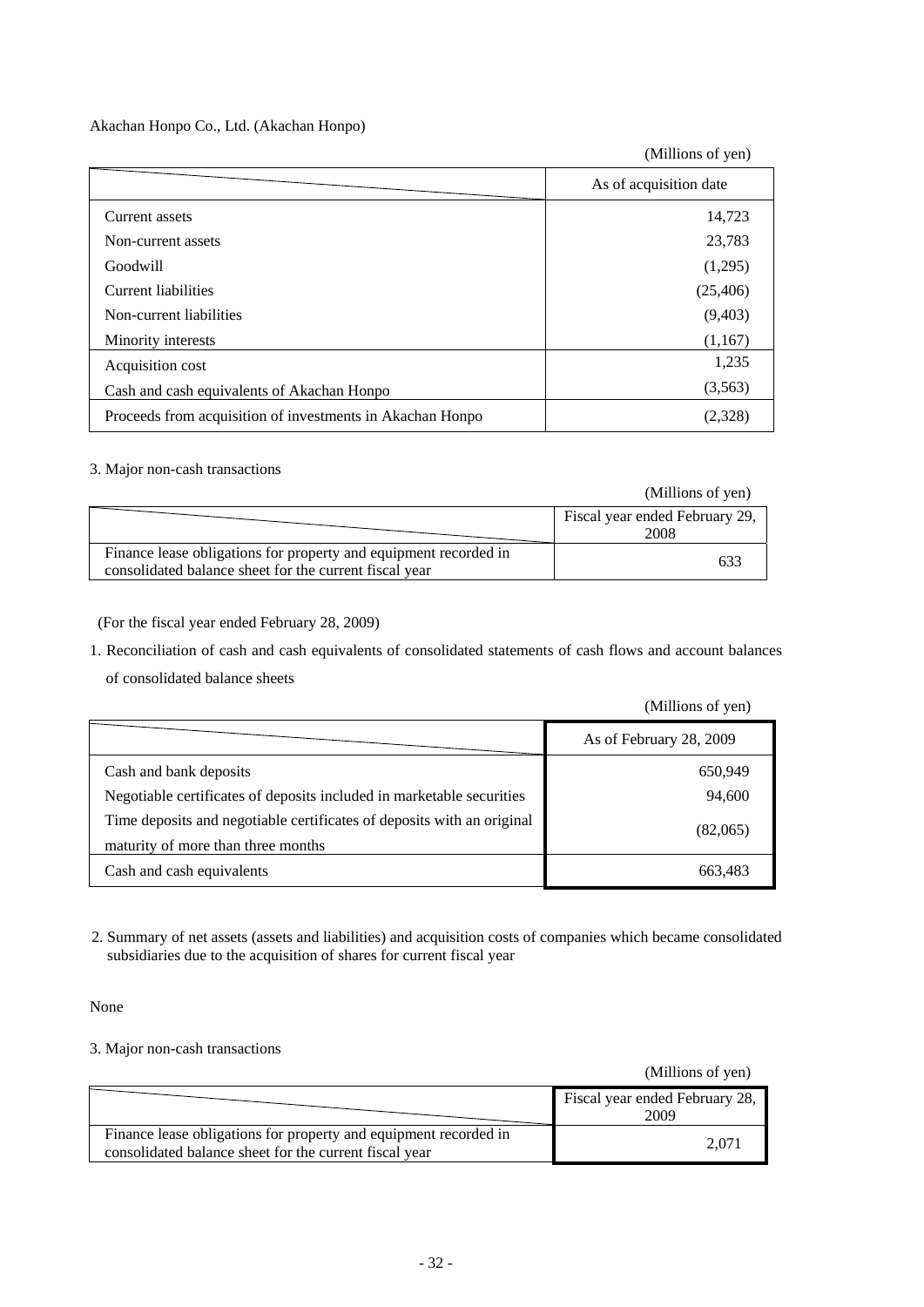### SEGMENT INFORMATION

#### **1. Business Segments**

| Fiscal Year ended February 29, 2008 (From March 1, 2007 to February 29, 2008) |                                    |                          |                                   |                  |                       | (Millions of yen) |                              |             |                                    |
|-------------------------------------------------------------------------------|------------------------------------|--------------------------|-----------------------------------|------------------|-----------------------|-------------------|------------------------------|-------------|------------------------------------|
|                                                                               | Convenience<br>store<br>operations | Superstore<br>operations | Department<br>store<br>operations | Food<br>services | Financial<br>services | Others            | Total before<br>eliminations | / Corporate | Eliminations Consolidated<br>total |
| Revenues and<br>operating income                                              |                                    |                          |                                   |                  |                       |                   |                              |             |                                    |
| <b>Revenues</b>                                                               |                                    |                          |                                   |                  |                       |                   |                              |             |                                    |
| 1. Customers                                                                  | 2,393,220                          | 2,098,013                | 1,025,349                         | 113,113          | 93,902                | 28,792            | 5,752,392                    |             | 5,752,392                          |
| 2. Intersegment                                                               | 2,481                              | 11,036                   |                                   | 867              | 24,052                | 7,860             | 46,302                       | (46,302)    |                                    |
| <b>Total revenues</b>                                                         | 2,395,701                          | 2,109,049                | 1,025,354                         | 113,980          | 117,955               | 36,653            | 5,798,695                    | (46,302)    | 5,752,392                          |
| <b>Operating expenses</b>                                                     | 2,194,669                          | 2,074,990                | 999,590                           | 118,211          | 96,883                | 34,164            | 5,518,510                    | (47,205)    | 5,471,304                          |
| <b>Operating income (losses)</b>                                              | 201,032                            | 34,058                   | 25,764                            | (4,231)          | 21,071                | 2,488             | 280,185                      | 902         | 281,088                            |
| Assets, depreciation,<br>impairment loss and<br>capital expenditures          |                                    |                          |                                   |                  |                       |                   |                              |             |                                    |
| Assets                                                                        | 1,295,164                          | 1,129,181                | 781,267                           | 69,204           | 916,729               | 16,580            | 4,208,128                    | (321, 448)  | 3,886,680                          |
| Depreciation                                                                  | 74,065                             | 26,452                   | 20,154                            | 2,903            | 19,773                | 271               | 143,620                      | 21          | 143,642                            |
| Impairment loss                                                               | 9,621                              | 3,943                    | 4,191                             | 2,274            |                       |                   | 20,030                       |             | 20,030                             |
| Capital expenditures                                                          | 91,173                             | 47,299                   | 16,669                            | 1,395            | 31,532                | 483               | 188,553                      | 23          | 188,577                            |

#### **Fiscal Year ended February 28, 2009 (From March 1, 2008 to February 28, 2009)** (Millions of yen)

|                                                                      | Convenience<br>store<br>operations | Superstore<br>operations | Department<br>store<br>operations | Food<br>services | Financial<br>services | Others | Total before<br>eliminations | / Corporate | Eliminations Consolidated<br>total |
|----------------------------------------------------------------------|------------------------------------|--------------------------|-----------------------------------|------------------|-----------------------|--------|------------------------------|-------------|------------------------------------|
| Revenues and<br>operating income                                     |                                    |                          |                                   |                  |                       |        |                              |             |                                    |
| <b>Revenues</b>                                                      |                                    |                          |                                   |                  |                       |        |                              |             |                                    |
| 1. Customers                                                         | 2,306,711                          | 2,121,860                | 993,816                           | 101,529          | 98,608                | 27,423 | 5,649,948                    |             | 5,649,948                          |
| 2. Intersegment                                                      | 1,979                              | 3,169                    | 60                                | 1,181            | 26,257                | 7,656  | 40,305                       | (40, 305)   |                                    |
| <b>Total revenues</b>                                                | 2,308,690                          | 2,125,029                | 993,877                           | 102,711          | 124,866               | 35,079 | 5,690,254                    | (40, 305)   | 5,649,948                          |
| <b>Operating expenses</b>                                            | 2,095,323                          | 2,100,286                | 975,542                           | 105,659          | 99,381                | 33,010 | 5,409,203                    | (41, 120)   | 5,368,082                          |
| <b>Operating income (losses)</b>                                     | 213,367                            | 24,742                   | 18,335                            | (2,948)          | 25,485                | 2,069  | 281,051                      | 814         | 281,865                            |
| Assets, depreciation,<br>impairment loss and<br>capital expenditures |                                    |                          |                                   |                  |                       |        |                              |             |                                    |
| Assets                                                               | 1,267,179                          | 1,160,128                | 704,695                           | 58,206           | 1,055,492             | 21,543 | 4,267,245                    | (540, 184)  | 3,727,060                          |
| Depreciation                                                         | 67,299                             | 26,115                   | 20,004                            | 2,210            | 24,532                | 346    | 140,508                      | 20          | 140,529                            |
| Impairment loss                                                      | 7,851                              | 15,665                   | 10,848                            | 3,993            | 1,014                 |        | 39,372                       |             | 39,372                             |
| Capital expenditures                                                 | 85,464                             | 40,460                   | 11,754                            | 1,046            | 23,801                | 843    | 163,371                      | 9           | 163,381                            |

Notes:

1. The classification of business segments is made by the type of products and services and the type of sales.

2. Major businesses in each segment are as follows:

|               | Convenience store operations ------ Convenience store business operated by corporate stores and franchised stores under the name of |
|---------------|-------------------------------------------------------------------------------------------------------------------------------------|
|               | "7-Eleven".                                                                                                                         |
|               | Superstore operations --------------- Superstore, supermarket, specialty shop and others                                            |
|               | Department store operations ------- Sogo Co., Ltd., THE SEIBU DEPARTMENT STORES, LTD. and other companies included in the           |
|               | department stores business.                                                                                                         |
| Food services | ------------------------------- Restaurant operations, meal provision service business (company cafeteria, hospital, school) and    |
|               | fast food operations                                                                                                                |
|               | Financial services ------------------------ Bank, credit card and lease business                                                    |
| Others        | - IT business and other services                                                                                                    |

 3. Unallocable operating expenses included in "Eliminations / Corporate" represent the Company's general and administrative expenses, and totaled 6,791 million yen for the fiscal year ended February 29, 2008 and 7,061 million yen for the fiscal year ended February 28, 2009.

 4. Corporate assets included in "Eliminations / Corporate" mainly represent Company's cash and bank deposits, and totaled 27,650 million yen for the fiscal year ended February 29, 2008 and 29,202 million yen for the fiscal year ended February 28, 2009.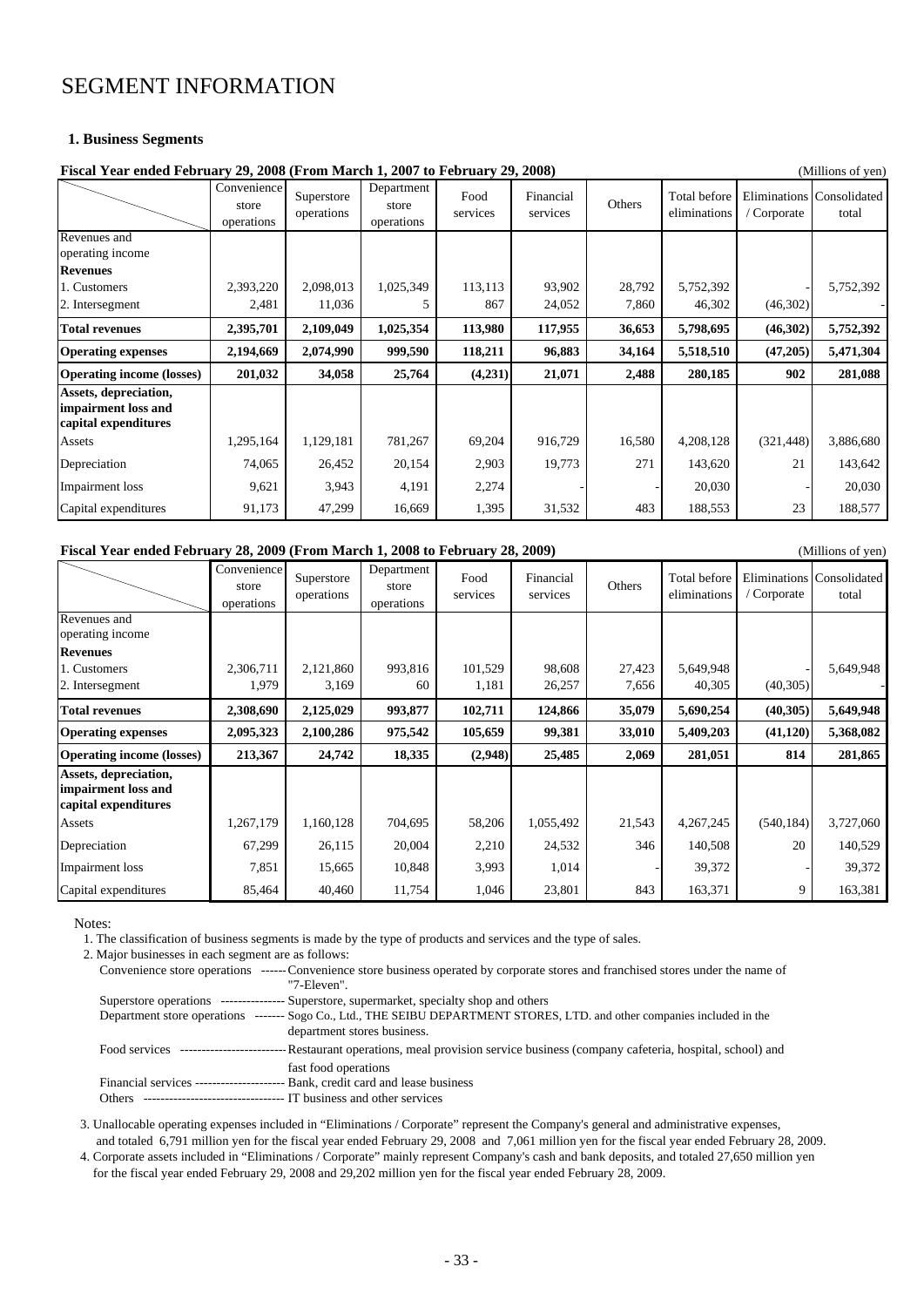#### **2. Geographic area segments**

| Fiscal Year ended February 29, 2008 (From March 1, 2007 to February 29, 2008)<br>(Millions of yen) |                  |                    |        |                              |              |                       |
|----------------------------------------------------------------------------------------------------|------------------|--------------------|--------|------------------------------|--------------|-----------------------|
|                                                                                                    | Japan            | North<br>America   | Others | Total before<br>eliminations | Eliminations | Consolidated<br>total |
| Revenues and<br>operating income                                                                   |                  |                    |        |                              |              |                       |
| <b>Revenues</b><br>1. Customers<br>2. Intersegment                                                 | 3,821,898<br>311 | 1,864,450<br>2,616 | 66,043 | 5,752,392<br>2,928           | (2,928)      | 5,752,392             |
| <b>Total revenues</b>                                                                              | 3,822,210        | 1,867,067          | 66,043 | 5,755,321                    | (2,928)      | 5,752,392             |
| <b>Operating expenses</b>                                                                          | 3,574,937        | 1,835,484          | 63,815 | 5,474,237                    | (2,932)      | 5,471,304             |
| <b>Operating income</b>                                                                            | 247,272          | 31,582             | 2,228  | 281,084                      | 3            | 281,088               |
| <b>Assets</b>                                                                                      | 3,265,018        | 616,626            | 27,242 | 3,908,888                    | (22, 207)    | 3,886,680             |

#### **Fiscal Year ended February 28, 2009 (From March 1, 2008 to February 28, 2009)** (Millions of yen)

|                                                    | Japan            | North<br>America   | Others | Total before<br>eliminations | Eliminations | Consolidated<br>total |
|----------------------------------------------------|------------------|--------------------|--------|------------------------------|--------------|-----------------------|
| Revenues and<br>operating income                   |                  |                    |        |                              |              |                       |
| <b>Revenues</b><br>1. Customers<br>2. Intersegment | 3,806,371<br>346 | 1,763,175<br>2,993 | 80,401 | 5,649,948<br>3,339           | (3,339)      | 5,649,948             |
| <b>Total revenues</b>                              | 3,806,717        | 1,766,169          | 80,401 | 5,653,288                    | (3,339)      | 5,649,948             |
| <b>Operating expenses</b>                          | 3,561,469        | 1,731,728          | 78,072 | 5,371,270                    | (3,187)      | 5,368,082             |
| <b>Operating income</b>                            | 245,248          | 34,441             | 2,328  | 282,017                      | (151)        | 281,865               |
| <b>Assets</b>                                      | 3,220,265        | 487,289            | 29,326 | 3,736,880                    | (9,820)      | 3,727,060             |

Notes:

1. The classification of geographic area segments is made according to the geographical distances.

2. "Others" consists of the business results in People's Republic of China ("P.R.C.") .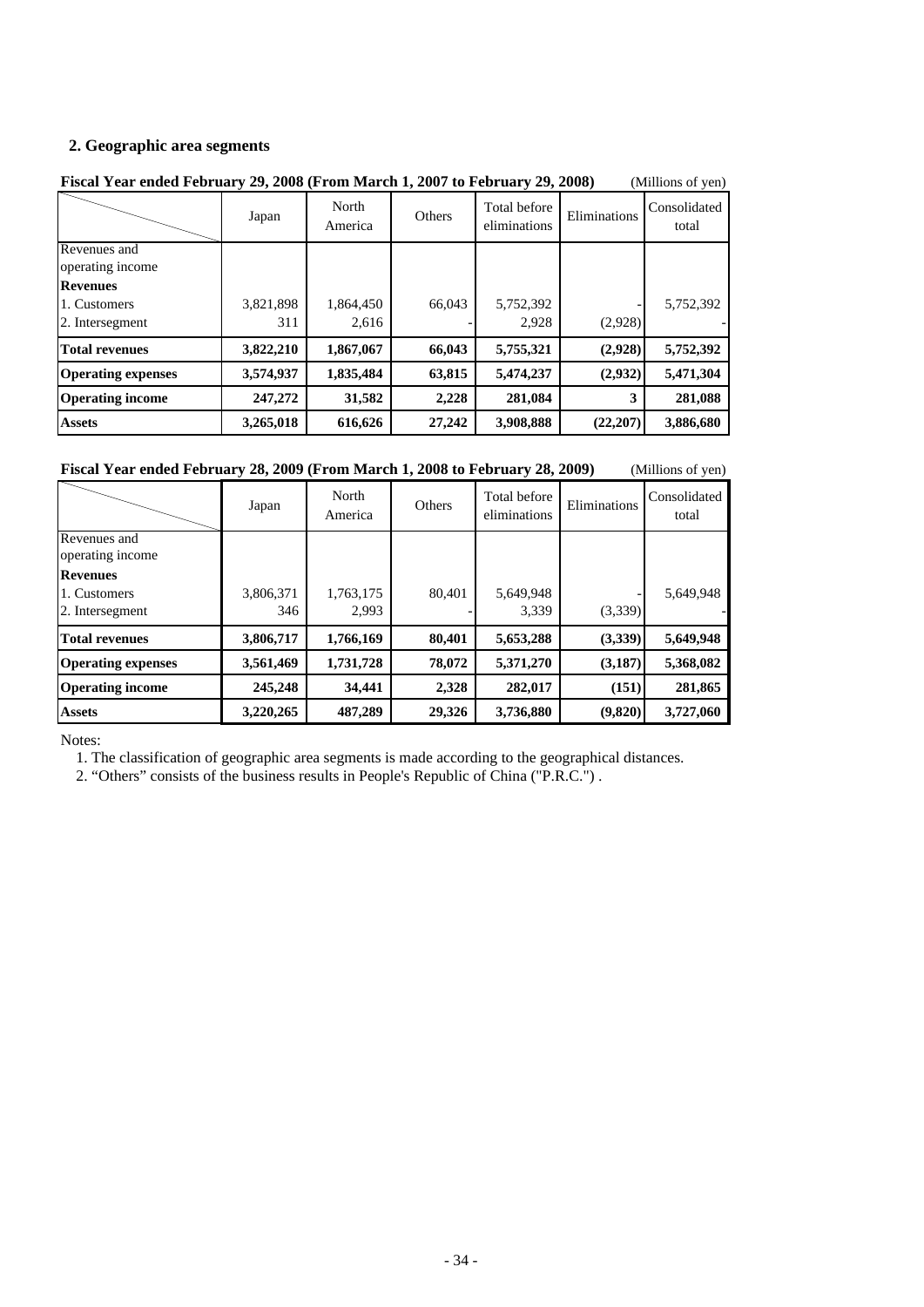#### **3. Overseas sales**

| Fiscal Year ended February 29, 2008 (From March 1, 2007 to February 29, 2008) |                  |               | (Millions of yen) |
|-------------------------------------------------------------------------------|------------------|---------------|-------------------|
|                                                                               | North<br>America | <b>Others</b> | Total             |
| Overseas sales                                                                | 1,864,450        | 66,043        | 1,930,494         |
| Consolidated sales                                                            |                  |               | 5,752,392         |
| Percentage of overseas sales to consolidated sales (%)                        | 32.4             | 1.2           | 33.6              |

#### **Fiscal Year ended February 28, 2009 (From March 1, 2008 to February 28, 2009)** (Millions of yen)

|                                                        | North<br>America | Others | Total     |
|--------------------------------------------------------|------------------|--------|-----------|
| Overseas sales                                         | 1,763,175        | 80,401 | 1,843,576 |
| Consolidated sales                                     |                  |        | 5,649,948 |
| Percentage of overseas sales to consolidated sales (%) | 31.2             | 1.4    | 32.6      |

Notes:

- 1. The classification of overseas sales area segments is made according to the geographical distances.
- 2. "Others" consists of sales in P.R.C.
- 3. "Overseas sales" represents net sales and other operating revenues of consolidated subsidiaries in countries and areas outside of Japan.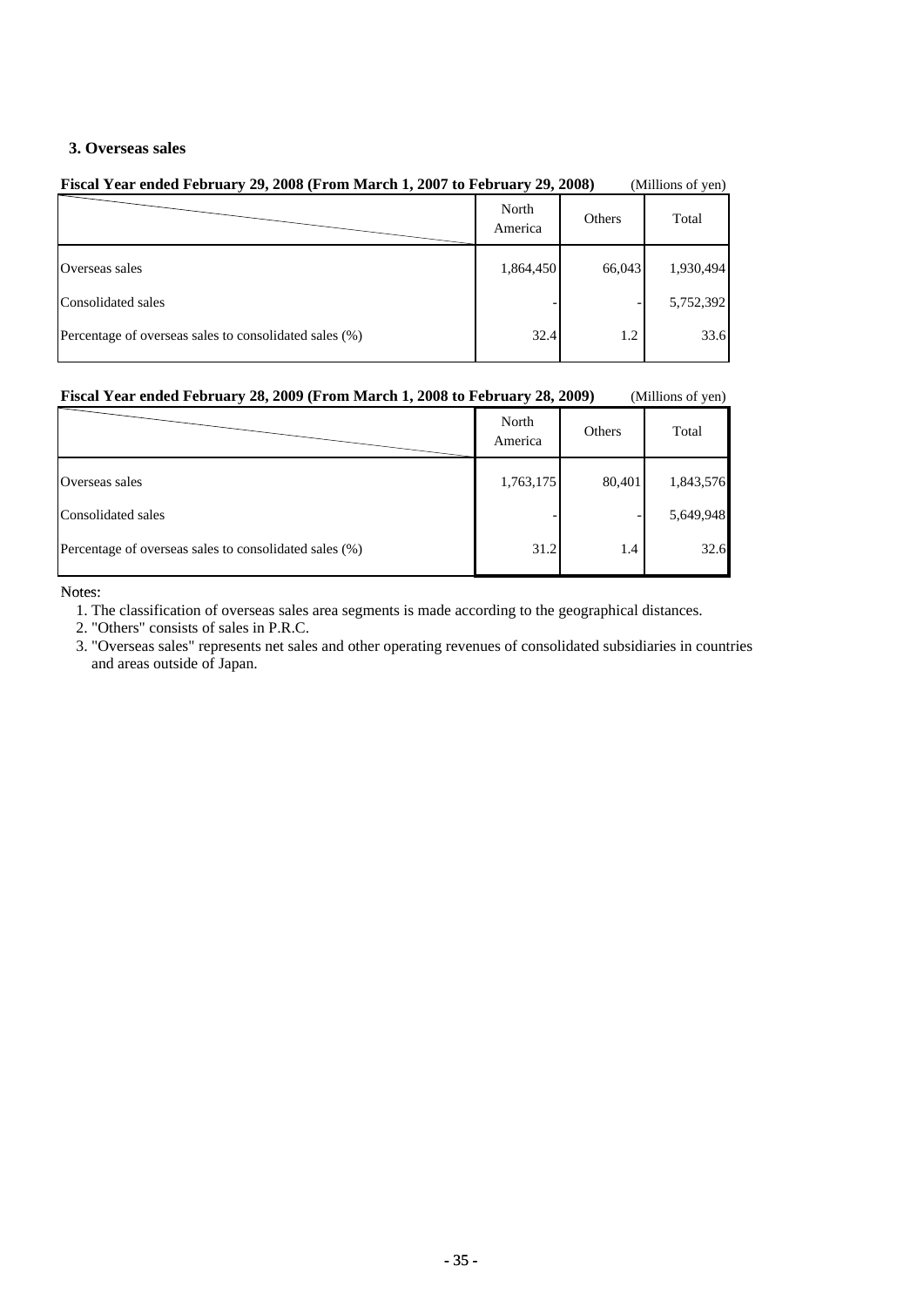### **Leases**

- 1. Information for finance lease contracts other than those for which the ownership of the leased assets is to be transferred to lessee.
	- (1) As lessee
	- (a) Assumed amounts of acquisition cost, accumulated depreciation, impairment loss and net book value,

including the interest portion, are summarized as follows:

*Furniture, fixtures and equipment* (Millions of yen)

|                             | As of February 29, 2008 | As of February 28, 2009 |
|-----------------------------|-------------------------|-------------------------|
| Acquisition cost            | 95,022                  | 98,587                  |
| Accumulated depreciation    | 32.224                  | 39,056                  |
| Accumulated impairment loss | 102                     | 329                     |
| Net book value              | 62.695                  | 59.201                  |

*Software* (Millions of yen)

|                          | As of February 29, 2008 | As of February 28, 2009 |
|--------------------------|-------------------------|-------------------------|
| Acquisition cost         | 1.774                   | 981                     |
| Accumulated depreciation | 629                     | 319                     |
| Net book value           | 1.145                   | 661                     |

(b) The future lease payments of finance leases, including the interest portion, are summarized as follows:

(Millions of yen)

|                                                                                                             | As of February 29, 2008 | As of February 28, 2009 |
|-------------------------------------------------------------------------------------------------------------|-------------------------|-------------------------|
| Due within one year                                                                                         | 17,801                  | 18,675                  |
| Due over one year                                                                                           | 46,142                  | 41,518                  |
| Total                                                                                                       | 63.944                  | 60,193                  |
| Balance of impairment loss account on leased<br>assets included in the outstanding future lease<br>payments | 102                     | 329                     |

(c) Lease payments, reversal of allowance for impairment loss on lease assets, assumed amounts of

depreciation expense and impairment loss are as follows:

(Millions of yen)

|                                                               | Fiscal year ended<br>February 29, 2008 | Fiscal year ended<br>February 28, 2009 |
|---------------------------------------------------------------|----------------------------------------|----------------------------------------|
| Lease payments                                                | 17,849                                 | 17,854                                 |
| Reversal of allowance for impairment loss on<br>leased assets | 90                                     | 123                                    |
| Depreciation expense                                          | 17,939                                 | 17,978                                 |
| <b>Impairment</b> loss                                        |                                        | 210                                    |

 (d) Assumed amounts of depreciation expense are computed using the straight-line method over the lease term assuming no residual value.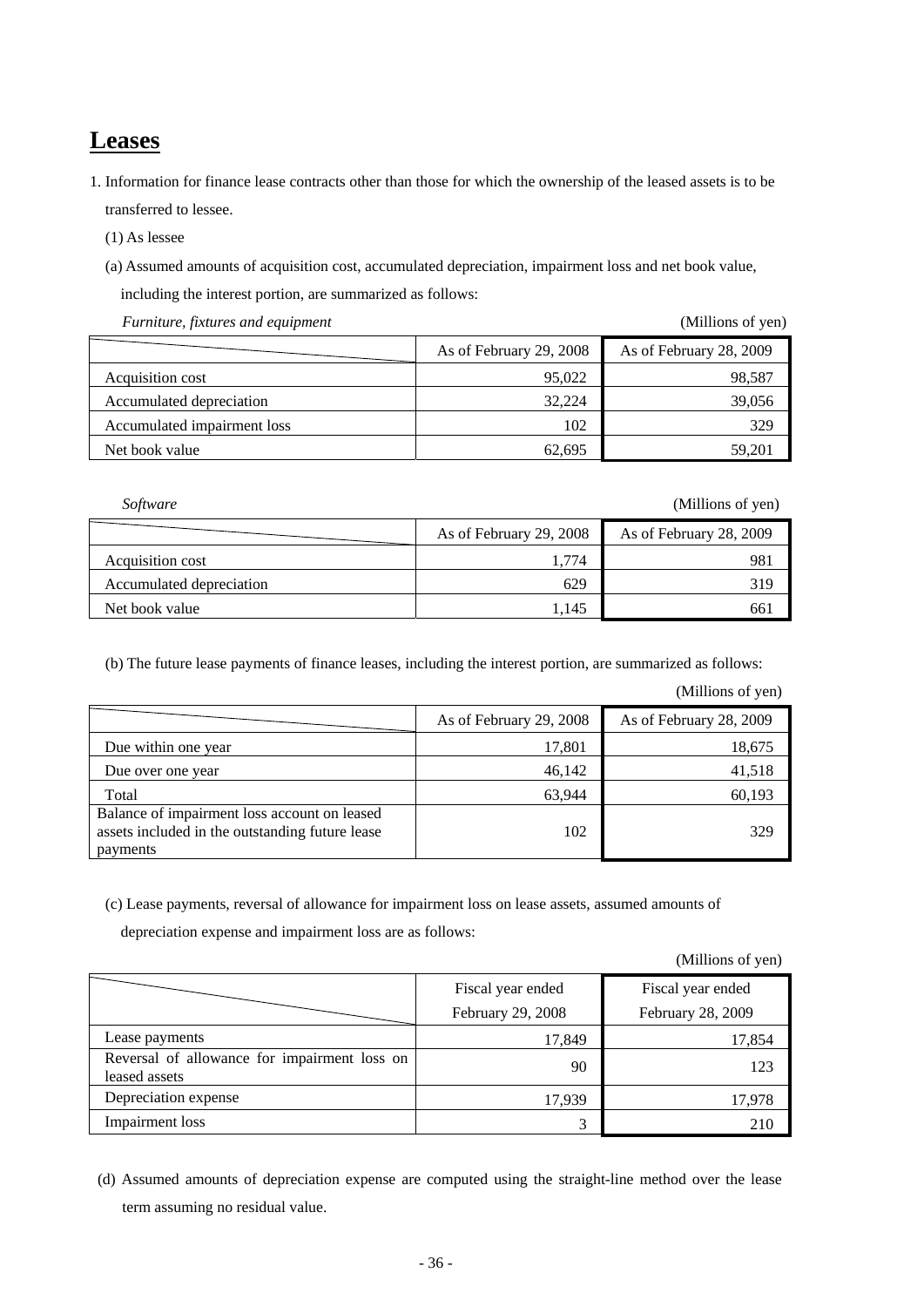(2) As lessor

(a) Acquisition cost, accumulated depreciation and net book value are summarized as follows:

| Furniture, fixtures and equipment | (Millions of yen)       |                         |
|-----------------------------------|-------------------------|-------------------------|
|                                   | As of February 29, 2008 | As of February 28, 2009 |
| Acquisition cost                  | 25,800                  | 27,008                  |
| Accumulated depreciation          | 12,306                  | 14,089                  |
| Net book value                    | 13.494                  | 12.918                  |

(b) The future lease income of finance leases are summarized as follows:

(Millions of yen)

|                     | As of February 29, 2008 | As of February 28, 2009 |
|---------------------|-------------------------|-------------------------|
| Due within one year | 4.422                   | 4.497                   |
| Due over one year   | 9,455                   | 8,825                   |
| Total               | 13,877                  | 13.323                  |

(c) Lease income, depreciation expense and assumed amounts of interest income are as follows:

(Millions of yen)

|                      | Fiscal year ended<br>February 29, 2008 | Fiscal year ended<br>February 28, 2009 |  |
|----------------------|----------------------------------------|----------------------------------------|--|
| Lease income         | 4,605                                  | 4,938                                  |  |
| Depreciation expense | 4,243                                  | 4,546                                  |  |
| Interest income      | 430                                    | 451                                    |  |

(d) Allocation of interest income to each period is computed using the interest method.

2. Operating leases

As lessee

The amounts of outstanding future lease payments under lease agreement other than finance leases, including the interest portion, are summarized as follows:

(Millions of yen)

|                     | As of February 29, 2008 | As of February 28, 2009 |
|---------------------|-------------------------|-------------------------|
| Due within one year | 66.483                  | 59.651                  |
| Due over one year   | 422,874                 | 379,812                 |
| Total               | 489,357                 | 439,464                 |

# **Related Parties Transactions**

None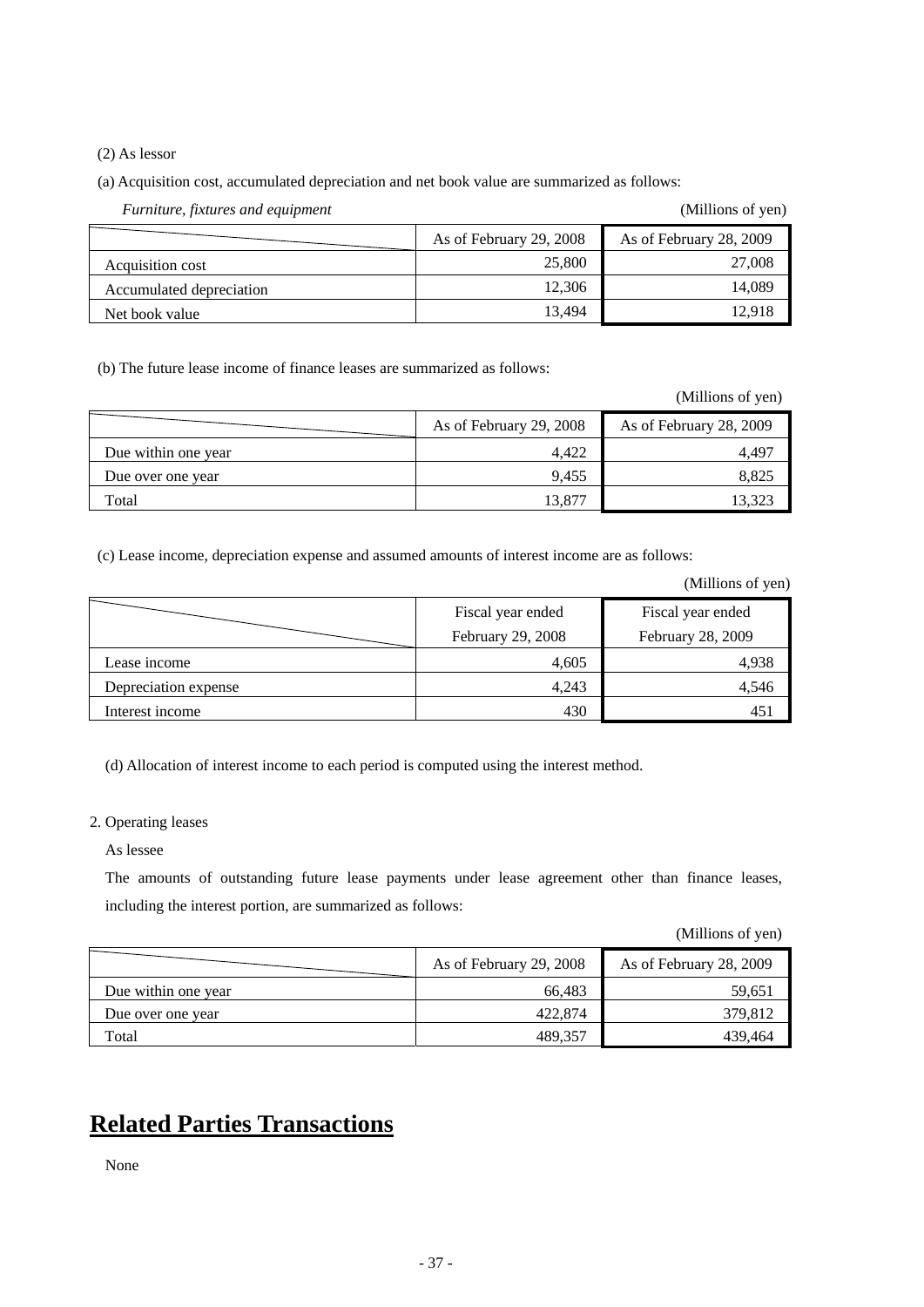# **Deferred Income Taxes**

1. The tax effects of temporary differences that give rise to the significant components of deferred tax assets and liabilities are as follows

|                                                                                |                         | $($ winnono or $\sqrt{2}$ |
|--------------------------------------------------------------------------------|-------------------------|---------------------------|
|                                                                                | As of February 29, 2008 | As of February 28, 2009   |
| Deferred tax assets:                                                           |                         |                           |
| Inventory reserve                                                              | 2,615                   | 2,170                     |
| Allowance for bonuses to employees                                             | 6,529                   | 6,383                     |
| Allowance for sales promotion expenses                                         | 8,160                   | 4,298                     |
| Accrued payroll                                                                | 3,720                   | 3,031                     |
| Allowance for retirement benefits to<br>directors and corporate auditors       | 1,761                   | 1,665                     |
| Allowance for accrued pension and<br>severance costs                           | 330                     | 372                       |
| Allowance for loss on future collection<br>of gift certificates                | 2,796                   | 2,626                     |
| Depreciation and amortization                                                  | 9,112                   | 12,188                    |
| Tax loss carried forward                                                       | 34,939                  | 41,802                    |
| Valuation loss on available-for-sale<br>securities                             | 5,707                   | 4,387                     |
| Allowance for doubtful accounts                                                | 3,167                   | 4,225                     |
| Unrealized loss on property and<br>equipment                                   | 12,174                  | 12,654                    |
| Valuation loss on land and impairment<br>loss on property and equipment        | 36,058                  | 42,931                    |
| Accrued enterprise taxes and business<br>office taxes                          | 4,913                   | 5,373                     |
| Accrued expenses                                                               | 10,145                  | 10,125                    |
| Other                                                                          | 10,251                  | 12,719                    |
| Sub-total                                                                      | 152,384                 | 166,957                   |
| Less: valuation allowance                                                      | (83,001)                | (99, 475)                 |
| Total                                                                          | 69,382                  | 67,481                    |
| Deferred tax liabilities:                                                      |                         |                           |
| Unrealized gains on property and<br>equipment                                  | (37, 284)               | (37, 287)                 |
| Unrealized gains on royalties                                                  | (16,390)                | (12,290)                  |
| Deferred gains on sales of                                                     | (1,178)                 | (1,144)                   |
| property and equipment<br>Unrealized gains on available-for-sale<br>securities | (5,515)                 | (878)                     |
| Prepaid pension cost                                                           | (4,983)                 | (6, 577)                  |
| Other                                                                          | (2,628)                 | (1,775)                   |
| Total                                                                          | (67,980)                | (59, 953)                 |
| Net deferred tax assets                                                        | 1,401                   | 7,528                     |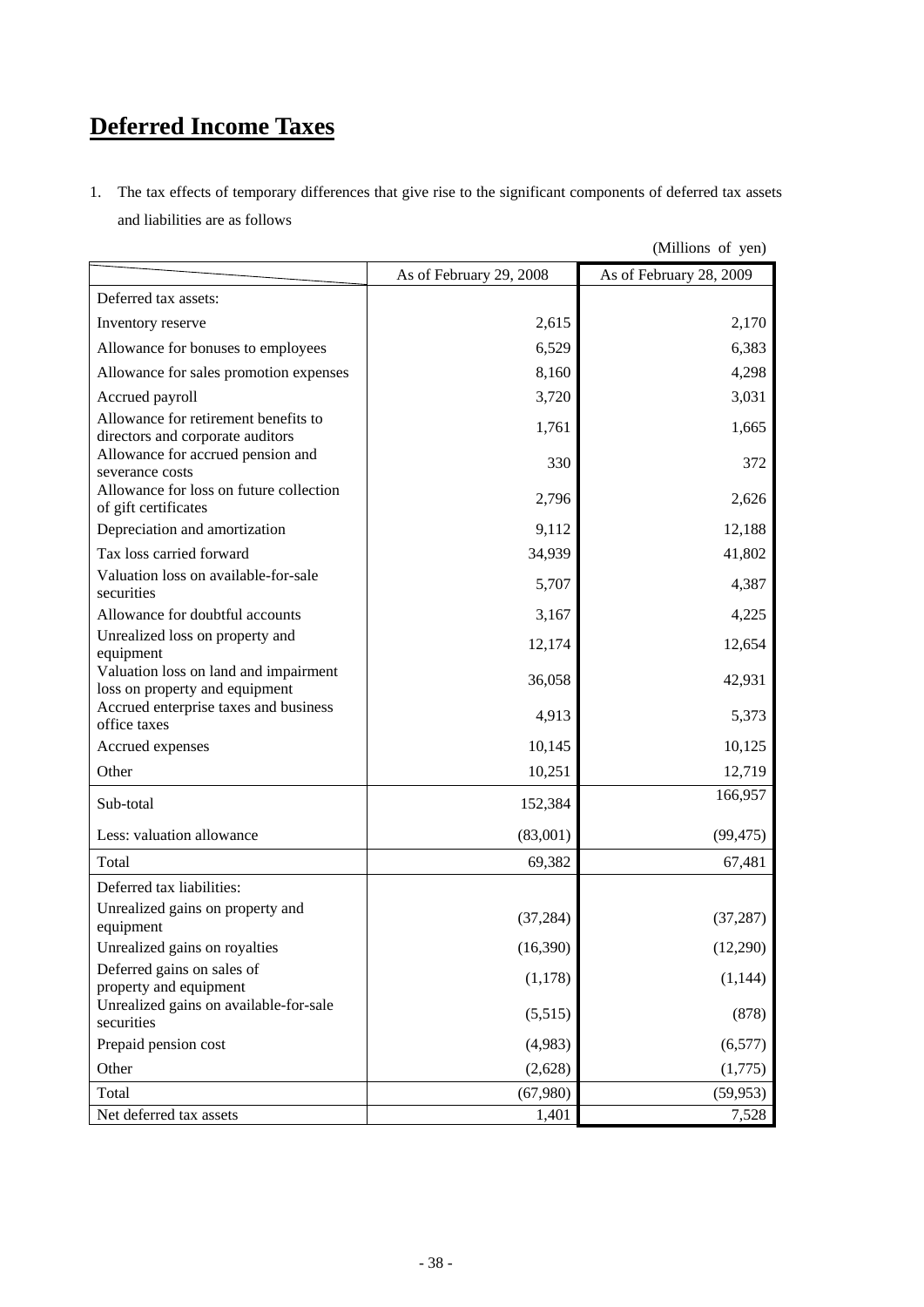Net deferred tax assets are included in the following items of Consolidated Balance Sheets.

|                                                    |                         | (Millions of yen)       |
|----------------------------------------------------|-------------------------|-------------------------|
|                                                    | As of February 29, 2008 | As of February 28, 2009 |
| Current assets - Deferred income taxes             | 35,730                  | 28,656                  |
| Non-current assets<br>- Deferred income taxes      | 28,114                  | 22,966                  |
| Current liabilities - Other                        | (425)                   |                         |
| Non-current liabilities<br>- Deferred income taxes | (62,017)                | (44,094)                |

2. Reconciliation between the statutory tax rate and the effective tax rate

|                                                                            |                         | $\cdots$                |
|----------------------------------------------------------------------------|-------------------------|-------------------------|
|                                                                            | As of February 29, 2008 | As of February 28, 2009 |
| Statutory tax rate                                                         | 40.7                    | 40.7                    |
| Adjustments:                                                               |                         |                         |
| Equity in earnings of affiliates                                           | (0.2)                   | 0.1                     |
| Non-deductible items such as<br>entertainment expenses                     | 0.3                     | 0.2                     |
| Decrease in valuation allowance                                            | (2.6)                   | 7.9                     |
| Inhabitants taxes per capita                                               | 0.6                     | 0.7                     |
| Amortization of goodwill                                                   | 1.9                     | 2.3                     |
| Gain on increase of the Company's<br>interest in consolidated subsidiaries | (0.9)                   |                         |
| Other                                                                      | (1.0)                   | 1.0                     |
| Effective tax rate                                                         | 38.8                    | 52.9                    |

 $(% )$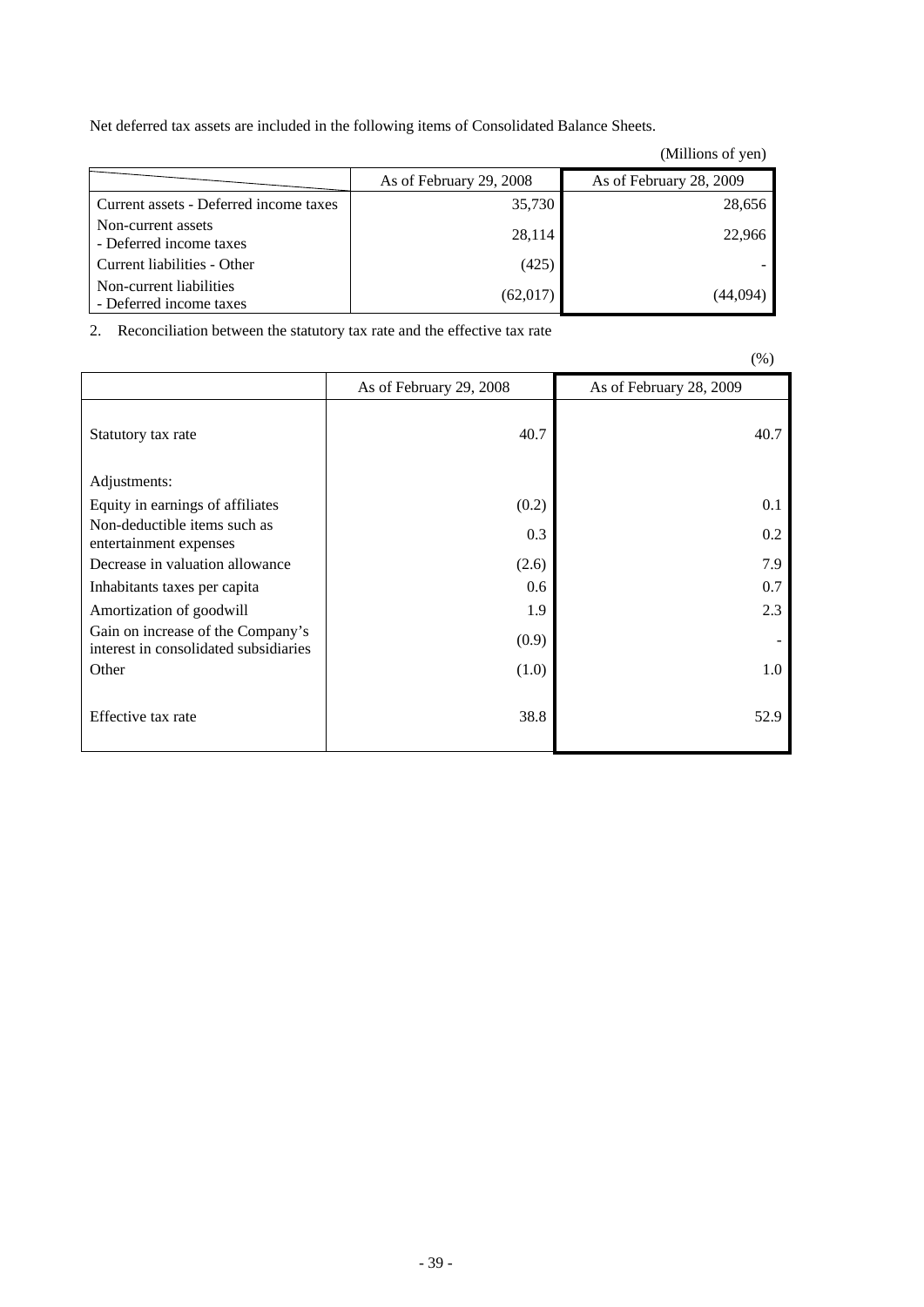# **Securities Information**

(As of February 29, 2008)

1. Held-to-maturity debt securities (fair value is available)

### (Millions of yen)

|                                                             | As of February 29, 2008 |            |            |
|-------------------------------------------------------------|-------------------------|------------|------------|
|                                                             | Book value              | Fair value | Difference |
| Debt securities with fair value<br>exceeding book value     | 605                     | 606        |            |
| Debt securities with fair value<br>not exceeding book value | 9                       | q          | O.         |
| Total                                                       | 614                     | 616        |            |

### 2. Available-for-sale securities (fair value is available)

|                                               |                          |                         |            | (Millions of yen)                |  |
|-----------------------------------------------|--------------------------|-------------------------|------------|----------------------------------|--|
|                                               |                          | As of February 29, 2008 |            |                                  |  |
|                                               | Description              | Acquisition cost        | Book value | Net unrealized<br>gains (losses) |  |
| <b>Securities</b>                             | Equity securities        | 9,340                   | 17,782     | 8,441                            |  |
| with<br>book value                            | Debt securities          | 5,521                   | 5,522      | $\theta$                         |  |
| exceeding<br>Sub total<br>acquisition<br>cost |                          | 14,862                  | 23,304     | 8,442                            |  |
| <b>Securities</b>                             | <b>Equity securities</b> | 19,126                  | 17,306     | (1,820)                          |  |
| with book<br>value not                        | Debt securities          | 92,019                  | 91,996     | (22)                             |  |
| exceeding<br>acquisition<br>cost              | Sub total                | 111,145                 | 109,302    | (1, 843)                         |  |
|                                               | Total                    | 126,008                 | 132,607    | 6,598                            |  |

3. Available-for-sale securities sold during the fiscal year ended February 29, 2008

|                                                | As of February 29, 2008 |
|------------------------------------------------|-------------------------|
| Sales amounts                                  | 23.785                  |
| Gain on sales of available-for-sale securities | 99                      |
| Loss on sales of available-for-sale securities | (17.891)                |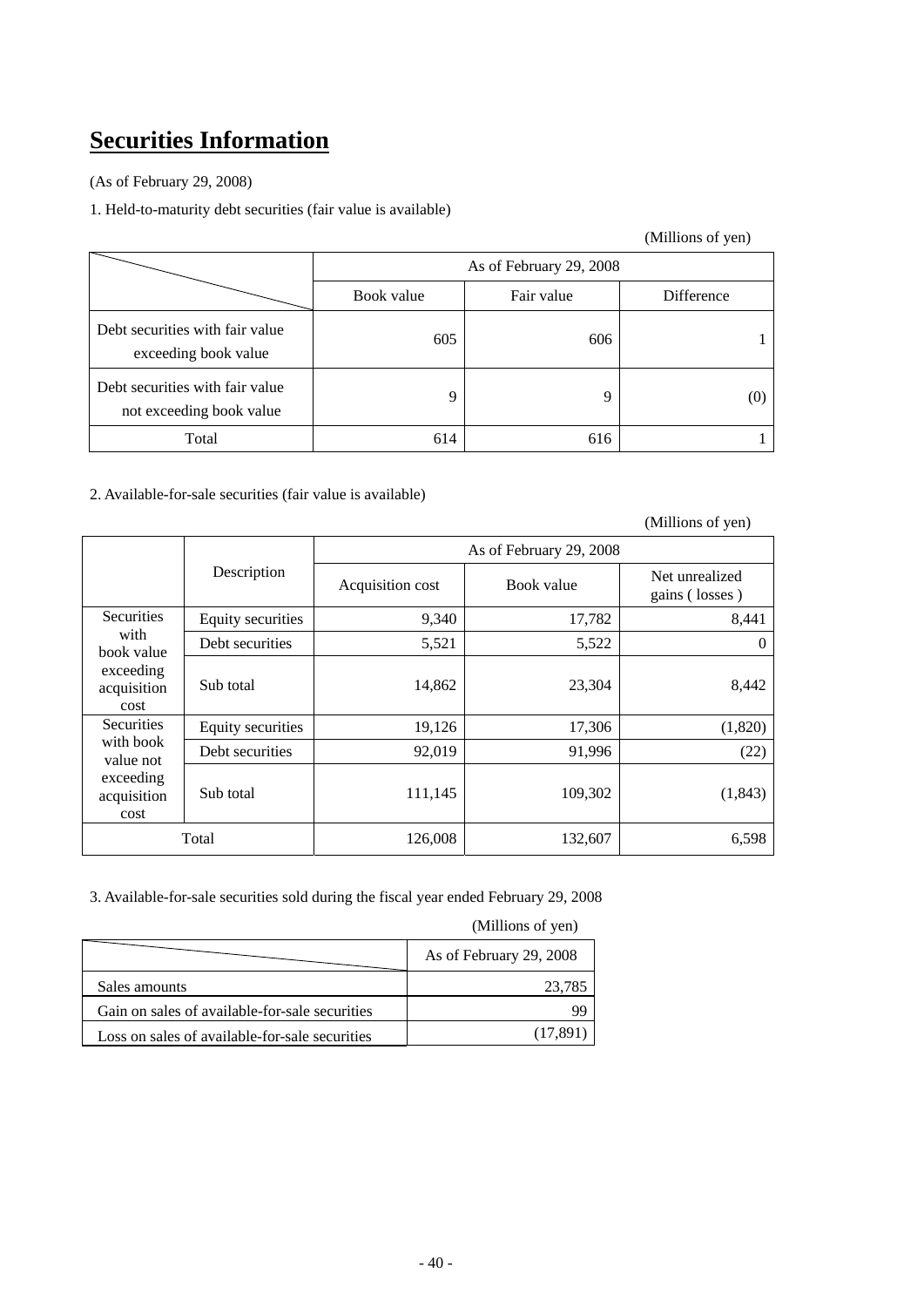#### 4. Major securities which are not subject to revaluation

|                                       | (Millions of yen)       |
|---------------------------------------|-------------------------|
|                                       | As of February 29, 2008 |
|                                       | Book value              |
| Held-to-maturity debt                 |                         |
| -Bonds                                | 203                     |
| Available-for-sale securities         |                         |
| -Unlisted securities                  | 16,925                  |
| -Unlisted foreign securities          | 3,041                   |
| -Debt securities                      | 24                      |
| - Negotiable certificates of deposits | 94,500                  |
| Total                                 | 114,492                 |

5. Redemption schedule of available-for-sale securities with fixed maturities and held-to-maturity debt securities

|                                        | As of February 29, 2008 |              |               |               |
|----------------------------------------|-------------------------|--------------|---------------|---------------|
|                                        | Within 1 year           | 1 to 5 years | 5 to 10 years | Over 10 years |
| Government and<br>municipal bonds      | 97,518                  | 614          |               |               |
| Corporate bonds                        | 3                       | 199          | -             |               |
| Debt securities                        | 24                      | -            | ۰             |               |
| Negotiable<br>certificates of deposits | 94,500                  | -            | -             |               |
| Total                                  | 192,046                 | 814          |               |               |

(Millions of yen)

(As of February 28, 2009)

1. Held-to-maturity debt securities (fair value is available)

|                                                             |                      | As of February 28, 2009 |            |  |  |  |
|-------------------------------------------------------------|----------------------|-------------------------|------------|--|--|--|
|                                                             | <b>Book</b><br>value | Fair<br>value           | Difference |  |  |  |
| Debt securities with fair value<br>exceeding book value     | 614                  | 617                     |            |  |  |  |
| Debt securities with fair value<br>not exceeding book value |                      | -                       |            |  |  |  |
| Total                                                       | 614                  | 617                     |            |  |  |  |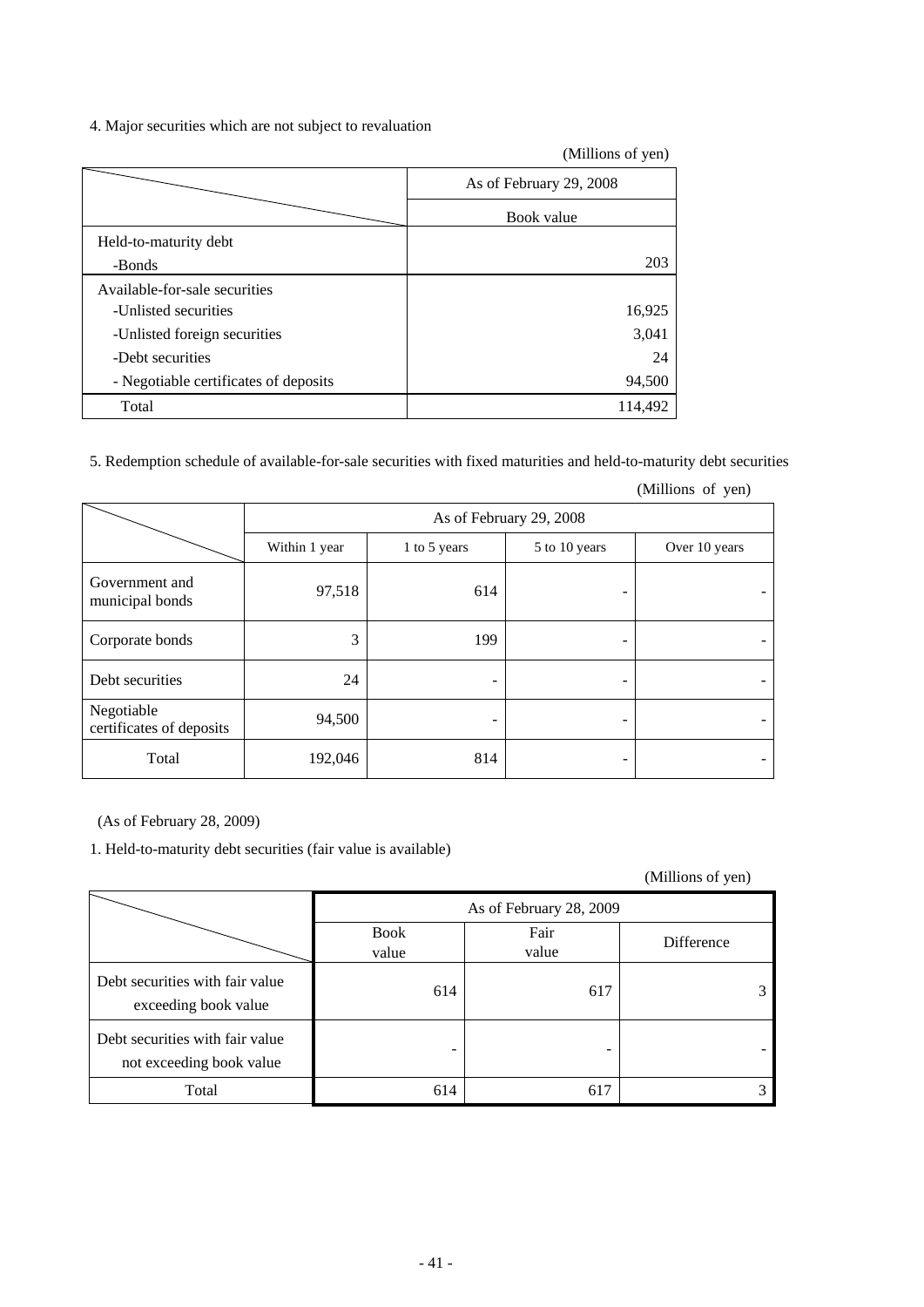#### 2. Available-for-sale securities (fair value is available)

(Millions of yen)

|                                  |                   | As of February 28, 2009 |            |                                  |  |
|----------------------------------|-------------------|-------------------------|------------|----------------------------------|--|
|                                  | Description       | Acquisition cost        | Book value | Net unrealized<br>gains (losses) |  |
| <b>Securities</b>                | Equity securities | 9,910                   | 11,725     | 1,814                            |  |
| with<br>book value               | Debt securities   | 80,542                  | 80,621     | 79                               |  |
| exceeding<br>acquisition<br>cost | Sub total         | 90,452                  | 92,346     | 1,893                            |  |
| <b>Securities</b>                | Equity securities | 8,885                   | 7,369      | (1,515)                          |  |
| with book<br>value not           | Debt securities   | 10,993                  | 10,993     | (0)                              |  |
| exceeding<br>acquisition<br>cost | Sub total         | 19,878                  | 18,362     | (1,515)                          |  |
|                                  | Total             | 110,331                 | 110,709    | 377                              |  |

3. Available-for-sale securities sold during the fiscal year ended February 28, 2009

|                                                | (Millions of yen)       |
|------------------------------------------------|-------------------------|
|                                                | As of February 28, 2009 |
| Sales amounts                                  |                         |
| Gain on sales of available-for-sale securities |                         |
| Loss on sales of available-for-sale securities |                         |

4. Major securities which are not subject to revaluation

|                                       | As of February 28, 2009 |
|---------------------------------------|-------------------------|
|                                       | Book value              |
| Held-to-maturity debt                 |                         |
| -Bonds                                | 202                     |
| Available-for-sale securities         |                         |
| -Unlisted securities                  | 18,809                  |
| -Unlisted foreign securities          | 3,021                   |
| -Debt securities                      | 24                      |
| - Negotiable certificates of deposits | 94,600                  |
| Total                                 | 116,455                 |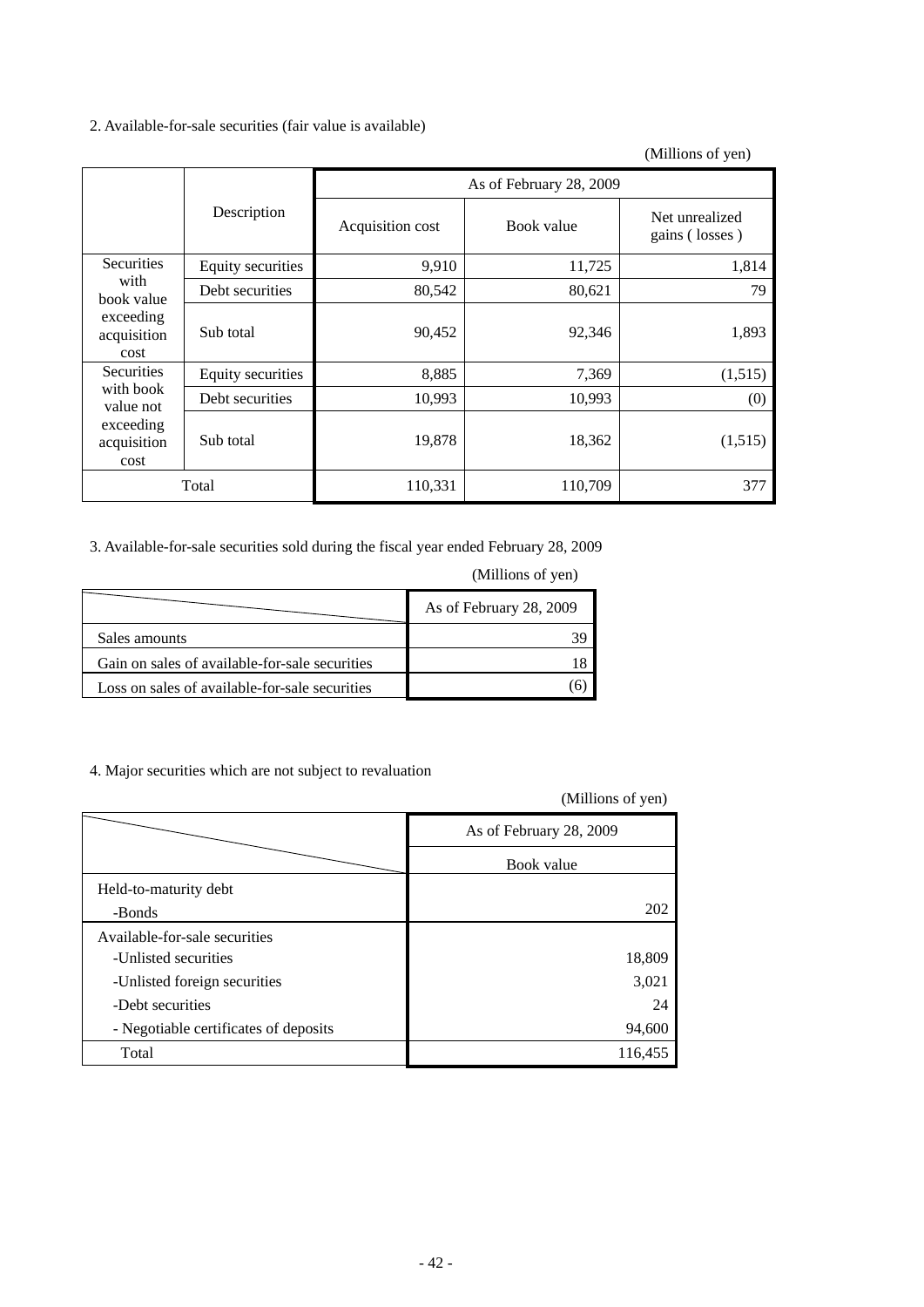5. Redemption schedule of available-for-sale securities with fixed maturities and held-to-maturity debt securities

|                                        | As of February 28, 2009 |              |               |               |  |  |
|----------------------------------------|-------------------------|--------------|---------------|---------------|--|--|
|                                        | Within 1 year           | 1 to 5 years | 5 to 10 years | Over 10 years |  |  |
| Government and<br>municipal bonds      | 86,542                  | 5,687        |               |               |  |  |
| Corporate bonds                        | 202                     | -            |               |               |  |  |
| Debt securities                        | 24                      | -            | -             |               |  |  |
| Negotiable<br>certificates of deposits | 94,600                  |              |               |               |  |  |
| Total                                  | 181,370                 | 5,687        | -             |               |  |  |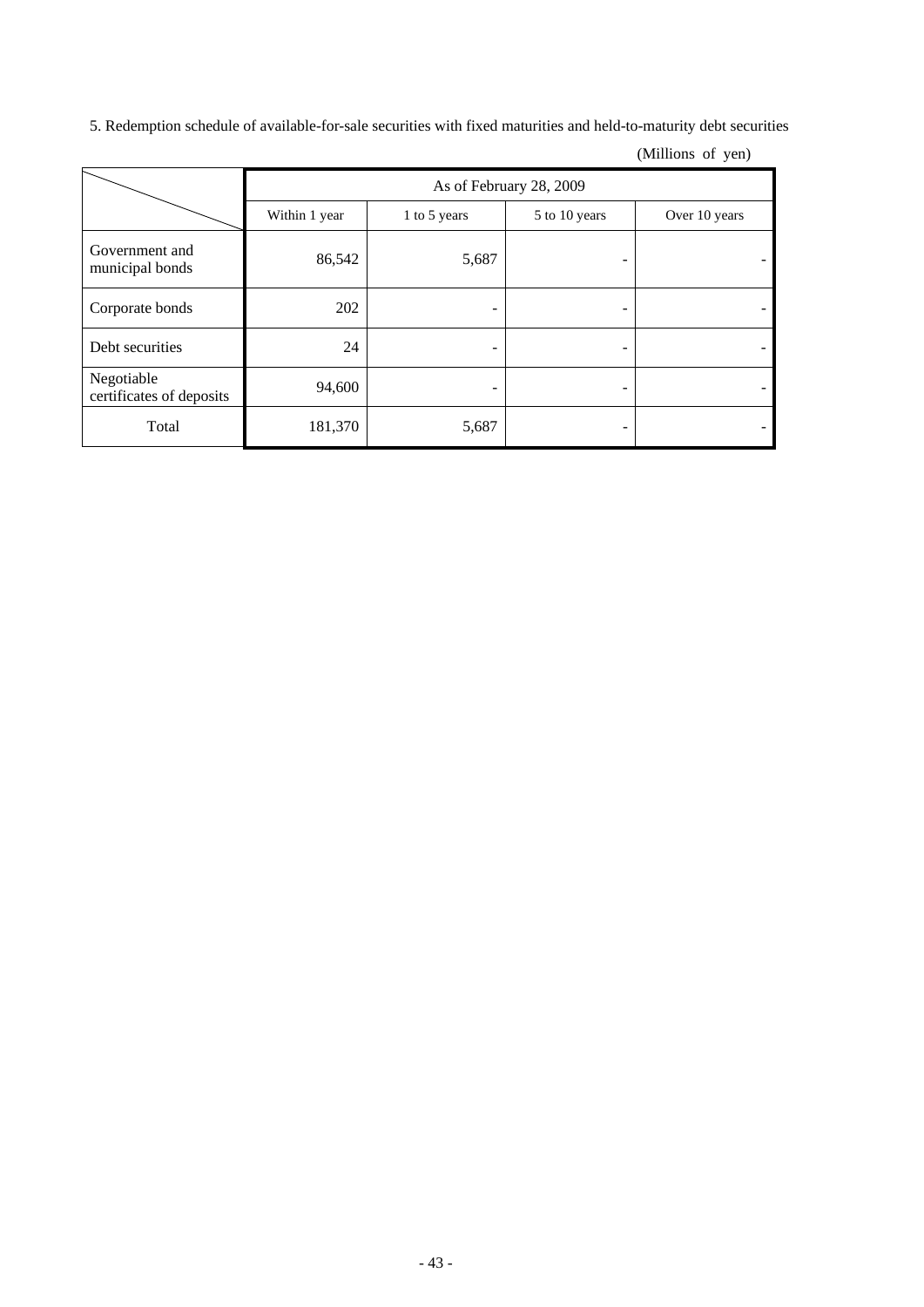# **Derivative Transactions**

*Notional amounts, fair value and unrealized gain (loss) of derivative instruments* 

#### 1. Currency-related transactions

### (Millions of yen)

|                                                                            | As of February 29, 2008 |                  |              | As of February 28, 2009 |             |                  |                      |                   |
|----------------------------------------------------------------------------|-------------------------|------------------|--------------|-------------------------|-------------|------------------|----------------------|-------------------|
| Contract amount                                                            | Estimated               | Unrealized       |              | Contract amount         |             | Unrealized       |                      |                   |
|                                                                            | Total                   | Over one<br>year | amounts      | gains<br>(losses)       | Total       | Over one<br>year | Estimated<br>amounts | gains<br>(losses) |
| Forward<br>exchange<br>contracts:<br>Buy<br>U.S. Dollar<br><b>Buy Euro</b> | 4,774<br>181            |                  | 4,497<br>179 | (277)<br>(2)            | 5,377<br>88 | -                | 5,677<br>85          | 299<br>(3)        |
| Foreign<br>currency<br>swap:<br>Buy<br>U.S. Dollar                         | 24,502                  | 12,684           | 2,413        | 2,413                   | 12,684      | 866              | 1,907                | 1,907             |
| Total                                                                      | 29,459                  | 12,684           | 7,090        | 2,133                   | 18,150      | 866              | 7,669                | 2,203             |

(Note) Fair values of forward exchange contracts and foreign currency swap are based on values prepared by financial institutions.

#### 2. Interest-related transactions

(Millions of yen)

| As of February 29, 2008      |        |                  |                         |                   |                 | As of February 28, 2009 |           |                   |
|------------------------------|--------|------------------|-------------------------|-------------------|-----------------|-------------------------|-----------|-------------------|
|                              |        | Contract amount  | Unrealized<br>Estimated |                   | Contract amount |                         | Estimated | Unrealized        |
|                              | Total  | Over one<br>year | amounts                 | gains<br>(losses) | Total           | Over one<br>year        | amounts   | gains<br>(losses) |
| Interest rate                |        |                  |                         |                   |                 |                         |           |                   |
| swap:                        |        |                  |                         |                   |                 |                         |           |                   |
| Receive float<br>/ Pay $fix$ | 36,000 |                  | 76                      | 76                |                 |                         |           |                   |
| Receive fix<br>/Pay float    | 10,000 | 10,000           | (35)                    | (35)              | 10,000          | 10,000                  | (2)       | (2)               |
| Total                        | 46,000 | 10,000           | 41                      | 41                | 10,000          | 10,000                  | (2)       | (2)               |

(Note) (1) Fair value of interest rate swap is based on values prepared by financial institutions.

(2) Derivative transaction to which hedge accounting has been applied are excluded from this disclosure.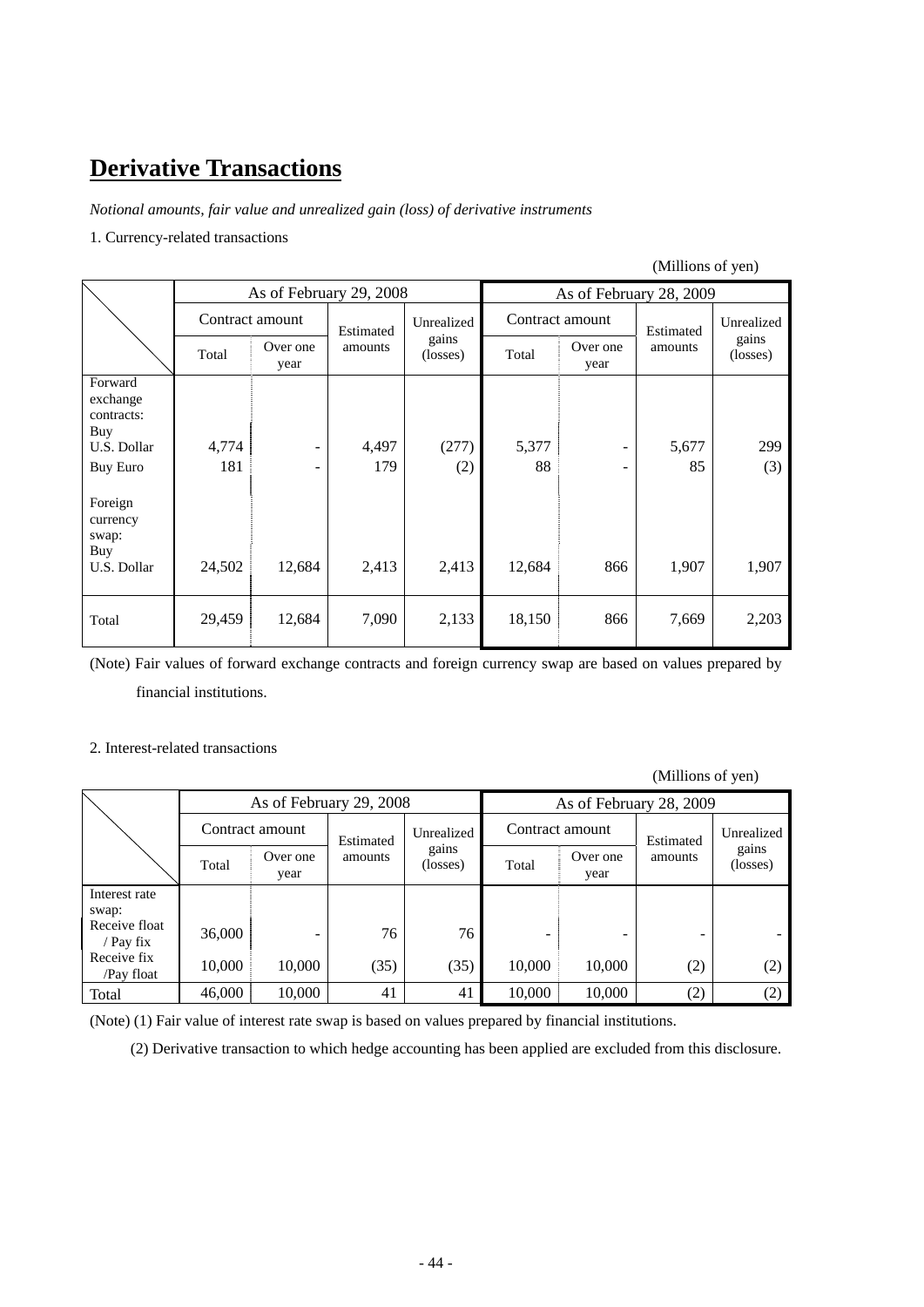# **Accounting for Retirement Benefits**

1. Summary of the retirement benefit plans

 The Company and its domestic consolidated subsidiaries have a corporate pension fund plan, which are the defined benefit pension plan and certain domestic subsidiaries have the defined contribution pension plan and the lump-sum severance payment plan. A premium on employees' retirement benefit may be added upon retirement of employee.

 Consolidated subsidiaries in the United States have a defined contribution pension plan in addition to a defined benefit plan.

(Millions of yen)

|                                                                                   | Fiscal year ended | Fiscal year ended |
|-----------------------------------------------------------------------------------|-------------------|-------------------|
|                                                                                   | February 29, 2008 | February 28, 2009 |
| Projected benefit obligations (Note)                                              | (177, 921)        | (189, 047)        |
| Fair value of plan assets (including<br>employee retirement benefit trust)        | 178,555           | 135,931           |
| Funded status                                                                     | 633               | (53, 116)         |
| Unrecognized actuarial differences                                                | 9,212             | 66,775            |
| Unrecognized prior service costs                                                  | (1,466)           | (684)             |
| Prepaid pension cost, net of allowance<br>for accrued pension and severance costs | 8,379             | 12,975            |
| Prepaid pension cost                                                              | 12,727            | 16,486            |
| Allowance for accrued pension<br>and<br>severance costs                           | (4, 347)          | (3,510)           |

#### 2. Projected retirement benefit obligations

(Note)

| Fiscal year ended                              | Fiscal year ended                              |
|------------------------------------------------|------------------------------------------------|
| <b>February 29, 2008</b>                       | February 28, 2009                              |
| For some of the consolidated subsidiaries, the | For some of the consolidated subsidiaries, the |
| simplified method is employed in computing     | simplified method is employed in computing     |
| retirement benefit obligations.                | retirement benefit obligations.                |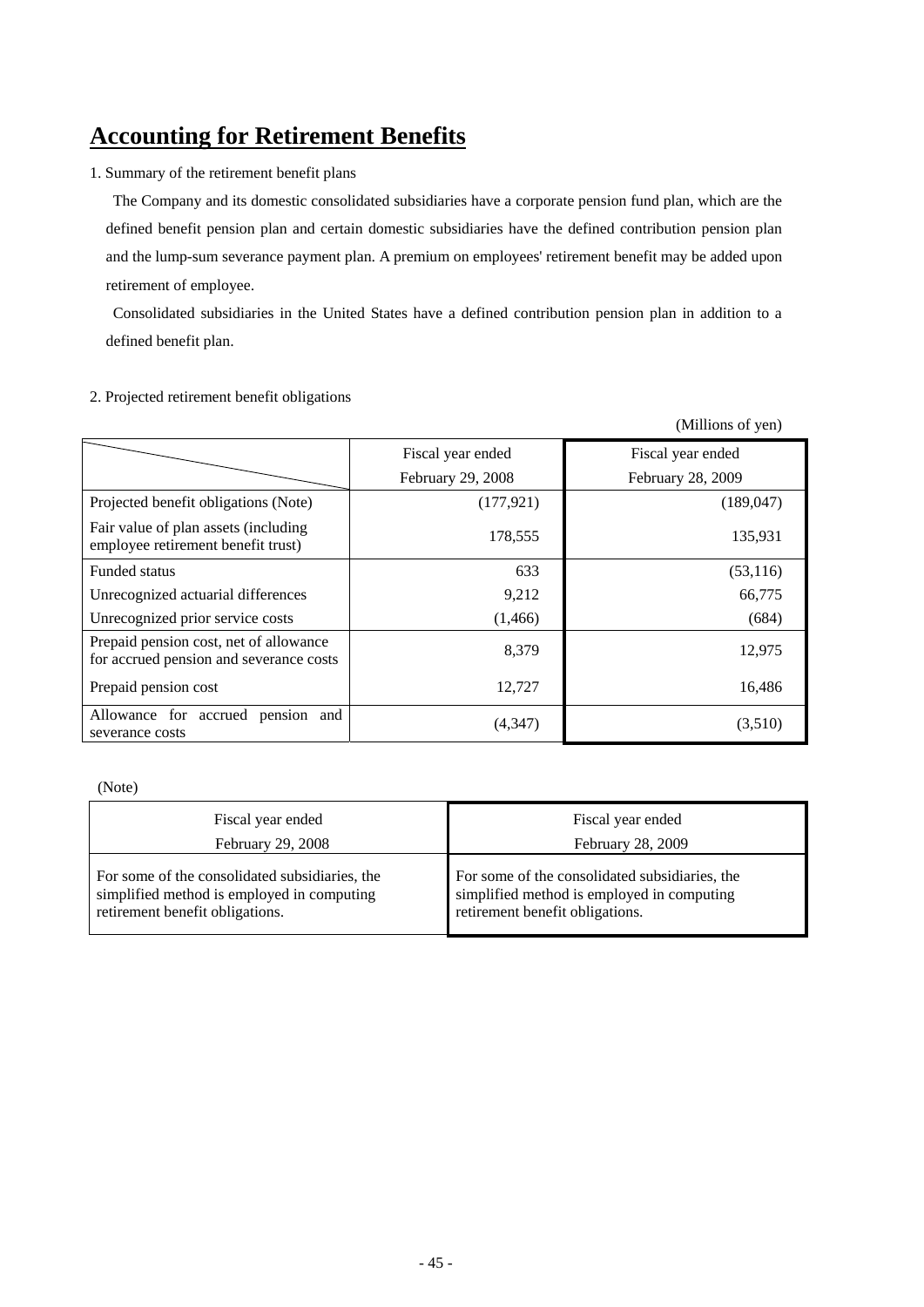### 3. Net periodic benefit cost

(Millions of yen)

|                                                    | Fiscal year ended<br>February 29, 2008 | Fiscal year ended<br>February 28, 2009 |
|----------------------------------------------------|----------------------------------------|----------------------------------------|
| Service cost (Notes 1)                             | 10,869                                 | 11,286                                 |
| Interest cost                                      | 4,407                                  | 4,507                                  |
| Expected return on plan assets                     | (6,682)                                | (6,213)                                |
| Amortization of actuarial differences              | (1,009)                                | 1,270                                  |
| Amortization of prior service costs                | (751)                                  | (750)                                  |
| Premium on employees' retirement<br><b>benefit</b> | 672                                    | 3,131                                  |
| Net periodic benefit cost                          | 7,505                                  | 13.232                                 |

### (Notes)

| Fiscal year ended                                                                                                                                                                                                                                           | Fiscal year ended                                                                                                                                                                                                                                           |
|-------------------------------------------------------------------------------------------------------------------------------------------------------------------------------------------------------------------------------------------------------------|-------------------------------------------------------------------------------------------------------------------------------------------------------------------------------------------------------------------------------------------------------------|
| February 29, 2008                                                                                                                                                                                                                                           | February 28, 2009                                                                                                                                                                                                                                           |
| 1. Net periodic benefit cost of subsidiaries using the<br>simplified method is included.<br>2. Besides the above net periodic benefit cost, benefit<br>cost related to the defined contribution plan<br>employed by consolidated subsidiaries in the United | 1. Net periodic benefit cost of subsidiaries using the<br>simplified method is included.<br>2. Besides the above net periodic benefit cost, benefit<br>cost related to the defined contribution plan<br>employed by consolidated subsidiaries in the United |
| States, amounting to 1,414 million yen, is included.                                                                                                                                                                                                        | States, amounting to 1,117 million yen, is included.                                                                                                                                                                                                        |

4. Assumptions used in accounting for retirement benefit obligations

|                                                             | Fiscal year ended                                          | Fiscal year ended                                          |
|-------------------------------------------------------------|------------------------------------------------------------|------------------------------------------------------------|
|                                                             | February 29, 2008                                          | February 28, 2009                                          |
| Allocation method of estimated total<br>retirement benefits | Point basis                                                | Point basis                                                |
|                                                             | Mainly 2.5%                                                | Mainly 2.0%                                                |
| Discount rate                                               | A consolidated subsidiary in                               | A consolidated subsidiary in                               |
|                                                             | the United States 6.25%                                    | the United States 6.5%                                     |
| Expected rate of return on plan assets                      | Mainly 3.5%                                                | Mainly 3.5%                                                |
| Periods over which the prior service<br>costs are amortized | 5 years or 10 years                                        | 5 years or 10 years                                        |
| Periods over which the actuarial                            | Unrecognized actuarial                                     | Unrecognized actuarial                                     |
| differences are amortized                                   | differences are amortized                                  | differences are amortized                                  |
|                                                             | on a straight-line basis over                              | on a straight-line basis over                              |
|                                                             | the period of 10 years from the                            | the period of 10 years from the                            |
|                                                             | next year in which they arise<br>which is shorter than the | next year in which they arise<br>which is shorter than the |
|                                                             | average remaining years of                                 | average remaining years of                                 |
|                                                             | service of eligible employees.                             | service of eligible employees.                             |
|                                                             | Consolidated subsidiaries                                  | Consolidated subsidiaries                                  |
|                                                             | in the United States adopt the                             | in the United States adopt the                             |
|                                                             | corridor approach for the                                  | corridor approach for the                                  |
|                                                             | amortization of actuarial                                  | amortization of actuarial                                  |
|                                                             | differences.                                               | differences.                                               |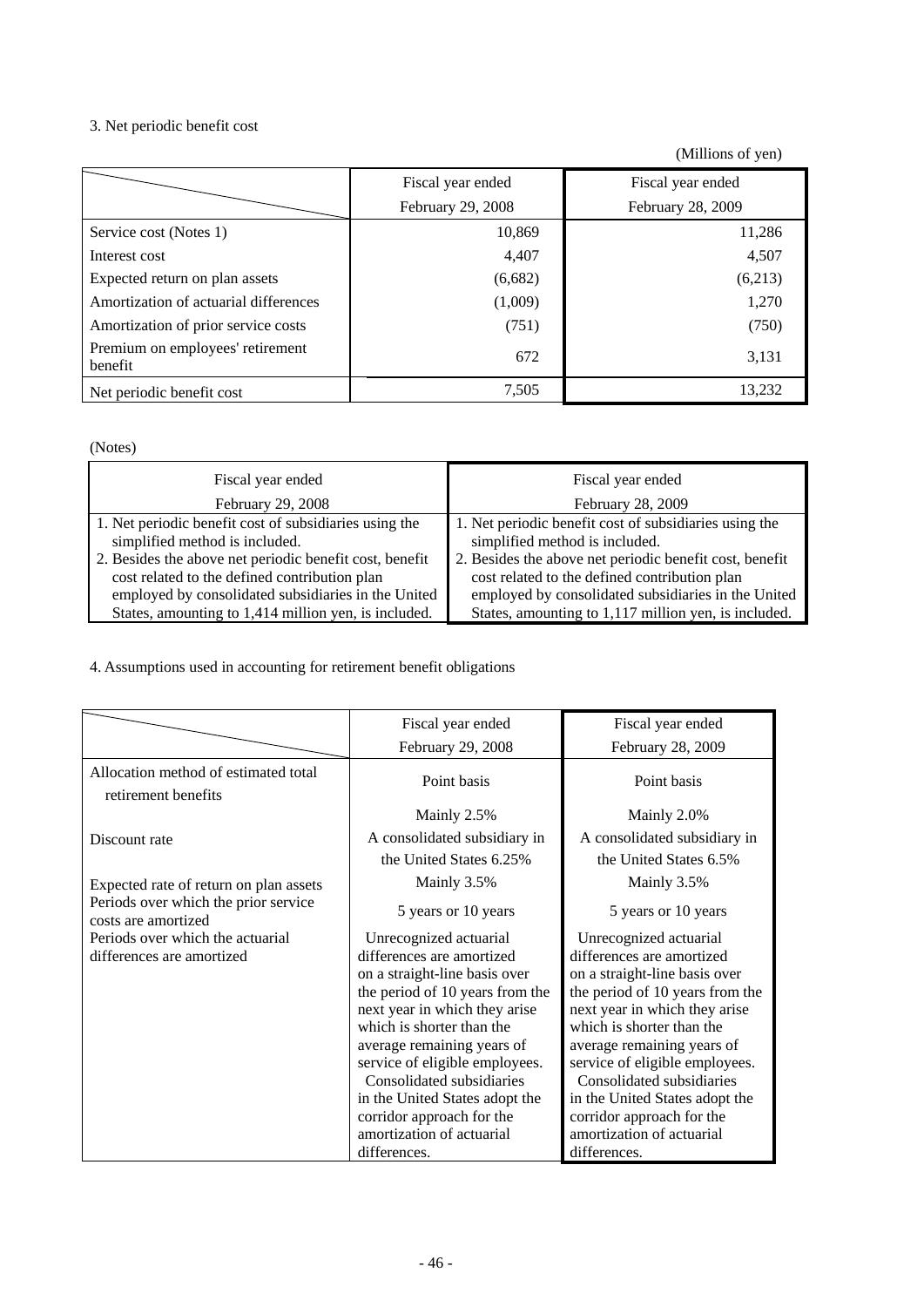# **Stock Option**

*(From March 1, 2007 to February 29, 2008*)

None

*(From March 1, 2008 to February 28, 2009)* 

- 1. Expenses related to stock option of 391 million yen was included in Selling, general and administrative expenses.
- 2. Details about stock option which was granted for the year ended February 28, 2009.

The Company

(1) Outline of stock options

|                                                  | First grant                                                                                                                                                                   | Second grant                                                                                                                                                                  |
|--------------------------------------------------|-------------------------------------------------------------------------------------------------------------------------------------------------------------------------------|-------------------------------------------------------------------------------------------------------------------------------------------------------------------------------|
| Grantees of the rights and<br>number of grantees | Four directors of the Company                                                                                                                                                 | 92-member of executive officers of<br>the Company and, directors and<br>executive officers of subsidiaries of<br>the Company                                                  |
| Type and number of shares<br>(Note)              | 15,900 ordinary shares                                                                                                                                                        | 95,800 ordinary shares                                                                                                                                                        |
| Grant date                                       | August 6, 2008                                                                                                                                                                | August 6, 2008                                                                                                                                                                |
| Exercise condition                               | Within 10 days from the day<br>following the day that a<br>subscription holder loses its<br>position as a director or<br>executive officer of the<br>Company and subsidiaries | Within 10 days from the day<br>following the day that a<br>subscription holder loses its<br>position as a director or executive<br>officer of the Company and<br>subsidiaries |
| Intended service period                          |                                                                                                                                                                               |                                                                                                                                                                               |
| Exercise period                                  | From May 1, 2009<br>to August 6, 2028                                                                                                                                         | From August 7, 2009<br>to August 6, 2038                                                                                                                                      |

(Note) Number of shares means total shares to be issued upon exercise of subscriptions to shares.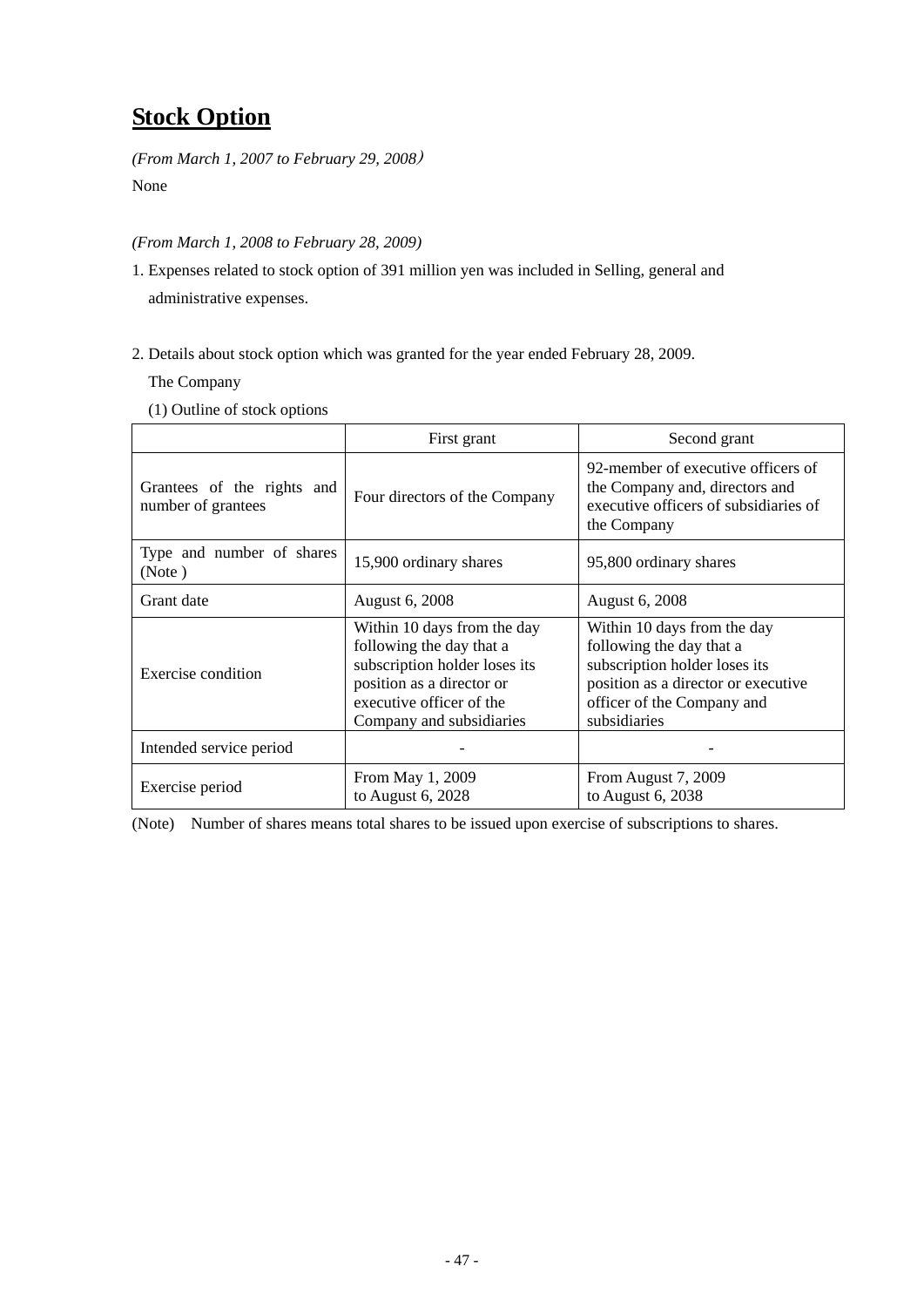(2) Scale and changes in stock options.

The following describes scale and changes in stock options that existed during the year ended

February 28, 2009. The number of stock options is translated into the number of shares.

| (a) Number of stock options |  |  |
|-----------------------------|--|--|
|-----------------------------|--|--|

|                         | First grant | Second grant |
|-------------------------|-------------|--------------|
| Before vested           |             |              |
| As of February 29, 2008 |             |              |
| Granted                 | 15,900      | 95,800       |
| Forfeited               |             | 1,300        |
| <b>Vested</b>           |             |              |
| Outstanding             | 15,900      | 94,500       |
| After vested            |             |              |
| As of February 29, 2008 |             |              |
| Vested                  |             |              |
| Exercised               |             |              |
| Forfeited               |             |              |
| Outstanding             |             |              |

(b) Price information

|                                                 | First grant                              | Second grant                             |
|-------------------------------------------------|------------------------------------------|------------------------------------------|
| Exercise price (yen)                            | 1 yen per share                          | 1 yen per share                          |
| Average exercise price (yen)                    |                                          | -                                        |
| Fair value at the grant date<br>(Note)<br>(yen) | 307,000 yen per subscription to<br>share | 311,300 yen per subscription to<br>share |

(Note) The number of shares to be issued upon exercise of one subscription to shares shall be 100 ordinary shares of the Company.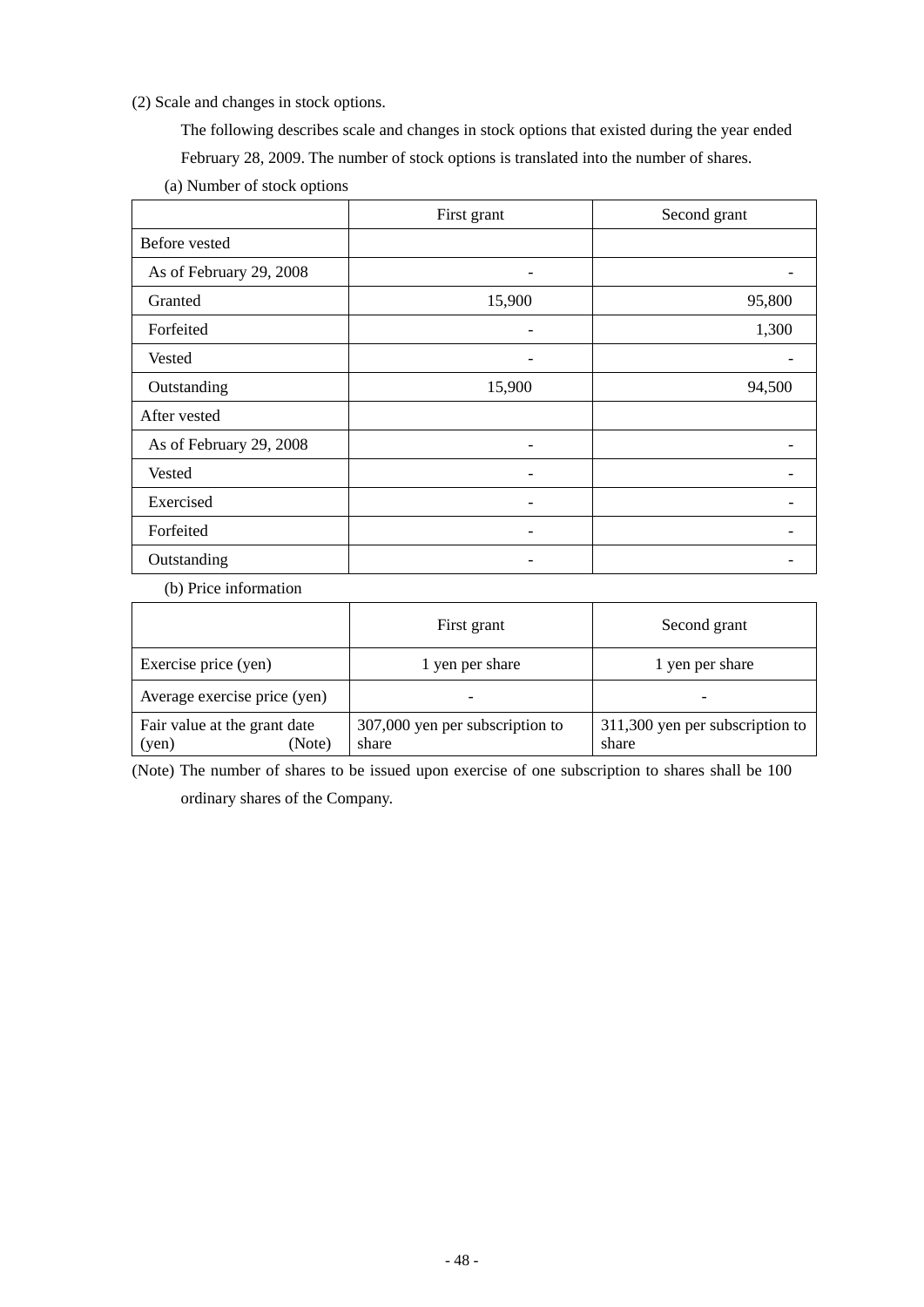### Seven Bank, Ltd.

|  |  |  |  | (1) Outline of stock options |
|--|--|--|--|------------------------------|
|--|--|--|--|------------------------------|

|                                                  | First grant-1                                                                                                                             | First grant-2                                                                                                                                                  |
|--------------------------------------------------|-------------------------------------------------------------------------------------------------------------------------------------------|----------------------------------------------------------------------------------------------------------------------------------------------------------------|
| Grantees of the rights and<br>number of grantees | Five directors of Seven Bank,<br>Ltd.                                                                                                     | Three executive officers of Seven<br>Bank, Ltd.                                                                                                                |
| Type and number of shares<br>(Note)              | 184 ordinary shares                                                                                                                       | 21 ordinary shares                                                                                                                                             |
| Grant date                                       | August 12, 2008                                                                                                                           | August 12, 2008                                                                                                                                                |
| Exercise condition                               | Within 10 days from the day<br>following the day that a<br>subscription holder loses its<br>position as a director of<br>Seven Bank, Ltd. | Within 10 days from the day<br>following the day that a<br>subscription holder loses its<br>position as a director or executive<br>officer of Seven Bank, Ltd. |
| Intended service period                          |                                                                                                                                           |                                                                                                                                                                |
| Exercise period                                  | From August 13, 2008<br>to August 12, 2038                                                                                                | From August 13, 2008<br>to August 12, 2038                                                                                                                     |

(Note) Number of shares means total shares to be issued upon exercise of subscriptions to shares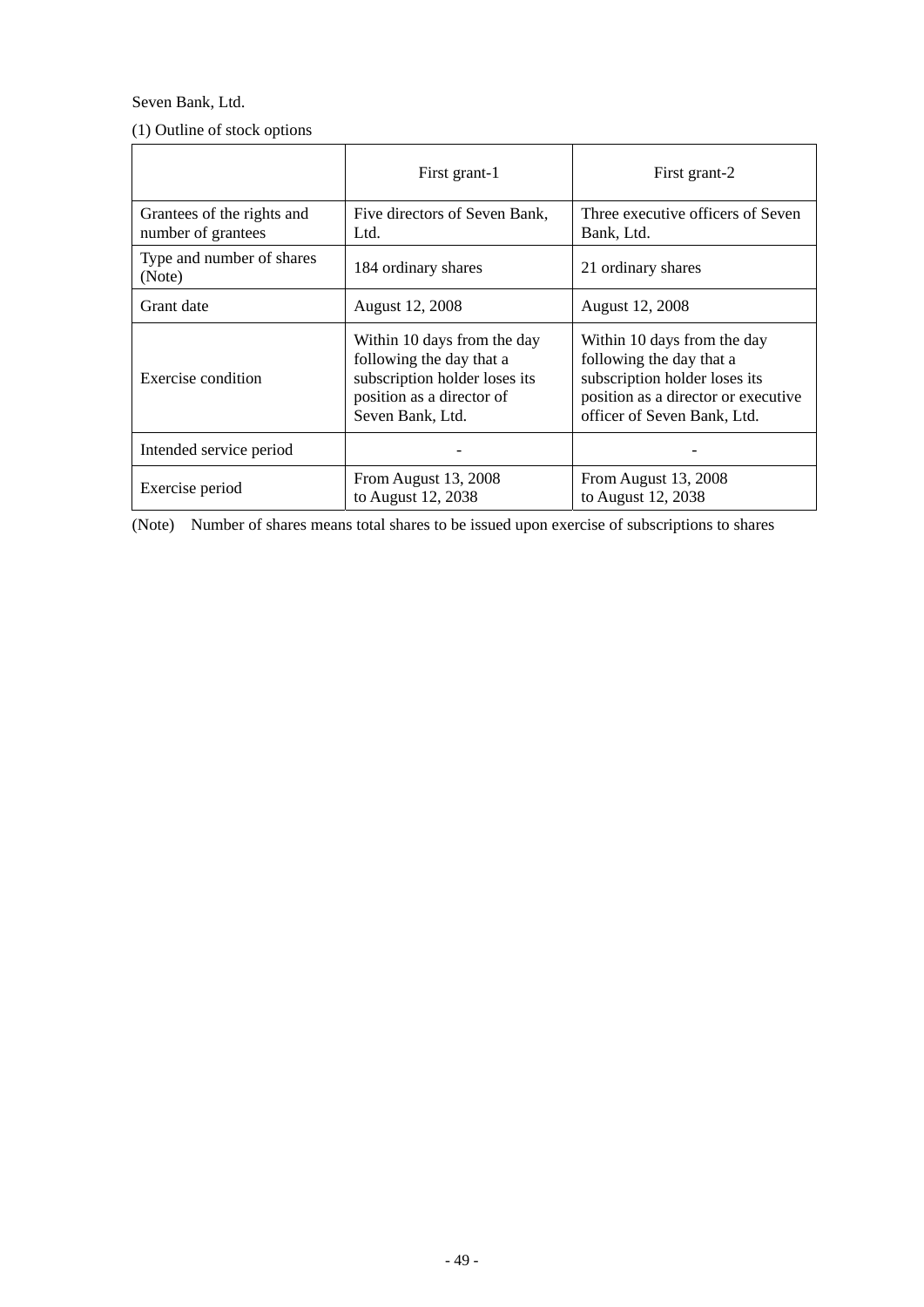### (2) Scale and changes in stock options

The following describes scale and changes in stock options that existed during the year ended February 28, 2009. The number of stock options is translated into the number of shares.

| (a) Number of stock options |  |
|-----------------------------|--|
|-----------------------------|--|

|                         | First grant-1 | First grant-2 |
|-------------------------|---------------|---------------|
| Before vested           |               |               |
| As of February 29, 2008 | ۰             |               |
| Granted                 | 184           | 21            |
| Forfeited               |               |               |
| Vested                  | 184           | 21            |
| Outstanding             | ۰             |               |
| After vested            |               |               |
| As of February 29, 2008 |               |               |
| Vested                  | 184           | 21            |
| Exercised               |               |               |
| Forfeited               |               |               |
| Outstanding             | 184           | 21            |

(b) Price information

|                                                 | First grant-1                            | First grant-2                            |  |
|-------------------------------------------------|------------------------------------------|------------------------------------------|--|
| Exercise price (yen)                            | 1 yen per share                          | 1 yen per share                          |  |
| Average exercise price (yen)                    |                                          |                                          |  |
| Fair value at the grant date<br>(Note)<br>(yen) | 236,480 yen per subscription to<br>share | 236,480 yen per subscription to<br>share |  |

(Note) The number of shares to be issued upon exercise of one subscription to shares shall be 1 ordinary share of Seven Bank, Ltd.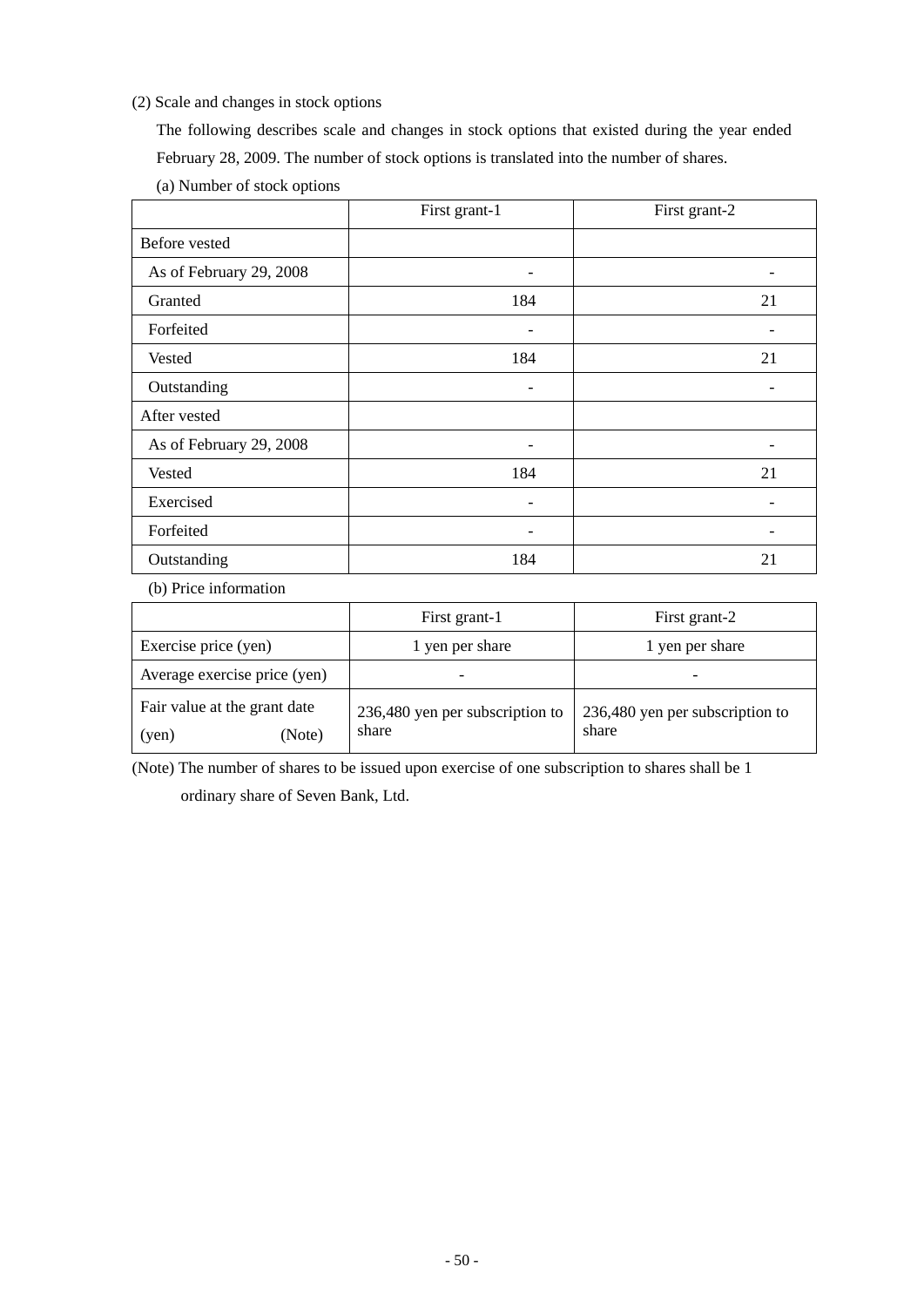3. Method for estimating per share fair value of stock options.

### The Company

 Valuation technique used for valuating fair value of First grant of subscriptions to shares and Second grant of subscriptions to shares during the year ended February 28, 2009 were as follows.

### (a) Valuation method used

Black‐Scholes option-pricing model

(b) Principal parameters and estimation method

|                                        | First grant         | Second grant         |
|----------------------------------------|---------------------|----------------------|
| <b>Expected volatility</b><br>(Note 1) | 28.00%              | 28.00%               |
| Average expected life (Note 2)         | 7 years and 1 month | 6 years and 2 months |
| Expected dividends<br>(Note 3)         | 54 yen per share    | 54 yen per share     |
| Risk-free interest rate (Note 4)       | 1.198%              | 1.110%               |

(Notes)

- 1. Calculated based on the actual stock prices during the two years and eleven months from September 1, 2005 to August 6, 2008.
- 2. The average expected life of the option was estimated assuming that the options were exercised at the weighted average period from valuation dates to each director's expected retirement date, based upon the numbers of stock options allocated to each director, plus ten days of exercisable period.
- 3. Expected dividends are determined based on the actual dividends on common stock for the fiscal year ended February 29, 2008.
- 4. Japanese government bond yield corresponding to the average expected life.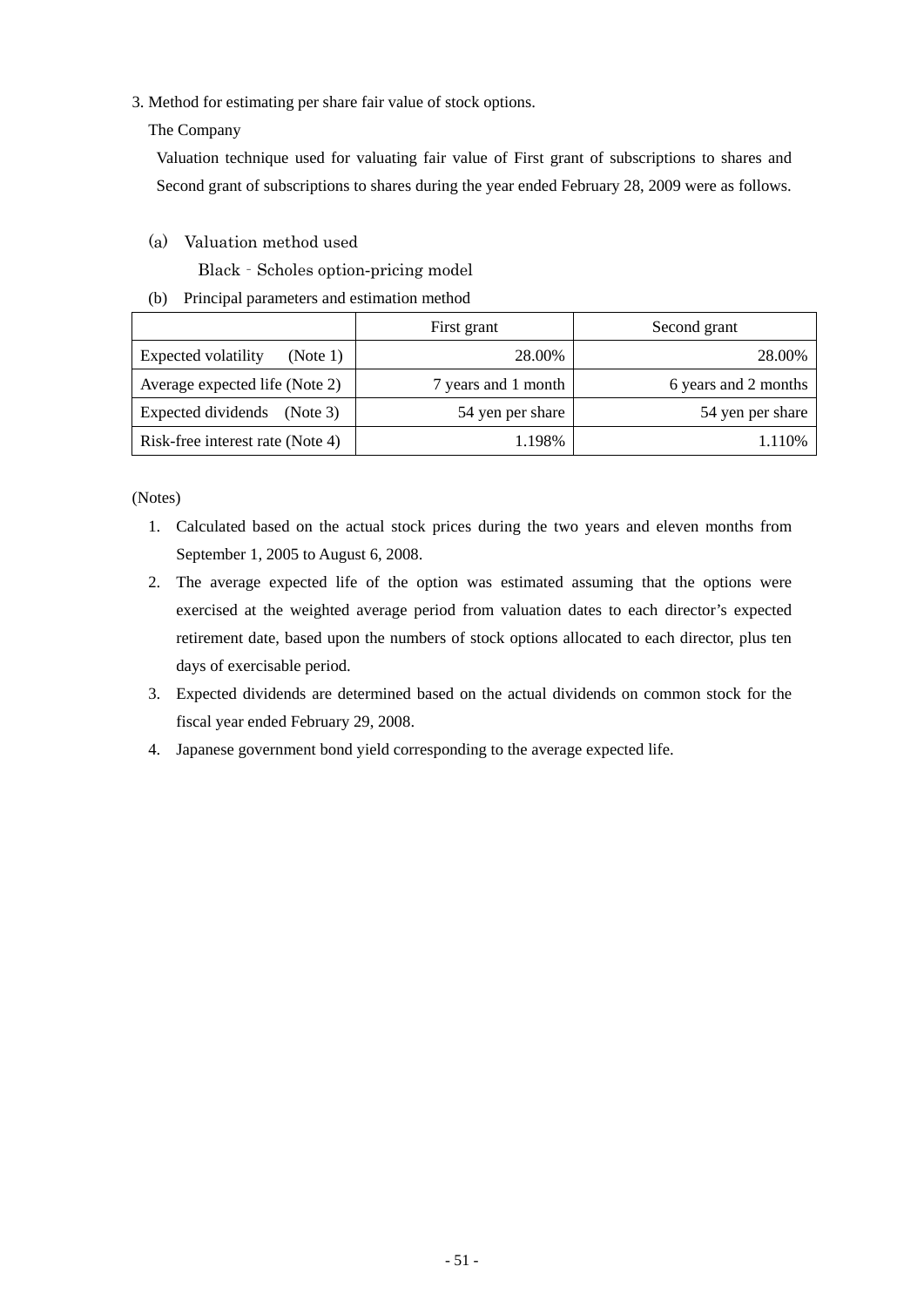Seven Bank, Ltd.

Valuation technique used for valuating fair value of First grant-1 of subscriptions to shares and First grant-2 of subscriptions to shares during the year ended February 28, 2009 were as follows.

(a) Valuation method used

Black- Scholes option-pricing model

(b) Principal parameters and estimation method

|                                        | First grant-1        | First grant-2        |
|----------------------------------------|----------------------|----------------------|
| <b>Expected volatility</b><br>(Note 1) | 27.95%               | 27.95%               |
| Average expected life (Note 2)         | 5 years and 6 months | 5 years and 6 months |
| Expected dividends<br>(Note 3)         | 4,200 yen per share  | 4,200 yen per share  |
| Risk-free interest rate (Note 4)       | 1.076%               | 1.076%               |

(Notes)

- 1. Although shares of Seven Bank have been listed at Jasdaq Securities Exchange since February 29, 2008, there is not enough share price data to make a reasonable estimation of expected volatility of the share price. Therefore, the expected volatility was calculated based upon share price data of similar companies during the five years and six months from February 1, 2003 to August 12, 2008.
- 2. The average expected life of the option was estimated assuming that the options were exercised at the average period from June 2008 to director's expected retirement date, based upon the numbers of stock options allocated to each director, plus ten days of exercisable period.
- 3. Expected dividends are determined based on the actual dividends on common stock for the fiscal year ended February 29, 2008.
- 4. Japanese government bond yield corresponding to the average expected life.

### 4. Estimation of the number of stock options vested

 Because it is difficult to reasonably estimate the number of options that will expire in the future, the number of options that have actually forfeited is reflected.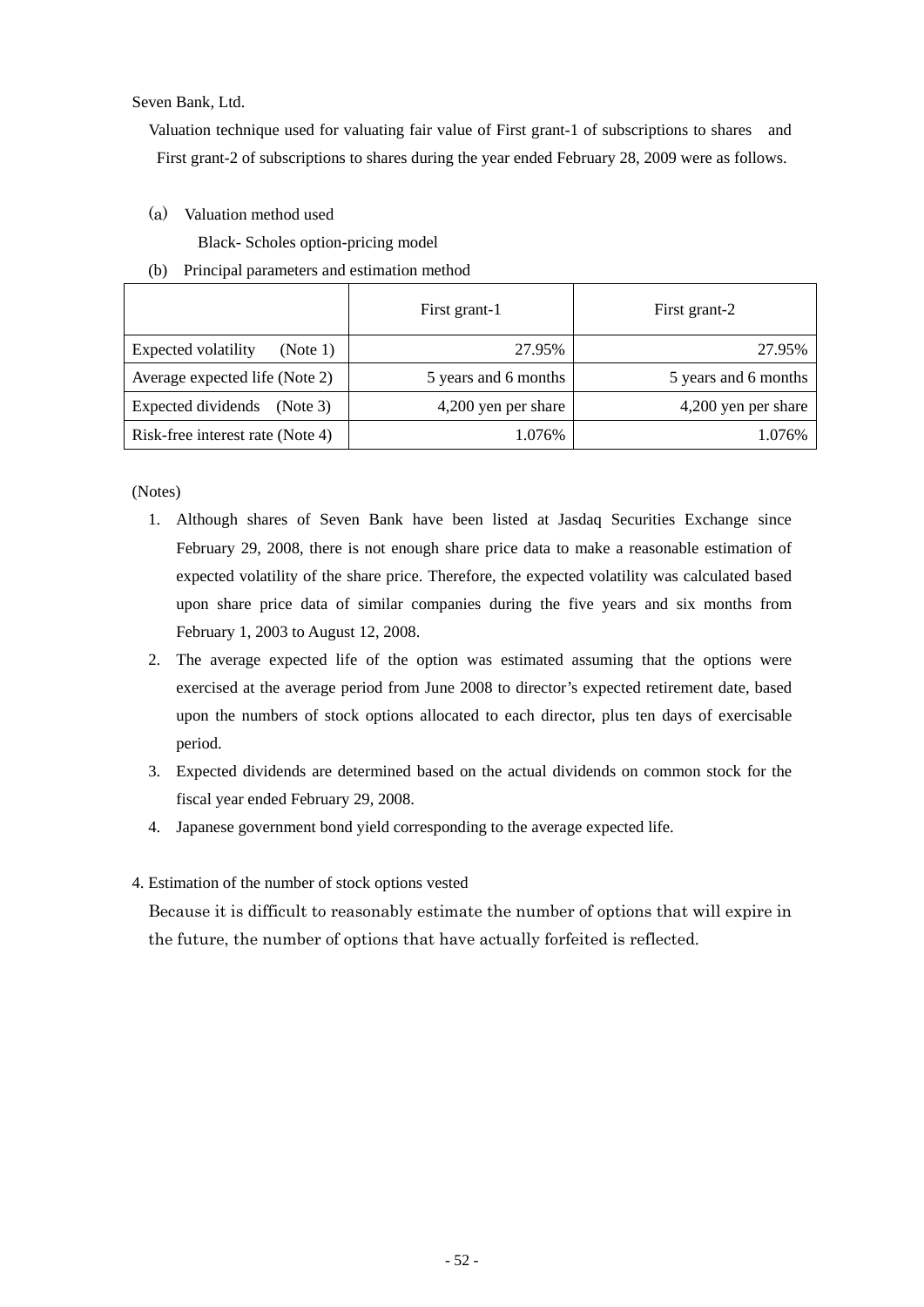## **Business Combination**

None

# **Special Purpose Corporation**

(From March 1, 2008 to February 28, 2009)

1. Summaries of Special Purpose Corporation ("SPC") and transactions with the SPC

The SEIBU DEPARTMENT STORES, LTD. ("SEIBU"), a consolidated subsidiary of the Company, established a real estate trust comprising of the land, land leasehold right and part of the buildings of a store and sold the beneficiary right of the trust to Asset Ikesei Corp., a SPC. Concurrently, SEIBU has entered into silent partnership arrangement with the SPC with a certain investment. Also, SEIBU leased back such store properties from the SPC who has the beneficiary right of the trust. Under these arrangements, the above noted investment is subordinated to all liabilities to other members of the silent partnership and third parties other than members of the silent partnership.

 Total assets and liabilities of Asset Ikesei Corp. as of July 31, 2008 (the latest Year-end) were 125,502 million yen and 125,482 million yen, respectively.

In addition, the SEIBU neither owned voting rights relating to the investment nor dispatched any officer or employee.

2. A summary of transaction amounts with the SPC, etc., for the year ended February 28, 2009 is as follows:

|                         | Amount and balance<br>of major transactions | Major items related to income or expenses              |        |
|-------------------------|---------------------------------------------|--------------------------------------------------------|--------|
|                         | for the year ended<br>February 28, 2009     | Description                                            | Amount |
| Accounts<br>receivable  | 4,375                                       | Distribution of profit from the silent                 | 5,366  |
| Amount<br>of investment | 5,850                                       | partnership                                            |        |
| Rental transaction      |                                             | Rental expenses for Ikebukuro<br>flagship store (Note) | 10,800 |

(Millions of yen)

Note: SEIBU has entered into rental agreement with the trustee. Rental expenses means the amount which was paid to the trustee based on the rental agreement.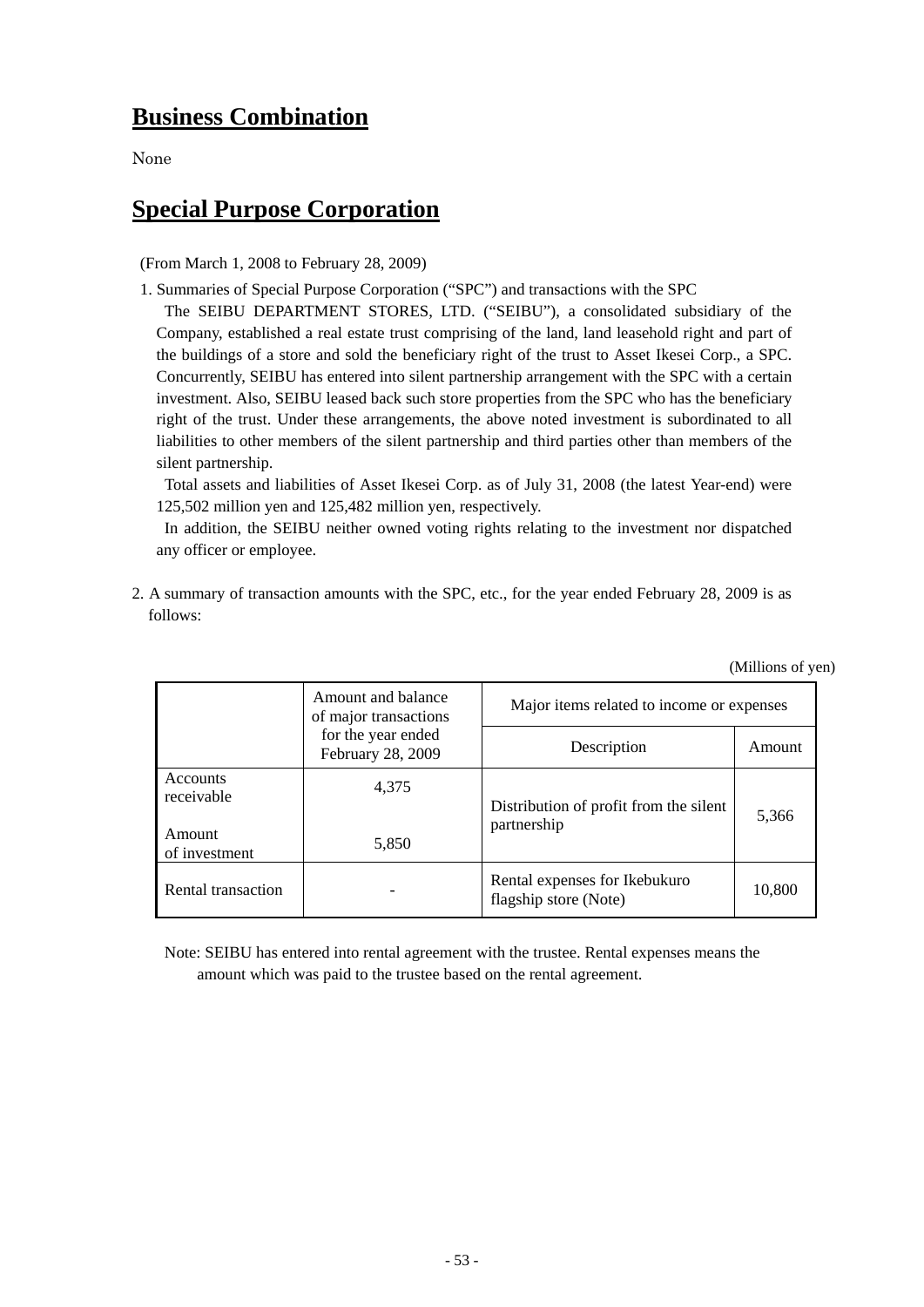### PER SHARE INFORMATION

|                              |                                        | (yen)                                  |
|------------------------------|----------------------------------------|----------------------------------------|
|                              | Fiscal year ended<br>February 29, 2008 | Fiscal year ended<br>February 28, 2009 |
| Net assets per share         | 2,081.85                               | 1,975.95                               |
| Net income per share         | 137.03                                 | 100.54                                 |
| Diluted net income per share | -                                      | 100.54                                 |

Basis for calculation of net income per share and diluted net income per share is as follows.

|                                                                                      |                                        | (Millions of yen, except number of common stock) |
|--------------------------------------------------------------------------------------|----------------------------------------|--------------------------------------------------|
|                                                                                      | Fiscal year ended<br>February 29, 2008 | Fiscal year ended<br>February 28, 2009           |
| Net income                                                                           | 130,657                                | 92,336                                           |
| Amount not attributable to common stock                                              |                                        |                                                  |
| Net income attributable to common stock                                              | 130,657                                | 92,336                                           |
| Average number of common stock outstanding<br>during the period (thousand of shares) | 953,496                                | 918,389                                          |
| Net income after adjustment which is used for calculating                            |                                        |                                                  |
| diluted net income per share                                                         |                                        |                                                  |
| Minority interest                                                                    | ۰                                      | $\Omega$                                         |
| Net income after adjustment                                                          |                                        | 0                                                |
| Number of ordinary shares used for calculating                                       |                                        |                                                  |
| the diluted net income per shares increase                                           |                                        |                                                  |
| Subscriptions to shares (thousand of shares)                                         | ۰                                      | 63                                               |
| Number of ordinary shares increased (thousand of shares)                             |                                        | 63                                               |

Basis for calculation of net assets per share is as follows. (Millions of yen, except number of common stock)

|                                                                                                                                 | As of February 29, 2008 | As of February 28, 2009 |
|---------------------------------------------------------------------------------------------------------------------------------|-------------------------|-------------------------|
| Total net assets                                                                                                                | 2,058,038               | 1,860,672               |
| Amounts subtracted from total net assets:                                                                                       | 73,020                  | 75,483                  |
| Subscriptions to shares                                                                                                         |                         | 391                     |
| Minority interest in consolidated subisidiaries                                                                                 | 73,020                  | 75,092                  |
| Net assets for common stock at the end of period                                                                                | 1,985,018               | 1,785,189               |
| Number of common stock at the end of period<br>used for calculating the amounts of net assets<br>per share (thousand of shares) | 953,487                 | 903,459                 |

### Subsequent Event

None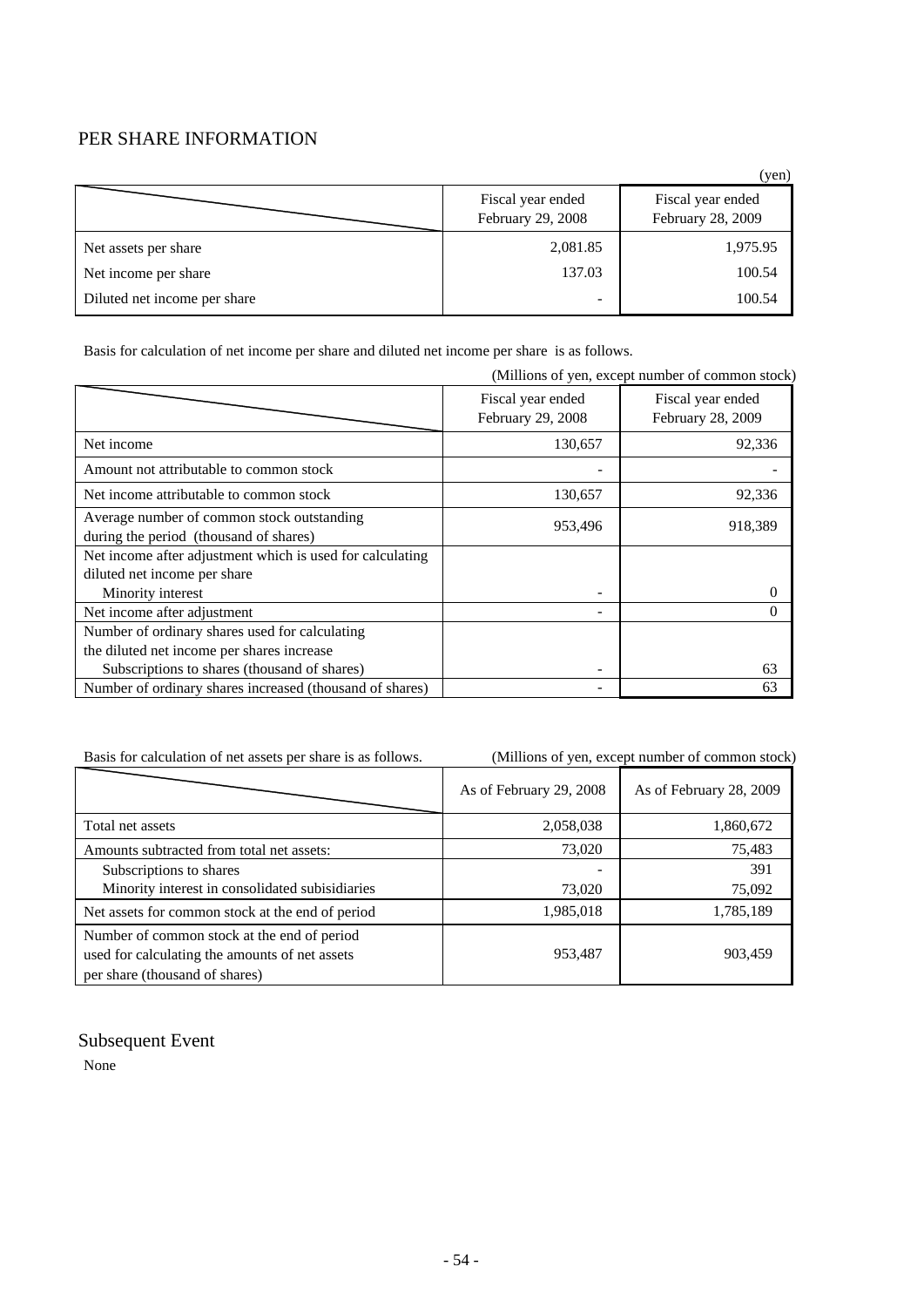|                                     |                |                   |           |                   | (Millions of yen) |
|-------------------------------------|----------------|-------------------|-----------|-------------------|-------------------|
|                                     |                | February 29, 2008 |           | February 28, 2009 | Increase          |
|                                     | Amount         | $\frac{0}{0}$     | Amount    | $\%$              | (Decrease)        |
| <b>ASSETS</b>                       |                |                   |           |                   |                   |
| <b>Current assets</b>               | 22,006         | 1.2               | 21,069    | 1.2               | (937)             |
| Cash and bank deposits              | 10,443         |                   | 8,273     |                   |                   |
| Prepaid expenses                    | 258            |                   | 262       |                   |                   |
| Accounts receivable, other          | 11,015         |                   | 12,004    |                   |                   |
| Other                               | 288            |                   | 528       |                   |                   |
| <b>Non-current assets</b>           | 1,746,769      | 98.8              | 1,733,012 | 98.8              | (13,756)          |
| Property and equipment              | 63             | 0.0               | 55        | 0.0               | (7)               |
| Buildings and structures            | 52             |                   | 48        |                   |                   |
| Furniture, fixtures and equipment   | 10             |                   | 6         |                   |                   |
| <b>Investments and other assets</b> | 1,746,706      | 98.8              | 1,732,957 | 98.8              | (13,748)          |
| Investments in securities           | 3,828          |                   | 6,713     |                   |                   |
| Investments in subsidiaries         | 1,740,330      |                   | 1,723,658 |                   |                   |
| Prepaid pension cost                | 201            |                   | 259       |                   |                   |
| Long-term leasehold deposits        | 2,342          |                   | 2,317     |                   |                   |
| Other                               | $\overline{2}$ |                   | 9         |                   |                   |
| <b>Deferred assets</b>              | 140            | 0.0               | 70        | 0.0               | (70)              |
| New organization costs              | 140            |                   | 70        |                   |                   |
| <b>TOTAL ASSETS</b>                 | 1,768,915      | 100.0             | 1,754,152 | 100.0             | (14,763)          |

# NONCONSOLIDATED BALANCE SHEETS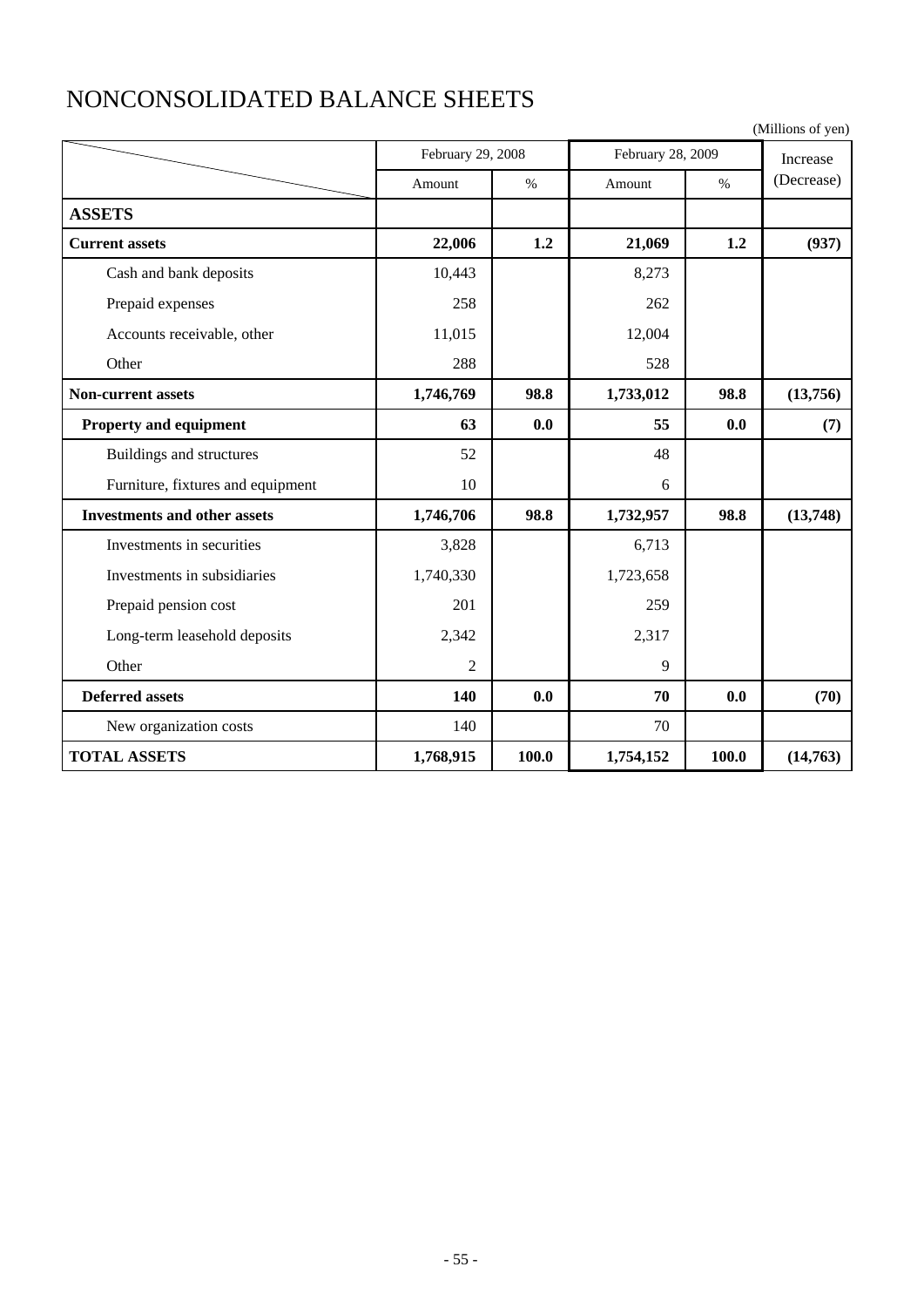|                                                                                 | February 29, 2008 |       | February 28, 2009 | Increase |            |
|---------------------------------------------------------------------------------|-------------------|-------|-------------------|----------|------------|
|                                                                                 | Amount            | $\%$  | Amount            | $\%$     | (Decrease) |
| <b>LIABILITIES</b>                                                              |                   |       |                   |          |            |
| <b>Current liabilities</b>                                                      | 201,627           | 11.4  | 271,998           | 15.5     | 70,370     |
| Short-term loans from a subsidiary                                              | 200,000           |       | 270,000           |          |            |
| Accounts payable, other                                                         | 337               |       | 424               |          |            |
| Accrued expenses                                                                | 312               |       | 692               |          |            |
| Income taxes payable                                                            | 271               |       | 123               |          |            |
| Advance received                                                                | 198               |       | 197               |          |            |
| Allowance for bonuses to employees                                              | 225               |       | 234               |          |            |
| Allowance for bonuses to directors and<br>corporate auditors                    | 73                |       | 55                |          |            |
| Other                                                                           | 208               |       | 269               |          |            |
| <b>Non-current liabilities</b>                                                  | 1,944             | 0.1   | 101,940           | 5.8      | 99,996     |
| <b>Bonds</b>                                                                    |                   |       | 99,963            |          |            |
| Deferred income taxes                                                           | 82                |       | 125               |          |            |
| Deposits received from tenants                                                  | 1,861             |       | 1,851             |          |            |
| <b>TOTAL LIABILITIES</b>                                                        | 203,571           | 11.5  | 373,938           | 21.3     | 170,366    |
| <b>NET ASSETS</b>                                                               |                   |       |                   |          |            |
| Shareholders' equity                                                            | 1,566,520         | 88.6  | 1,379,842         | 78.7     | (186, 677) |
| Common stock                                                                    | 50,000            |       | 50,000            |          |            |
| Capital surplus                                                                 | 1,470,622         |       | 1,294,883         |          |            |
| Additional paid-in capital                                                      | 1,175,496         |       | 875,496           |          |            |
| Other capital surplus                                                           | 295,125           |       | 419,386           |          |            |
| Retained earnings                                                               | 46,126            |       | 44,281            |          |            |
| Other retained earnings                                                         |                   |       |                   |          |            |
| Retained earnings brought forward                                               | 46,126            |       | 44,281            |          |            |
| Treasury stock, at cost                                                         | (229)             |       | (9,322)           |          |            |
| <b>Accumulated gains (losses) from</b><br>valuation and translation adjustments | (1,175)           | (0.1) | 28                | 0.0      | 1,204      |
| Unrealized gains (losses) on available-for-sale<br>securities, net of taxes     | (1,175)           |       | 28                |          |            |
| <b>Subscriptions to shares</b>                                                  | $\blacksquare$    |       | 342               | 0.0      | 342        |
| <b>TOTAL NET ASSETS</b>                                                         | 1,565,344         | 88.5  | 1,380,214         | 78.7     | (185, 130) |
| TOTAL LIABILITIES AND NET ASSETS                                                | 1,768,915         | 100.0 | 1,754,152         | 100.0    | (14, 763)  |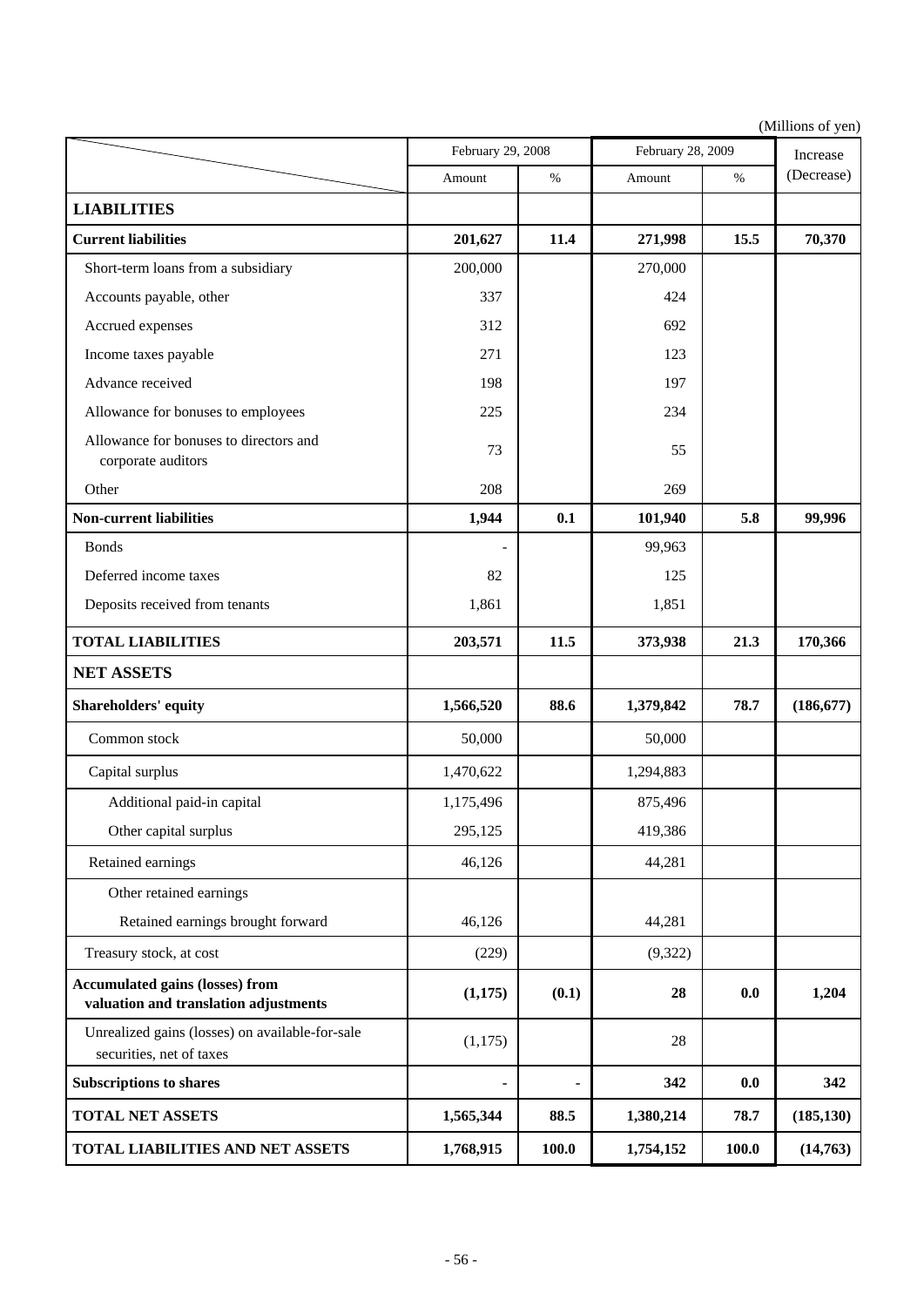# NONCONSOLIDATED STATEMENTS OF INCOME

| (Millions of yen) |  |  |
|-------------------|--|--|
|-------------------|--|--|

|                                                            | Year ended<br>February 29, 2008 |       | Year ended<br>February 28, 2009 |         | Increase (Decrease) |       |
|------------------------------------------------------------|---------------------------------|-------|---------------------------------|---------|---------------------|-------|
|                                                            | Amount                          | $\%$  | $\%$<br>Amount                  |         | Amount              | $\%$  |
| <b>Revenues from operations</b>                            | 58,734                          | 100.0 | 62,683                          | 100.0   | 3,949               | 106.7 |
| Dividends income                                           | 51,654                          |       | 55,567                          |         |                     |       |
| Management consulting fee income                           | 3,984                           |       | 4,097                           |         |                     |       |
| Commission fee income                                      | 3,095                           |       | 3,018                           |         |                     |       |
| Selling, general and administrative expenses               | 6,791                           | 11.6  | 7,061                           | 11.3    | 269                 | 104.0 |
| Advertising expenses                                       | 202                             |       | 240                             |         |                     |       |
| Salaries and wages                                         | 2,868                           |       | 2,886                           |         |                     |       |
| Provision for bonuses to employees                         | 225                             |       | 234                             |         |                     |       |
| Legal welfare expenses                                     | 386                             |       | 398                             |         |                     |       |
| Pension expenses                                           | 117                             |       | 168                             |         |                     |       |
| Land and building rent                                     | 488                             |       | 518                             |         |                     |       |
| Commission paid                                            | 1,202                           |       | 952                             |         |                     |       |
| Other                                                      | 1,301                           |       | 1,661                           |         |                     |       |
| <b>Operating income</b>                                    | 51,943                          | 88.4  | 55,622                          | 88.7    | 3,679               | 107.1 |
| Non-operating income                                       | 108                             | 0.2   | 90                              | 0.2     | (17)                | 83.3  |
| Interest income                                            | 26                              |       | 27                              |         |                     |       |
| Dividends income                                           | 15                              |       | 21                              |         |                     |       |
| Gain from assets held in trust                             |                                 |       | 28                              |         |                     |       |
| Other                                                      | 66                              |       | 13                              |         |                     |       |
| <b>Non-operating expenses</b>                              | 1,756                           | 3.0   | 4,391                           | 7.0     | 2,634               | 250.1 |
| Interest expenses                                          | 1,674                           |       | 2,775                           |         |                     |       |
| Interest on bonds                                          |                                 |       | 1,105                           |         |                     |       |
| Amortization of new organization costs                     | 70                              |       | $70\,$                          |         |                     |       |
| Amortization of bond issue costs                           |                                 |       | 335                             |         |                     |       |
| Other                                                      | 12                              |       | 103                             |         |                     |       |
| <b>Ordinary income</b>                                     | 50,294                          | 85.6  | 51,321                          | 81.9    | 1,027               | 102.0 |
| <b>Special gains</b>                                       | 1,600                           | 2.8   | $\overline{7}$                  | 0.0     | (1,592)             | 0.4   |
| Gain on donations received                                 | 1,600                           |       |                                 |         |                     |       |
| Gain on slaes of subsidiarie's stock                       |                                 |       | $\tau$                          |         |                     |       |
| <b>Special losses</b>                                      | 3,877                           | 6.6   | 1,971                           | 3.2     | (1,906)             | 50.8  |
| Loss on extinguishment of tie-in shares<br>due to demerger | 3,737                           |       |                                 |         |                     |       |
| Valuation loss on investments in securities                |                                 |       | 1,971                           |         |                     |       |
| Other                                                      | 140                             |       |                                 |         |                     |       |
| Income before income taxes                                 | 48,016                          | 81.8  | 49,357                          | 78.7    | 1,341               | 102.8 |
| Income taxes - current                                     | 74                              | 0.1   | 7                               | $0.0\,$ | (67)                | 9.5   |
| Income taxes - deferred                                    | 42                              | 0.1   | 23                              | 0.0     | (18)                | 54.8  |
| Net income                                                 | 47,899                          | 81.6  | 49,327                          | 78.7    | 1,427               | 103.0 |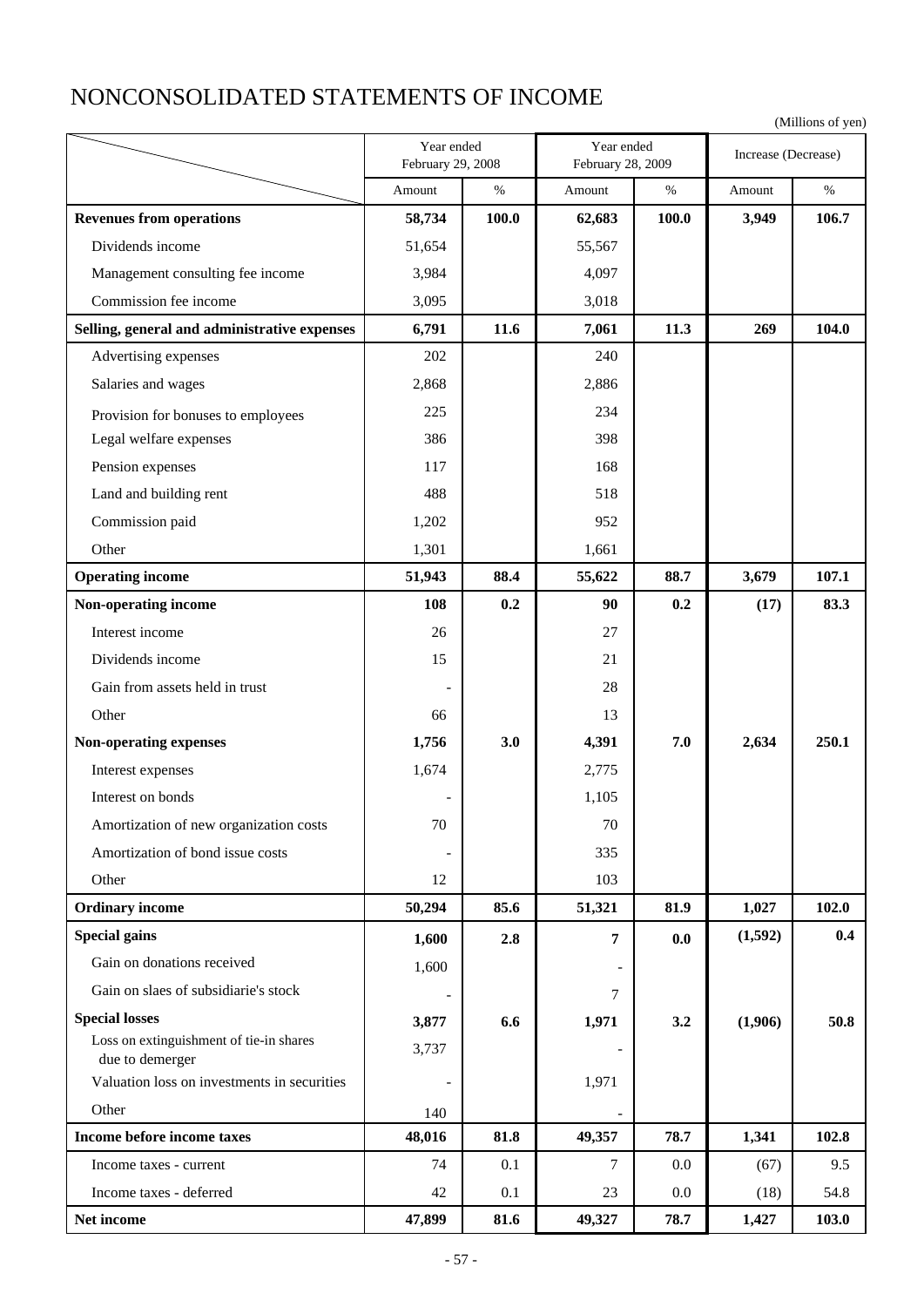# STATEMENTS OF CHANGES IN NET ASSETS

### **Fiscal Year ended February 29, 2008 (from March 1, 2007 to February 29, 2008)** (Millions of yen)

|                                                                                               | <b>Shareholders' equity</b> |                    |                |                    |                                            |                      |                    |                               |
|-----------------------------------------------------------------------------------------------|-----------------------------|--------------------|----------------|--------------------|--------------------------------------------|----------------------|--------------------|-------------------------------|
|                                                                                               |                             | Capital surplus    |                |                    | Retained earnings                          |                      |                    |                               |
|                                                                                               | Common                      | Additional         | Other capital  | <b>Total</b>       | Other<br>retained<br>earnings              | <b>Total</b>         | Treasury<br>stock. | <b>Total</b><br>shareholders' |
|                                                                                               | stock                       | paid-in<br>capital | surplus        | capital<br>surplus | Retained<br>earnings<br>brought<br>forward | retained<br>earnings | at cost            | equity                        |
| Balance at February 28, 2007                                                                  | 50,000                      | 1,175,496          | 327,756        | 1,503,253          | 49,515                                     | 49,515               | (106)              | 1,602,661                     |
| Increase (decrease) for the year                                                              |                             |                    |                |                    |                                            |                      |                    |                               |
| Cash dividends                                                                                |                             |                    |                |                    | (51, 288)                                  | (51, 288)            |                    | (51, 288)                     |
| Net income                                                                                    |                             |                    |                |                    | 47,899                                     | 47,899               |                    | 47,899                        |
| Purchase of treasury stock                                                                    |                             |                    |                |                    |                                            |                      | (32,760)           | (32,760)                      |
| Sales of treasury stock                                                                       |                             |                    | $\overline{2}$ | $\mathbf{2}$       |                                            |                      | 5                  | 8                             |
| Cancellation of treasury stock                                                                |                             |                    | (32, 632)      | (32, 632)          |                                            |                      | 32,632             |                               |
| Increase (decrease) of items for the<br>year except those included in<br>shareholders' equity |                             |                    |                |                    |                                            |                      |                    |                               |
| Net increase (decrease) for the year                                                          |                             |                    | (32, 630)      | (32, 630)          | (3,388)                                    | (3,388)              | (122)              | (36, 141)                     |
| <b>Balance at February 29, 2008</b>                                                           | 50,000                      | 1,175,496          | 295,125        | 1,470,622          | 46,126                                     | 46,126               | (229)              | 1,566,520                     |

|                                                                                               | Accumulated gains (losses) from valuation and translation adjustments        |                                                                                   |                         |
|-----------------------------------------------------------------------------------------------|------------------------------------------------------------------------------|-----------------------------------------------------------------------------------|-------------------------|
|                                                                                               | Unrealized gains (losses) on available-<br>for-sale securities, net of taxes | Total accumulated gains (losses)<br>from valuation and translation<br>adjustments | <b>TOTAL NET ASSETS</b> |
| <b>Balance at February 28, 2007</b>                                                           |                                                                              |                                                                                   | 1,602,661               |
| Increase (decrease) for the year                                                              |                                                                              |                                                                                   |                         |
| Cash dividends                                                                                |                                                                              |                                                                                   | (51, 288)               |
| Net income                                                                                    |                                                                              |                                                                                   | 47,899                  |
| Purchase of treasury stock                                                                    |                                                                              |                                                                                   | (32,760)                |
| Sales of treasury stock                                                                       |                                                                              |                                                                                   | 8                       |
| Cancellation of treasury stock                                                                |                                                                              |                                                                                   |                         |
| Increase (decrease) of items for the<br>year except those included in<br>shareholders' equity | (1,175)                                                                      | (1,175)                                                                           | (1,175)                 |
| Net increase (decrease) for the year                                                          | (1,175)                                                                      | (1,175)                                                                           | (37, 317)               |
| <b>Balance at February 29, 2008</b>                                                           | (1,175)                                                                      | (1,175)                                                                           | 1,565,344               |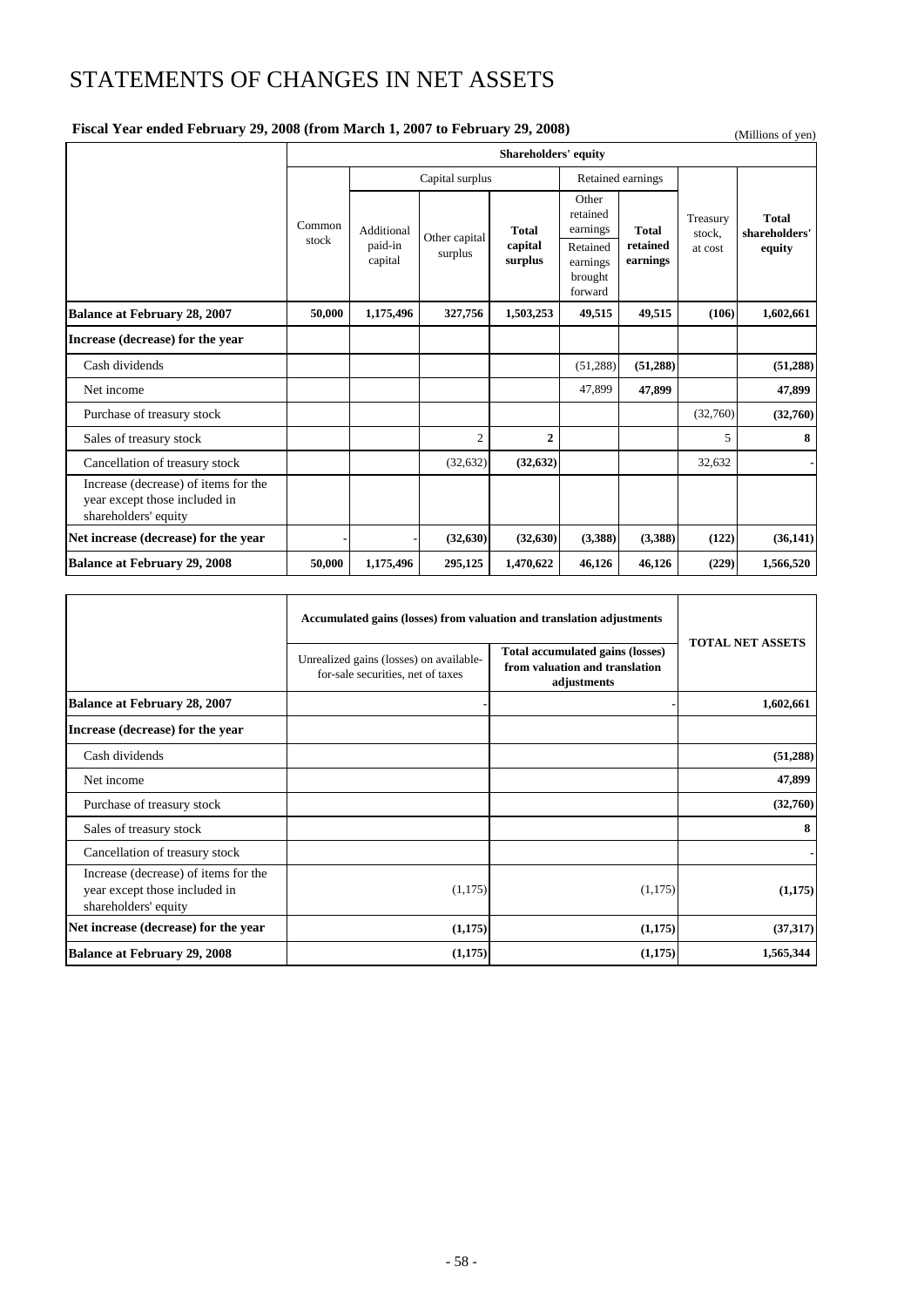### **Fiscal Year ended February 28, 2009 (from March 1, 2008 to February 28, 2009)** (Millions of yen)

|                                                                                               | <b>Shareholders' equity</b> |                    |                    |                    |                                            |                      |                       |                               |
|-----------------------------------------------------------------------------------------------|-----------------------------|--------------------|--------------------|--------------------|--------------------------------------------|----------------------|-----------------------|-------------------------------|
|                                                                                               |                             | Capital surplus    |                    |                    | Retained earnings                          |                      |                       |                               |
|                                                                                               | Common<br>stock             | Additional         | Other              | <b>Total</b>       | Other<br>retained<br>earnings              | <b>Total</b>         | Treasury<br>stock, at | <b>Total</b><br>shareholders' |
|                                                                                               |                             | paid-in<br>capital | capital<br>surplus | capital<br>surplus | Retained<br>earnings<br>brought<br>forward | retained<br>earnings | cost                  | equity                        |
| <b>Balance at February 29, 2008</b>                                                           | 50,000                      | 1,175,496          | 295,125            | 1,470,622          | 46,126                                     | 46,126               | (229)                 | 1,566,520                     |
| Increase (decrease) for the year                                                              |                             |                    |                    |                    |                                            |                      |                       |                               |
| Cash dividends                                                                                |                             |                    |                    |                    | (51, 172)                                  | (51, 172)            |                       | (51, 172)                     |
| Net income                                                                                    |                             |                    |                    |                    | 49,327                                     | 49,327               |                       | 49,327                        |
| Decrease by absorption-type demerger                                                          |                             |                    | (18, 550)          | (18, 550)          |                                            |                      |                       | (18,550)                      |
| Reversal of additional paid-in capital                                                        |                             | (300,000)          | 300,000            |                    |                                            |                      |                       |                               |
| Purchase of treasury stock                                                                    |                             |                    |                    |                    |                                            |                      | (166,318)             | (166,318)                     |
| Sales of treasury stock                                                                       |                             |                    | (0)                | (0)                |                                            |                      | 37                    | 36                            |
| Cancellation of treasury stock                                                                |                             |                    | (157, 188)         | (157, 188)         |                                            |                      | 157,188               |                               |
| Increase (decrease) of items for the year<br>except those included in shareholders'<br>equity |                             |                    |                    |                    |                                            |                      |                       |                               |
| Net increase (decrease) for the year                                                          |                             | (300,000)          | 124,260            | (175, 739)         | (1, 845)                                   | (1, 845)             | (9,093)               | (186, 677)                    |
| <b>Balance at February 28, 2009</b>                                                           | 50,000                      | 875,496            | 419,386            | 1,294,883          | 44,281                                     | 44,281               | (9,322)               | 1,379,842                     |

|                                                                                               | translation adjustments                                                        | Accumulated gains (losses) from valuation and                                                  |                                   |                         |
|-----------------------------------------------------------------------------------------------|--------------------------------------------------------------------------------|------------------------------------------------------------------------------------------------|-----------------------------------|-------------------------|
|                                                                                               | Unrealized gains (losses)<br>on available-for-sale<br>securities, net of taxes | <b>Total accumulated</b><br>gains (losses) from<br>valuation and<br>translation<br>adjustments | <b>Subscriptions</b><br>to shares | <b>TOTAL NET ASSETS</b> |
| <b>Balance at February 29, 2008</b>                                                           | (1,175)                                                                        | (1, 175)                                                                                       |                                   | 1,565,344               |
| Increase (decrease) for the year                                                              |                                                                                |                                                                                                |                                   |                         |
| Cash dividends                                                                                |                                                                                |                                                                                                |                                   | (51, 172)               |
| Net income                                                                                    |                                                                                |                                                                                                |                                   | 49,327                  |
| Decrease by absorption-type demerger                                                          |                                                                                |                                                                                                |                                   | (18, 550)               |
| Reversal of additional paid-in capital                                                        |                                                                                |                                                                                                |                                   |                         |
| Purchase of treasury stock                                                                    |                                                                                |                                                                                                |                                   | (166, 318)              |
| Sales of treasury stock                                                                       |                                                                                |                                                                                                |                                   | 36                      |
| Cancellation of treasury stock                                                                |                                                                                |                                                                                                |                                   |                         |
| Increase (decrease) of items for the year<br>except those included in shareholders'<br>equity | 1,204                                                                          | 1,204                                                                                          | 342                               | 1,547                   |
| Net increase (decrease) for the year                                                          | 1,204                                                                          | 1,204                                                                                          | 342                               | (185, 130)              |
| <b>Balance at February 28, 2009</b>                                                           | 28                                                                             | 28                                                                                             | 342                               | 1,380,214               |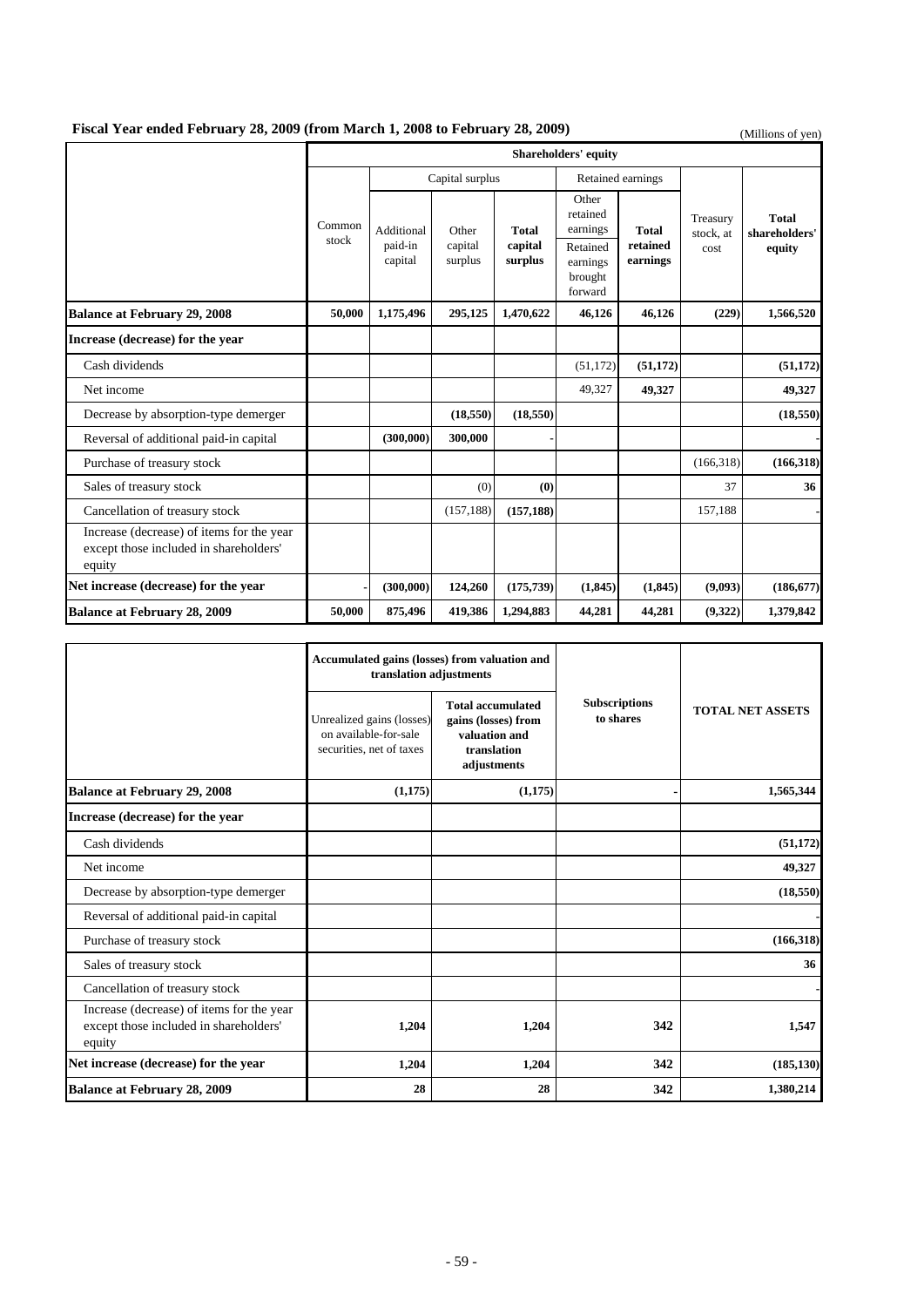None

# **Notes to Nonconsolidated Financial Statements**

### *Nonconsolidated Balance Sheets;*

1. Notes on outstanding balances with subsidiaries and affiliates

Major balances included in each account on the balance sheet, which are not separately shown.

|                                |                         | (Millions of yen)       |
|--------------------------------|-------------------------|-------------------------|
|                                | As of February 29, 2008 | As of February 28, 2009 |
| Accounts receivable, other     | 676                     | 711                     |
| Current assets other           | 286                     | 525                     |
| Accounts payable, other        | 130                     | 238                     |
| Accrued expenses               | 169                     | 222                     |
| Advance received               | 196                     | 195                     |
| Deposits received from tenants | 1,839                   | 1,829                   |

### 2. Guarantees

(Millions of yen)

|                                      | As of February 29, 2008 | As of February 28, 2009 |
|--------------------------------------|-------------------------|-------------------------|
| Loans of IY Card Service Co., Ltd.   | 10.000                  | 10.000                  |
| Bonds issued by Ito-Yokado Co., Ltd. | 70,000                  | 70,000                  |

### *Nonconsolidated Statements of Income;*

Major transactions with subsidiaries and affiliates (Millions of yen)

|                                  | For the year ended<br>February 29, 2008 | For the year ended<br>February 28, 2009 |
|----------------------------------|-----------------------------------------|-----------------------------------------|
| Dividends income                 | 51,654                                  | 55,567                                  |
| Management consulting fee income | 3,984                                   | 4,097                                   |
| Commission fee income            | 3,094                                   | 3,017                                   |
| Advertising expenses             | 27                                      | 15                                      |
| Commission paid                  | 845                                     | 542                                     |
| Interest expense                 | 1,674                                   | 2,520                                   |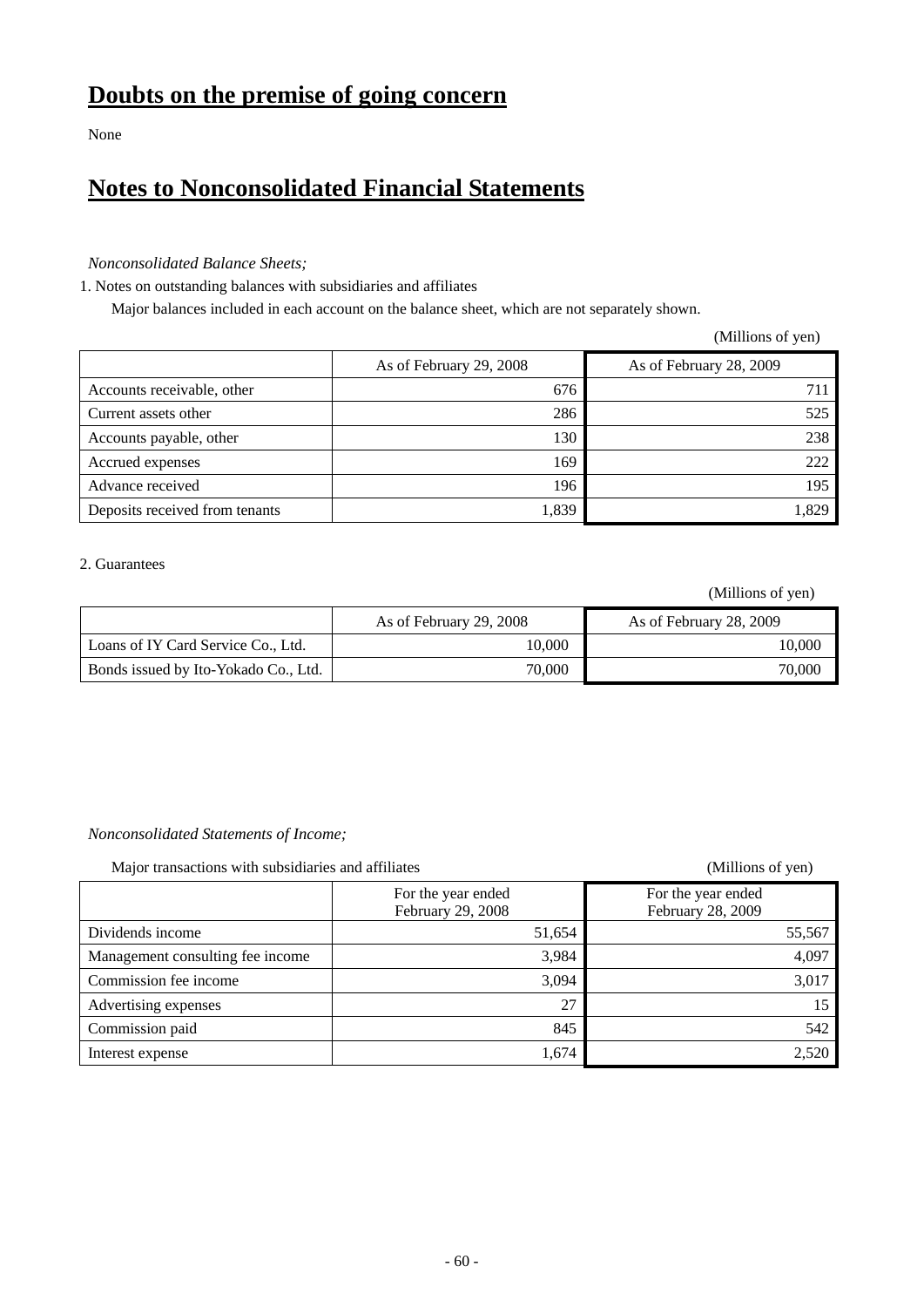### Type and number of shares of treasury stock (from March 1, 2007 to February 29, 2008)

(Thousands of shares)

|               | Number of shares  | Number of shares | Number of shares | Number of shares  |
|---------------|-------------------|------------------|------------------|-------------------|
|               | at the end of     | increased        | decreased        | at the end of     |
|               | February 28, 2007 | (Note 1)         | (Note 2)         | February 29, 2008 |
| Common stock- | 58                | 1.352            | !1,331           | 79                |

Notes) 1. 11,329 thousand shares out of 11,352 thousand shares have increased due to the acquisition of shares owned

by Seven-Eleven Japan Co., Ltd.

2. 11,329 thousand shares out of 11,331 thousand shares have decreased by the cancellation of treasury stock.

Type and number of shares of treasury stock (from March 1, 2008 to February 28, 2009)

(Thousands of shares)

|              | Number of shares  | Number of shares | Number of shares | Number of shares  |
|--------------|-------------------|------------------|------------------|-------------------|
|              | at the end of     | increased        | decreased        | at the end of     |
|              | February 29, 2008 | (Note 1)         | (Note 2)         | February 28, 2009 |
| Common stock | 79                | 52.898           | 50.011           | 2,966             |

(Notes) 1. 2,866 thousand shares out of 52,898 thousand shares have increased due to the acquisition of shares owed by

SEVEN & i Life Design Institute Co., Ltd., York-Benimaru Co., Ltd. and Life Foods Co., Ltd.

50,000 thousand shares have increased due to the acquisition of treasury stock based on the approval of the Company's Board of director.

2. 50,000 thousand shares out of 50,011 thousand shares have decreased by the cancellation of treasury stock.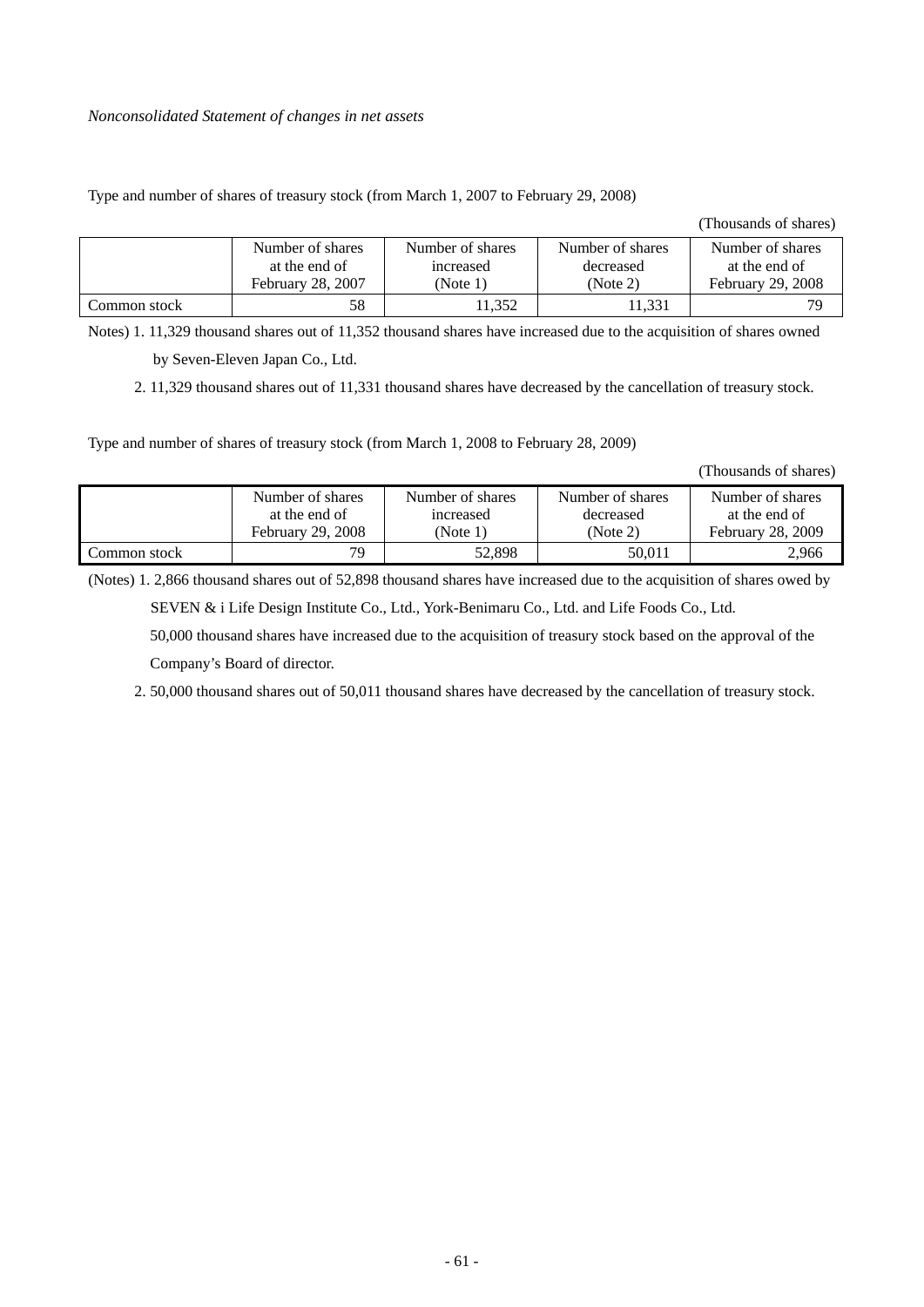# **[Reference] Seven-Eleven Japan Co., Ltd.**

# NONCONSOLIDATED BALANCE SHEETS (Millions of yen)

|                                                          | February 29, 2008 |       | February 28, 2009 | Increase |            |
|----------------------------------------------------------|-------------------|-------|-------------------|----------|------------|
|                                                          | Amount            | $\%$  | Amount            | $\%$     | (Decrease) |
|                                                          |                   |       |                   |          |            |
| <b>ASSETS</b>                                            |                   |       |                   |          |            |
| <b>Current assets</b>                                    | 418,229           | 34.4  | 503,989           | 39.1     | 85,759     |
| Cash and bank deposits                                   | 155,373           |       | 174,781           |          |            |
| Accounts receivable due from franchised stores           | 9,821             |       | 11,115            |          |            |
| Marketable securities                                    | 10,000            |       | 199               |          |            |
| Inventories                                              | 3,543             |       | 3,119             |          |            |
| Prepaid expenses                                         | 9,129             |       | 8,401             |          |            |
| Deferred income taxes                                    | 5,765             |       | 5,722             |          |            |
| Short-term loans to subsidiaries and affiliates          |                   |       | 11,818            |          |            |
| Deposits held by financial service company               | 215,000           |       | 275,000           |          |            |
| Accounts receivable, other                               | 8,977             |       | 12,810            |          |            |
| Other                                                    | 763               |       | 1,263             |          |            |
| Allowance for doubtful accounts                          | (144)             |       | (243)             |          |            |
| <b>Non-current assets</b>                                | 796,460           | 65.6  | 784,309           | 60.9     | (12, 150)  |
| <b>Property and equipment</b>                            | 243,377           | 20.0  | 247,940           | 19.2     | 4,563      |
| <b>Buildings</b>                                         | 96,558            |       | 105,997           |          |            |
| Structures                                               | 18,028            |       | 19,833            |          |            |
| Furniture, fixtures and equipment                        | 18,916            |       | 17,883            |          |            |
| Land                                                     | 109,106           |       | 103,716           |          |            |
| Construction in progress                                 | 767               |       | 509               |          |            |
| <b>Intangible assets</b>                                 | 10,397            | 0.9   | 9,965             | 0.8      | (432)      |
| Rights of leasehold                                      | 5,246             |       | 5,916             |          |            |
| Software                                                 | 5,107             |       | 4,013             |          |            |
| Other                                                    | 43                |       | 35                |          |            |
| <b>Investments and other assets</b>                      | 542,684           | 44.7  | 526,402           | 40.9     | (16, 282)  |
| Investments in securities                                | 12,180            |       | 8,296             |          |            |
| Investments in securities of subsidiaries and affiliates | 38,727            |       | 37,116            |          |            |
| Investments in convertible bonds of an affiliate         | 33,307            |       | 33,307            |          |            |
| Investments in affiliates                                | 299,806           |       | 300,591           |          |            |
| Long-term loans receivable                               | 2,680             |       | 2,906             |          |            |
| Long-term loans to subsidiaries and affiliates           | 27,951            |       | 4,042             |          |            |
| Long-term prepaid expenses                               | 15,982            |       | 17,892            |          |            |
| Long-term leasehold deposits                             | 107,583           |       | 115,918           |          |            |
| Deferred income taxes                                    | 8,608             |       | 11,583            |          |            |
| Other                                                    | 444               |       | 507               |          |            |
| Allowance for doubtful accounts                          | (4,588)           |       | (5,760)           |          |            |
| <b>TOTAL ASSETS</b>                                      | 1,214,689         | 100.0 | 1,288,298         | 100.0    | 73,608     |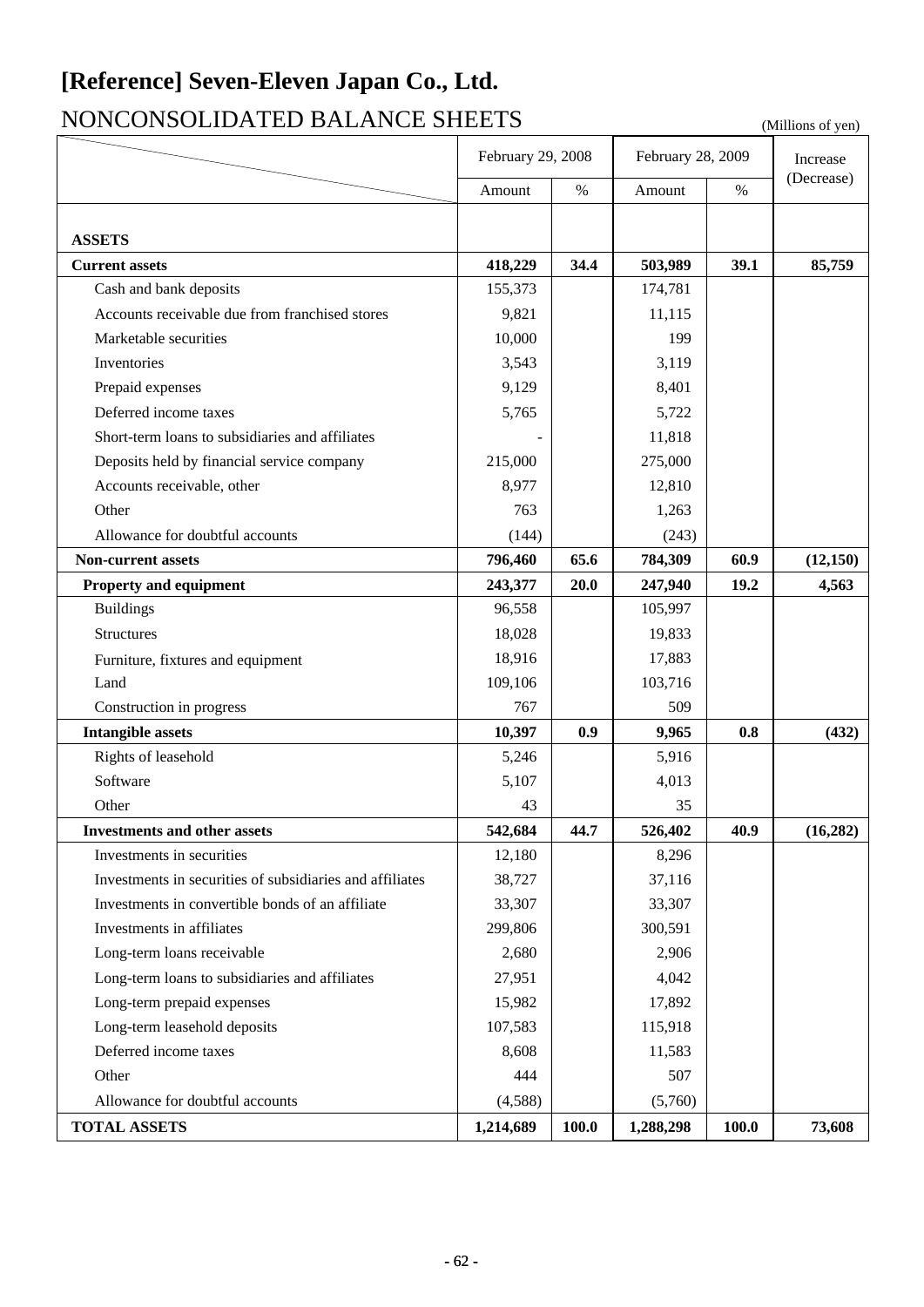### **Seven-Eleven Japan Co., Ltd.**

|                                                                                 | February 29, 2008 |       | February 28, 2009 | Increase |            |
|---------------------------------------------------------------------------------|-------------------|-------|-------------------|----------|------------|
|                                                                                 | Amount            | $\%$  | Amount            | $\%$     | (Decrease) |
|                                                                                 |                   |       |                   |          |            |
| <b>LIABILITIES</b>                                                              |                   |       |                   |          |            |
| <b>Current liabilities</b>                                                      | 229,402           | 18.9  | 243,312           | 18.9     | 13,909     |
| Accounts payable, trade                                                         | 109,647           |       | 106,711           |          |            |
| Accounts payable due to franchised stores                                       | 4,164             |       | 4,034             |          |            |
| Accounts payable, other                                                         | 15,246            |       | 15,854            |          |            |
| Accrued expenses                                                                | 4,575             |       | 5,301             |          |            |
| Income taxes payable                                                            | 31,927            |       | 34,352            |          |            |
| Consumption taxes withheld                                                      | 1,869             |       | 2,265             |          |            |
| Deposits received                                                               | 57,111            |       | 70,287            |          |            |
| Allowance for bonuses to employees                                              | 2,112             |       | 2,150             |          |            |
| Allowance for bonuses to directors and corporate auditors                       | 69                |       | 61                |          |            |
| Allowance for sales promotion expenses                                          | 2,308             |       | 1,906             |          |            |
| Other                                                                           | 369               |       | 387               |          |            |
| <b>Non-current liabilities</b>                                                  | 9,477             | 0.8   | 9,150             | 0.7      | (326)      |
| Guarantee deposits received from franchised stores                              | 6,058             |       | 6,213             |          |            |
| Long-term deferred income                                                       | 347               |       | 273               |          |            |
| Allowance for accrued pension and severance costs                               | 306               |       |                   |          |            |
| Allowance for retirement benefits to directors and<br>corporate auditors        | 1,116             |       | 1,014             |          |            |
| Allowance for loss on guarantee                                                 | 1,650             |       | 1,650             |          |            |
| <b>TOTAL LIABILITIES</b>                                                        | 238,880           | 19.7  | 252,463           | 19.6     | 13,582     |
| <b>NET ASSETS</b>                                                               |                   |       |                   |          |            |
| Shareholder's equity                                                            | 973,819           | 80.2  | 1,036,024         | 80.4     | 62,204     |
| Common stock                                                                    | 17,200            |       | 17,200            |          |            |
| Capital surplus                                                                 | 24,565            |       | 24,565            |          |            |
| Additional paid-in capital                                                      | 24,563            |       | 24,563            |          |            |
| Other capital surplus                                                           | 1                 |       | 1                 |          |            |
| Retained earnings                                                               | 932,053           |       | 994,258           |          |            |
| Legal reserve                                                                   | 4,300             |       | 4,300             |          |            |
| Other retained earnings                                                         |                   |       |                   |          |            |
| General reserve                                                                 | 823,409           |       | 823,409           |          |            |
| Retained earnings brought forward                                               | 104,344           |       | 166,549           |          |            |
| <b>Accumulated gains (losses) from</b><br>valuation and translation adjustments | 1,989             | 0.1   | (189)             | (0.0)    | (2,178)    |
| Unrealized gains (losses) on available-for-sale<br>securities, net of taxes     | 1,989             |       | (189)             |          |            |
| <b>TOTAL NET ASSETS</b>                                                         | 975,809           | 80.3  | 1,035,835         | 80.4     | 60,026     |
| TOTAL LIABILITIES AND NET ASSETS                                                | 1,214,689         | 100.0 | 1,288,298         | 100.0    | 73,608     |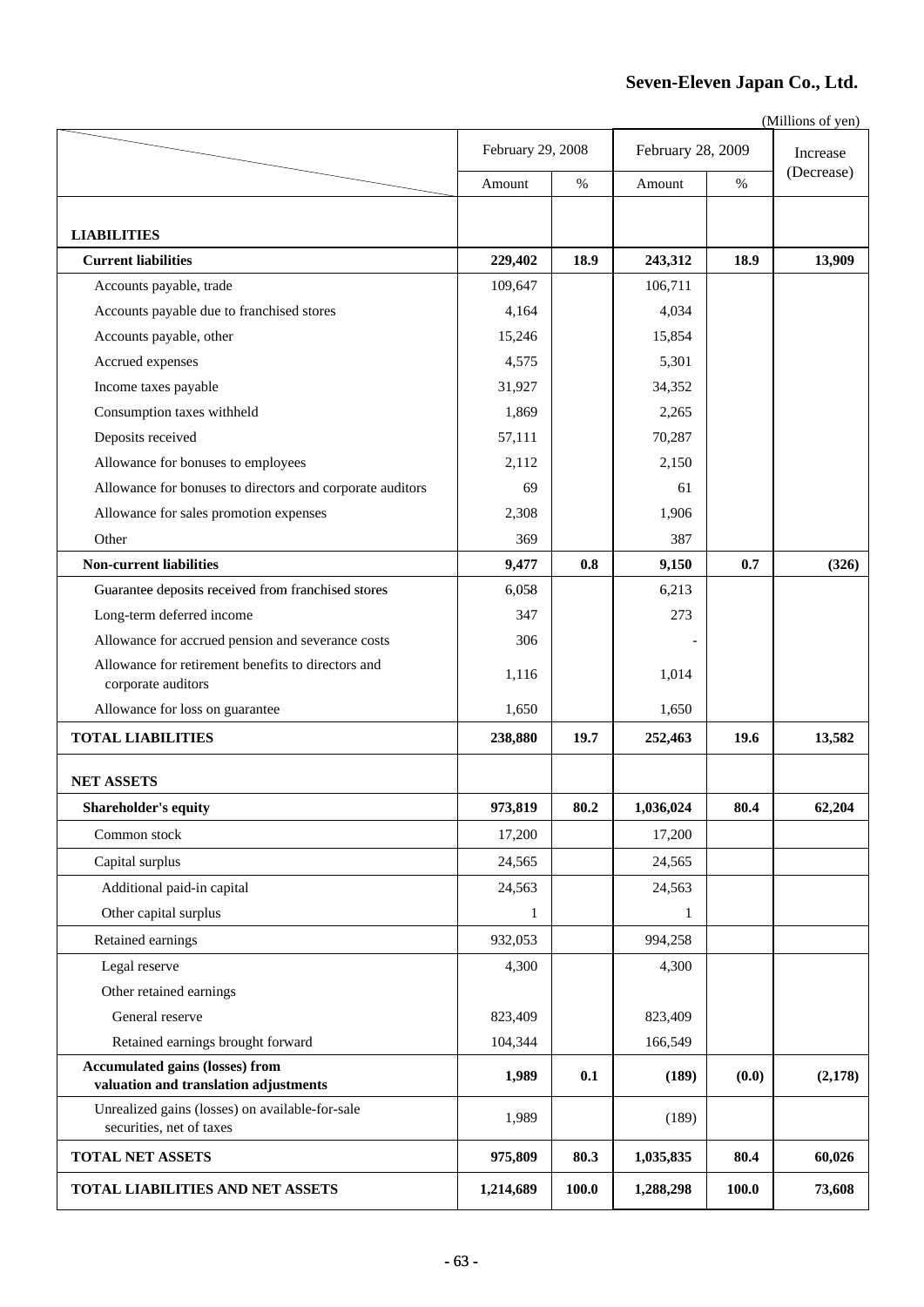## **Seven-Eleven Japan Co., Ltd.**

## NONCONSOLIDATED STATEMENTS OF INCOME

|         |                              |                                                  |                                                                        |                                                  | (MILLIONS OF YEA) |
|---------|------------------------------|--------------------------------------------------|------------------------------------------------------------------------|--------------------------------------------------|-------------------|
|         |                              |                                                  |                                                                        | Increase (Decrease)                              |                   |
|         |                              |                                                  |                                                                        |                                                  |                   |
|         |                              |                                                  |                                                                        |                                                  | $\%$              |
|         |                              |                                                  |                                                                        |                                                  |                   |
|         |                              |                                                  |                                                                        |                                                  | 102.5             |
|         |                              |                                                  |                                                                        |                                                  |                   |
|         |                              |                                                  |                                                                        |                                                  |                   |
|         |                              |                                                  |                                                                        |                                                  |                   |
|         |                              |                                                  |                                                                        |                                                  |                   |
|         |                              |                                                  |                                                                        |                                                  |                   |
|         |                              |                                                  |                                                                        |                                                  |                   |
|         |                              |                                                  |                                                                        |                                                  |                   |
| 5,247   |                              | 4,919                                            |                                                                        |                                                  |                   |
| 152,953 |                              | 140,989                                          |                                                                        | (11,963)                                         | 92.2              |
| 111,786 | 21.2                         | 103,155                                          | 19.1                                                                   | (8,631)                                          | 92.3              |
| 415,881 | 78.8                         | 437,618                                          | 80.9                                                                   | 21,737                                           | 105.2             |
| 247,709 | 46.9                         | 259,558                                          | 48.0                                                                   | 11,848                                           | 104.8             |
| 57,535  |                              | 64,260                                           |                                                                        |                                                  |                   |
| 35,710  |                              | 35,554                                           |                                                                        |                                                  |                   |
| 27,937  |                              | 31,736                                           |                                                                        |                                                  |                   |
| 22,379  |                              | 24,405                                           |                                                                        |                                                  |                   |
| 21,718  |                              | 19,328                                           |                                                                        |                                                  |                   |
| 82,427  |                              | 84,274                                           |                                                                        |                                                  |                   |
| 168,171 | 31.9                         | 178,060                                          | 32.9                                                                   | 9,888                                            | 105.9             |
| 8,697   | 1.6                          | 11,284                                           | 2.1                                                                    | 2,586                                            | 129.7             |
| 3,552   |                              | 4,963                                            |                                                                        |                                                  |                   |
| 2,191   |                              | 1,914                                            |                                                                        |                                                  |                   |
| 2,346   |                              | 2,141                                            |                                                                        |                                                  |                   |
| 605     |                              | 2,265                                            |                                                                        |                                                  |                   |
| 403     | 0.1                          | 1,346                                            | 0.2                                                                    | 943                                              | 333.8             |
|         |                              | 1,271                                            |                                                                        |                                                  |                   |
| 150     |                              |                                                  |                                                                        |                                                  |                   |
| 253     |                              | 75                                               |                                                                        |                                                  |                   |
| 176,465 | 33.4                         | 187,997                                          | 34.8                                                                   | 11,532                                           | 106.5             |
| 908     | 0.2                          | 341                                              | 0.0                                                                    | (566)                                            | 37.6              |
| 415     |                              | 239                                              |                                                                        |                                                  |                   |
| 492     |                              |                                                  |                                                                        |                                                  |                   |
|         |                              | 102                                              |                                                                        |                                                  |                   |
| 12,683  | 2.4                          | 8,211                                            | 1.5                                                                    | (4, 472)                                         | 64.7              |
| 113     |                              | 154                                              |                                                                        |                                                  |                   |
| 2,302   |                              | 1,202                                            |                                                                        |                                                  |                   |
| 7,904   |                              | 6,754                                            |                                                                        |                                                  |                   |
| 1,933   |                              |                                                  |                                                                        |                                                  |                   |
| 429     |                              | 100                                              |                                                                        |                                                  |                   |
| 164,690 | 31.2                         | 180,127                                          | 33.3                                                                   | 15,437                                           | 109.4             |
| 65,590  | 12.4                         | 74,374                                           | 13.8                                                                   | 8,784                                            | 113.4             |
| (2,617) | (0.5)                        | (1, 436)                                         | (0.3)                                                                  | 1,180                                            |                   |
| 101,717 | 19.3                         | 107,189                                          | 19.8                                                                   | 5,472                                            | 105.4             |
|         | Amount<br>527,667<br>369,466 | Year ended<br>February 29, 2008<br>$\%$<br>100.0 | NUNCUNDULIDATLD DTATLIMLIN DI TINCUMLI<br>Amount<br>540,773<br>394,863 | Year ended<br>February 28, 2009<br>$\%$<br>100.0 | Amount<br>13,105  |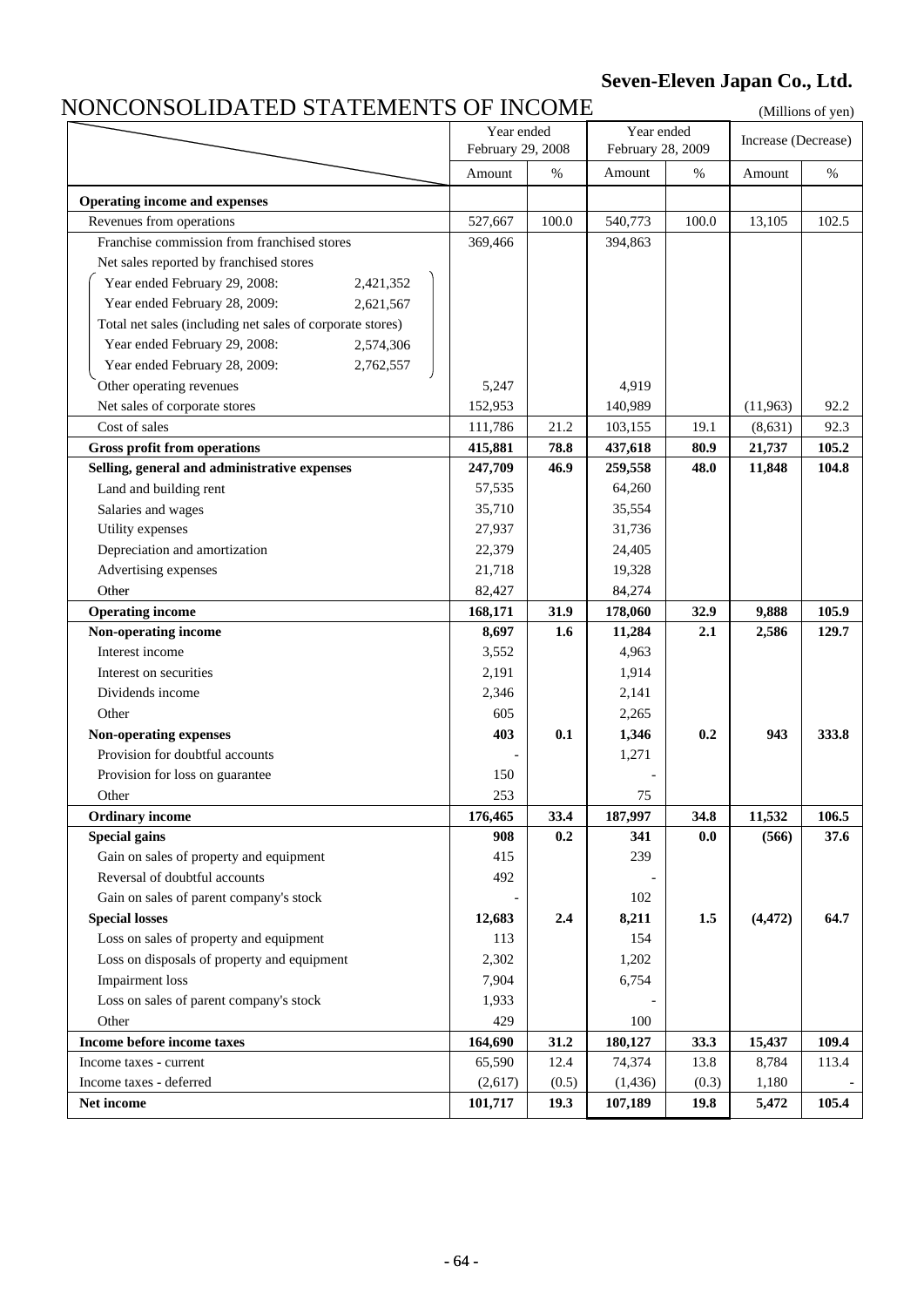# **[Reference] Ito-Yokado Co., Ltd.**

# NONCONSOLIDATED BALANCE SHEETS (Millions of yen)

|                                                             | February 29, 2008 |       | February 28, 2009<br>%<br>Amount |       | Increase   |  |
|-------------------------------------------------------------|-------------------|-------|----------------------------------|-------|------------|--|
|                                                             | Amount            | $\%$  |                                  |       | (Decrease) |  |
| <b>ASSETS</b>                                               |                   |       |                                  |       |            |  |
| <b>Current assets</b>                                       | 324,493           | 36.4  | 351,988                          | 39.1  | 27,494     |  |
| Cash and bank deposits                                      | 81,670            |       | 77,389                           |       |            |  |
| Accounts receivable, trade                                  | 20,528            |       | 20,851                           |       |            |  |
| Marketable securities                                       | 115,000           |       | 132,000                          |       |            |  |
| Inventories                                                 | 73,745            |       | 77,826                           |       |            |  |
| Supplies                                                    | 80                |       | 65                               |       |            |  |
| Advance paid                                                | 390               |       | 532                              |       |            |  |
| Prepaid expenses                                            | 7,904             |       | 7,940                            |       |            |  |
| Deferred income taxes                                       | 9,652             |       | 8,652                            |       |            |  |
| Short-term loans to employees                               | 44                |       | 39                               |       |            |  |
| Short-term loans receivable                                 | 330               |       | 319                              |       |            |  |
| Accounts receivable, other                                  | 4,312             |       | 10,711                           |       |            |  |
| Short-term leasehold deposits                               | 8,785             |       | 10,408                           |       |            |  |
| Payments in advance                                         | 1,358             |       | 4,361                            |       |            |  |
| Other                                                       | 691               |       | 889                              |       |            |  |
|                                                             |                   |       |                                  |       |            |  |
| <b>Non-current assets</b>                                   | 566,586           | 63.6  | 547,188                          | 60.9  | (19,398)   |  |
| Property and equipment                                      | 247,647           | 27.8  | 231,836                          | 25.8  | (15, 811)  |  |
| <b>Buildings</b>                                            | 104,508           |       | 95,045                           |       |            |  |
| <b>Structures</b>                                           | 8,492             |       | 7,584                            |       |            |  |
| Vehicles                                                    | $\theta$          |       | $\mathbf{0}$                     |       |            |  |
| Furniture, fixtures and equipment                           | 7,995             |       | 6,553                            |       |            |  |
| Land                                                        | 93,780            |       | 88,506                           |       |            |  |
| Construction in progress                                    | 32,870            |       | 34,145                           |       |            |  |
| <b>Intangible assets</b>                                    | 3,159             | 0.4   | 2,694                            | 0.3   | (465)      |  |
| Rights of leasehold                                         | 939               |       | 931                              |       |            |  |
| Trademark                                                   | 65                |       | 54                               |       |            |  |
| Software                                                    | 1,911             |       | 1,491                            |       |            |  |
| Other                                                       | 242               |       | 216                              |       |            |  |
| <b>Investments and other assets</b>                         | 315,778           | 35.4  | 312,657                          | 34.8  | (3, 121)   |  |
| Investments in securities                                   | 47,715            |       | 59,604                           |       |            |  |
| Investments in securities of subsidiaries<br>and affiliates | 8,066             |       | 7,955                            |       |            |  |
| Investments in capital                                      | 10                |       | 10                               |       |            |  |
| Investments in affiliates                                   | 11,770            |       | 12,098                           |       |            |  |
| Long-term loans receivable                                  | 10,667            |       | 10,321                           |       |            |  |
| Long-term prepaid expenses                                  | 9,152             |       | 8,545                            |       |            |  |
| Prepaid pension cost                                        | 8,711             |       | 11,226                           |       |            |  |
| Long-term leasehold deposits                                | 209,123           |       | 190,507                          |       |            |  |
| Advances for store construction                             | 10,752            |       | 12,625                           |       |            |  |
| Receivable in bankruptcy                                    | 3,069             |       | 3,180                            |       |            |  |
| Other                                                       | 1,915             |       | 1,777                            |       |            |  |
| Allowance for doubtful accounts                             | (5,177)           |       | (5,198)                          |       |            |  |
| <b>Deferred assets</b>                                      | 168               | 0.0   | 112                              | 0.0   | (56)       |  |
| New organization costs                                      | 168               |       | 112                              |       |            |  |
| <b>TOTAL ASSETS</b>                                         | 891,248           | 100.0 | 899,289                          | 100.0 | 8,040      |  |
|                                                             |                   |       |                                  |       |            |  |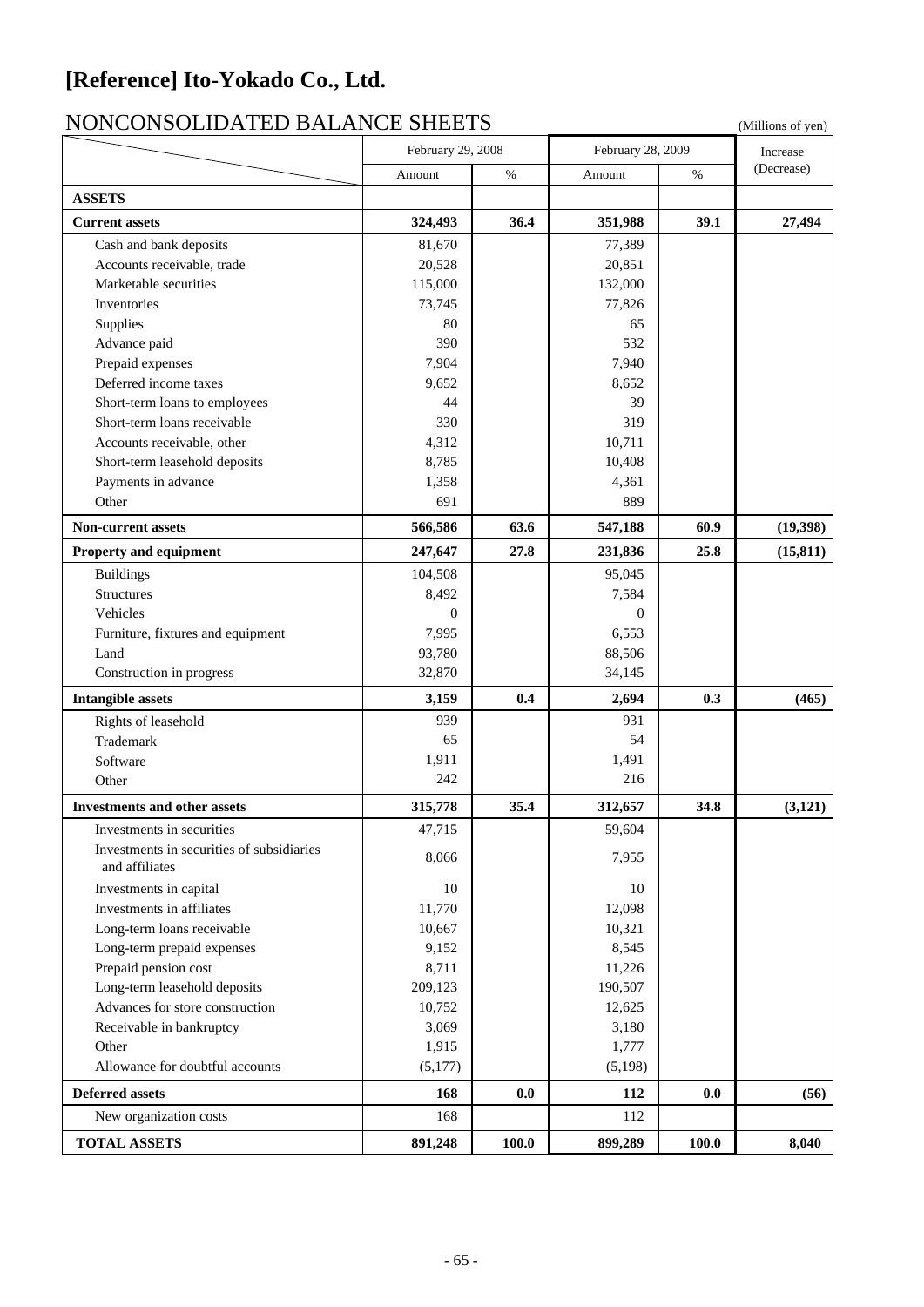# **Ito-Yokado Co., Ltd.**

|                                                                                 | February 29, 2008 |       | February 28, 2009 |             | Increase   |  |
|---------------------------------------------------------------------------------|-------------------|-------|-------------------|-------------|------------|--|
|                                                                                 | Amount            | %     | Amount            | %           | (Decrease) |  |
| <b>LIABILITIES</b>                                                              |                   |       |                   |             |            |  |
| <b>Current liabilities</b>                                                      | 126,475           | 14.2  | 175,466           | 19.5        | 48,990     |  |
| Accounts payable, trade                                                         | 70,022            |       | 68,766            |             |            |  |
| Short-term loans                                                                | 1,790             |       |                   |             |            |  |
| Current portion of long-term loans                                              | 675               |       | 675               |             |            |  |
| Current portion of bonds                                                        |                   |       | 50,000            |             |            |  |
| Accounts payable, other                                                         | 14,834            |       | 18,414            |             |            |  |
| Income taxes payable                                                            | 801               |       | 695               |             |            |  |
| Consumption taxes withheld                                                      | 2,720             |       |                   |             |            |  |
| Accrued expenses                                                                | 10,676            |       | 11,856            |             |            |  |
| Advance received                                                                | 496               |       | 511               |             |            |  |
| Deposits received                                                               | 2,543             |       | 3,230             |             |            |  |
| Allowance for bonuses to employees                                              | 5,225             |       | 4,734             |             |            |  |
| Allowance for bonuses to directors and                                          | 50                |       | 49                |             |            |  |
| corporate auditors                                                              |                   |       |                   |             |            |  |
| Allowance for sales promotion expenses                                          | 3,289             |       | 3,127             |             |            |  |
| Allowance for loss on future collection of                                      | 2,229             |       | 1,746             |             |            |  |
| gift certificates                                                               |                   |       |                   |             |            |  |
| Notes payable for acquisition of                                                |                   |       | 7                 |             |            |  |
| property and equipment                                                          |                   |       |                   |             |            |  |
| Gift tickets                                                                    | 9,935             |       | 10,429            |             |            |  |
| Other                                                                           | 1,185             |       | 1,221             |             |            |  |
| <b>Non-current liabilities</b>                                                  | 133,639           | 15.0  | 90,130            | <b>10.0</b> | (43,508)   |  |
| <b>Bonds</b>                                                                    | 70,000            |       | 20,000            |             |            |  |
| Long-term loans                                                                 | 7,087             |       | 6,412             |             |            |  |
| Long-term accounts payable                                                      | 1,120             |       | 1,024             |             |            |  |
| Allowance for retirement benefits to                                            |                   |       |                   |             |            |  |
| directors and corporate auditors                                                | 1,273             |       | 1,192             |             |            |  |
| Deposits received from tenants                                                  | 49,356            |       | 47,594            |             |            |  |
| Allowance for loss on guarantee                                                 | 278               |       | 2,761             |             |            |  |
| Deferred income taxes                                                           | 4,524             |       | 11,145            |             |            |  |
| <b>TOTAL LIABILITIES</b>                                                        | 260,114           | 29.2  | 265,596           | 29.5        | 5,482      |  |
| <b>NET ASSETS</b>                                                               |                   |       |                   |             |            |  |
| Shareholder's equity                                                            | 613,610           | 68.8  | 607,411           | 67.6        | (6, 198)   |  |
| Common stock                                                                    | 40,000            |       | 40,000            |             |            |  |
| Capital surplus                                                                 | 165,621           |       | 165,621           |             |            |  |
| Additional paid-in capital                                                      | 165,621           |       | 165,621           |             |            |  |
| Retained earnings                                                               | 407,989           |       | 401,790           |             |            |  |
| Legal reserve                                                                   | 11,700            |       | 11,700            |             |            |  |
| Other retained earnings                                                         |                   |       |                   |             |            |  |
|                                                                                 |                   |       |                   |             |            |  |
| Reserve for deferred gains on property                                          | 986               |       | 1,081             |             |            |  |
| and equipment                                                                   |                   |       |                   |             |            |  |
| Retained earnings brought forward                                               | 395,302           |       | 389,009           |             |            |  |
| <b>Accumulated gains (losses) from</b><br>valuation and translation adjustments | 17,523            | 2.0   | 26,280            | 2.9         | 8,757      |  |
| Unrealized gains (losses) on available-for-sale                                 |                   |       |                   |             |            |  |
|                                                                                 | 17,523            |       | 26,280            |             |            |  |
| securities, net of taxes<br><b>TOTAL NET ASSETS</b>                             | 631,133           | 70.8  | 633,692           | 70.5        | 2,558      |  |
|                                                                                 |                   |       |                   |             |            |  |
| TOTAL LIABILITIES AND NET ASSETS                                                | 891,248           | 100.0 | 899,289           | 100.0       | 8,040      |  |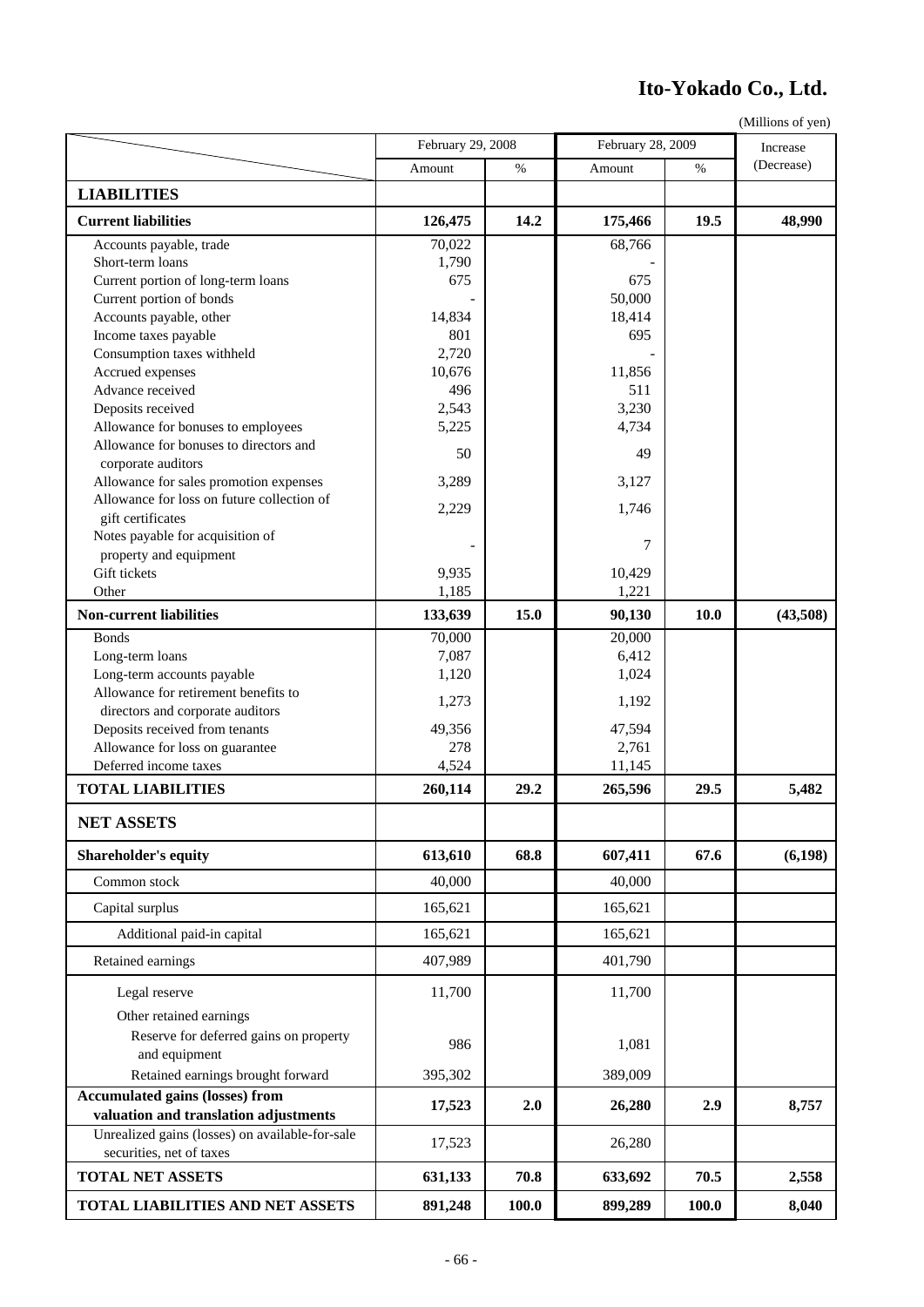# **Ito-Yokado Co., Ltd.**

# NONCONSOLIDATED STATEMENTS OF INCOME (Millions of yen)

|                                                                 | Year ended<br>February 29, 2008 |       | Year ended<br>February 28, 2009 |       | Increase (Decrease) |        |
|-----------------------------------------------------------------|---------------------------------|-------|---------------------------------|-------|---------------------|--------|
|                                                                 | Amount                          | $\%$  | Amount                          | $\%$  | Amount              | $\%$   |
| [ Revenues from operations ]                                    | [1,489,380]                     |       | [1,462,719]                     |       | [(26,661)]          | [98.2] |
| Net sales                                                       | 1,464,094                       | 100.0 | 1,436,541                       | 100.0 | (27, 552)           | 98.1   |
| Cost of sales                                                   | 1,087,298                       | 74.3  | 1,068,855                       | 74.4  | (18, 442)           | 98.3   |
| Gross profit on sales                                           | 376,795                         | 25.7  | 367,685                         | 25.6  | (9,109)             | 97.6   |
| Other operating revenues                                        | 25,286                          | 1.8   | 26,177                          | 1.8   | 890                 | 103.5  |
| Rental income                                                   | 19,505                          |       | 20,137                          |       |                     |        |
| Other income                                                    | 5,781                           |       | 6,039                           |       |                     |        |
| <b>Gross profit from operations</b>                             | 402,082                         | 27.5  | 393,863                         | 27.4  | (8,218)             | 98.0   |
| Selling, general and administrative expenses                    | 384,955                         | 26.3  | 384,280                         | 26.7  | (674)               | 99.8   |
| Advertising and decoration expenses                             | 44,229                          |       | 42,437                          |       |                     |        |
| Salaries and wages                                              | 131,509                         |       | 127,370                         |       |                     |        |
| Land and building rent                                          | 71,642                          |       | 71,958                          |       |                     |        |
| Depreciation and amortization                                   | 16,694                          |       | 15,696                          |       |                     |        |
| Other                                                           | 120,879                         |       | 126,817                         |       |                     |        |
| <b>Operating income</b>                                         | 17,126                          | 1.2   | 9,582                           | 0.7   | (7, 544)            | 55.9   |
| Non-operating income                                            | 4,063                           | 0.2   | 5,138                           | 0.3   | 1,075               | 126.5  |
| Interest income                                                 | 1,366                           |       | 1,167                           |       |                     |        |
| Interest on securities                                          | 556                             |       | 1,009                           |       |                     |        |
| Dividends income                                                | 1,607                           |       | 1,956                           |       |                     |        |
| Other                                                           | 533                             |       | 1,005                           |       |                     |        |
| Non-operating expenses                                          | 1,849                           | 0.1   | 1,335                           | 0.1   | (513)               | 72.2   |
| Interest expenses                                               | 278                             |       | 237                             |       |                     |        |
| Interest on bonds                                               | 764                             |       | 738                             |       |                     |        |
| Other                                                           | 805                             |       | 360                             |       |                     |        |
| <b>Ordinary income</b>                                          | 19,341                          | 1.3   | 13,386                          | 0.9   | (5,955)             | 69.2   |
| <b>Special gains</b>                                            | 10,101                          | 0.7   | 1,076                           | 0.1   | (9,024)             | 10.7   |
| Gain on sales of property and equipment                         | 5,647                           |       | 1,014                           |       |                     |        |
| Gain on sales of investments in securities                      | 3,438                           |       | $\theta$                        |       |                     |        |
| Gain on sales of subsidiary's stock                             |                                 |       | 61                              |       |                     |        |
| Other                                                           | 1,015                           |       |                                 |       |                     |        |
| <b>Special losses</b>                                           | 10,566                          | 0.7   | 12,821                          | 0.9   | 2,255               | 121.3  |
| Loss on sales of property and equipment                         | 603                             |       | 28                              |       |                     |        |
| Loss on disposals of property and equipment                     | 789                             |       | 687                             |       |                     |        |
| <b>Impairment</b> loss                                          | 3,348                           |       | 3,371                           |       |                     |        |
| Provision for loss on future collection of<br>gift certificates | 2,549                           |       |                                 |       |                     |        |
| Valuation loss on investments in securities                     | 1,770                           |       | 110                             |       |                     |        |
| of subsidiaries and affiliates                                  |                                 |       |                                 |       |                     |        |
| Provision for loss on guarantee                                 | 278                             |       | 2,483                           |       |                     |        |
| Additional retirement benefit for early retirement              |                                 |       | 3,060                           |       |                     |        |
| Other                                                           | 1,226                           |       | 3,079                           |       |                     |        |
| Income before income taxes                                      | 18,876                          | 1.3   | 1,640                           | 0.1   | (17, 235)           | 8.7    |
| Income taxes - current                                          | 3,451                           | 0.2   | 1,589                           | 0.1   | (1, 861)            | 46.1   |
| Income taxes - deferred                                         | 4,336                           | 0.3   | 972                             | 0.1   | (3,363)             | 22.4   |
| Net income (loss)                                               | 11,088                          | 0.8   | (922)                           | (0.1) | (12, 010)           |        |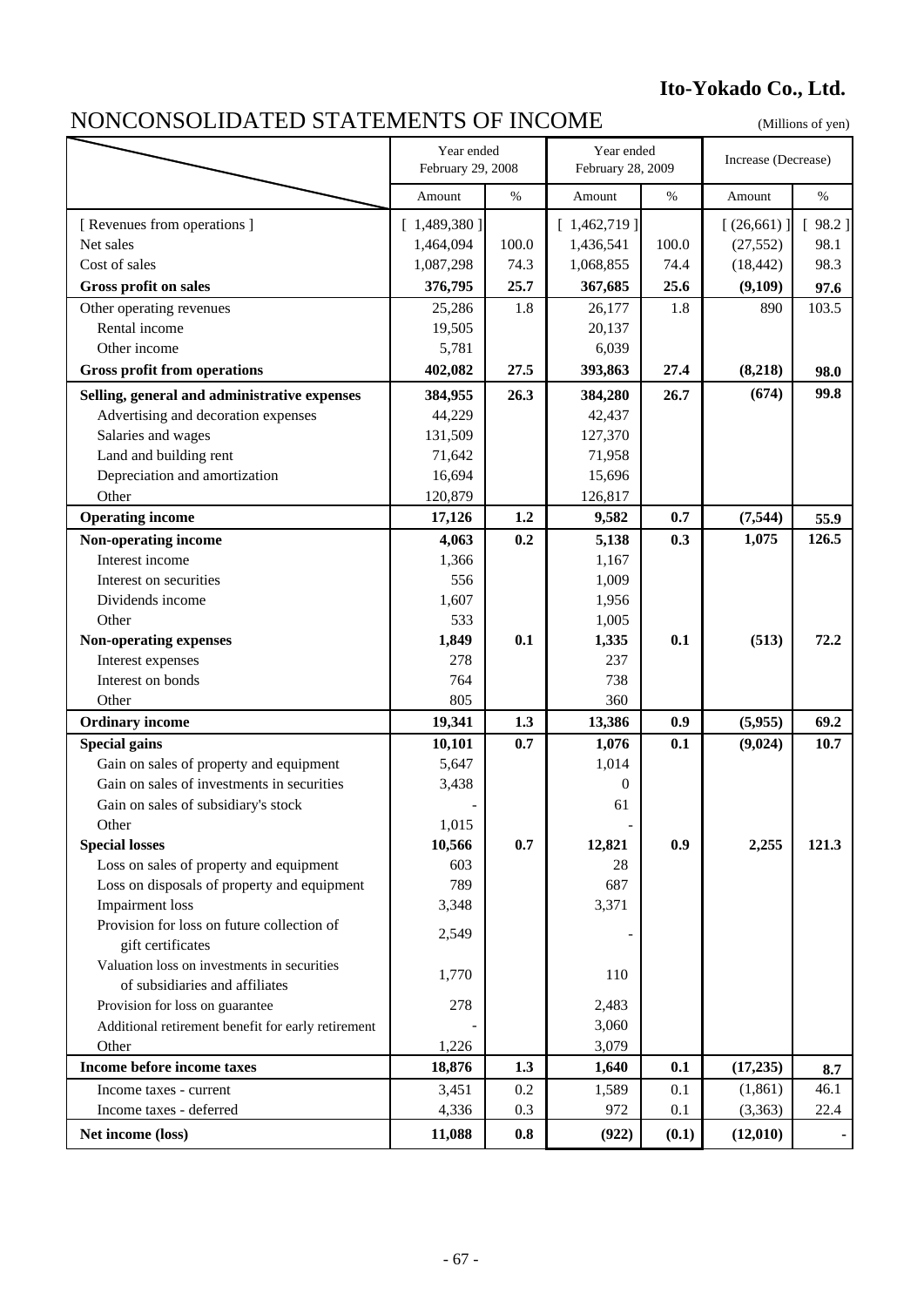# **[Reference] York-Benimaru Co., Ltd.**

# NONCONSOLIDATED BALANCE SHEETS (Millions of yen)

|                                            | February 29, 2008 |       |         | February 28, 2009 |            |
|--------------------------------------------|-------------------|-------|---------|-------------------|------------|
|                                            | Amount            | $\%$  | Amount  | $\%$              | (Decrease) |
| <b>ASSETS</b>                              |                   |       |         |                   |            |
| <b>Current assets</b>                      | 45,677            | 31.5  | 48,777  | 31.7              | 3,100      |
| Cash and bank deposits                     | 10,621            |       | 9,318   |                   |            |
| Accounts receivable, trade                 | 846               |       | 884     |                   |            |
| Parent company's stock                     | 1,800             |       |         |                   |            |
| Marketable securities                      | 2,500             |       | 2,600   |                   |            |
| Inventories                                | 7,188             |       | 7,558   |                   |            |
| Supplies                                   | 4                 |       | 23      |                   |            |
| Prepaid expenses                           | 811               |       | 803     |                   |            |
| Deferred income taxes                      | 961               |       | 1,655   |                   |            |
| Short-term loans receivable                | 1,629             |       | 2,214   |                   |            |
| Deposits held by financial service company | 14,500            |       | 19,000  |                   |            |
| Accounts receivable, other                 | 3,729             |       | 3,804   |                   |            |
| Payments in advance                        | 72                |       | 42      |                   |            |
| Other                                      | 1,010             |       | 871     |                   |            |
| <b>Non-current assets</b>                  | 99,553            | 68.5  | 105,298 | 68.3              | 5,745      |
| <b>Property and equipment</b>              | 62,607            | 43.1  | 65,639  | 42.6              | 3,031      |
| <b>Buildings</b>                           | 25,213            |       | 25,729  |                   |            |
| <b>Structures</b>                          | 4,805             |       | 4,701   |                   |            |
| Furniture, fixtures and equipment          | 1,415             |       | 1,199   |                   |            |
| Land                                       | 30,025            |       | 32,225  |                   |            |
| Construction in progress                   | 1,147             |       | 1,783   |                   |            |
| <b>Intangible assets</b>                   | 3,165             | 2.2   | 2,704   | 1.7               | (461)      |
| Goodwill                                   | 2,220             |       | 2,009   |                   |            |
| Rights of leasehold                        | $90\,$            |       |         |                   |            |
| Software                                   | 816               |       | 658     |                   |            |
| Other                                      | 38                |       | 36      |                   |            |
| <b>Investments and other assets</b>        | 33,780            | 23.2  | 36,955  | 24.0              | 3,175      |
| Investments in securities                  | 9,567             |       | 14,403  |                   |            |
| Investments in securities of subsidiaries  | 821               |       | 170     |                   |            |
| Investments in capital                     | 1                 |       | 1       |                   |            |
| Investments in an affiliate                | 256               |       | 207     |                   |            |
| Long-term loans receivable                 | 829               |       | 193     |                   |            |
| Long-term prepaid expenses                 | 2,961             |       | 2,689   |                   |            |
| Prepaid pension cost                       | 1,260             |       | 1,549   |                   |            |
| Long-term leasehold deposits               | 18,272            |       | 18,333  |                   |            |
| Advances for store construction            | 415               |       | 178     |                   |            |
| Allowance for doubtful accounts            | (606)             |       | (771)   |                   |            |
| <b>TOTAL ASSETS</b>                        | 145,230           | 100.0 | 154,076 | 100.0             | 8,845      |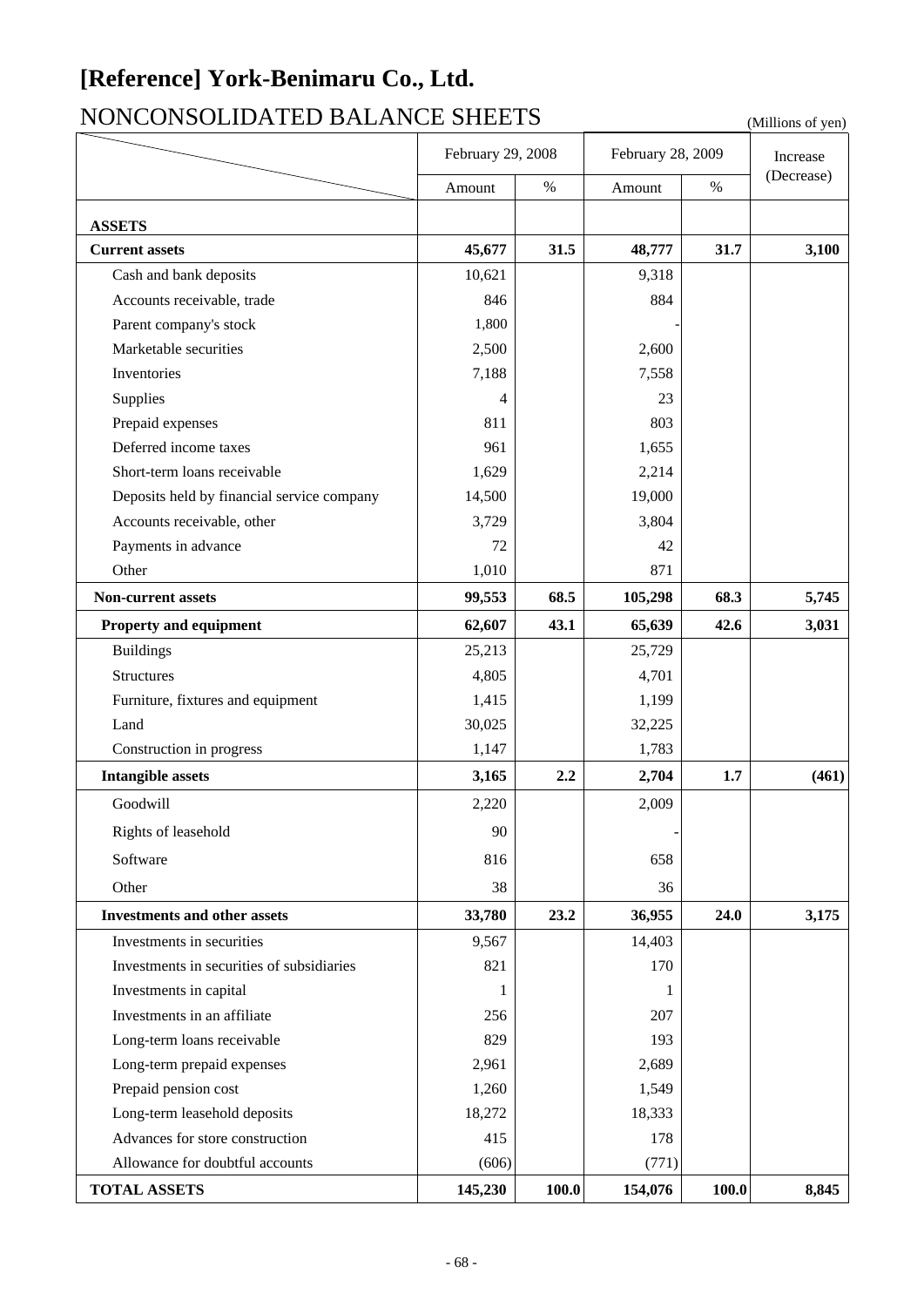# **York-Benimaru Co., Ltd.**

|                                                                             | February 29, 2008<br>Amount |       |              |                   | Increase   |  |
|-----------------------------------------------------------------------------|-----------------------------|-------|--------------|-------------------|------------|--|
|                                                                             |                             |       |              | February 28, 2009 |            |  |
|                                                                             |                             | $\%$  | Amount       | $\%$              | (Decrease) |  |
| <b>LIABILITIES</b>                                                          |                             |       |              |                   |            |  |
| <b>Current liabilities</b>                                                  | 23,744                      | 16.4  | 24,931       | 16.2              | 1,187      |  |
| Accounts payable, trade                                                     | 13,481                      |       | 13,409       |                   |            |  |
| Accounts payable, other                                                     | 3,265                       |       | 3,558        |                   |            |  |
| Income taxes payable                                                        | 2,475                       |       | 3,310        |                   |            |  |
| Accrued expenses                                                            | 2,376                       |       | 2,495        |                   |            |  |
| Deposits received                                                           | 429                         |       | 426          |                   |            |  |
| Deferred income                                                             | 195                         |       | 207          |                   |            |  |
| Gift tickets                                                                | 17                          |       | 12           |                   |            |  |
| Allowance for bonuses to employees                                          | 1,416                       |       | 1,439        |                   |            |  |
| Allowance for bonuses to directors and<br>corporate auditors                | 34                          |       | 28           |                   |            |  |
| Allowance for loss on future collection of<br>gift certificates             | 52                          |       | 44           |                   |            |  |
| <b>Non-current liabilities</b>                                              | 5,701                       | 3.9   | 7,490        | 4.8               | 1,789      |  |
| Allowance for retirement benefits to directors<br>and corporate auditors    | 338                         |       | 338          |                   |            |  |
| Deferred income taxes                                                       | 2,884                       |       | 4,557        |                   |            |  |
| Other                                                                       | 2,477                       |       | 2,593        |                   |            |  |
| <b>TOTAL LIABILITIES</b>                                                    | 29,445                      | 20.3  | 32,422       | 21.0              | 2,976      |  |
| <b>NET ASSETS</b>                                                           |                             |       |              |                   |            |  |
| <b>Shareholder's equity</b>                                                 | 111,720                     | 76.9  | 115,471      | 75.0              | 3,751      |  |
| Common stock                                                                | 9,927                       |       | 9,927        |                   |            |  |
| Capital surplus                                                             | 12,605                      |       | 12,605       |                   |            |  |
| Additional paid-in capital                                                  | 12,605                      |       | 12,605       |                   |            |  |
| Other capital surplus                                                       | $\boldsymbol{0}$            |       | $\mathbf{0}$ |                   |            |  |
| Retained earnings                                                           | 89,186                      |       | 92,938       |                   |            |  |
| Legal reserve                                                               | 2,186                       |       | 2,186        |                   |            |  |
| Other retained earnings                                                     |                             |       |              |                   |            |  |
| General reserve                                                             | 69,462                      |       | 69,450       |                   |            |  |
| Retained earnings brought forward                                           | 17,537                      |       | 21,301       |                   |            |  |
| <b>Accumulated gains (losses) from</b>                                      |                             |       |              |                   |            |  |
| valuation and translation adjustments                                       | 4,065                       | 2.8   | 6,182        | 4.0               | 2,117      |  |
| Unrealized gains (losses) on available-for-sale<br>securities, net of taxes | 4,065                       |       | 6,182        |                   |            |  |
| <b>TOTAL NET ASSETS</b>                                                     | 115,785                     | 79.7  | 121,654      | 79.0              | 5,868      |  |
| TOTAL LIABILITIES AND NET ASSETS                                            | 145,230                     | 100.0 | 154,076      | 100.0             | 8,845      |  |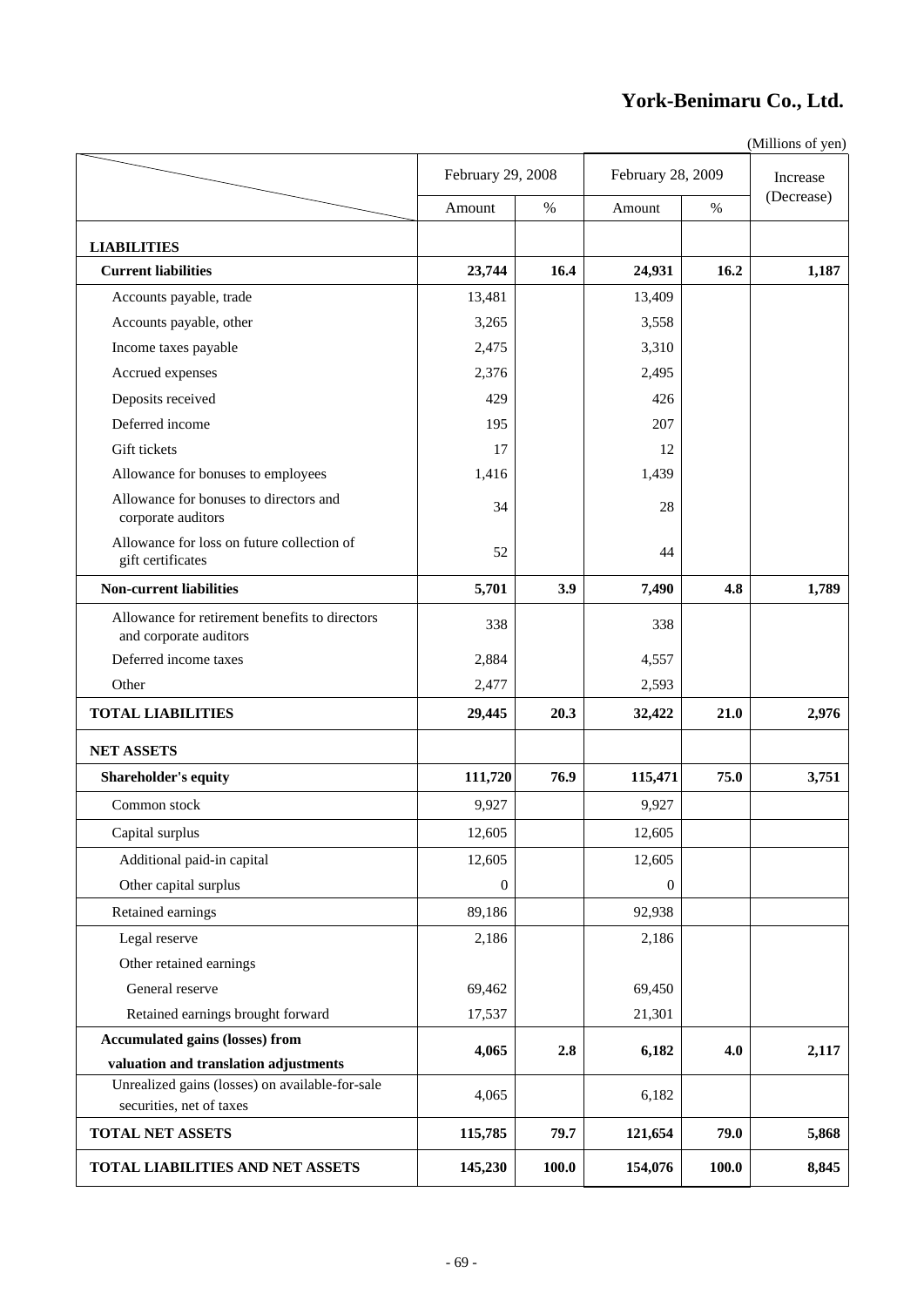# **York-Benimaru Co., Ltd.**

# NONCONSOLIDATED STATEMENTS OF INCOME (Millions of yen)

|                                                                        | Year ended                             |       | Year ended |                     |           |           |
|------------------------------------------------------------------------|----------------------------------------|-------|------------|---------------------|-----------|-----------|
|                                                                        | February 29, 2008<br>February 28, 2009 |       |            | Increase (Decrease) |           |           |
|                                                                        | Amount                                 | $\%$  | Amount     | $\%$                | Amount    | $\%$      |
| [ Revenues from operations ]                                           | [330, 145]                             |       | [348, 883] |                     | [18, 738] | $105.7$ ] |
| Net sales                                                              | 319,931                                | 100.0 | 338,089    | 100.0               | 18,157    | 105.7     |
| Cost of sales                                                          | 241,977                                | 75.6  | 255,777    | 75.7                | 13,799    | 105.7     |
| <b>Gross Profit on sales</b>                                           | 77,953                                 | 24.4  | 82,311     | 24.3                | 4,357     | 105.6     |
| Other operating revenues                                               | 10,213                                 | 3.2   | 10,794     | 3.2                 | 580       | 105.7     |
| Commission fee income                                                  | 7,567                                  |       | 7,879      |                     |           |           |
| Rental income                                                          | 2,646                                  |       | 2,915      |                     |           |           |
| <b>Gross profit from operations</b>                                    | 88,167                                 | 27.6  | 93,106     | 27.5                | 4,938     | 105.6     |
| Selling, general and administrative expenses                           | 76,940                                 | 24.1  | 81,399     | 24.0                | 4,459     | 105.8     |
| Salaries and wages                                                     | 30,331                                 |       | 32,416     |                     |           |           |
| Provision for bonuses to employees                                     | 1,416                                  |       | 1,439      |                     |           |           |
| Land and building rent                                                 | 7,603                                  |       | 8,307      |                     |           |           |
| Store maintenance and repair expenses                                  | 4,001                                  |       | 3,826      |                     |           |           |
| Depreciation and amortization                                          | 4,959                                  |       | 5,090      |                     |           |           |
| Utility expenses                                                       | 4,823                                  |       | 5,355      |                     |           |           |
| Delivery expenses                                                      | 5,851                                  |       | 6,078      |                     |           |           |
| Other                                                                  | 17,953                                 |       | 18,884     |                     |           |           |
| <b>Operating income</b>                                                | 11,227                                 | 3.5   | 11,706     | 3.5                 | 479       | 104.3     |
| Non-operating income                                                   | 1,341                                  | 0.4   | 1,371      | 0.4                 | 30        | 102.3     |
| Interest income                                                        | 189                                    |       | 279        |                     |           |           |
| Interest on securities                                                 | 46                                     |       | 14         |                     |           |           |
| Dividends income                                                       | 1,023                                  |       | 1,040      |                     |           |           |
| Other                                                                  | 81                                     |       | 36         |                     |           |           |
| <b>Non-operating expenses</b>                                          | 42                                     | 0.0   | 12         | 0.0                 | (30)      | 29.0      |
| Other                                                                  | 42                                     |       | 12         |                     |           |           |
| <b>Ordinary income</b>                                                 | 12,525                                 | 3.9   | 13,065     | 3.9                 | 540       | 104.3     |
| <b>Special gains</b>                                                   | 2,865                                  | 0.9   | 1,573      | 0.4                 | (1,291)   | 54.9      |
| Gain on sales of property and equipment                                | 41                                     |       | 11         |                     |           |           |
| Gain on sales of investments in securities                             | $\overline{c}$                         |       | 1          |                     |           |           |
| Gain on sales of parent company's stock                                |                                        |       | 1,508      |                     |           |           |
| Reversal of retirement benefits to directors<br>and corporate auditors | 48                                     |       |            |                     |           |           |
| Gain on extinguishment of tie-in shares                                |                                        |       |            |                     |           |           |
| due to demerger                                                        | 2,773                                  |       |            |                     |           |           |
| Receipt of stock option income                                         |                                        |       | 51         |                     |           |           |
| <b>Special losses</b>                                                  | 535                                    | 0.2   | 1,365      | 0.4                 | 829       | 254.7     |
| Loss on sales of property and equipment                                | $\overline{0}$                         |       |            |                     |           |           |
| Loss on disposals of property and equipment                            | 147                                    |       | 8          |                     |           |           |
| Valuation loss on investments in securities                            | 3                                      |       | 8          |                     |           |           |
| <b>Impairment</b> loss                                                 | 326                                    |       | 29         |                     |           |           |
| Provision for loss on future collection of<br>gift certificates        | 57                                     |       |            |                     |           |           |
| Valuation loss on investments in securities of                         |                                        |       |            |                     |           |           |
| subsidiaries and affiliates                                            |                                        |       | 650        |                     |           |           |
| Valuation loss on investments in affiliates                            |                                        |       | 160        |                     |           |           |
| Provision for doubtful accounts                                        |                                        |       | 165        |                     |           |           |
| Amortization of leasehold                                              |                                        |       | 208        |                     |           |           |
| Other                                                                  |                                        |       | 134        |                     |           |           |
| Income before income taxes                                             | 14,854                                 | 4.6   | 13,273     | 3.9                 | (1,580)   | 89.4      |
| Income taxes - current                                                 | 4,672                                  | 1.4   | 5,679      | 1.6                 | 1,007     | 121.6     |
| Income taxes - deferred                                                | 1,032                                  | 0.3   | (420)      | (0.1)               | (1, 453)  |           |
| Net income                                                             | 9,150                                  | 2.9   | 8,015      | 2.4                 | (1, 135)  | 87.6      |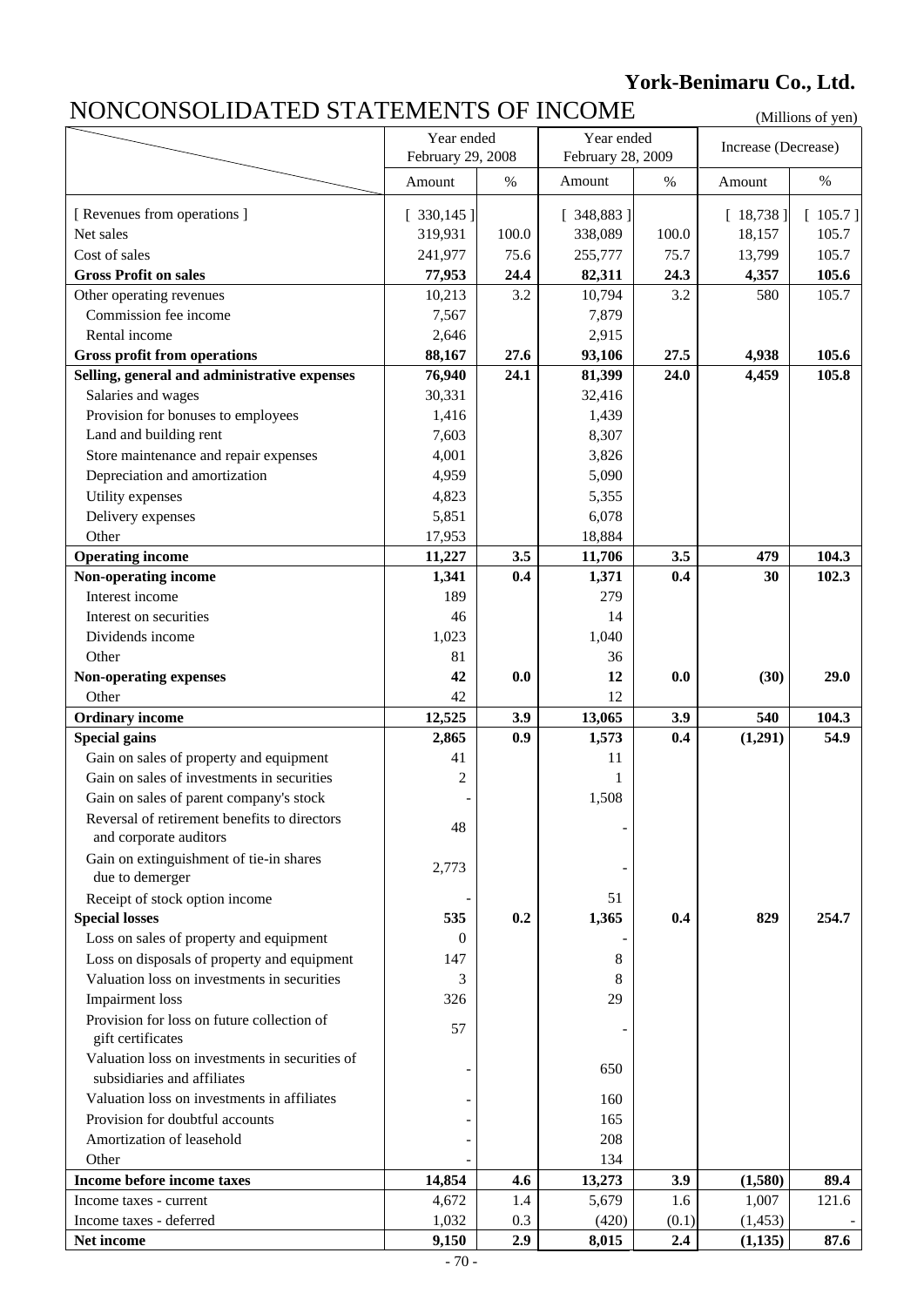# **[Reference] Millennium Retailing, Inc.**

# NONCONSOLIDATED BALANCE SHEETS (Millions of yen)

|                                                 | February 29, 2008 |       | February 28, 2009 |               | Increase   |
|-------------------------------------------------|-------------------|-------|-------------------|---------------|------------|
|                                                 | Amount            | $\%$  | Amount            | $\frac{0}{0}$ | (Decrease) |
| <b>ASSETS</b>                                   |                   |       |                   |               |            |
| <b>Current assets</b>                           | 10,245            | 12.0  | 11,810            | 13.9          | 1,564      |
| Cash and deposits                               | 8,411             |       | 10,099            |               |            |
| Supplies                                        | $\Omega$          |       | $\Omega$          |               |            |
| Prepaid expenses                                | 56                |       | 58                |               |            |
| Deferred income taxes                           | 206               |       | 364               |               |            |
| Short-term loans to subsidiaries and affiliates | 200               |       | 40                |               |            |
| Accounts receivable, other                      | 1,369             |       | 1,244             |               |            |
| Other                                           | 2                 |       | 3                 |               |            |
| <b>Non-current assets</b>                       | 74,807            | 88.0  | 73,207            | 86.1          | (1,600)    |
| <b>Property and equipment</b>                   | 298               | 0.4   | 296               | 0.3           | (1)        |
| <b>Buildings</b>                                | 254               |       | 255               |               |            |
| Furniture, fixtures and equipment               | 43                |       | 41                |               |            |
| <b>Intangible assets</b>                        | 5,370             | 6.3   | 3,910             | 4.6           | (1, 459)   |
| Software                                        | 5,299             |       | 3,791             |               |            |
| Other                                           | 70                |       | 119               |               |            |
| <b>Investments and other assets</b>             | 69,138            | 81.3  | 68,999            | 81.2          | (138)      |
| Investments in securities                       | 1,321             |       | 1,164             |               |            |
| Investments in subsidiaries and affiliates      | 67,327            |       | 67,327            |               |            |
| Long-term leasehold deposits                    | 457               |       | 457               |               |            |
| Deferred income taxes                           | 1                 |       | 20                |               |            |
| Other                                           | 30                |       | 30                |               |            |
| <b>TOTAL ASSETS</b>                             | 85,053            | 100.0 | 85,017            | 100.0         | (35)       |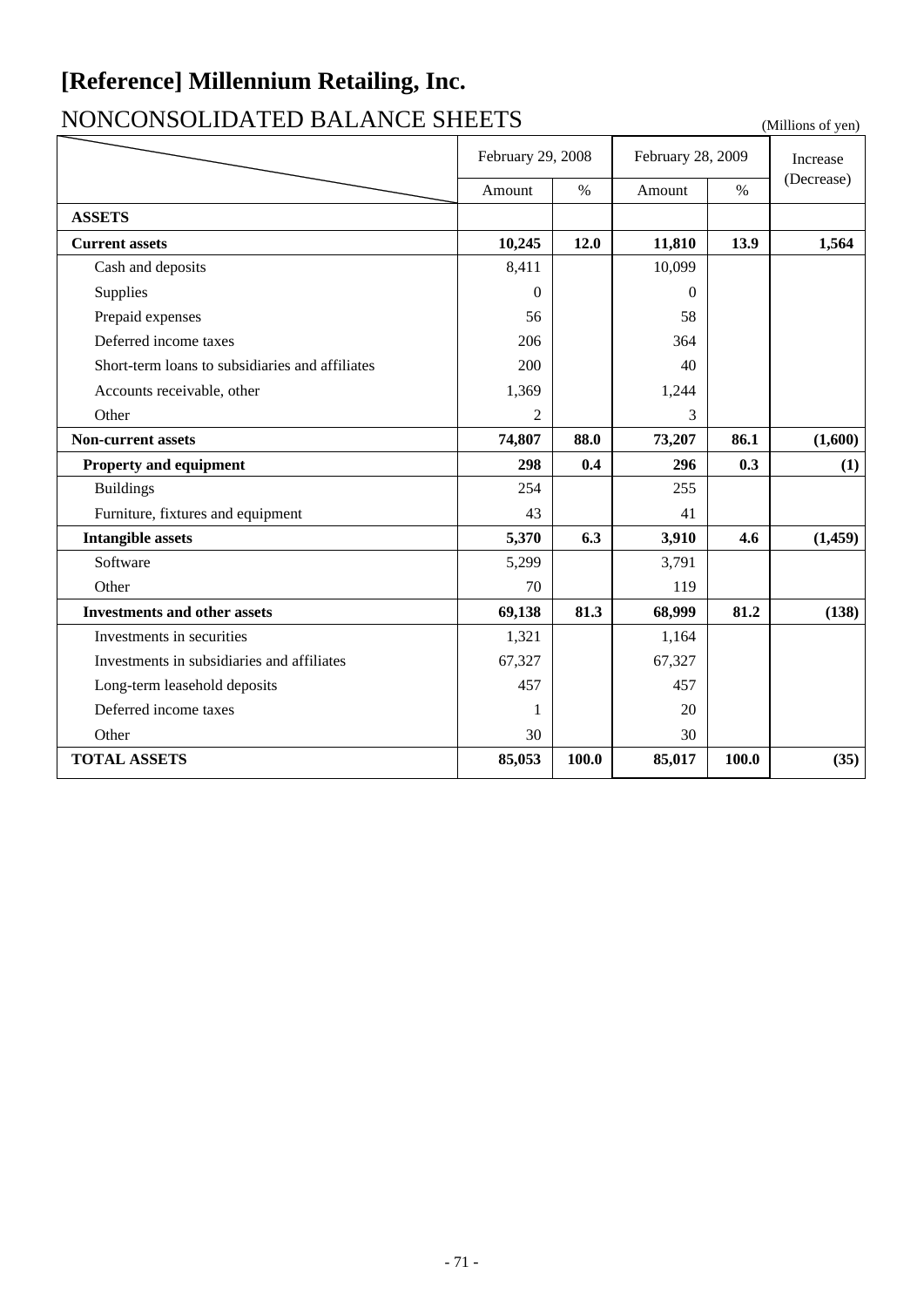### **Millennium Retailing, Inc.**

|                                                                             | February 29, 2008 |       | February 28, 2009 |                | Increase    |
|-----------------------------------------------------------------------------|-------------------|-------|-------------------|----------------|-------------|
|                                                                             | Amount            | $\%$  | Amount            | $\%$           | (Decrease)  |
| <b>LIABILITIES</b>                                                          |                   |       |                   |                |             |
| <b>Current liabilities</b>                                                  | 1,537             | 1.8   | 1,663             | 1.9            | 125         |
| Accounts payable, other                                                     | 835               |       | 644               |                |             |
| Accrued expenses                                                            | 91                |       | 99                |                |             |
| Income taxes payable                                                        | 62                |       | 43                |                |             |
| Consumption taxes withheld                                                  | 146               |       | 77                |                |             |
| Deposits received                                                           | 14                |       | 11                |                |             |
| Allowance for bonuses to employees                                          | 379               |       | 423               |                |             |
| Reserve for relocation of Head Office                                       |                   |       | 349               |                |             |
| Other                                                                       | 7                 |       | 14                |                |             |
| <b>Non-current liabilities</b>                                              | 185               | 0.2   | 142               | 0.2            | (43)        |
| Long-term accounts payable, other                                           | 31                |       | 8                 |                |             |
| Allowance for retirement benefits to directors and<br>corporate auditors    | 154               |       | 133               |                |             |
| <b>TOTAL LIABILITIES</b>                                                    | 1,723             | 2.0   | 1,805             | 2.1            | 82          |
| <b>NET ASSETS</b>                                                           |                   |       |                   |                |             |
| Shareholder's equity                                                        | 83,332            | 98.0  | 83,211            | 97.9           | (120)       |
| Common stock                                                                | 37,733            |       | 37,733            |                |             |
| Capital surplus                                                             | 40,711            |       | 40,711            |                |             |
| Additional paid-in capital                                                  | 38,817            |       | 38,817            |                |             |
| Other capital surplus                                                       | 1,894             |       | 1,894             |                |             |
| Retained earnings                                                           | 4,887             |       | 4,766             |                |             |
| Other retained earnings                                                     |                   |       |                   |                |             |
| Retained earnings brought forward                                           | 4,887             |       | 4,766             |                |             |
| <b>Accumulated gains (losses) from</b>                                      | (2)               | (0.0) | ۰                 | $\blacksquare$ | $\mathbf 2$ |
| valuation and translation adjustments                                       |                   |       |                   |                |             |
| Unrealized gains (losses) on available-for-sale<br>securities, net of taxes | (2)               |       | $\frac{1}{2}$     |                |             |
| <b>TOTAL NET ASSETS</b>                                                     | 83,329            | 98.0  | 83,211            | 97.9           | (117)       |
| TOTAL LIABILITIES AND NET ASSETS                                            | 85,053            | 100.0 | 85,017            | 100.0          | (35)        |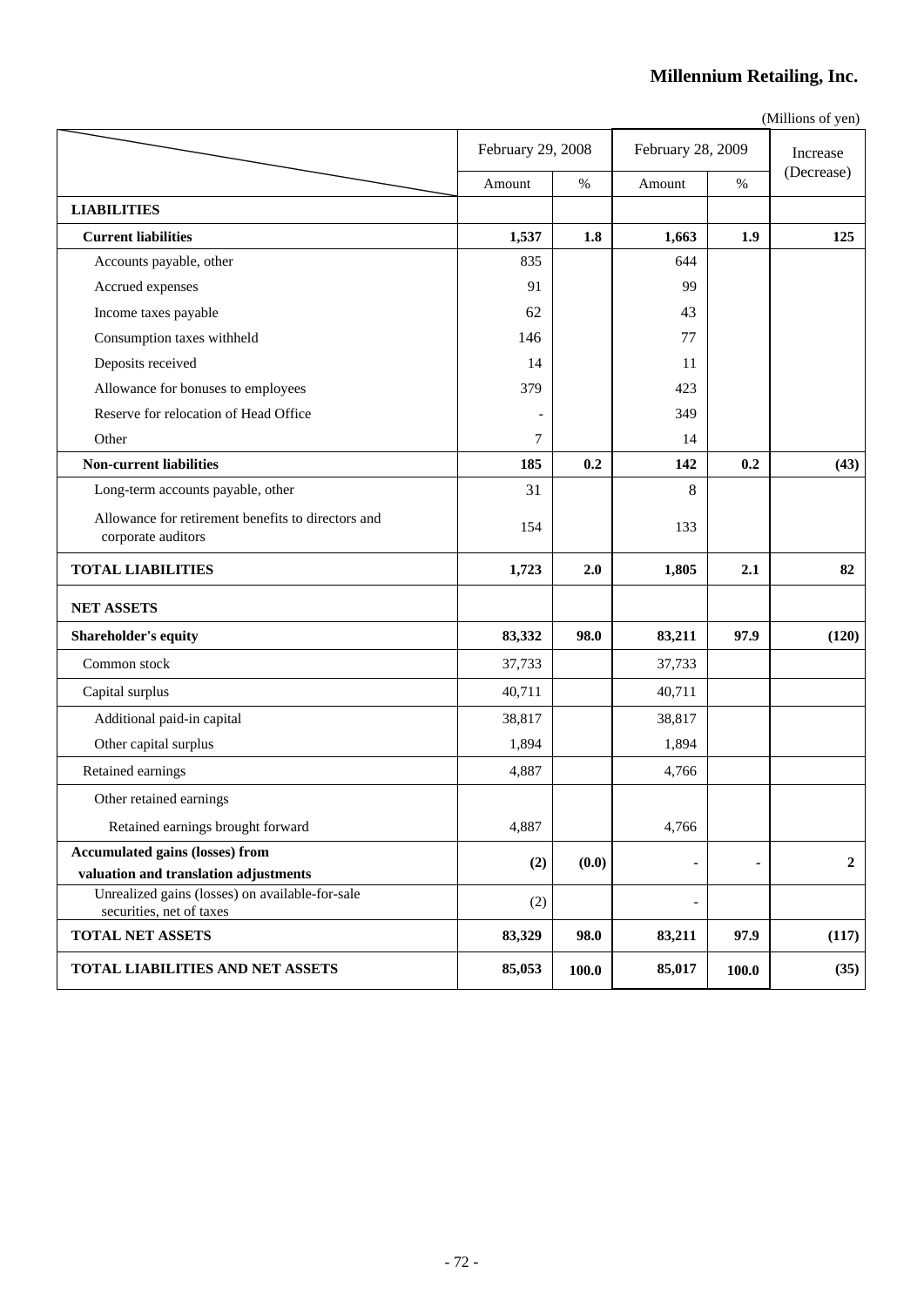### NONCONSOLIDATED STATEMENTS OF INCOME (Millions of yen)

|                                              | Year ended<br>February 29, 2008 |       | Year ended<br>February 28, 2009 |       | Increase (Decrease) |       |
|----------------------------------------------|---------------------------------|-------|---------------------------------|-------|---------------------|-------|
|                                              | Amount                          | $\%$  | Amount                          | $\%$  | Amount              | $\%$  |
|                                              |                                 |       |                                 |       |                     |       |
| Revenues from operations                     | 14,789                          | 100.0 | 14,134                          | 100.0 | (655)               | 95.6  |
| Dividends income                             | 4,770                           | 32.2  | 4,122                           | 29.2  |                     |       |
| Management consulting fee income             | 9,282                           | 62.8  | 9,317                           | 65.9  |                     |       |
| Royalty income                               | 720                             | 4.9   | 675                             | 4.8   |                     |       |
| Other operating revenues                     | 16                              | 0.1   | 19                              | 0.1   |                     |       |
| <b>Gross profit from operations</b>          | 14,789                          | 100.0 | 14,134                          | 100.0 | (655)               | 95.6  |
| Selling, general and administrative expenses | 9,738                           | 65.8  | 9,899                           | 70.0  | 160                 | 101.7 |
| Salaries and wages                           | 5,414                           |       | 5,457                           |       |                     |       |
| Land and building rent                       | 393                             |       | 543                             |       |                     |       |
| Depreciation and amortization                | 1,841                           |       | 1,952                           |       |                     |       |
| Utility expenses                             | 18                              |       | 19                              |       |                     |       |
| Other                                        | 2,070                           |       | 1,928                           |       |                     |       |
| <b>Operating income</b>                      | 5,050                           | 34.2  | 4,234                           | 30.0  | (815)               | 83.8  |
| Non-operating income                         | 50                              | 0.3   | 74                              | 0.5   | 23                  | 146.8 |
| Interest and dividends income                | 48                              |       | 55                              |       |                     |       |
| Other                                        | 2                               |       | 19                              |       |                     |       |
| Non-operating expenses                       | 40                              | 0.3   | 86                              | 0.6   | 46                  | 215.7 |
| Other                                        | 40                              |       | 86                              |       |                     |       |
| <b>Ordinary income</b>                       | 5,061                           | 34.2  | 4,222                           | 29.9  | (838)               | 83.4  |
| <b>Special gains</b>                         | 12                              | 0.1   |                                 |       | (12)                |       |
| Gain on sales of property and equipment      | 12                              |       |                                 |       |                     |       |
| <b>Special losses</b>                        | 15                              | 0.1   | 619                             | 4.4   | 604                 |       |
| Unrealized loss on investment in securities  |                                 |       | 257                             |       |                     |       |
| Loss on relocation of Head Office            | ٠                               |       | 349                             |       |                     |       |
| Other                                        | 15                              |       | 12                              |       |                     |       |
| Income before income taxes                   | 5,058                           | 34.2  | 3,602                           | 25.5  | (1, 455)            | 71.2  |
| Income taxes - current                       | 112                             | 0.8   | 50                              | 0.4   | (62)                | 44.2  |
| Income taxes - deferred                      | 57                              | 0.4   | (178)                           | (1.3) | (235)               |       |
| Net income                                   | 4,887                           | 33.0  | 3,730                           | 26.4  | (1,156)             | 76.3  |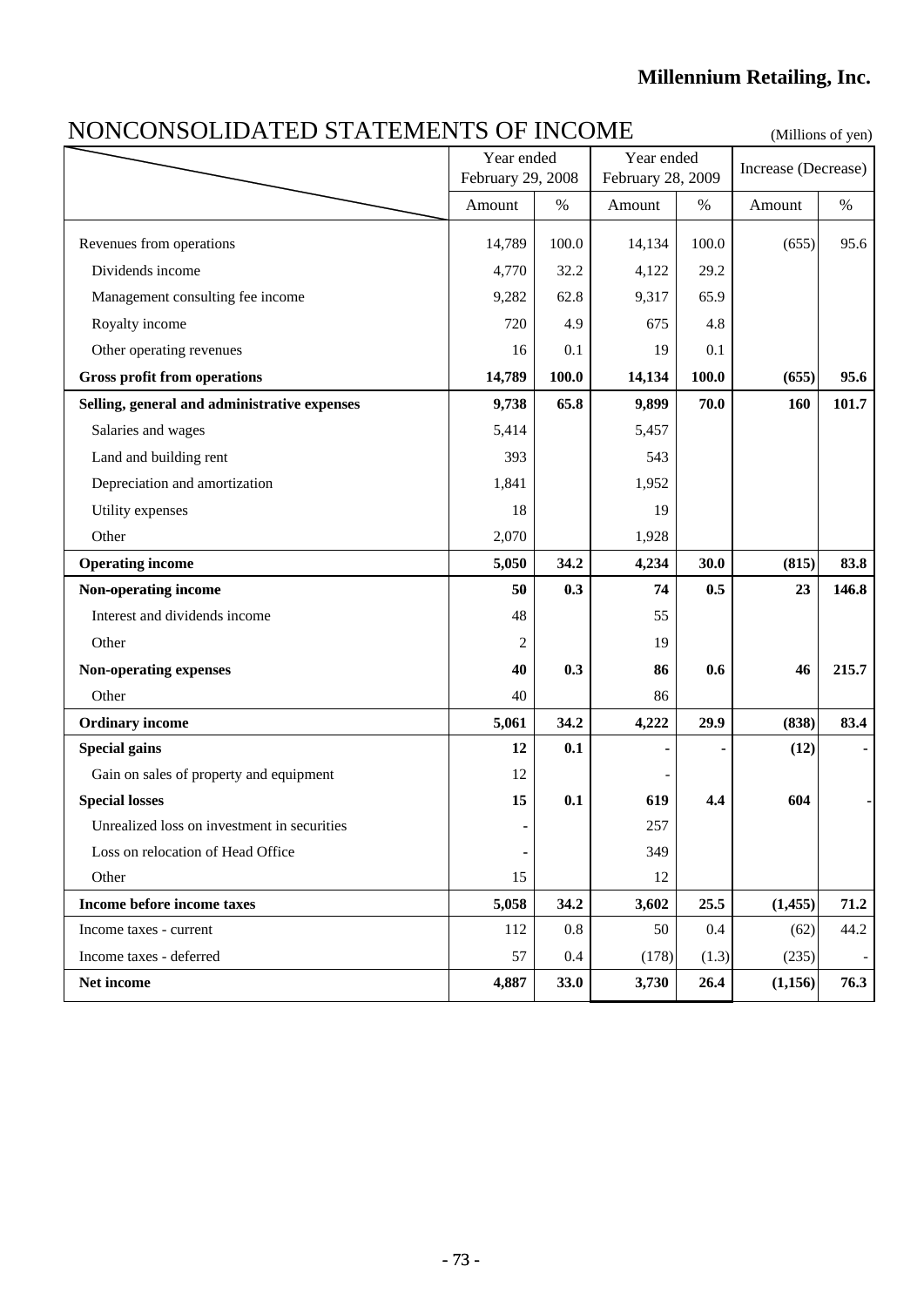# **[Reference] Sogo Co., Ltd.**

# NONCONSOLIDATED BALANCE SHEETS (Millions of yen)

|                                              | February 29, 2008 |       | February 28, 2009 | Increase |            |
|----------------------------------------------|-------------------|-------|-------------------|----------|------------|
|                                              | Amount            | $\%$  | Amount            | $\%$     | (Decrease) |
| <b>ASSETS</b>                                |                   |       |                   |          |            |
| <b>Current assets</b>                        | 60,523            | 20.9  | 41,992            | 16.4     | (18, 531)  |
| Cash and bank deposits                       | 23,406            |       | 6,977             |          |            |
| Notes receivable, trade                      | 401               |       | 488               |          |            |
| Accounts receivable, trade                   | 12,542            |       | 11,766            |          |            |
| Inventories                                  | 10,164            |       | 10,365            |          |            |
| Supplies                                     | 73                |       | 74                |          |            |
| Prepaid expenses                             | 2,743             |       | 2,670             |          |            |
| Deferred income taxes                        | 5,377             |       | 3,705             |          |            |
| Short-term loans receivable                  | 1                 |       | 1                 |          |            |
| Accounts receivable, other                   | 2,600             |       | 2,518             |          |            |
| Current portion of construction contribution | 2,720             |       | 2,808             |          |            |
| Other                                        | 498               |       | 620               |          |            |
| Allowance for doubtful accounts              | (7)               |       | (5)               |          |            |
| Non-current assets                           | 228,616           | 79.1  | 214,243           | 83.6     | (14, 372)  |
| <b>Property and equipment</b>                | 148,048           | 51.2  | 137,817           | 53.8     | (10, 230)  |
| <b>Buildings</b>                             | 78,186            |       | 72,100            |          |            |
| <b>Structures</b>                            | 1,419             |       | 1,329             |          |            |
| Machinery and equipment                      | 529               |       | 471               |          |            |
| Furniture, fixtures and equipment            | 4,315             |       | 3,531             |          |            |
| Land                                         | 60,379            |       | 60,379            |          |            |
| Construction in progress                     | 3,217             |       | 4                 |          |            |
| <b>Intangible assets</b>                     | 19,108            | 6.6   | 19,088            | 7.4      | (20)       |
| Rights of leasehold                          | 19,068            |       | 19,068            |          |            |
| Other                                        | 40                |       | 20                |          |            |
| <b>Investments and other assets</b>          | 61,458            | 21.3  | 57,337            | 22.4     | (4, 121)   |
| Investments in securities                    | 793               |       | 750               |          |            |
| Investments in subsidiaries and affiliates   | 338               |       | 338               |          |            |
| Long-term loans receivable                   | 12                |       | 10                |          |            |
| Long-term leasehold deposits                 | 32,440            |       | 32,454            |          |            |
| Construction contribution                    | 23,209            |       | 20,471            |          |            |
| Long-term accounts receivable, other         | 1,512             |       | 1,260             |          |            |
| Receivable in bankruptcy                     | 2,027             |       | 1,746             |          |            |
| Other                                        | 1,726             |       | 1,257             |          |            |
| Allowance for doubtful accounts              | (601)             |       | (952)             |          |            |
| <b>TOTAL ASSETS</b>                          | 289,139           | 100.0 | 256,235           | 100.0    | (32,904)   |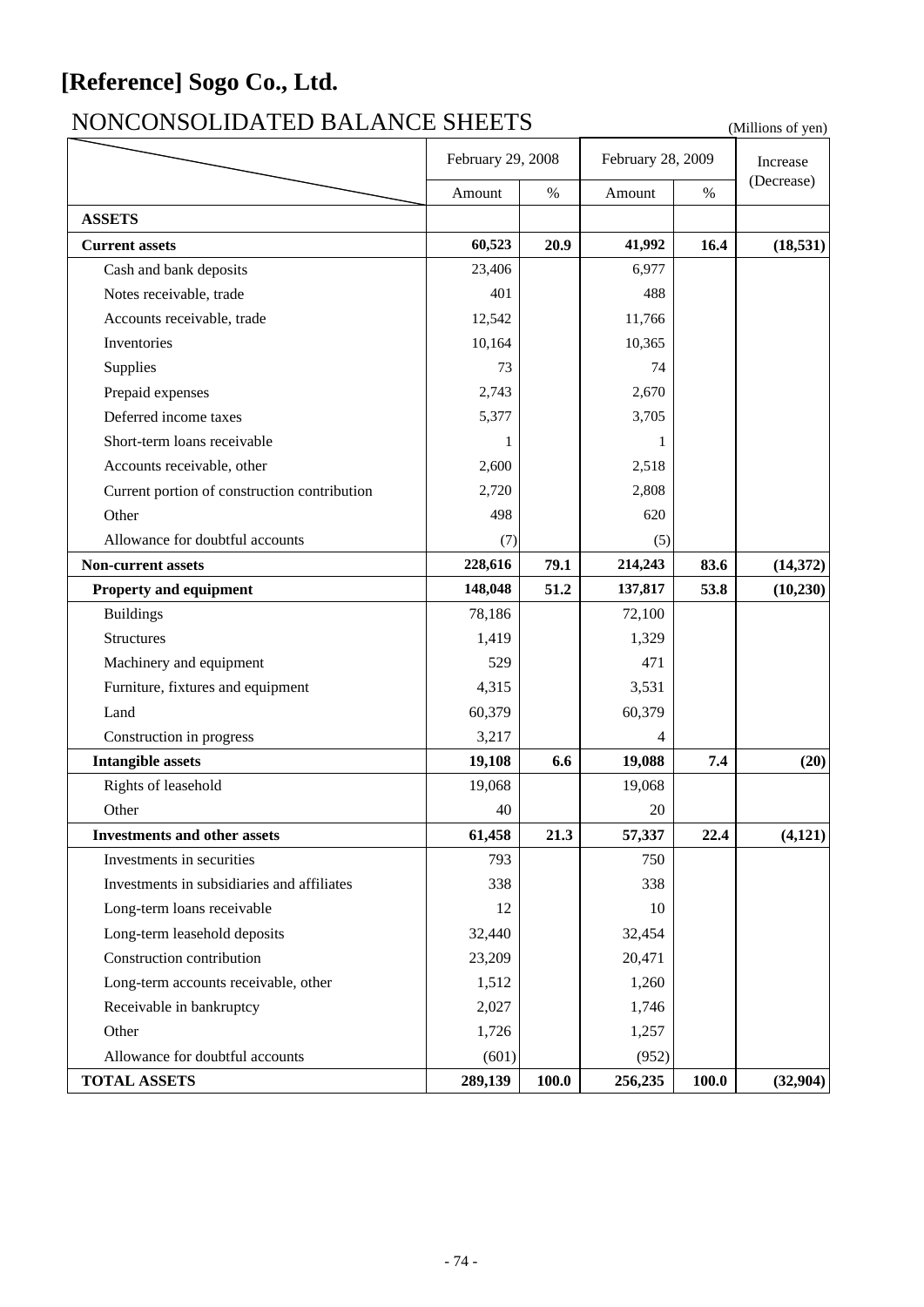#### **Sogo Co., Ltd.**

(Millions of yen)

|                                                                                          | February 29, 2008 |       | February 28, 2009 | Increase |            |
|------------------------------------------------------------------------------------------|-------------------|-------|-------------------|----------|------------|
|                                                                                          | Amount            | $\%$  | Amount            | $\%$     | (Decrease) |
| <b>LIABILITIES</b>                                                                       |                   |       |                   |          |            |
| <b>Current liabilities</b>                                                               | 144,698           | 50.0  | 129,760           | 50.6     | (14, 937)  |
| Accounts payable, trade                                                                  | 20,153            |       | 18,532            |          |            |
| Short-term loans                                                                         | 90,000            |       | 80,000            |          |            |
| Accounts payable, other                                                                  | 7,076             |       | 3,416             |          |            |
| Accrued expenses                                                                         | 2,309             |       | 2,068             |          |            |
| Income taxes payable                                                                     | 299               |       | 1,887             |          |            |
| Consumption taxes withheld                                                               | 784               |       | 312               |          |            |
| Advance received                                                                         | 1,519             |       | 1,648             |          |            |
| Gift tickets                                                                             | 10,387            |       | 9,964             |          |            |
| Deposits received                                                                        | 3,302             |       | 3,869             |          |            |
| Allowance for bonuses to employees                                                       | 1,899             |       | 1,894             |          |            |
| Allowance for sales promotion expenses                                                   | 4,862             |       | 2,511             |          |            |
| Allowance for loss on future collection of                                               | 1,936             |       | 1,814             |          |            |
| gift certificates<br>Allowance for store closing losses                                  |                   |       | 1,668             |          |            |
| Other                                                                                    | 166               |       | 170               |          |            |
| <b>Non-current liabilities</b>                                                           | 91,013            | 31.5  | 71,206            | 27.8     | (19, 807)  |
| Long-term loans                                                                          | 79,607            |       | 61,452            |          |            |
| Long-term accounts payable, other                                                        | 422               |       | 251               |          |            |
| Deposits received from tenants                                                           | 3,116             |       | 3,066             |          |            |
| Deferred income taxes                                                                    | 7,778             |       | 6,393             |          |            |
| Allowance for retirement benefits to directors and                                       |                   |       |                   |          |            |
| corporate auditors                                                                       | 88                |       | 42                |          |            |
| <b>TOTAL LIABILITIES</b>                                                                 | 235,712           | 81.5  | 200,966           | 78.4     | (34, 745)  |
| <b>NET ASSETS</b>                                                                        |                   |       |                   |          |            |
| <b>Shareholder's equity</b>                                                              | 53,390            | 18.5  | 55,258            | 21.6     | 1,868      |
| Common stock                                                                             | 1,000             |       | 1,000             |          |            |
| Capital surplus                                                                          | 500               |       | 500               |          |            |
| Additional paid-in capital                                                               | 500               |       | 500               |          |            |
| Retained earnings                                                                        | 51,890            |       | 53,758            |          |            |
| Other retained earnings                                                                  |                   |       |                   |          |            |
| Retained earnings brought forward                                                        | 51,890            |       | 53,758            |          |            |
| <b>Accumulated gains (losses) from</b>                                                   | 36                | 0.0   | 9                 | 0.0      | (27)       |
| valuation and translation adjustments<br>Unrealized gains (losses) on available-for-sale |                   |       |                   |          |            |
| securities, net of taxes                                                                 | 36                |       | 9                 |          |            |
| <b>TOTAL NET ASSETS</b>                                                                  | 53,427            | 18.5  | 55,268            | 21.6     | 1,841      |
| TOTAL LIABILITIES AND NET ASSETS                                                         | 289,139           | 100.0 | 256,235           | 100.0    | (32, 904)  |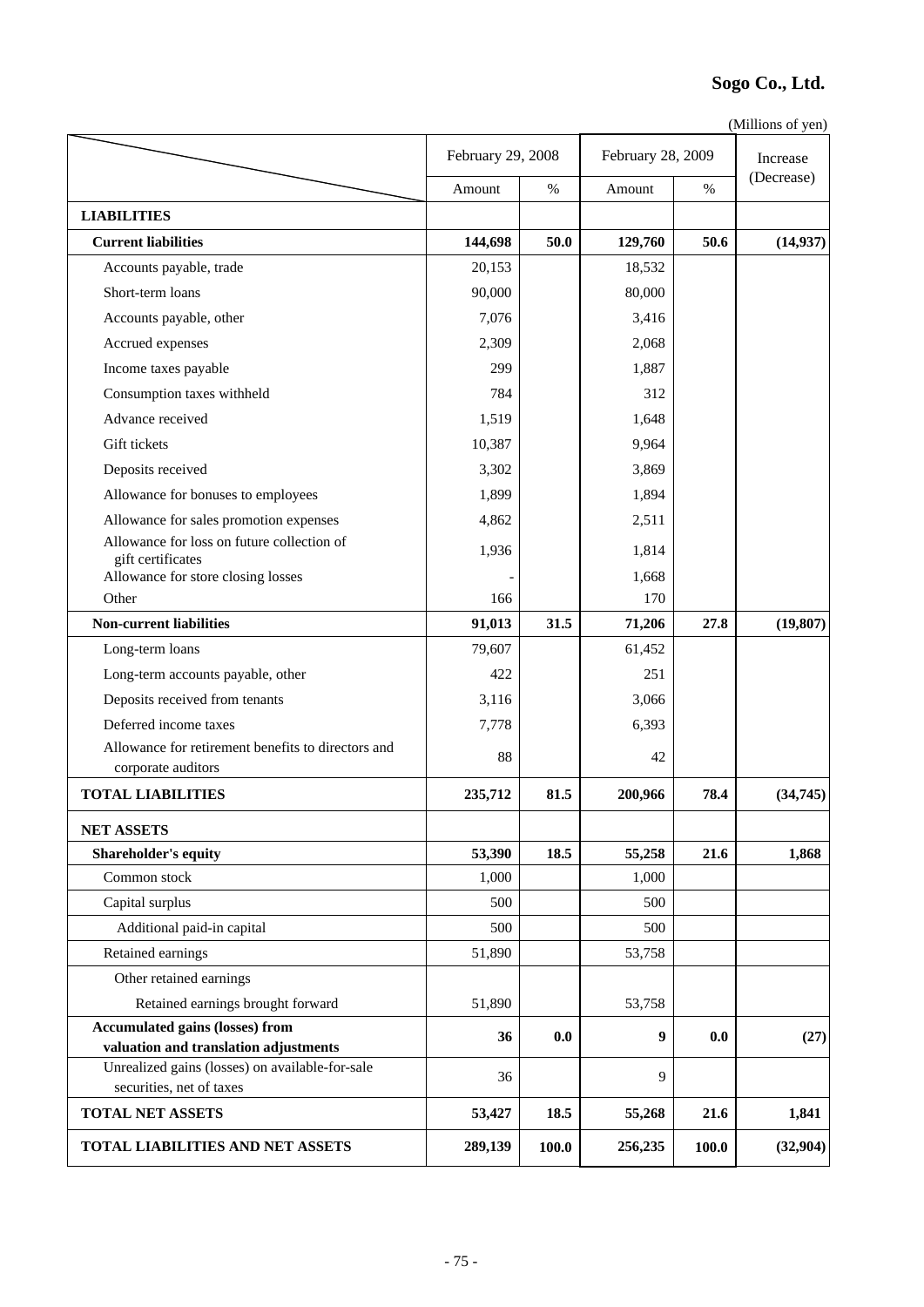## NONCONSOLIDATED STATEMENTS OF INCOME (Millions of yen)

|                                                                 | Year ended                  |       | Year ended                  |       | Increase (Decrease) |        |
|-----------------------------------------------------------------|-----------------------------|-------|-----------------------------|-------|---------------------|--------|
|                                                                 | February 29, 2008<br>Amount | $\%$  | February 28, 2009<br>Amount | $\%$  | Amount              | $\%$   |
|                                                                 |                             |       |                             |       |                     |        |
| [ Revenues from operations ]                                    | [502,001]                   |       | [482, 144]                  |       | [ (19, 857) ]       | [96.0] |
| Net sales                                                       | 495,336                     | 100.0 | 475,575                     | 100.0 | (19,761)            | 96.0   |
| Cost of sales                                                   | 375,561                     | 75.8  | 361,940                     | 76.1  | (13,620)            | 96.4   |
| <b>Gross Profit</b>                                             | 119,775                     | 24.2  | 113,635                     | 23.9  | (6,140)             | 94.9   |
| Other operating revenues                                        | 6,664                       | 1.3   | 6,568                       | 1.4   | (96)                | 98.6   |
| <b>Gross profit from operations</b>                             | 126,440                     | 25.5  | 120,203                     | 25.3  | (6,236)             | 95.1   |
| Selling, general and administrative expenses                    | 110,197                     | 22.2  | 108,193                     | 22.8  | (2,003)             | 98.2   |
| Advertising and decoration expenses                             | 16,224                      |       | 15,408                      |       |                     |        |
| Salaries and wages                                              | 26,901                      |       | 26,308                      |       |                     |        |
| Land and building rent                                          | 23,612                      |       | 23,383                      |       |                     |        |
| Depreciation and amortization                                   | 8,557                       |       | 9,148                       |       |                     |        |
| Utility expenses                                                | 5,790                       |       | 5,906                       |       |                     |        |
| Other                                                           | 29,109                      |       | 28,037                      |       |                     |        |
| <b>Operating income</b>                                         | 16,242                      | 3.3   | 12,010                      | 2.5   | (4,232)             | 73.9   |
| Non-operating income                                            | 1,016                       | 0.2   | 915                         | 0.2   | (100)               | 90.1   |
| Interest and dividends income                                   | 204                         |       | 156                         |       |                     |        |
| Subsidy from renovation construction of sale area               | 222                         |       | 326                         |       |                     |        |
| Gain on uncollected gift tickets                                | 254                         |       | 221                         |       |                     |        |
| Other                                                           | 334                         |       | 210                         |       |                     |        |
| <b>Non-operating expenses</b>                                   | 2,548                       | 0.5   | 2,598                       | 0.5   | 50                  | 102.0  |
| Interest expenses                                               | 2,267                       |       | 2,003                       |       |                     |        |
| Provision for allowance for doubtful accounts                   | 128                         |       | 363                         |       |                     |        |
| Other                                                           | 152                         |       | 231                         |       |                     |        |
| <b>Ordinary income</b>                                          | 14,710                      | 3.0   | 10,326                      | 2.2   | (4, 383)            | 70.2   |
| <b>Special gains</b>                                            | 511                         | 0.1   | 8                           | 0.0   | (503)               | 1.7    |
| Gain on sales of property and equipment                         | 48                          |       | 0                           |       |                     |        |
| Reversal of allowance for bad debt                              | 8                           |       | 8                           |       |                     |        |
| Other                                                           | 454                         |       | 0                           |       |                     |        |
| <b>Special losses</b>                                           | 4,053                       | 0.9   | 4,467                       | 0.9   | 414                 | 110.2  |
| Loss on disposals of property and equipment                     | 1,602                       |       | 690                         |       |                     |        |
| <b>Impairment</b> loss                                          |                             |       | 2,108                       |       |                     |        |
| Provision for store closing losses                              |                             |       | 1,668                       |       |                     |        |
| Provision for loss on future collection of<br>gift certificates | 2,130                       |       |                             |       |                     |        |
| Other                                                           | 320                         |       | 1                           |       |                     |        |
| Income before income taxes                                      | 11,169                      | 2.2   | 5,868                       | 1.3   | (5,301)             | 52.5   |
| Income taxes - current                                          | 75                          | 0.0   | 1,826                       | 0.4   | 1,751               |        |
| Income taxes - deferred                                         | 4,941                       | 1.0   | 301                         | 0.1   | (4,640)             | 6.1    |
| Net income                                                      | 6,151                       | 1.2   | 3,739                       | 0.8   | (2, 412)            | 60.8   |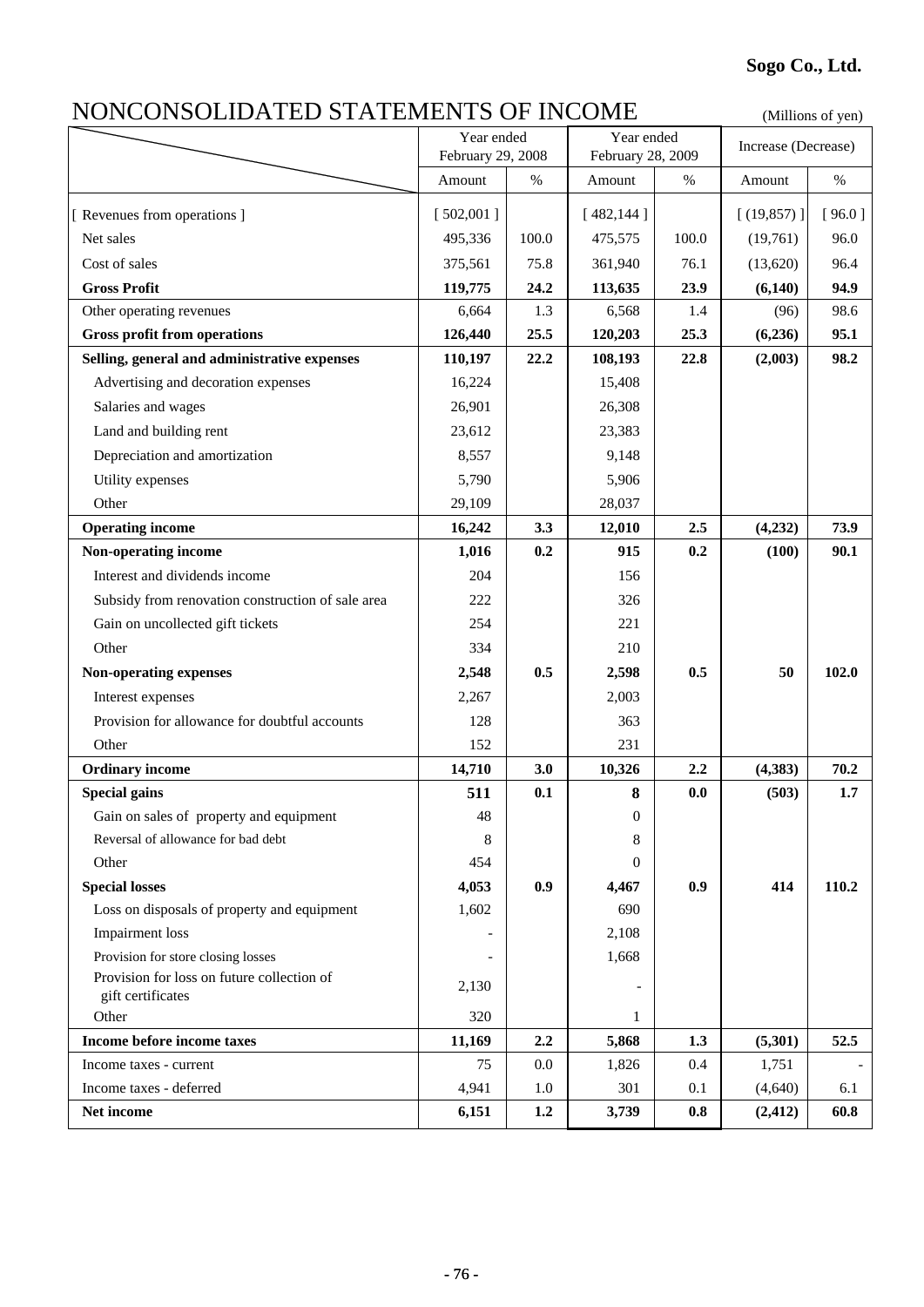### **[Reference] THE SEIBU DEPARTMENT STORES, LTD.**

### NONCONSOLIDATED BALANCE SHEETS (Millions of yen)

|                                              | February 29, 2008 |       | February 28, 2009 | Increase |            |
|----------------------------------------------|-------------------|-------|-------------------|----------|------------|
|                                              | Amount            | $\%$  | Amount            | $\%$     | (Decrease) |
| <b>ASSETS</b>                                |                   |       |                   |          |            |
| <b>Current assets</b>                        | 81,560            | 25.7  | 65,093            | 23.0     | (16, 466)  |
| Cash and bank deposits                       | 39,039            |       | 22,746            |          |            |
| Notes receivable, trade                      | 476               |       | 910               |          |            |
| Accounts receivable, trade                   | 14,950            |       | 15,120            |          |            |
| Inventories                                  | 9,267             |       | 10,135            |          |            |
| Real estate for sale                         | 3,115             |       | 3,355             |          |            |
| Supplies                                     | 88                |       | 84                |          |            |
| Prepaid expenses                             | 2,815             |       | 2,577             |          |            |
| Deferred income taxes                        | 6,065             |       | 2,465             |          |            |
| Short-term loans receivable                  | 11                |       | 9                 |          |            |
| Accounts receivable, other                   | 5,112             |       | 7,184             |          |            |
| Current portion of construction contribution | 412               |       | 324               |          |            |
| Other                                        | 236               |       | 206               |          |            |
| Allowance for doubtful accounts              | (30)              |       | (27)              |          |            |
| <b>Non-current assets</b>                    | 235,712           | 74.3  | 218,033           | 77.0     | (17, 678)  |
| Property and equipment                       | 165,231           | 52.1  | 159,468           | 56.3     | (5,763)    |
| <b>Buildings</b>                             | 57,403            |       | 52,720            |          |            |
| <b>Structures</b>                            | 815               |       | 784               |          |            |
| Machinery and equipment                      | 250               |       | 223               |          |            |
| Furniture, fixtures and equipment            | 3,000             |       | 2,484             |          |            |
| Land                                         | 103,251           |       | 103,106           |          |            |
| Construction in progress                     | 509               |       | 148               |          |            |
| <b>Intangible assets</b>                     | 2,353             | 0.7   | 2,312             | 0.8      | (41)       |
| Rights of leasehold                          | 2,178             |       | 2,178             |          |            |
| Other                                        | 175               |       | 133               |          |            |
| <b>Investments and other assets</b>          | 68,126            | 21.5  | 56,252            | 19.9     | (11, 874)  |
| Investments in securities                    | 18,705            |       | 9,198             |          |            |
| Investments in subsidiaries and affiliates   | 5,732             |       | 5,732             |          |            |
| Investments in partnership                   | 5,850             |       | 5,850             |          |            |
| Long-term loans receivable                   | 371               |       | 191               |          |            |
| Long-term leasehold deposits                 | 32,730            |       | 31,326            |          |            |
| Construction contribution                    | 3,460             |       | 3,151             |          |            |
| Receivable in bankruptcy                     | 615               |       | 576               |          |            |
| Other                                        | 1,321             |       | 865               |          |            |
| Allowance for doubtful accounts              | (660)             |       | (639)             |          |            |
| <b>TOTAL ASSETS</b>                          | 317,272           | 100.0 | 283,126           | 100.0    | (34, 145)  |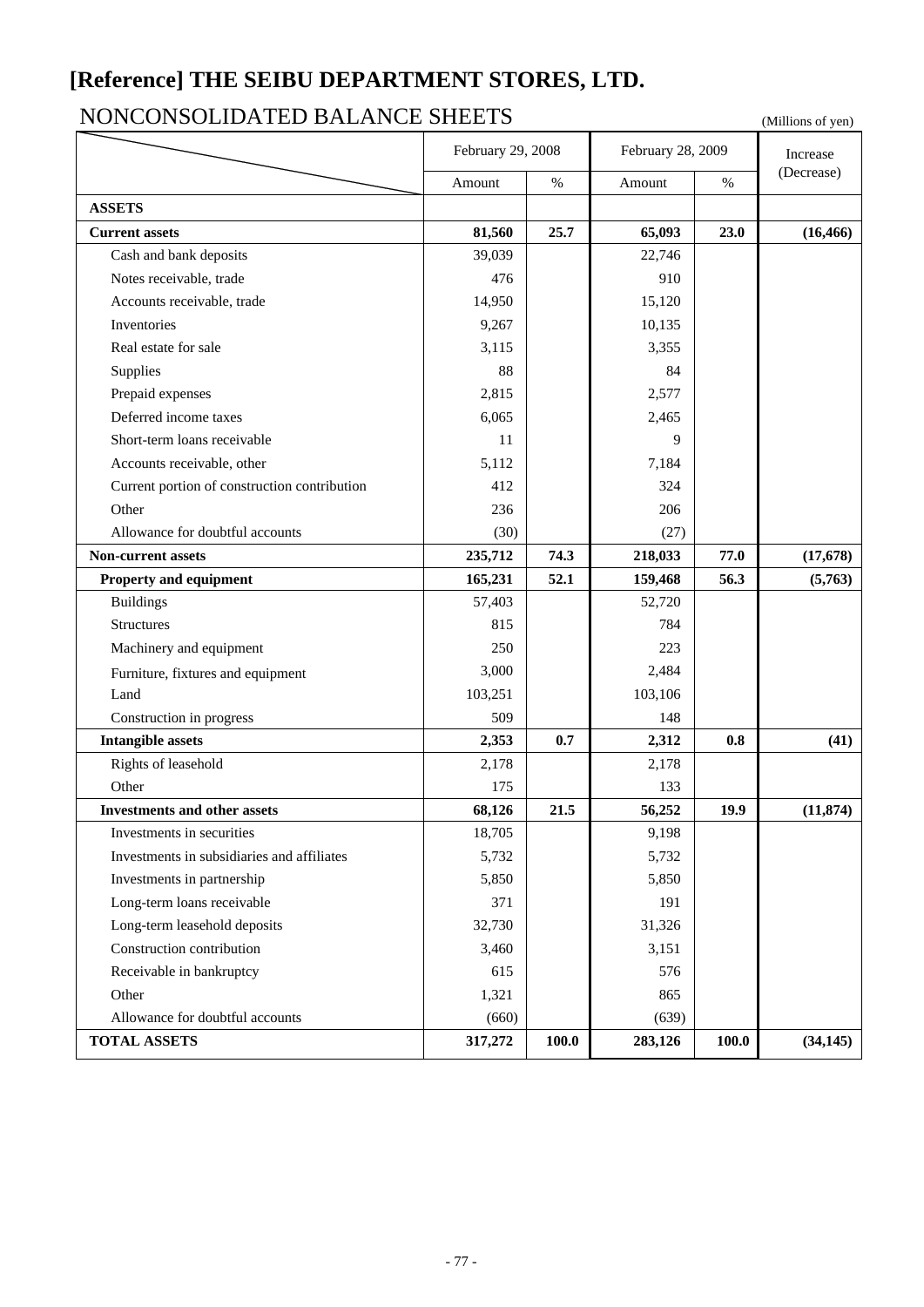#### **THE SEIBU DEPARTMENT STORES, LTD.**

(Millions of yen)

|                                                                               | February 29, 2008 |       | February 28, 2009 | Increase |            |
|-------------------------------------------------------------------------------|-------------------|-------|-------------------|----------|------------|
|                                                                               | Amount            | $\%$  | Amount            | $\%$     | (Decrease) |
| <b>LIABILITIES</b>                                                            |                   |       |                   |          |            |
| <b>Current liabilities</b>                                                    | 182,094           | 57.4  | 169,870           | 60.0     | (12, 223)  |
| Notes payable, trade                                                          | 2,409             |       | 1,738             |          |            |
| Accounts payable, trade                                                       | 19,931            |       | 18,740            |          |            |
| Short-term loans                                                              | 125,000           |       | 118,000           |          |            |
| Accounts payable, other                                                       | 5,114             |       | 6,422             |          |            |
| Accrued expenses                                                              | 2,613             |       | 2,223             |          |            |
| Income taxes payable                                                          | 464               |       | 78                |          |            |
| Consumption taxes withheld                                                    | 542               |       | 126               |          |            |
| Advance received                                                              | 1,647             |       | 1,498             |          |            |
| Gift tickets                                                                  | 9,121             |       | 8,340             |          |            |
| Deposits received                                                             | 3,097             |       | 3,153             |          |            |
| Notes payable for acquisition of property and equipment                       | 3,038             |       | 2,704             |          |            |
| Allowance for bonuses to employees                                            | 1,747             |       | 1,722             |          |            |
| Allowance for sales promotion expenses                                        | 4,411             |       | 2,411             |          |            |
| Allowance for loss on future collection of                                    |                   |       |                   |          |            |
| gift certificates                                                             | 2,585             |       | 2,342             |          |            |
| Other                                                                         | 368               |       | 367               |          |            |
| <b>Non-current liabilities</b>                                                | 90,457            | 28.5  | 81,852            | 28.9     | (8,604)    |
| Long-term loans                                                               | 81,000            |       | 74,000            |          |            |
| Long-term accounts payable, other                                             | 1,233             |       | 1,134             |          |            |
| Deposits received from tenants                                                | 6,084             |       | 5,933             |          |            |
| Deferred income taxes                                                         | 1,338             |       | 111               |          |            |
| Allowance for retirement benefits to directors and                            | 89                |       | 27                |          |            |
| corporate auditors                                                            |                   |       |                   |          |            |
| Other                                                                         | 710               |       | 645               |          |            |
| <b>TOTAL LIABILITIES</b>                                                      | 272,551           | 85.9  | 251,723           | 88.9     | (20, 828)  |
| <b>NET ASSETS</b>                                                             |                   |       |                   |          |            |
| Shareholder's equity                                                          | 43,447            | 13.7  | 31,861            | 11.3     | (11,585)   |
| Common stock                                                                  | 6,000             |       | 6,000             |          |            |
| Capital surplus                                                               | 6,529             |       | 6,529             |          |            |
| Additional paid-in capital                                                    | 6,529             |       | 6,529             |          |            |
| Retained earnings                                                             | 30,918            |       | 19,332            |          |            |
| Other retained earnings                                                       |                   |       |                   |          |            |
| Retained earnings brought forward                                             | 30,918            |       | 19,332            |          |            |
| <b>Accumulated gains (losses) from</b>                                        |                   |       |                   |          |            |
| valuation and translation adjustments                                         | 1,273             | 0.4   | (458)             | (0.2)    | (1,732)    |
| Unrealized gains (losses) on available-for-sale                               | 1,950             |       | 162               |          |            |
| securities, net of taxes<br>Unrealized gains (losses) on hedging derivatives, |                   |       |                   |          |            |
| net of taxes                                                                  | (676)             |       | (620)             |          |            |
| <b>TOTAL NET ASSETS</b>                                                       | 44,721            | 14.1  | 31,403            | 11.1     | (13, 317)  |
| TOTAL LIABILITIES AND NET ASSETS                                              | 317,272           | 100.0 | 283,126           | 100.0    | (34, 145)  |

ı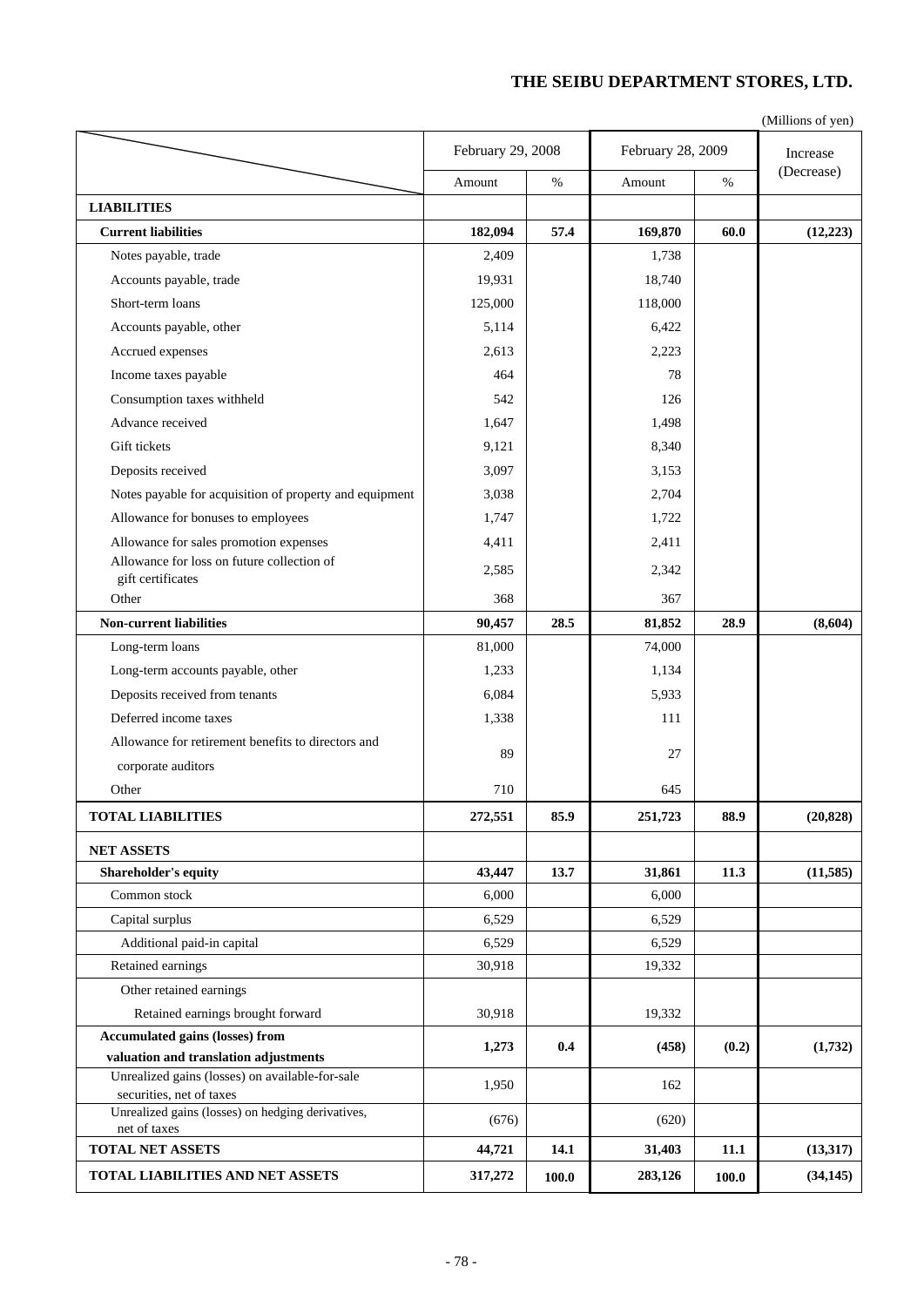#### **THE SEIBU DEPARTMENT STORES, LTD.**

# NONCONSOLIDATED STATEMENTS OF INCOME (Millions of yen)

|                                                                 | Year ended<br>February 29, 2008 |         | Year ended<br>February 28, 2009 |       | Increase (Decrease) |          |
|-----------------------------------------------------------------|---------------------------------|---------|---------------------------------|-------|---------------------|----------|
|                                                                 | Amount                          | $\%$    | Amount                          | %     | Amount              | $\%$     |
| [ Revenues from operations ]                                    | [468,063]                       |         | [450,698]                       |       | [ (17, 364) ]       | $[96.3]$ |
| Net sales                                                       | 461,079                         | 100.0   | 444,058                         | 100.0 | (17,020)            | 96.3     |
| Cost of sales                                                   | 351,885                         | 76.3    | 340,775                         | 76.7  | (11, 109)           | 96.8     |
| Gross profit on sales                                           | 109,193                         | 23.7    | 103,282                         | 23.3  | (5, 911)            | 94.6     |
| Other operating revenues                                        | 6,983                           | 1.5     | 6,640                           | 1.5   | (343)               | 95.1     |
| <b>Gross profit from revenues</b>                               | 116,177                         | 25.2    | 109,923                         | 24.8  | (6,254)             | 94.6     |
| Selling, general and administrative expenses                    | 100,885                         | 21.9    | 98,751                          | 22.3  | (2, 134)            | 97.9     |
| Advertising and decoration expenses                             | 13,869                          |         | 13,309                          |       |                     |          |
| Salaries and wages                                              | 25,970                          |         | 25,455                          |       |                     |          |
| Land and building rent                                          | 22,610                          |         | 22,574                          |       |                     |          |
| Depreciation and amortization                                   | 6,363                           |         | 6,379                           |       |                     |          |
| Utility expenses                                                | 5,033                           |         | 5,326                           |       |                     |          |
| Other                                                           | 27,038                          |         | 25,706                          |       |                     |          |
| <b>Operating income</b>                                         | 15,292                          | 3.3     | 11,171                          | 2.5   | (4, 120)            | 73.1     |
| Non-operating income                                            | 2,211                           | 0.5     | 1,185                           | 0.3   | (1,026)             | 53.6     |
| Interest and dividends income                                   | 634                             |         | 479                             |       |                     |          |
| Subsidy from renovation construction of sale area               | 1,031                           |         | 225                             |       |                     |          |
| Gain on uncollected gift tickets                                | 363                             |         | 152                             |       |                     |          |
| Other                                                           | 182                             |         | 328                             |       |                     |          |
| Non-operating expenses                                          | 3,236                           | 0.7     | 3,029                           | 0.7   | (207)               | 93.6     |
| Interest expenses                                               | 2,930                           |         | 2,841                           |       |                     |          |
| Other                                                           | 306                             |         | 187                             |       |                     |          |
| <b>Ordinary income</b>                                          | 14,267                          | 3.1     | 9,328                           | 2.1   | (4,939)             | 65.4     |
| <b>Special gains</b>                                            | 6,952                           | 1.5     | 229                             | 0.0   | (6, 722)            | 3.3      |
| Gain on sales of investments in securities                      | 6,873                           |         | 14                              |       |                     |          |
| Other                                                           | 78                              |         | 215                             |       |                     |          |
| <b>Special losses</b>                                           | 8,718                           | 1.9     | 15,500                          | 3.5   | 6,782               | 177.8    |
| Loss on disposals of property and equipment                     | 1,864                           |         | 2,694                           |       |                     |          |
| Impairment loss                                                 | 4,191                           |         | 5,859                           |       |                     |          |
| Unrealized loss on investment in securities                     | $\theta$                        |         | 6,444                           |       |                     |          |
| Provision for loss on future collection of<br>gift certificates | 2,241                           |         |                                 |       |                     |          |
| Other                                                           | 421                             |         | 502                             |       |                     |          |
| Income before income taxes                                      | 12,501                          | 2.7     | (5,942)                         | (1.4) | (18, 444)           |          |
| Income taxes - current                                          | 79                              | $0.0\,$ | 64                              | 0.0   | (15)                | 81.1     |
| Income taxes - deferred                                         | (6,065)                         | (1.3)   | 3,599                           | 0.8   | 9,664               |          |
| Net income (loss)                                               | 18,486                          | 4.0     | (9,606)                         | (2.2) | (28,093)            |          |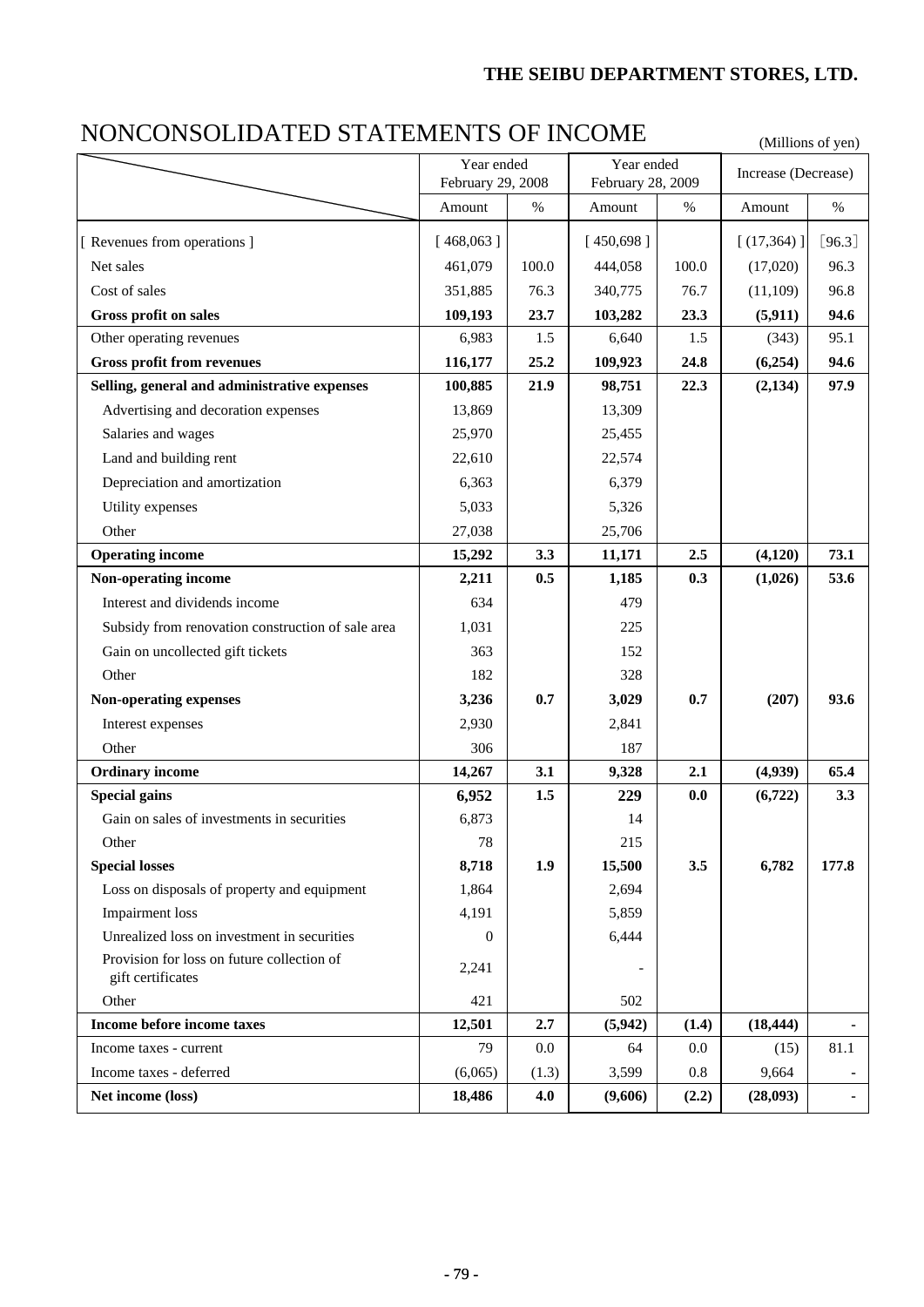### **[Reference] Seven & i Food Systems Co., Ltd.**

#### (Millions of yen) **ASSETS Current assets** 40,935 62.3 37,474 66.2 (3,461) Cash and bank deposits  $8,883$  8,098 Accounts receivable, trade 526 526 491 Marketable securities 15,000 Inventories 157 111 Materials 428 Supplies  $27$  21 21 Prepaid expenses 898 Accounts receivable, other 1,138 931 Deposits held by financial service company 13,200 26,000 Short-term leasehold deposits 128 428 379 Other 67 112 **Non-current assets** 24,808 37.7 19,118 33.8 (5,690) **Property and equipment** 12,102 18.4 7,621 13.5 (4,481) Buildings 8,080 and 4,782 Structures 1941 482 Vehicles 0 0 Furniture, fixtures and equipment 1,382 753 Land  $1,591$ Construction in progress 11 12 12 **Intangible assets** 388 0.6 423 0.7 35 Goodwill 28 28 18 Rights of leasehold 89 89 89 Software 238 283 Utility rights of facilities 30 31 Other  $0 \t 0 \t 0$ **Investments and other assets** 12,317 18.7 11,073 19.6 (1,243) Investments in securities 1258 Long-term prepaid expenses 283 247 Prepaid pension cost and a set of the set of the set of the set of the set of the set of the set of the set of the set of the set of the set of the set of the set of the set of the set of the set of the set of the set of t Long-term leasehold deposits 10,600 9,454 Allowance for doubtful accounts (38) (57) Other 212 151 **TOTAL ASSETS 100.0 1 65.743 100.0 1 56.592 100.0 1 10.151** NONCONSOLIDATED BALANCE SHEETS Increase  $\sqrt{\frac{9}{6}}$  (Decrease) February 28, 2009  $%$  Amount February 29, 2008 Amount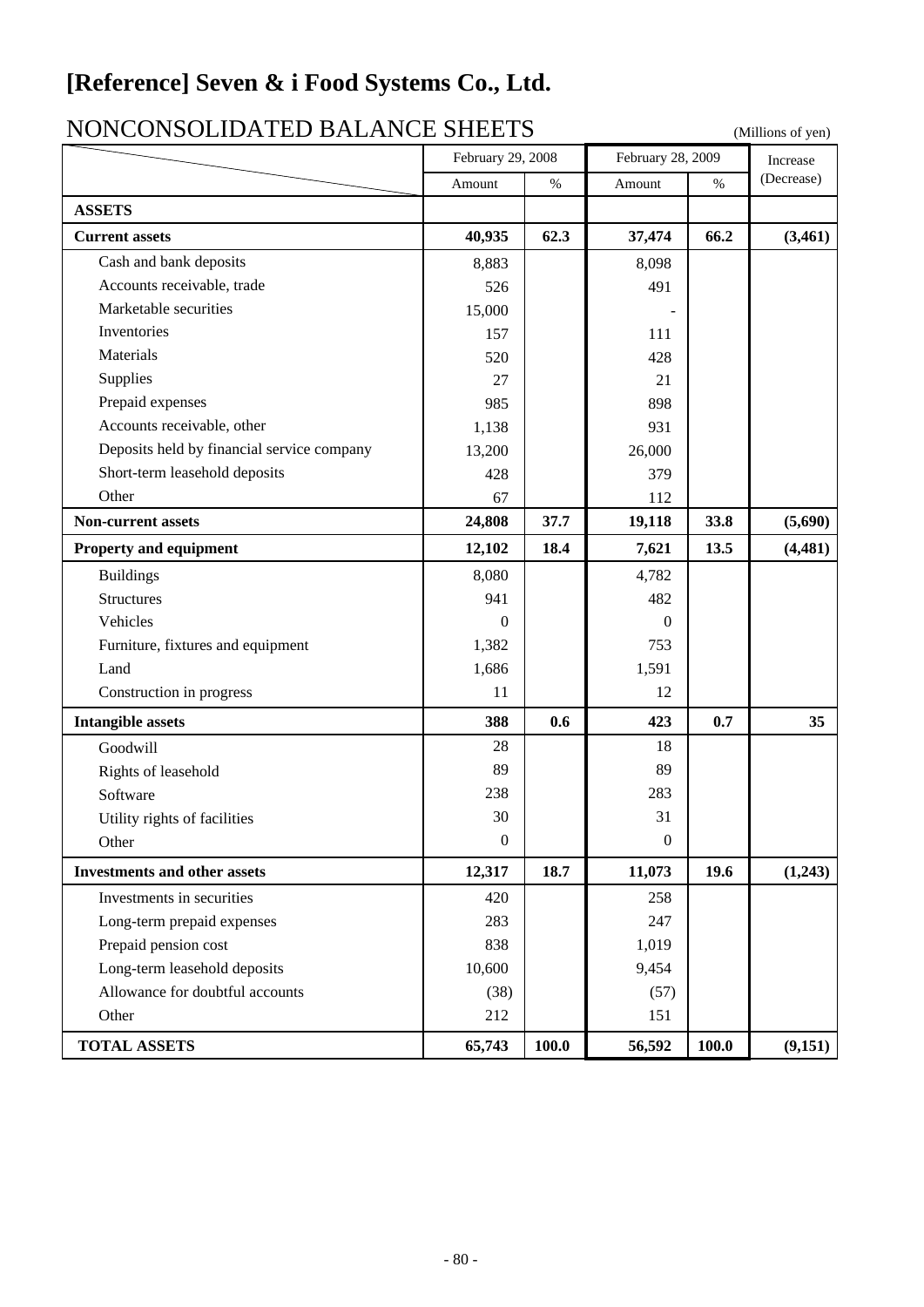# **Seven & i Food Systems Co., Ltd.**

|                                                                                 |         | February 29, 2008 |           | $\cdots$<br>February 28, 2009 |            |  |
|---------------------------------------------------------------------------------|---------|-------------------|-----------|-------------------------------|------------|--|
|                                                                                 | Amount  | $\%$              | Amount    | $\%$                          | (Decrease) |  |
| <b>LIABILITIES</b>                                                              |         |                   |           |                               |            |  |
| <b>Current liabilities</b>                                                      | 10,369  | 15.8              | 9,476     | 16.7                          | (892)      |  |
| Accounts payable, trade                                                         | 2,824   |                   | 2,329     |                               |            |  |
| Accounts payable, other                                                         | 1,524   |                   | 1,330     |                               |            |  |
| Income taxes payable                                                            | 287     |                   | 372       |                               |            |  |
| Consumption taxes withheld                                                      | 253     |                   | 350       |                               |            |  |
| Accrued expenses                                                                | 3,800   |                   | 3,408     |                               |            |  |
| Advance received                                                                | 492     |                   | 439       |                               |            |  |
| Deposits received                                                               | 123     |                   | 147       |                               |            |  |
| Allowance for bonuses to directors and<br>corporate auditors                    | 23      |                   | 21        |                               |            |  |
| Allowance for bonuses to employees                                              | 663     |                   | 584       |                               |            |  |
| Accounts payable for acquisition of property<br>and equipment                   | 111     |                   | 72        |                               |            |  |
| Short-term allowance for impairment loss<br>on lease assets                     | 141     |                   | 305       |                               |            |  |
| Other                                                                           | 122     |                   | 113       |                               |            |  |
| <b>Non-current liabilities</b>                                                  | 803     | 1.2               | 938       | 1.7                           | 135        |  |
| Deferred income taxes                                                           | 464     |                   | 483       |                               |            |  |
| Long-term allowance for impairment loss                                         | 268     |                   | 387       |                               |            |  |
| on lease assets                                                                 |         |                   |           |                               |            |  |
| Other                                                                           | 70      |                   | 67        |                               |            |  |
| <b>TOTAL LIABILITIES</b>                                                        | 11,173  | 17.0              | 10,415    | 18.4                          | (757)      |  |
| <b>NET ASSETS</b>                                                               |         |                   |           |                               |            |  |
| <b>Shareholder's equity</b>                                                     | 54,423  | 82.8              | 46,137    | 81.5                          | (8, 285)   |  |
| Common stock                                                                    | 3,000   |                   | 3,000     |                               |            |  |
| Capital surplus                                                                 | 56,321  |                   | 55,975    |                               |            |  |
| Additional paid-in capital                                                      | 750     |                   | 750       |                               |            |  |
| Other capital surplus                                                           | 55,571  |                   | 55,225    |                               |            |  |
| Retained earnings                                                               | (4,898) |                   | (12, 837) |                               |            |  |
| Other retained earnings                                                         |         |                   |           |                               |            |  |
| Retained earnings brought forward                                               | (4,898) |                   | (12, 837) |                               |            |  |
| <b>Accumulated gains (losses) from</b><br>valuation and translation adjustments | 146     | 0.2               | 38        | 0.1                           | (108)      |  |
| Unrealized gains (losses) on available-for-sale<br>securities, net of taxes     | 146     |                   | 38        |                               |            |  |
| <b>TOTAL NET ASSETS</b>                                                         | 54,570  | 83.0              | 46,176    | 81.6                          | (8,393)    |  |
| <b>TOTAL LIABILITIES AND NET ASSETS</b>                                         | 65,743  | 100.0             | 56,592    | 100.0                         | (9,151)    |  |

(Millions of yen)